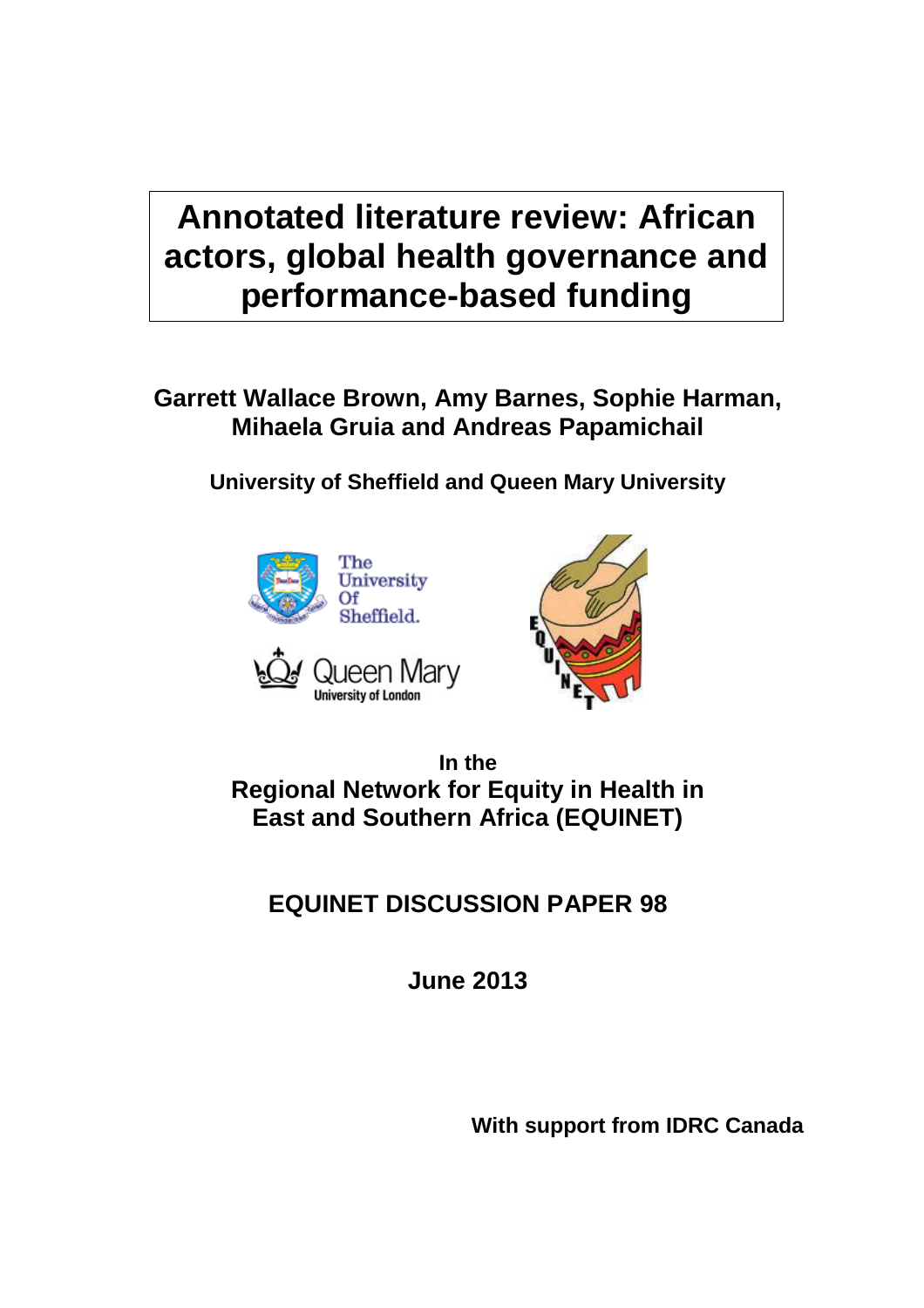# **Table of Contents**

| 1.             |     |                                                                     |
|----------------|-----|---------------------------------------------------------------------|
| 2.             |     |                                                                     |
| 3.             |     |                                                                     |
|                |     |                                                                     |
|                |     |                                                                     |
| $\mathbf{4}$ . |     |                                                                     |
|                |     |                                                                     |
|                |     |                                                                     |
|                |     |                                                                     |
|                |     |                                                                     |
|                | 5.1 |                                                                     |
|                |     |                                                                     |
|                |     |                                                                     |
| 6.             |     |                                                                     |
| 7.             |     | Theoretical underpinnings of performance-based funding research  13 |
| 8.             |     |                                                                     |
| 9.             |     |                                                                     |
|                | 9.1 |                                                                     |
|                | 9.2 |                                                                     |
|                |     |                                                                     |

**Cite as:** Brown GW, A Barnes, S Harman, M Gruia and A Papamichail (2013) 'Annotated literature review: African actors, global health governance and performancebased funding', EQUINET Discussion paper 98 EQUINET: Harare.

We are grateful for peer review by R Loewenson, B Molenaar and G Walt and to EQUINET and IDRC for funding support. Technical edit was by R Loewenson and copy edit by V Knight.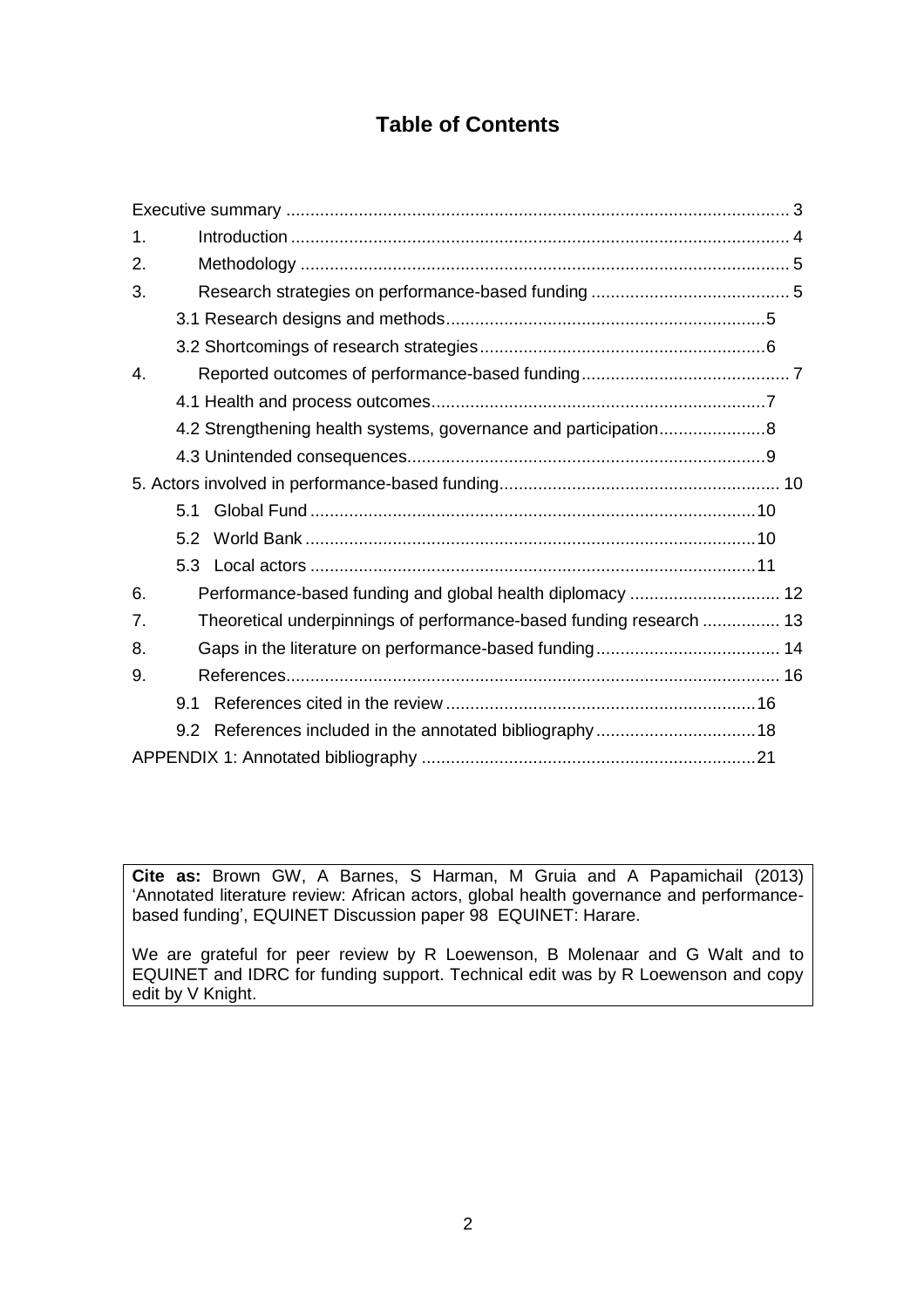# **Executive summary**

<span id="page-2-0"></span>Performance-based funding (PBF) has become increasingly popular in global health financing. It is defined essentially as the transfer of resources (money, material goods) for health on condition that measurable action will be taken to achieve predefined health system performance targets such as particular health outcomes, the delivery of effective interventions (such as HIV prophylaxis), utilisation of services (like HIV counselling and testing), or quality care. Due to the apparent incentives that tailored resource transfers offer, PBF is increasingly promoted by leading global actors as a way to efficiently and effectively reform the way health systems are planned, financed, co-ordinated and steered, particularly in low- and middle-income countries. Importantly, key funding agencies such as the Global Fund to Fight AIDS, Tuberculosis and Malaria (GFATM) and the World Bank also argue that PBF will promote reform in a way that is locally owned and accountable, given that performance targets and indicators will be developed through *active participation* of local actors from the bottom up, rather than being set by global agencies from the top down.

This annotated literature review has been prepared for the research programme led by the Regional Network for Equity in Health in East and Southern Africa (EQUINET) on Global Health Diplomacy and the specific focus on African actors and global health governance. Despite the predominance of PBF within the global health lexicon, there remain several contentious and underdeveloped aspects related to its use in supporting health system strengthening as well as its ability to foster increased participation from stakeholders. This review highlights the key strengths and weaknesses associated with PBF schemes in their use in low- and middle-income countries. It illustrates the theoretical thinking behind PBF implementation. It also seeks to draw out analysis of the role of African actors in global health diplomacy and decision-making surrounding PBF.

Despite an extensive and expanding literature on PDF, the review suggests that many areas remain underdeveloped. Key research gaps identified in this review relate to:

- A lack of research confirming the assumed causal pathways between PBF and positive health outcomes;
- Limited literature about why PDF has come to dominate the development lexicon;
- A lack of research on how the agendas and preferred performance targets of global actors, like the World Bank and Global Fund, become embedded in, and potentially *re*shape, local forms of state governance, participation and authority;
- A lack of research on how actors (particularly African actors) governments, civil society, individuals and the private sector – have participated in the design, implementation and delivery of PBF initiatives, either in deliberations or decisionmaking processes about whether and why such strategies are adopted, about how and to what ends they are applied, about what targets are set, about who sets these targets, what is measured and what constitutes 'good' performance;
- A lack of research addressing the relationship between PBF outputs and social justice outcomes.

<span id="page-2-1"></span>In short, there is limited systematic research evidence to confirm that PBF is (or is not) an effective strategy for reforming health system governance in a participatory, universally equitable and sustainable way. Using this review as its basis, this project in association with EQUINET will seek to help address these gaps.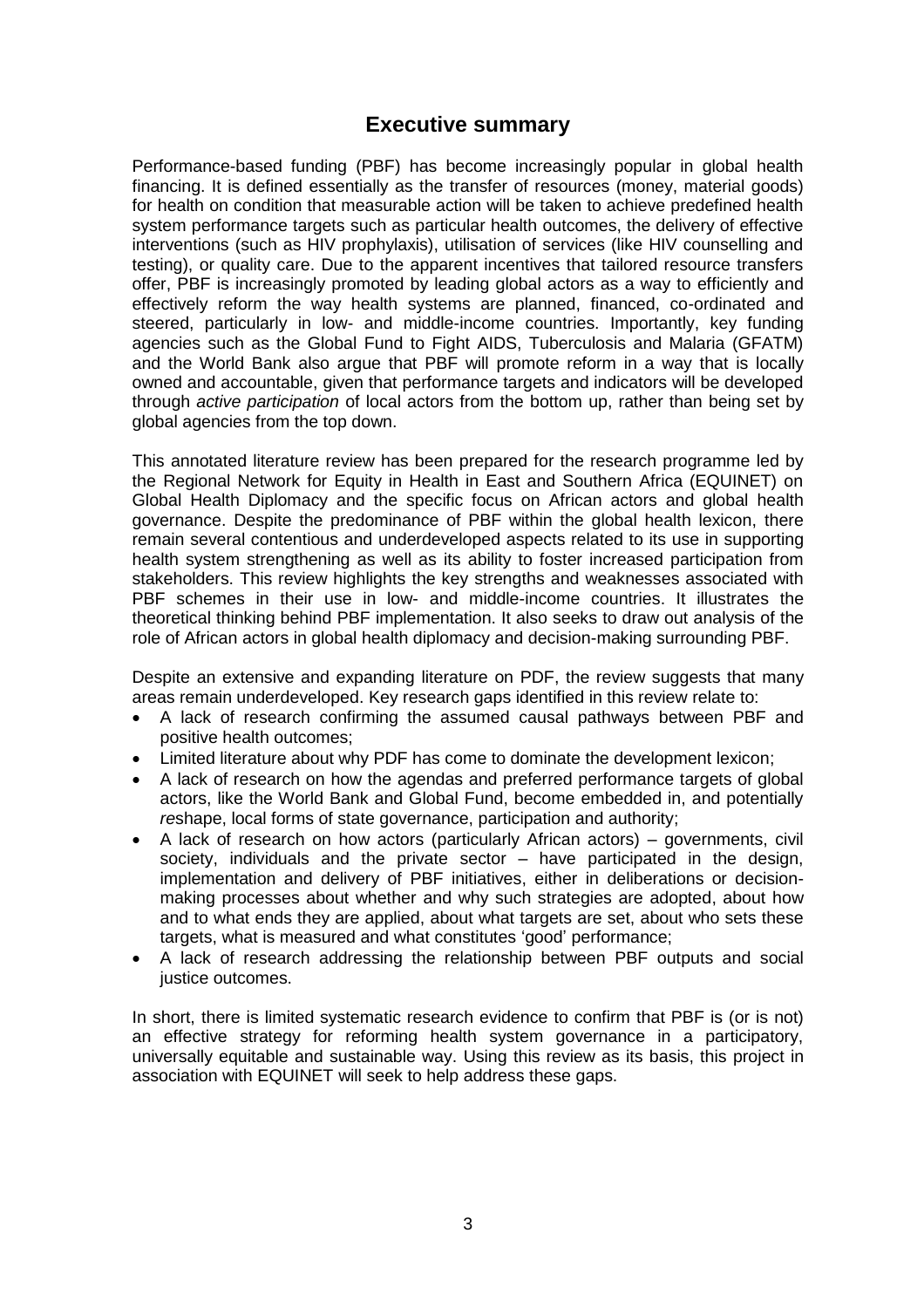# **1. Introduction**

This annotated literature review has been prepared for the research programme led by the Regional Network for Equity in Health in East and Southern Africa (EQUINET) on Global Health Diplomacy and the specific focus on African actors and global health governance. The project seeks to analyse the role and participation of east and southern African actors in the Global Fund to Fight AIDS, Tuberculosis and Malaria (Global Fund), the World Bank and the World Health Organisation (WHO) through a case study on negotiating and decision-making at global level on the design, implementation and delivery of performance-based funding activities. The project focuses on three countries and their experiences with performance-based funding: Tanzania, Zambia and South Africa.

Performance-based funding has become increasingly popular in global health financing. It is defined as the "transfer of money or material goods conditional upon taking a measurable action or achieving a predetermined performance target" (Eldridge and Palmer, 2009:160). In the reviewed literature, various terms were used to signify this type of funding modality, including:

- performance-based funding
- performance-based financing
- performance-based contracting
- pay for performance
- results-based funding
- results-based financing
- output-based aid
- value for money
- buy-downs.

This review used performance-based funding to denominate this type of funding scheme.

The review is presented in two parts. Sections 1-8 address the methodology for the review, the research strategies used in the study of performance-based funding (PBF), the reported outcomes of PBF, actors involved in PBF schemes (focusing on the Global Fund, the World Bank and local actors), global health diplomacy and PBF, theories used to explain the ways PBF functions and gaps identified in the literature. Section 9 is a reference list of both annotated sources and nonannotated sources (those deemed of interest but less directly relevant). Appendix 1 presents an annotated bibliography of the most relevant sources, summarising them in a tabulated format. This section is divided into sources that are relevant to PBF schemes and sources relevant to participation in global health governance.

The review draws out the key strengths and weaknesses associated with PBF schemes, particularly in relation to their use in low- and middle-income countries. It illustrates the theoretical thinking behind PBF implementation. It also seeks to draw out analysis of the role of African actors in global health diplomacy and decision-making surrounding PBF. While the literature on PBF is extensive and ever expanding, many areas still require investigation, particularly in relation to the involvement of local stakeholders in the various stages of performance-based funding processes. This project in the programme of work in EQUINET on GHD seeks to address some of these areas.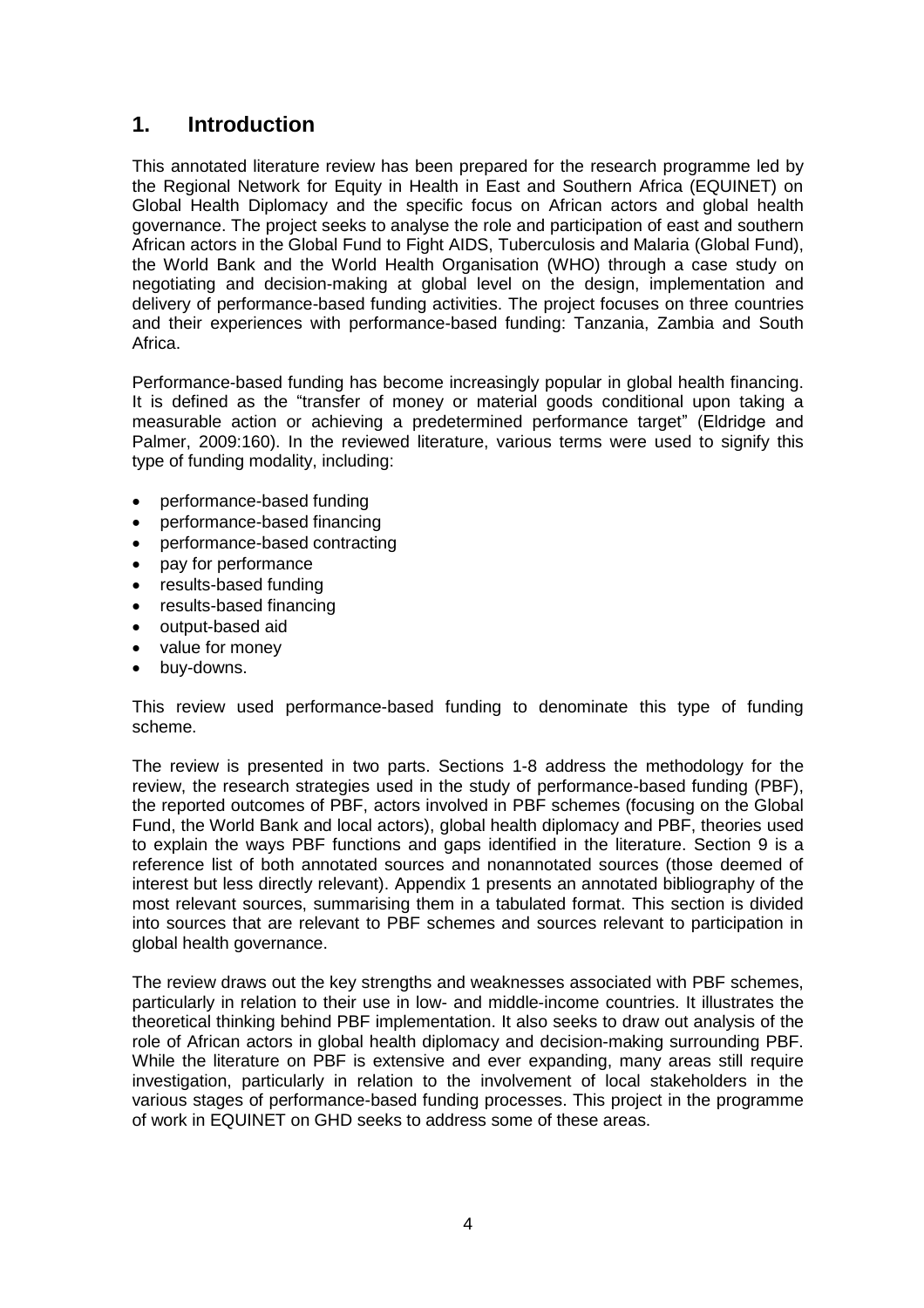# <span id="page-4-0"></span>**2. Methodology**

The literature included in this review was found through an extensive online search focusing on the concept of performance-based funding. Using key words in Google Scholar and the PubMed and Medline databases, literature was found that pertained to the use of performance-based funding schemes in sub-Saharan Africa and more theoretical examinations of the strengths and weaknesses of PBF. As noted in the introduction, performance-based funding is termed differently depending on the author's preference, hence searches were conducted using different variants of the term, all signifying the same concept. Furthermore, searches were conducted for literature examining the involvement of the Global Fund and the World Bank in implementing PBF schemes and their partnerships with local actors. A search was also conducted to find any literature pertaining to the role of African actors in global processes relating to PBF, e.g. how national and regional organisations are able to participate in and influence decision-making surrounding PBF implementation. Results were narrowed down based on publication titles and abstracts, from which relevance was determined. A time period was not defined in the initial search in order to determine when PBF began to emerge in the thought and practice surrounding global health funding. However, it became apparent that relevant literature generally emerged after 2005, as PBF schemes became more widespread and studies examining their effectiveness were carried out.

A snowballing technique identified other key or widely cited literature referenced in the articles found online. Inevitably, a saturation point was reached where the same sources started to appear in multiple bibliographies, or where the articles found did not have relevance to the key aims of this project. Many of the references found by snowballing are included in the Further References section of this review, but not in the annotated bibliography, depending on their degree of relevance to the project. The amount of literature on PBF is vast, and it is possible that relevant and interesting insights into this funding modality exist that did not appear in the online searches or emerge through snowballing.

The discussion that follows picks out key themes, concepts and data presented in the reviewed literature. It addresses the strengths and shortcomings of PBF and the participation of African actors in global health diplomacy and identifies gaps in the literature and areas that need further research. Some of these gaps will be filled by this project implemented in the EQUINET GHD research programme, while others require further research if the possibilities and/or shortcomings associated with performancebased funding and the involvement of African actors (or lack thereof) in global health policy are to be fully understood.

# <span id="page-4-1"></span>**3. Research strategies on performance-based funding**

### <span id="page-4-2"></span>**3.1 Research designs and methods**

The publications included in this review employed a variety of qualitative and quantitative methods to assess performance-based funding schemes from an empirical and theoretical perspective. A range of case studies have been carried out to determine the effects of PBF schemes on health care in a variety of contexts, from low- and middleincome countries to high-income countries such as the United Kingdom and the United States (Doran et al. 2006; Melkers and Willoughby, 1998). The highly context-specific nature of PBF schemes and the focus of this project mean that only certain case studies were considered in the annotated bibliography and this evaluation; citations for some other, less relevant, case studies can be found in the Further References section.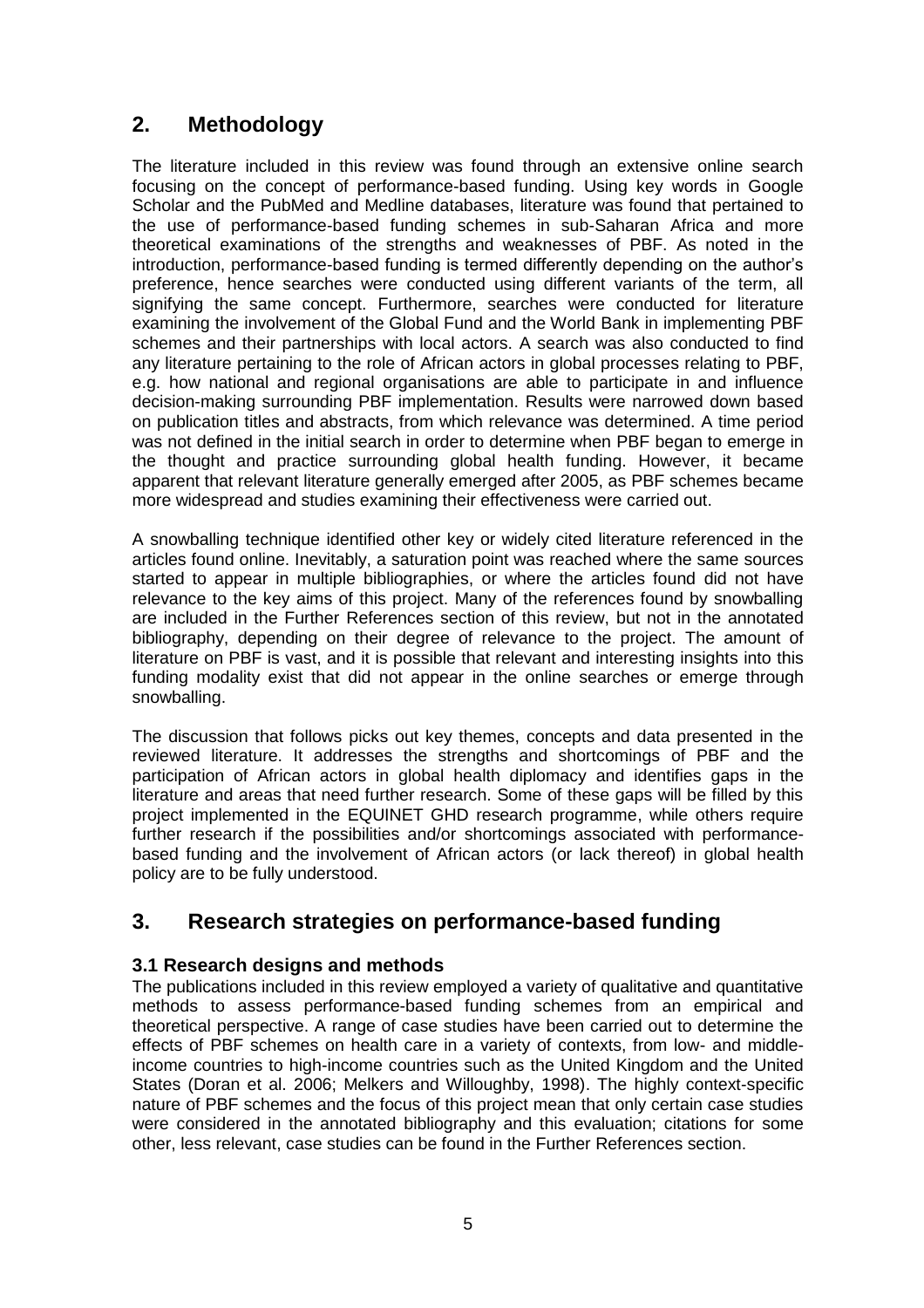Case study relevance was determined based on either geographical location (i.e. whether the case study took place in one of the three countries – Tanzania, Zambia and South Africa – included in the EQUINET study) or what the study illustrates about the effectiveness (or ineffectiveness, as the case may be) of PBF. Case studies found to be relevant included a qualitative analysis of 43 in-depth interviews of health workers and district management team members from fifteen health facilities across five districts in the Pwani region of Tanzania (Mamdani et al. 2012); interviews with members of civil society in Tanzania (Kelly and Birdsall, 2008); household surveys administered in Rwanda in 2003 and 2005 to illustrate changes in attitudes towards health care, health expenditures and health-seeking behaviour (Soeters et al. 2006); analysis of the failures of PBF schemes in Uganda, coupled with a theoretical evaluation of these failures (Ssengooba et al. 2012); and an impact evaluation of PBF schemes in Rwanda comparing the health outputs of an intervention group and a control group (Basinga et al. 2011).

Some publications focused on a broader evaluation of PBF schemes, analysing data spanning many countries. A study by Toonen et al. (2009) undertook data collection and analysis from Afghanistan, the Great Lakes region and Haiti ,which have implemented PBF schemes. Their analysis also includes interviews with stakeholders such as healthcare workers, community representatives, government officials and civil society figures. Brenzel et al. (2009) reviewed 40 PBF schemes – 28 active, twelve closed – funded by the World Bank. Another study analysed 370 active PBF grants from 130 countries (Low-Beer et al. 2007). As is discussed further on in this review, these studies noted several improvements in health service provision in areas where PBF programmes were implemented and draw lessons from these programmes for future implementation. However, they also note that confounding factors and variables other than the incentives associated with PBF schemes may have had an effect on these improvements.

Other sources based their findings on reviews of pre-existing literature, including a review of economic evaluations of PBF as a funding modality (Emmert et al. 2012); evaluations of case studies of PBF implementation (Oxman and Fretheim, 2009); a review of literature specifically dealing with funding and support for civil society in Tanzania combined with three fieldwork visits and the above-mentioned interviews (Kelly and Birdsall, 2008); other, more general reviews of PBF literature (Eldridge and Palmer, 2009; Ireland et al. 2011); and even a publication that reviewed other previously published reviews (Eijkenaar et al. 2013).

Finally, a range of literature takes a more theoretical approach to performance-based funding and global health financing. This includes: an evaluation of multidisciplinary theories that can help determine the applicability of – or analyse the outcomes of – PBF (Trisolini, 2011); a theoretical approach to PBF combined with summarised details of case studies (Eichler, 2006); a theoretical examination of the relationship between funders and providers of health services (Langenbrunner and Liu, 2005); and the application of anthropology and sociology to PBF schemes (Magrath and Nichter, 2012).

#### <span id="page-5-0"></span>**3.2 Shortcomings of research strategies**

There is a vast range of literature on PBF and the publications mentioned above are just a selection of the most relevant examinations of this funding modality and its applicability in the developing world. However, what is made apparent by all these case studies and reviews is that research is still insufficient and inadequate when it comes to analysing PBF vis-à-vis the professed goals of those that seek to implement it in global health care. A body of literature has emerged alongside studies of PBF schemes critiquing these studies. Various flaws have been pointed out in PBF scholarship. First, much of the presented evidence is inconclusive, flawed or low in quality (Emmert et al. 2012; Witter et al. 2012). Second, effects of financial incentives (i.e. of PBF) are not isolated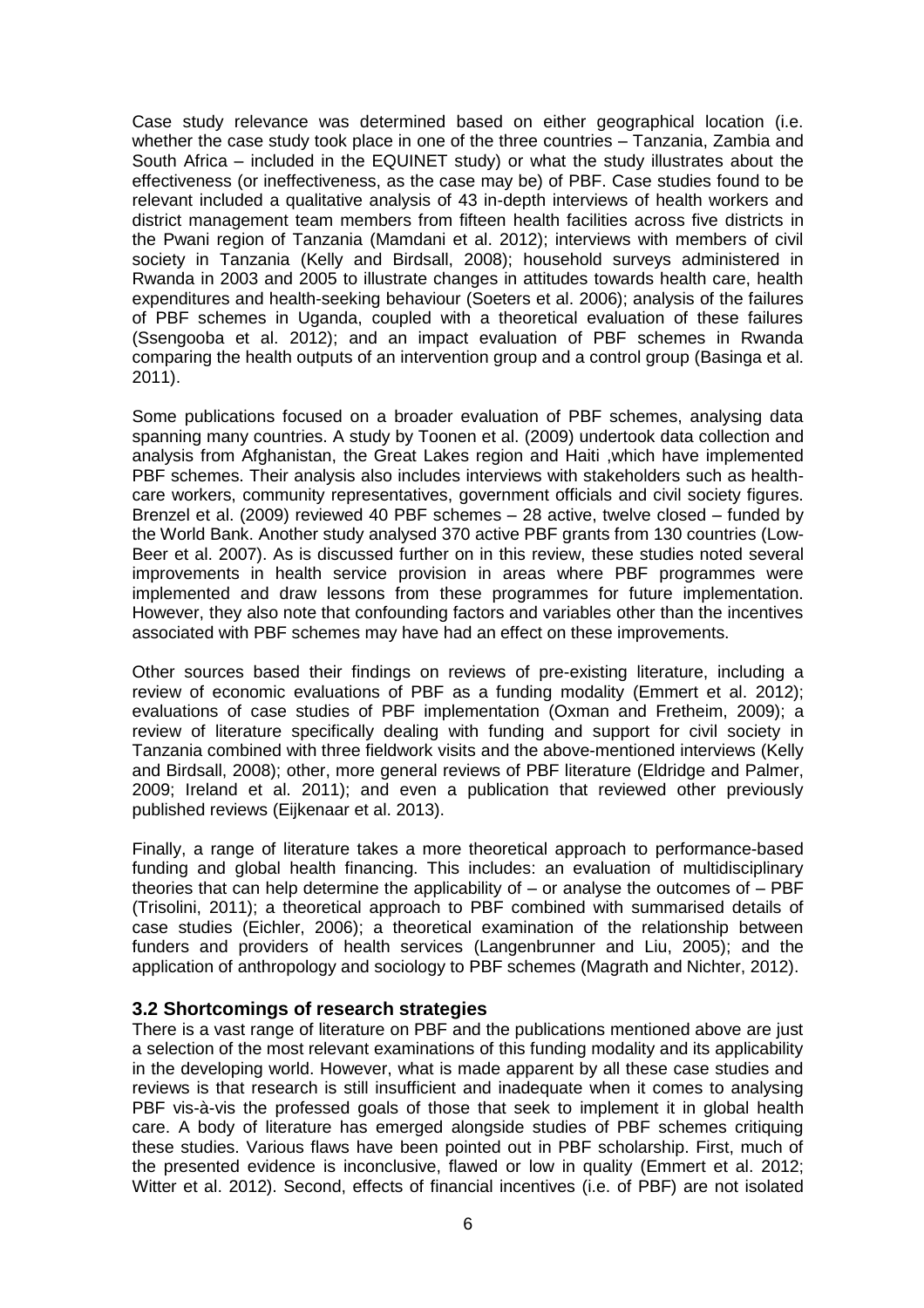from effects of other reforms and mixed results have been reported by various research projects (Eijkenaar et al. 2013; Oxman and Fretheim, 2009). Because PBF schemes are often implemented along with other reforms such as increased health-care funding, improved technical support and training, new IT systems and changes in management, the lack of isolation of effects and control groups means that little evidence exists to support the effects of PBF independent of these other reforms (Oxman and Fretheim, 2009; Eldridge and Palmer, 2009).

The one notable exception to this methodological flaw is the aforementioned impact evaluation of PBF schemes in Rwanda, conducted by Basinga et al. (2011). Recognising the shortcomings of various other studies (Meessen et al. 2006, 2007; Soeters et al. 2006; Doran et al. 2006), Basinga and colleagues incorporated a control group in their field research in Rwanda. An intervention group of 80 health facilities was randomly assigned by coin toss to begin PBF schemes while a control group of 86 facilities continued with input-based funding schemes for 23 months after the study baseline. The incentive effect was isolated from a mere increased resource effect by increasing the control group's budgets by the average PBF payments made to the intervention group. In this manner, the research showed that PBF schemes "led to increased use and quality of several crucial maternal and child health care services' (Basinga et al. 2011:1425). Widely cited, this study remains the most convincing empirical study of the impacts of PBF in a low- and middle-income country.

However, even a study like that conducted by Basinga et al. raises questions about performance-based funding that are left unanswered. Existing literature has shown that PBF **can** be, and has been, effective in bringing about a change in health care provision, but not **why**. What design features and context led to the positive (or negative) outcomes of the PBF schemes? Witter et al. (2012) lament that conclusions about PBF have been drawn based on case studies that use too varied methods of PBF and were undertaken in too disparate settings to warrant the drawing of any general conclusions. Similarly, Ssengooba et al. (2012) critique the use of 'black-box' approaches to evaluating PBF, which focus on the magnitude of effects on health interventions rather than the causes of these effects. These approaches fail to consider the impacts of PBF schemes on broader health systems and draw assumptions about linear programme logics and simple causal chains between PBF interventions and their effects. They advocate an 'open-box' approach that focuses on how and why the effects of an intervention come about. In this sense, despite the large volume of studies of PBF, the distinct gap in knowledge requires more quantity and quality of research with longitudinal components, as some scholars have pointed out (Emmert et al. 2012; Witter et al. 2012). This review will identify additional gaps in the literature pertaining especially to the question of participation in PBF schemes.

# <span id="page-6-0"></span>**4. Reported outcomes of performance-based funding**

### <span id="page-6-1"></span>**4.1 Health and process outcomes**

The publications included in this review highlight a broad array of outcomes – both positive and negative – of performance-based funding schemes for health care. Among the health and process outcomes noted were increases in access to, and utilisation of, priority health programmes and improvements in quality of care (Brenzel et al. 2009; Soeters et al. 2006; Mamdani et al. 2012). There are also indications that PBF can be quite cost-effective at community and sub-national levels, though its effectiveness at national level is unsubstantiated by the same report (Fryatt et al. 2010). These outcomes lead one to draw favourable conclusions on the effectiveness of PBF in terms of affecting positive health and process outcomes (Low-Beer et al. 2007; Meessen et al. 2011).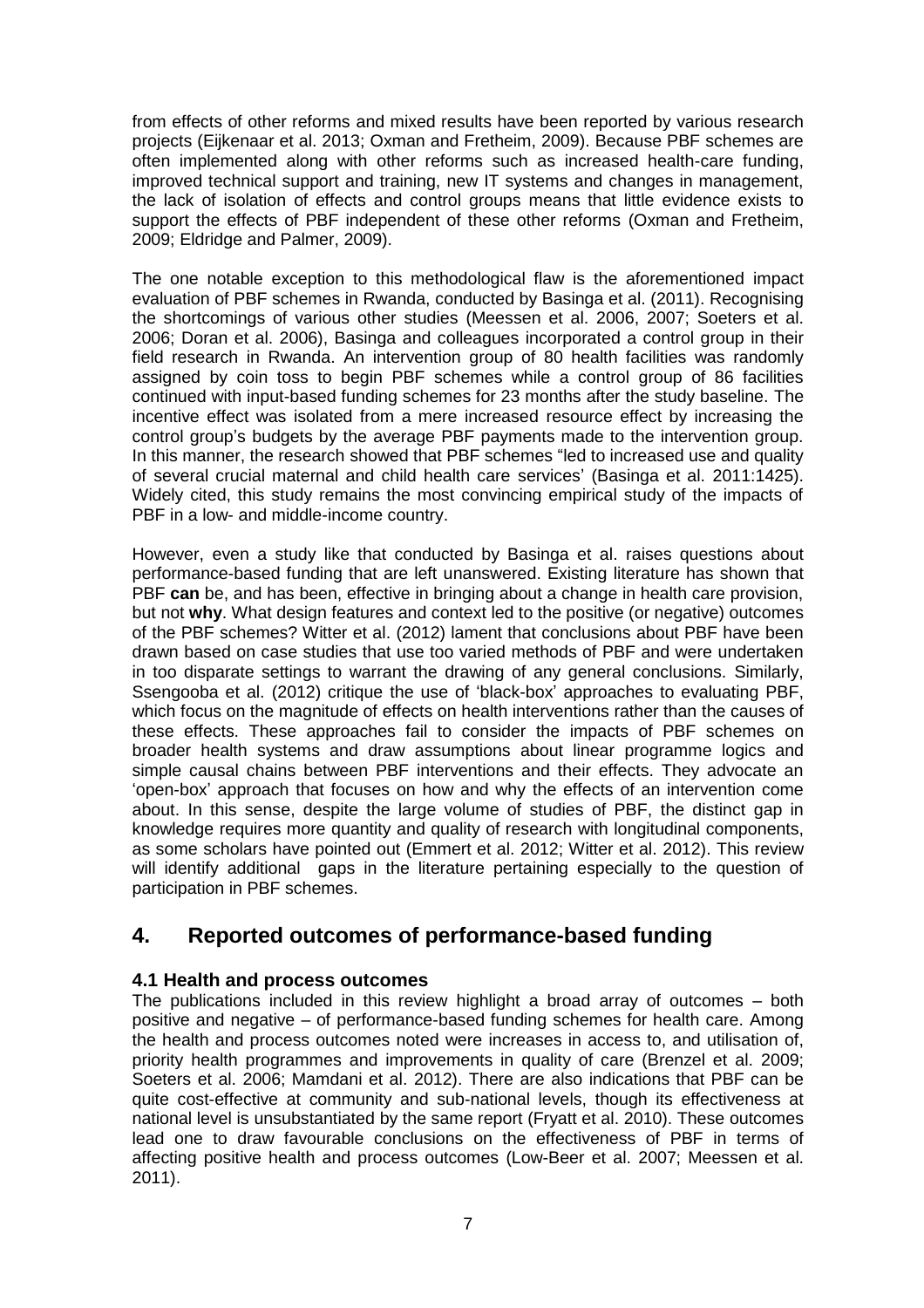However, as previously highlighted, various studies contest the nature of evidence in support of these outcomes due to inconclusive, flawed, and low-quality evidence (Emmert et al. 2012; Eijkenaar et al. 2013; Eldridge and Palmer, 2009; Ireland et al. 2011; Magrath and Nichter, 2012; Montagu and Yamey, 2011; Scheffler, 2010; Witter et al. 2012). Alternatively, even where the evidence may have indicated improvements in process outcomes, the lack of isolation of effects of PBF and lack of controls means that those changes cannot be solely attributed to PBF schemes, if at all, as other reviews have pointed out (Eijkenaar et al. 2013; Eldridge and Palmer, 2009; Mæstad, 2007; Witter et al. 2012).

The aforementioned trial by Basinga et al. (2011) reported various positive outcomes in the intervention group of health facilities in Rwanda. Amongst other improvements, they noted an increase in the quality of prenatal care, the number of deliveries carried out in health facilities, and the number of preventive care visits amongst children up until the age of five. They found the greatest impact of the PBF interventions to be on outcomes for which the facilities received the largest financial incentives, and services over which facilities had greater control (e.g. quality of care as compared to the health-seeking habits of patients).

However, as Montagu and Yamey (2011) highlight, these are process outcomes rather than health outcomes: an "increase in service provision and quality of care does not necessarily translate into an improvement in population health." Similarly, Eldridge and Palmer (2009:164) ask whether "meeting targets reflect[s] progress in overall health system development?" Intuitively, there is likelihood that it does – especially when it comes to increased quality of care – but such conclusions cannot be drawn without more thorough research. Furthermore, other impact evaluations have found that the effects and benefits of incentives diminish and dissipate over time (Werner et al. 2011).

#### <span id="page-7-0"></span>**4.2 Strengthening health systems, governance and participation**

The concept of participation underpins much of the thinking surrounding the idea of PBF and new ways of thinking about global health governance. This is evident both in the 2005 Paris Declaration on Aid Effectiveness, which emphasises concepts such as ownership, alignment, and accountability, and the Millennium Development Goals, which have as an explicit goal "to develop a partnership for development" (UN, 2010). In terms of PBF, Low-Beer et al. (2007: 1309) state that: "performance-based funding is based on radical country ownership of targets and implementation." Nevertheless, as will become apparent below, in terms of governance and participation, the *actual* impact of PBF remains under-analysed, although the literature deals with the theoretical impact extensively.

Many of the publications included in this review argue that PBF can have a positive impact on the strengthening of health systems and their governance, as well as local participation in the design and implementation of funding schemes. For instance, Meessen et al. (2011) counter-critique those that focus too much on PBF as a method of payment rather than as a source of health system reform. They argue that because PBF schemes form contractual relationships rather than hierarchical ones, each organisational unit involved in the process must account for its performance and, as a result, accountability and efficiency should increase. Levine and Oomman (2009) see PBF as a way to overcome issues associated with resource pooling due to an overwhelming concentration of health care funding towards HIV/AIDS programmes, by setting targets that strengthen health systems in general.

Other studies highlight the importance of participation to the PBF process. Eldridge and Palmer (2009) draw parallels between PBF and donor conditionality in the 1980s and the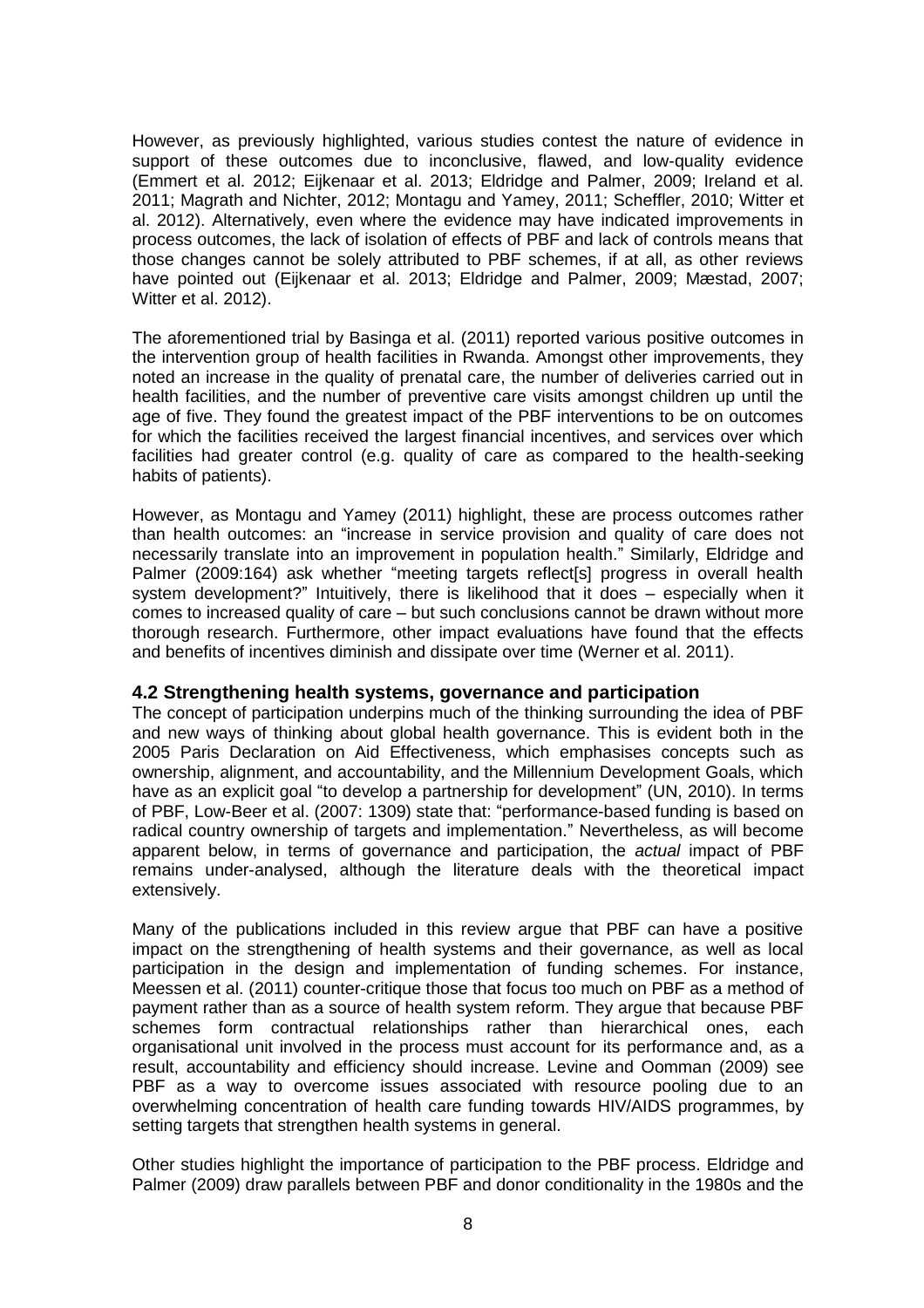failures of the Bretton Woods institutions in this area. The lack of local control of the schemes exhibited at the time provides important lessons for PBF, they argue. Other studies similarly emphasise that participation and local ownership of the process is vital for the successful implementation of PBF schemes. First, autonomy for health providers and other local stakeholders in preparing and implementing schemes is important as it encourages entrepreneurial spirit, leads to better human resource management and increases collaboration with the private sector, all of which enhance performance (Toonen et al. 2009; Soeters et al. 2006). Second, funding must be aligned with the priorities of recipient governments and stakeholders. National ownership ensures schemes are embedded within over-arching strategies rather than isolated in a vertical approach (Levine and Oomman, 2009; Toonen et al. 2009). Third, PBF schemes require institutional and political support that can only be achieved if partners at all levels of operationalisation are involved in identifying problems, priorities and strategies to address these (Oxman and Fretheim, 2009; Toonen et al. 2009).

However, there is a distinct lack of scholarship on **actual** participation in the decisionmaking processes related to performance-based financing. In fact, there is a general lack of consensus regarding where the concept of PBF came from or its ideational ascendance within the global health lexicon. These are curious intellectual gaps given that much of the rationale behind PBF is that it works effectively **if** local ownership of the process is maintained, as highlighted above. Further, the concepts of partnership and participation are meant to guide efforts to fulfil the Millennium Development Goals so the lack of quantification of these concepts and research into what might constitute an ideal 'level' of partnership needs addressing (Barnes and Brown, 2011). This knowledge gap on actual participation and who sets the PDF agenda extends beyond the local level, as shall become apparent in Section 5.

#### <span id="page-8-0"></span>**4.3 Unintended consequences**

Several of the reviewed studies have predicted or observed initial indications of unintended consequences of PBF in their research (Eijkenaar et al. 2013; Fryatt et al. 2010; Ireland et al. 2011; Kalk, 2011; Langenbrunner and Liu, 2005; Meessen et al. 2011; Oxman and Fretheim, 2009; Scheffler, 2010). These consequences or side effects could have short- and long-term impact on the structural capacity, processes and outcomes of health service provision. Among the concerns raised were that PBF can: distort priorities of national health systems due to the targeting of services (Ireland et al. 2011; Scheffler, 2010); lead to 'gaming', false reporting of results and 'cherry-picking' of patients by health care workers (Ireland et al. 2011; Kalk, 2011); give rise to 'perverse incentives' (Fryatt et al. 2010); lead to a focus on quantity over quality of service (Ireland et al. 2011; Langenbrunner and Liu, 2005); perpetuate inequity as areas where health systems are particularly underdeveloped (and thus unlikely to reach outcome targets) might be overlooked for funding (Ireland et al. 2011); and carry debilitating hidden costs due to the resources needed to establish PBF systems and monitoring mechanisms (Kalk, 2011). One specific concern raised by multiple studies is the impact that PBF might have on the intrinsic motivation of health care workers (Eijkenaar et al. 2013; Ireland et al. 2011; Kalk, 2011; Langenbrunner and Liu, 2005). The concern amongst these commentators is that financial incentives might crowd out the high levels of idealism in the health sector, thus leading to the de-motivation of health-care workers.

These predicted consequences are significant given that participation and local ownership is meant to be the driving force behind PBF schemes. Financial incentives undermine the capacity and motivation for local populations to take ownership of the processes. As with so many other aspects of PBF, these side effects need further extensive research to determine their exact causes, their actual impact on health system provision and participation, and whether or not PBF schemes can overcome them.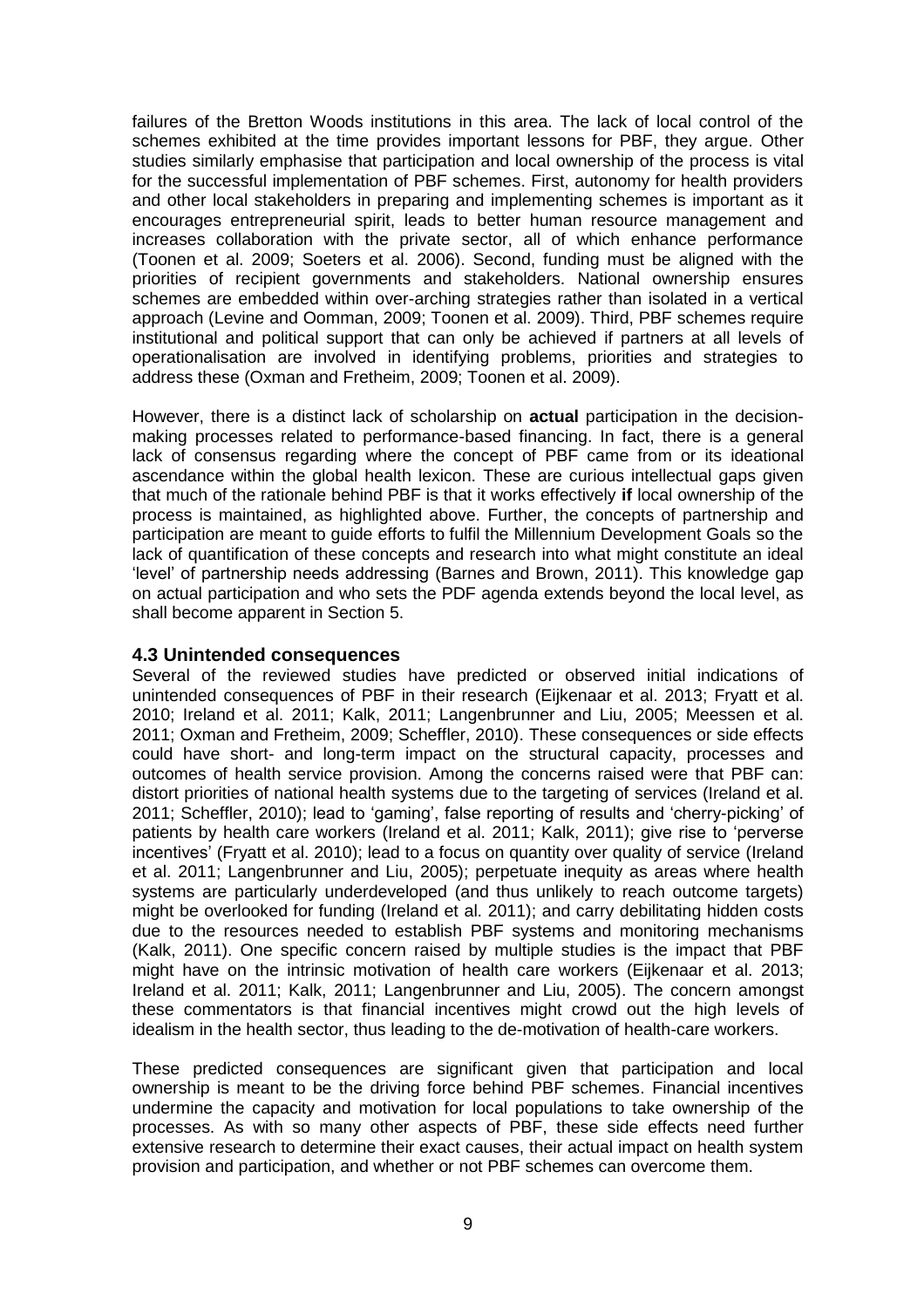# <span id="page-9-0"></span>**5. Actors involved in performance-based funding**

### <span id="page-9-1"></span>**5.1 Global Fund**

Some of the literature included in this review presents the ways in which various actors implement and participate in performance-based funding schemes. Amongst these is the Global Fund to Fight AIDS, Tuberculosis and Malaria, one of the global actors that are the focus of this project.

Several commentators note the positive impact the Global Fund has had on health governance. For example, the Global Fund has been lauded for affecting a paradigm shift in development by engendering a dual commitment to domestic sustainability of schemes and to international support (Ooms et al. 2010). Fryatt et al. (2010) commend the Global Fund's Debt2Health programme for strengthening health systems, while Low-Beer et al. (2007) laud the benefits of the Global Fund's 'diagonal financing' system which does not just provide 'vertical financing' for a specific disease or 'horizontal financing' of broader health systems, but both. As such, the Global Fund has "a sharp focus on achieving disease goals while allowing finance to more broadly strengthen the supporting health sector" (Low-Beer et al. 2007:1310).

In terms of participation and partnership at country level, the Global Fund's country coordinating mechanisms (CCMs) are mentioned as points of access to health governance for local stakeholders. Although Biesma et al. (2009) have pointed out that CCMs have had early negative system effects as they establish parallel co-ordinating bodies to those of the host country, with little or poor co-ordination, harmonisation and alignment of functions, they find that in the long run stakeholder participation is widened. Buse and Harmer (2007) also argue that the Global Fund has taken positive steps to address stakeholder underrepresentation. Kelly and Birdsall (2008) point to the restructuring of the CCM in Tanzania into a national co-ordinating mechanism that incorporated the US President's Emergency Plan for AIDS Relief (PEPFAR) and World Bank resources as a success in broadening participation and partnership. Similarly, Feachem and Sabot (2006) argue that the Global Fund model has empowered civil society in many countries, Zambia amongst them, by providing points of access to decision-making processes – in 2006, 40% of CCM members came from civil society. Finally, Sridhar and Batniji (2008) point to the unique nature of the Global Fund board, which includes substantial developing-country representation. Yet studies on participation within PBF models more generally are limited, and there are few cross-country comparative studies examining stakeholder participation beyond CCMs. It is the aim of this study to start to fill this lacuna.

### <span id="page-9-2"></span>**5.2 World Bank**

The World Bank is another global actor that has implemented PBF schemes for healthcare in sub-Saharan Africa and elsewhere. Compared to the Global Fund, it is less clear how the World Bank's governing structures and decision-making processes provide points of access for local stakeholders. Little scholarship is available that links the World Bank's projects and the design and implementation of PBF schemes to participation and partnership. The focus has been on the objectives of the World Bank – improving health system outputs such as access, utilisation and quality of health care and improving specific outcomes (e.g. reduced infant mortality rates) and whether these objectives have been fulfilled, rather than how they have been fulfilled (Brenzel et al. 2009). However, Harman (2007) does point to the failures of the World Bank's Multi-Country AIDS Programme (MAP) as being partly due to a waning commitment to multisectoral participation in the fight against HIV/AIDS. The initial success of MAP had been based on bringing HIV/AIDS to the top of the political agenda and promoting multisectorality to increase local participation and ownership. However, the programme began to fail due to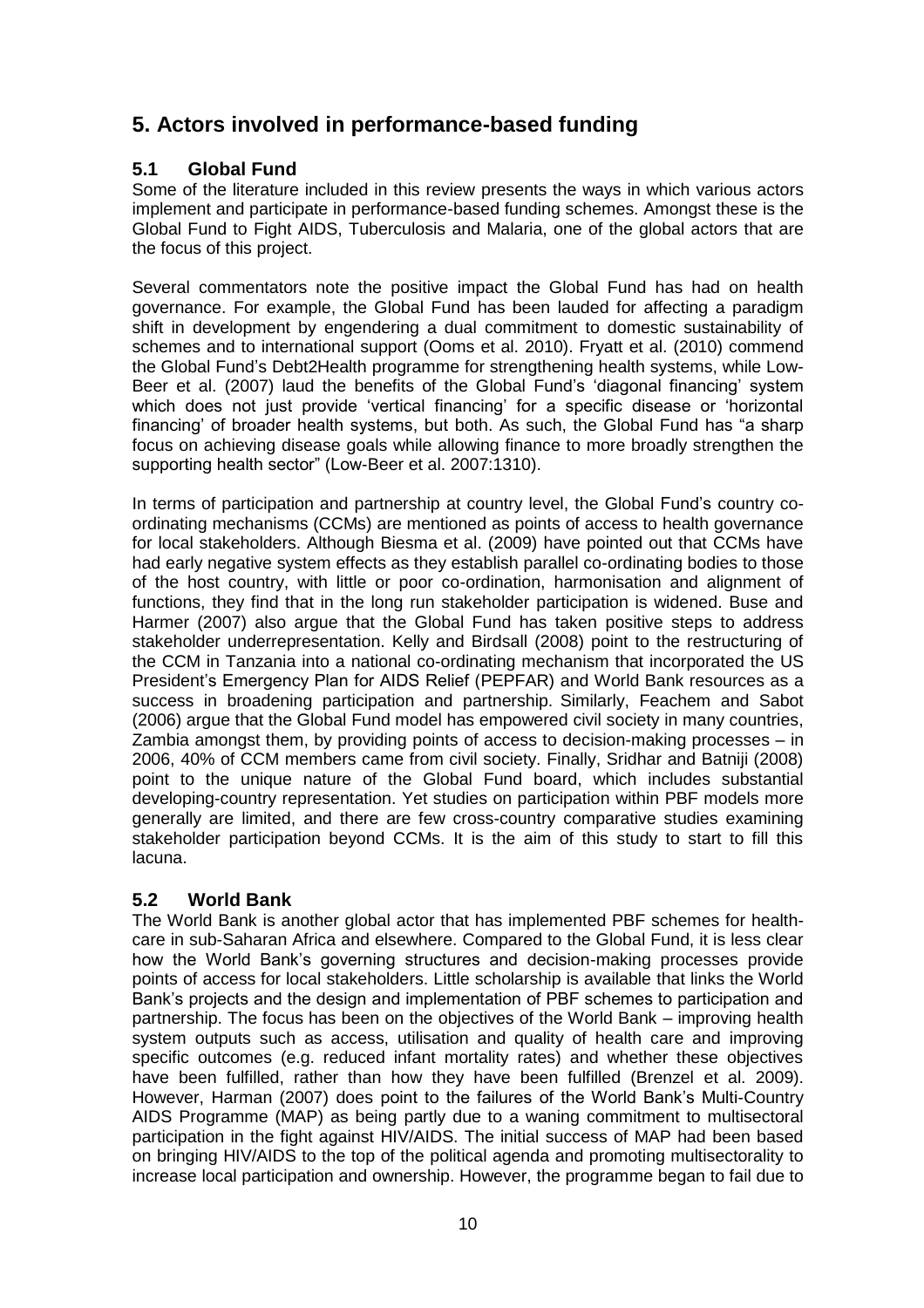limited direct dialogue between the World Bank and civil society, and the subsequent marginalisation of civil society organisations in decision-making and strategy formulation.

In terms of PBF as a funding modality, because World Bank projects combine PBF with other sorts of financing and support, it is difficult to isolate the effects of the Bank's PBF schemes. As noted previously, the failure to isolate these outcomes is a shortcoming of the literature on PBF in general. However, Atun and Kazatchkine (2009) have noted that similarly to the Global Fund, the World Bank's 'buy-downs' (a form of PBF) have been conducive to the strengthening of health systems.

### <span id="page-10-0"></span>**5.3 Local actors**

Commentators agree that national and sub-national ownership of health programmes and political commitment to them is vital to the design, implementation and sustainability of schemes (Atun and Kazatchkine, 2009; Brenzel et al. 2009; Eichler, 2006; Eijkenaar et al. 2013; Levine and Oomman, 2009; Low-Beer et al. 2007; Magrath and Nichter, 2012; Oxman and Fretheim, 2009; Toonen et al. 2009). As such, participation and partnership have normative value, as we have seen, as well as practical relevance. For example, Low-Beer et al. (2007) argue that civil society is an efficient implementer of PBF as 83% of the programmes implemented by civil society in their study performed strongly. Furthermore, increased community involvement improves overall health governance as service providers become more accountable to the communities they serve and ensures that schemes are scaled up to reach less accessible groups (Atun and Kazatchkine, 2009).

However, it appears that participation and partnership fall short in practice when it comes to performance-based funding. For example, while they found that the national coordinating mechanism in Tanzania widened participation as mentioned above, the study by Kelly and Birdsall (2008) also found that civil society organisations (CSOs) in Tanzania feel that their roles have been prescribed by external actors as a direct result of funding modalities. Because assistance via PBF is tied to short-term targets, little or no funding is afforded for the **development** of civil society. Leadership capabilities within civil society therefore remain underdeveloped. Thus, while CSOs are afforded a big participatory role in service provision, they are excluded from involvement in strategy and policy development.

As such, Biesma et al. (2009) propose greater alignment with the Paris Declaration when it comes to health care aid and funding, especially in relation to country ownership and local capacity building. Sridhar and Batniji (2008) echo this call: they find that donors, rather than recipients, largely define health priorities. They also highlight that other aid sectors have been more effective than the health sector at complying with the Paris Declaration and focusing on country ownership. They argue that political economy analysis of donor institutions would aid understanding of their decision-making processes, and further highlight the need for "the development of country ownership, particularly planning and priority setting" (Sridhar and Batniji, 2008:1189).

Furthermore, the forms of country ownership also require further examination. The Kelly and Birdsall (2008) study shows that at the time of their research, nearly 80% of Global Fund funding went to the Tanzanian Ministry of Finance, with the rest going to CSOs. Brown (2009) also raises concerns that non-governmental organisation participation on CCMs is recommended rather than required. What does this balance of funding indicate about participation and points of access for local and regional actors **besides** states to PBF scheme design and implementation? Kelly and Birdsall clearly think this is to the detriment of civil society, but in many other studies questions like this are unanswered. Worse still, from the point of view of participation, they often are unasked.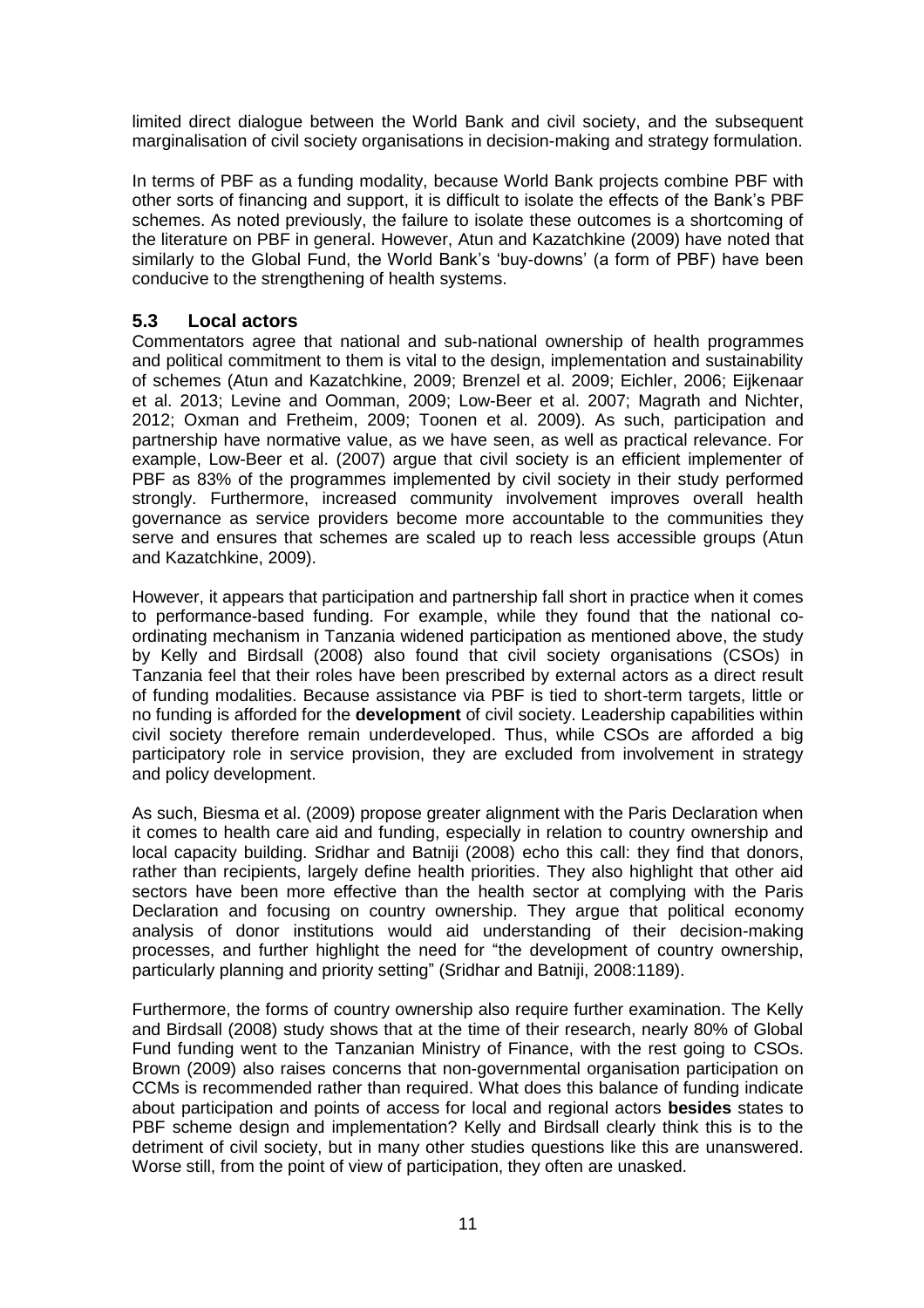# <span id="page-11-0"></span>**6. Performance-based funding and global health diplomacy**

Literature pertaining to the impact of PBF schemes on participation at the local level and the roles of actors involved in implementing PBF at country level has already been examined, but this project seeks to determine how African actors are able to access decision-making processes for **global** health policy. In other words, are African actors involved in influencing and negotiating the design of performance-based funding programmes and in promoting this type of funding as a viable and effective form of funding for health systems?

Several studies have raised concerns about the governance structures of some of the global actors examined in this project, and how these marginalise southern actors and limit their participation in global health diplomacy. Bartsch and Kohlmorgen (2007) focus on different types of power and interfaces where interactions occur between actors involved in global health diplomacy to illustrate if and how southern actors can access decision-making processes for global health within various global organisations. At the organisational interface of the WHO, they argue, southern actors have a lot of access due to the 'one country, one vote' governance structure. However, in practice, given that WHO activity in developing countries is often financed by extra-budgetary funds, donor countries can exercise their resource-based power and effectively control WHO policy, clearly marginalising southern actors. As for the World Bank's organisational interface, states have access to decision-making through their voting rights, but given that these are proportional to fund contributions resource-based power again favours donor countries. Furthermore, given the World Bank's extensive discoursive power, donors, not recipients of health funding, largely dictate the agenda setting in global health governance.

Turning to the Global Fund, Bartsch and Kohlmorgen point to the composition of the Global Fund board (five constituencies comprised of representatives from industrialised countries, the private sector, developing countries, civil society and a non-voting group) as giving state and non-state actors from the global south decision-making power. Brown (2009; 2010) agrees that **in principle** the Global Fund board offers points of access for southern actors to participate in decision-making processes, but that in practice it is dominated by economically and politically strong members. Due to a "colonisation of unequal advantage" (Brown, 2010:522) by donor states, the Global Fund has not managed to maintain a deliberative and participatory governance structure, with donor states wielding an effective veto power over board decisions due to their economic advantage. Furthermore, in addition to the deliberative deficit at board level, there are disconnects between board representatives and their constituencies as stakeholders not on the board have little or no access to the deliberative and decision-making process.

Hwenda et al. (2011) take a human security approach to global health policy and argue that low- and middle-income countries need to participate in setting the global health security agenda. These states have been reluctant to frame health policy as a matter of security due to fears that doing so would provide a justification for bypassing national sovereignty in the interest of ensuring health security. However, by not doing so, these states have seen their interests marginalised by the vested interests of developed states, exemplified by the focus of global health security agendas on bioterrorism and a limited number of infectious diseases. The authors argue that regional organisations such as the Southern African Development Community (SADC) could provide an avenue for African states to participate in the formulation of global health policy more effectively than individual states are able to. Along those lines, Onzivu (2012) finds that regional organisations such as the East African Community are increasingly using diplomacy to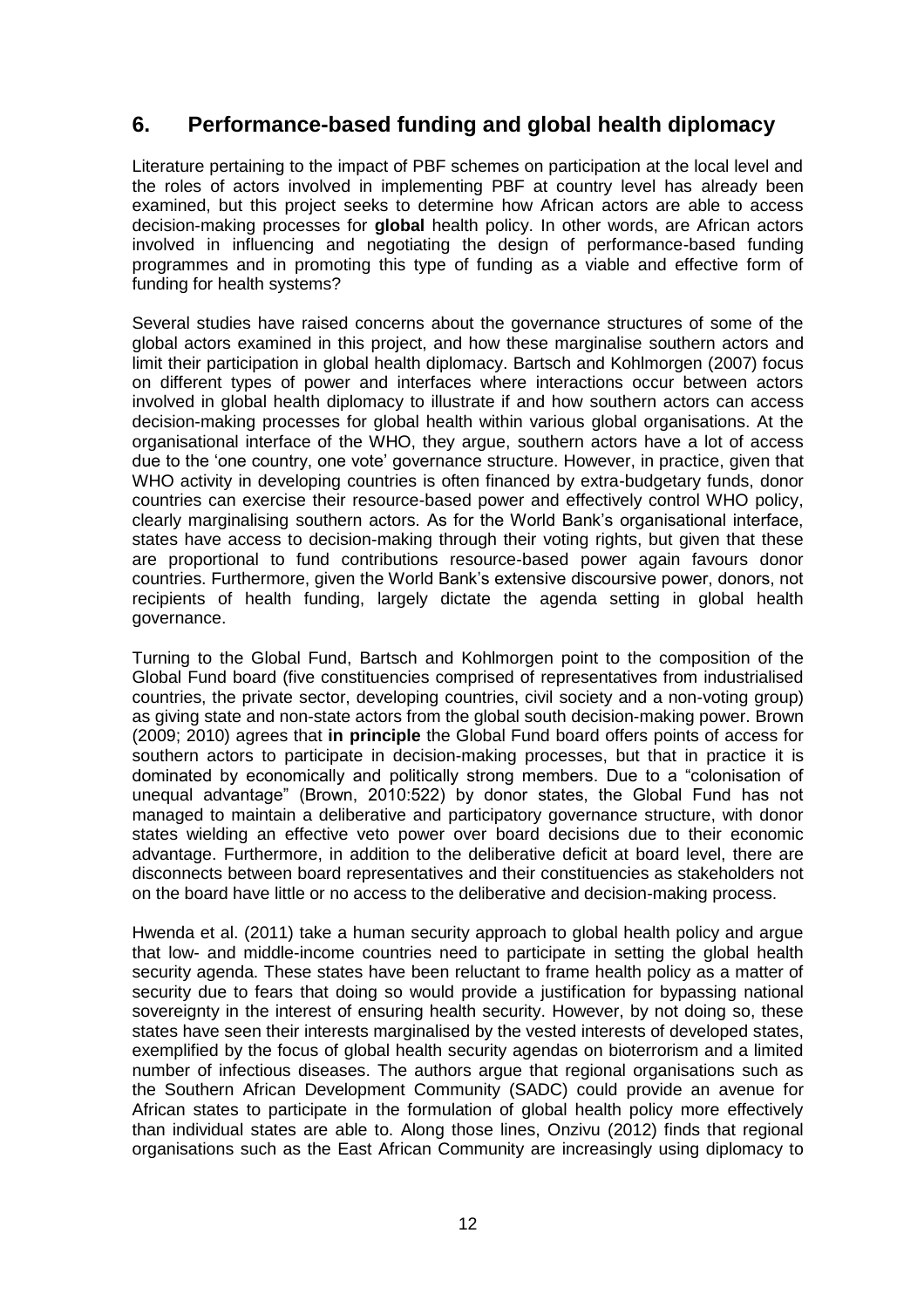promote African interests in global health governance. However, it remains unclear from this literature whether these attempts at agenda setting have been effective.

Essentially, from the reviewed literature it appears that southern actors, both national and regional, are marginalised as objects, not subjects, of policy-making processes for global health. This is because of the structure of funding for health programmes and the power relationships that underpin it (Bartsch and Kohlmorgen, 2007; Brown, 2009; Brown 2010; MacLean and Maclean, 2009). This project will further research this apparent marginalisation and determine how it affects the participation of African actors in decision-making for PBF schemes in particular and in global health diplomacy in general.

# <span id="page-12-0"></span>**7. Theoretical underpinnings of performance-based funding research**

As mentioned previously, authors in a range of literature have attempted to apply various theories and conceptual frameworks to their study of performance-based funding. Theories have been drawn from multiple disciplines such as sociology, anthropology and economics and applied to PBF. These theoretical and conceptual approaches attempt to explain the positive and negative impact PBF has on health service providers and their motivations, and engage with questions relating to the successful implementation and predicted outcomes of PBF schemes.

In terms of health provider motivation, Herzberg's two-factor theory from the field of psychology has been used to explain the undermining of intrinsic motivation caused by PBF schemes, by relating the schemes to motivating factors and elements that act as disincentives or barriers to meeting targets (Trisolini, 2011; Herzberg, 1966). Additionally, the sociological deprofessionalisation theory has been applied to PBF. Trisolini (2011) and Cockerham (2007) raise concerns that the involvement of multiple non-medical actors in health-care provision can de-motivate health-care professionals due to fears of deprofessionalisation of the field, with negative consequences for care practices.

Several theoretical approaches have emerged that begin to explain the importance of widespread participation and local ownership to the successful implementation of PBF. For example, Magrath and Nichter's (2012) anthropological approach using Bourdieu's (1977; 1986) 'habitus' framework emphasises the importance of adaptation and contextspecific PBF schemes. The habitus framework distinguishes between economic, social, cultural and symbolic capital and illustrates how these forms of capital are acquired and converted from one form to another. This can potentially be useful for explaining the impact of PBF on motivation depending on the design of funding schemes, especially in terms of power structures and reward systems and how different actors have access to these types of capital within the schemes. Alternatively, some publications see scope for organisational theory and its focus on factors such as ownership, cultural context, and institutional layers as a tool to explain the impacts and potential impacts of PBF schemes (Eldridge and Palmer, 2009; Trisolini, 2011; Town et al. 2004). Further, theories such as complex adaptive systems theory and contingency theory illustrate and emphasise the impact that context has on programme implementation. They argue that organisations must adapt their structures, cultures, systems and staff according to the environment and institutional relationships in which they are situated (Ssengooba et al. 2012; Leykum et al. 2007; Plsek and Wilson, 2001; Trisolini, 2011; Shortell and Kaluzny, 2006). Although not explicitly related to participation of local actors, these theories and frameworks touch upon some of the reasons that it is deemed important to PBF implementation.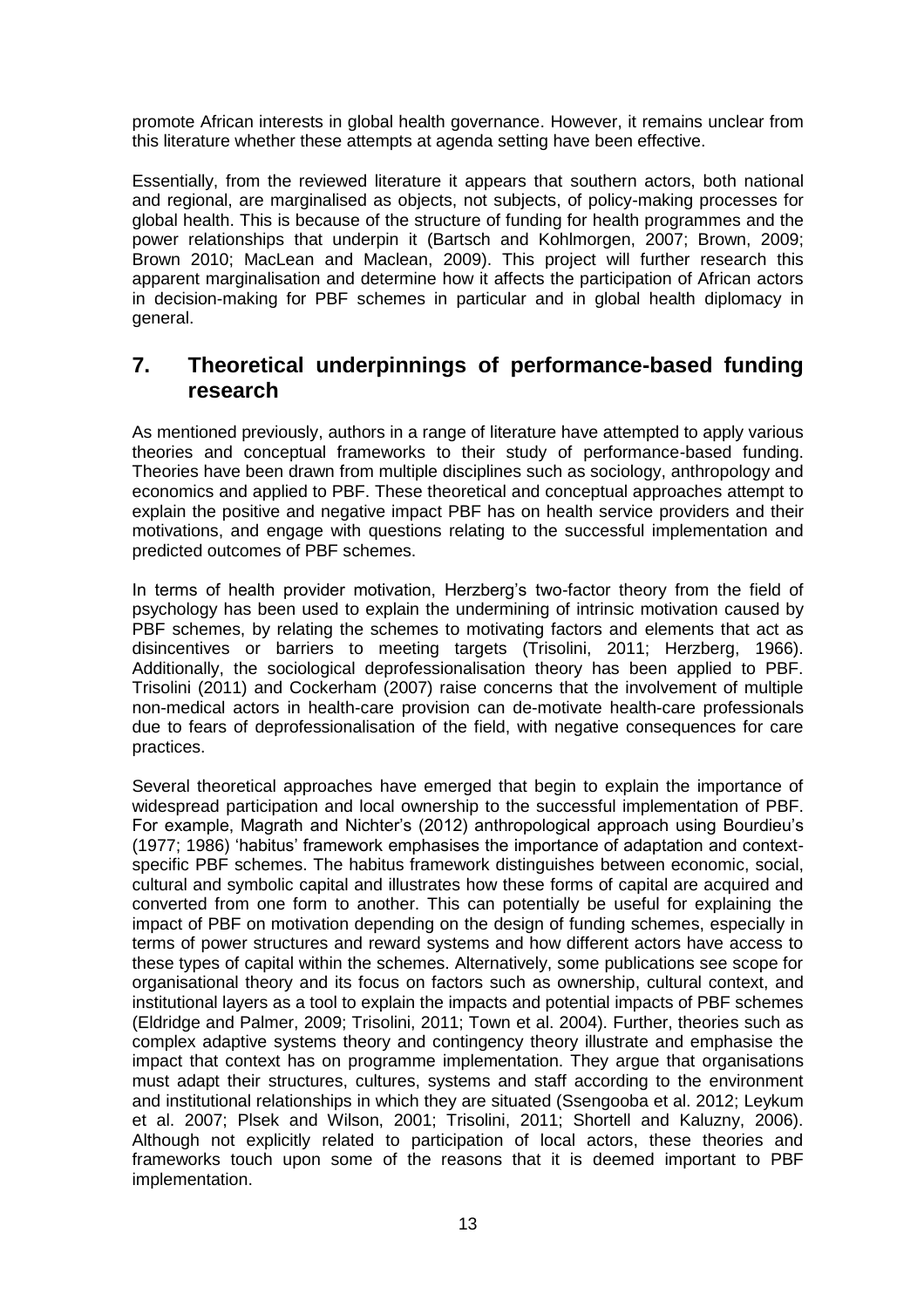Other theories, such as principal agent theory and expectancy theory, have been used to explain the benefits of the contractual approach of PBF and the underlying mechanisms and perceptions that link incentives to pre-specified tasks (Eichler, 2009; Eldridge and Palmer, 2009; Ssengooba et al. 2012; Lawler, 1971; Lawler, 1989). Based on these theoretical approaches, various frameworks have been constructed for the design and implementation of PBF. Eichler (2006) suggests a nine-step approach to PBF design, while Scheffler (2010) constructs a framework for the evaluation of PBF schemes that dually analyses the quality and efficiency of schemes. Yet again, participation is implied as an important factor, yet not explicitly dealt with in theory or in the design recommendations and frameworks.

# <span id="page-13-0"></span>**8. Gaps in the literature on performance-based funding**

Several areas that need further research can be drawn from this literature review. In terms of the actual impacts of performance-based funding, the current evidence base does not sufficiently support the widespread implementation of PBF schemes (Eijkenaar et al. 2013). Ireland et al. (2011) perceive a favourable bias towards PBF amongst policy-makers and scholars, which has led to the overlooking of negative consequences and the sweeping attribution of positive outcomes to PBF schemes without consideration for other factors. Evaluations of the long-term impact of PBF schemes on health outcomes are lacking (Eijkenaar et al. 2013) as is appreciation for the context-specific nature of scheme implementation. PBF might have been a success in Rwanda, for example, but this does not necessarily make it transferable to all contexts, given the specific socio-political context of Rwanda – i.e. a small country with a strong centralised government with extensive control of health service provision, receiving substantial amounts of flexible external aid for health (Montagu and Yamey, 2011). In evaluations of performance-based funding – as Ireland et al. (2011:695) state – "the focus should be on the reasons why and how the intervention is working rather than whether or not it is working".

Furthermore, there is little research examining where the concept of PBF has come from, who is setting the PDF agenda, and how PBF evolved to become the preferred funding modality in global health governance. There is also strikingly limited research delineating the roles key actors play within national and regional settings and how these actors can shape the design, implementation and evaluation of PBF modalities.

In terms of this project, this literature review illustrates that some local and regional actors and stakeholders appear to be marginalised when it comes to the design and decision-making process for performance-based funding schemes, even if they are heavily involved in their implementation. It remains the case that due to the prescribed requirements for national ownership, national governments are generally involved in the design, implementation and evaluation of PBF schemes, even if their ability to negotiate PBF schemes may vary. However, some NGOs and CSOs are marginalised at various levels of the PBF process and there is a lack of research indicating which ones are afforded points of access to decision-making and with what real input. Finally, regional bodies are seemingly completely marginalised from decision-making at the global level. This marginalisation is under-theorised, and there is a general lack of clarity in the literature as to what actors have a real input in PBF schemes and at what stage they can participate in the PBF process. This intellectual gap is clearly at odds with the normative value placed on participation and partnership as a key policy concept for global health governance. The role and points of access that African actors are afforded in organisations like the Global Fund and the World Bank need further examination to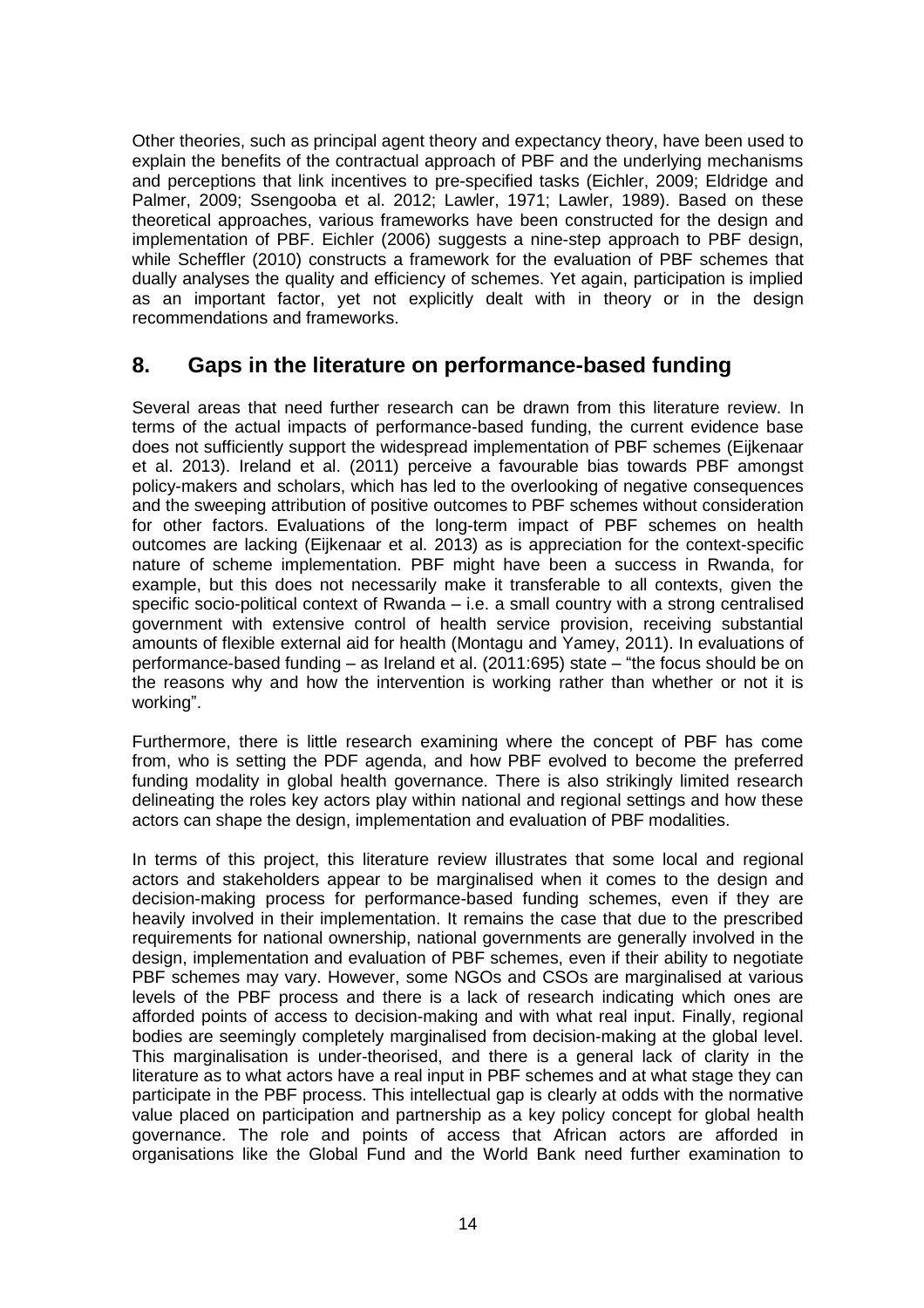highlight a) who is driving the PBF process and b) whether commitments to country ownership are fulfilled.

To respond to existing research gaps this collaborative project will: trace the emergence of and theory behind PBF; explore the rationales for and understandings of PBF, and how this shapes African participation; examine how African actors participate in the design, implementation and delivery of HIV/AIDS PBFs; and, specifically, to locate the diplomacy spaces that exist for African participation in processes associated with the Global Fund and World Bank. By examining these policy spaces this project will consider the impact that PBF processes are having on health system governance, including on local accountability, capacity and sustainability, with specific focus on the treatment and care for HIV/AIDS.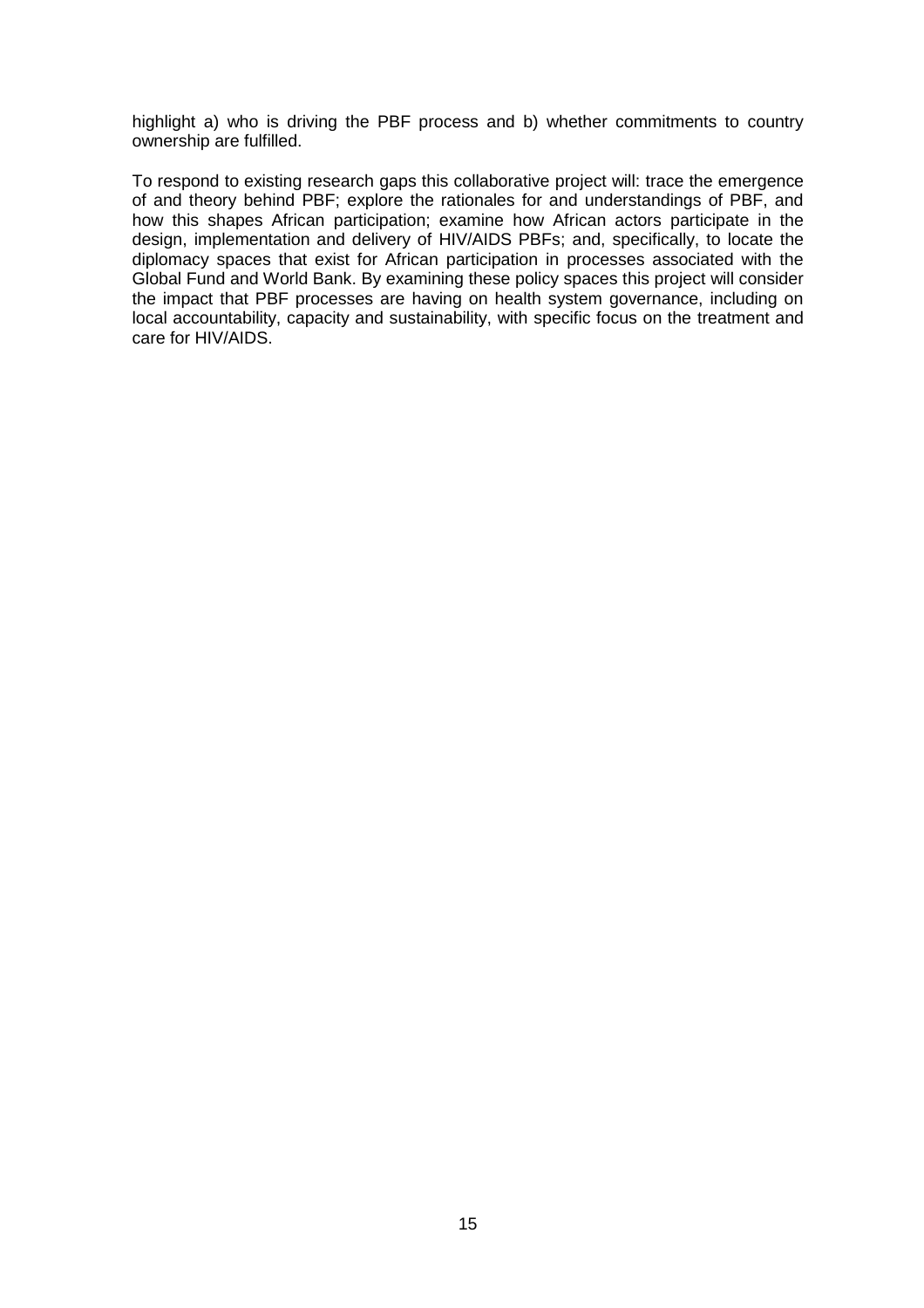# <span id="page-15-0"></span>**9. References**

### <span id="page-15-1"></span>**9.1 References cited in the review**

- 1. Atun R and M Kazatchkine (2009) 'Promoting country ownership and stewardship of health programs: The Global Fund experience', *Journal of acquired immune deficiency syndrome (JAIDS)* 52 (Supplement 1):S67-S68.
- 2. Barnes A and GW Brown (2011) 'The idea of partnership within the Millennium Development Goals: Context, instrumentality and the normative demands of partnership', *Third world quarterly* 32(1):165-180.
- 3. Bartsch S and L Kohlmorgen (2007) 'The role of southern actors in global governance: The fight against HIV/AIDS', *GIGA working papers*, No. 46.
- 4. Basinga P et al. (2011) 'Effect on maternal and child health services in Rwanda of payment to primary health-care providers for performance: an impact evaluation', *Lancet*, 377:1421-8.
- 5. Biesma RG et al. (2009) 'The effects of global health initiatives on country health systems: A review of the evidence from HIV/AIDS control', *Health policy and planning* 24:239-52.
- 6. Brenzel L et al. (2009) *Taking stock: World Bank experience with results-based financing (RBF) for health*, World Bank: Health, Nutrition and Population Unit. Available at [http://www.rbfhealth.org.](http://www.rbfhealth.org/)
- 7. Brown GW (2009) 'Multisectoralism, participation, and stakeholder effectiveness: Increasing the role of nonstate actors in the Global Fund to Fight AIDS, Tuberculosis and Malaria', *Global governance* 15:169-77.
- 8. Brown GW (2010) 'Safeguarding deliberative global governance: The case of the Global Fund to Fight AIDS, Tuberculosis and Malaria', *Review of international studies* 36:511-30.
- 9. Brugha R et al. (2004) 'The Global Fund: Managing great expectations', *Lancet* 364:95-100.
- 10. Buse K and Harmer AM (2007) 'Seven habits of highly effective global public-private health partnerships: Practice and potential', *Social science & medicine* 64:259-271.
- 11. Cockerham W (2007) Medical sociology, 10th ed. Prentice Hall: Upper Saddle River, NJ.
- 12. Doran T et al. (2006) 'Pay-for-performance programs in family practices in the United Kindgom', New England journal of medicine 355:375-84.
- 13. Eichler R (2006) 'Can "pay for performance" increase utiliziation by the poor and improve the quality of health services?', *Discussion paper*, first meeting of the Working Group on Performance-Based Incentives, Center for Global Development.
- 14. Eijkenaar F et al. (2013) 'Effects of pay for performance in health care: A systematic review of systematic reviews', *Health policy*, Article in press available at: http://dx.doi.org/10.1016/j.healthpol.2013.01.008.
- 15. Eldridge C and N Palmer (2009) 'Performance-based payment: Some reflections on the discourse, evidence and unanswered questions', *Health policy and planning*, 24:160-6.
- 16. Emmert M et al. (2012) 'Economic evaluation of pay-for-performance in health care: A systematic review', *European journal of health economics* 13:755-67.
- 17. Feachem RGA and OJ Sabot (2006) 'An examination of the Global Fund at 5 years', *Lancet* 368:537-40.
- 18. Fryatt R, A Mills and A Nordstrom (2010) 'Financing of health systems to achieve the health Millennium Development Goals in low-income countries', *Lancet* 375:419-426.
- 19. Harman S (2007) 'The World Bank: Failing the multi-country AIDS program, failing HIV/AIDS', *Global governance* 13:485-92.
- 20. Hwenda L, P Mahlathi and T Maphanga (2011) 'Why African countries need to participate in global health security discourse', *Global health governance* 4(2):1-24.
- 21. Ireland M, E Paul and B Dujardin (2011) 'Can performance-based financing be used to reform health systems in developing countries?' *Bulletin of the World Health Organszation* 89:695-8.
- 22. Kalk A (2011) 'The costs of performance-based financing', *Bulletin of the World Health Organization* 89:319.
- 23. Kelly K and Birdsall K (2008) *Funding for civil society responses to HIV/AIDS in Tanzania: Status, problems, possibilities*, Centre for Aids Development, Research and Evaluation: Johannesburg, South Africa.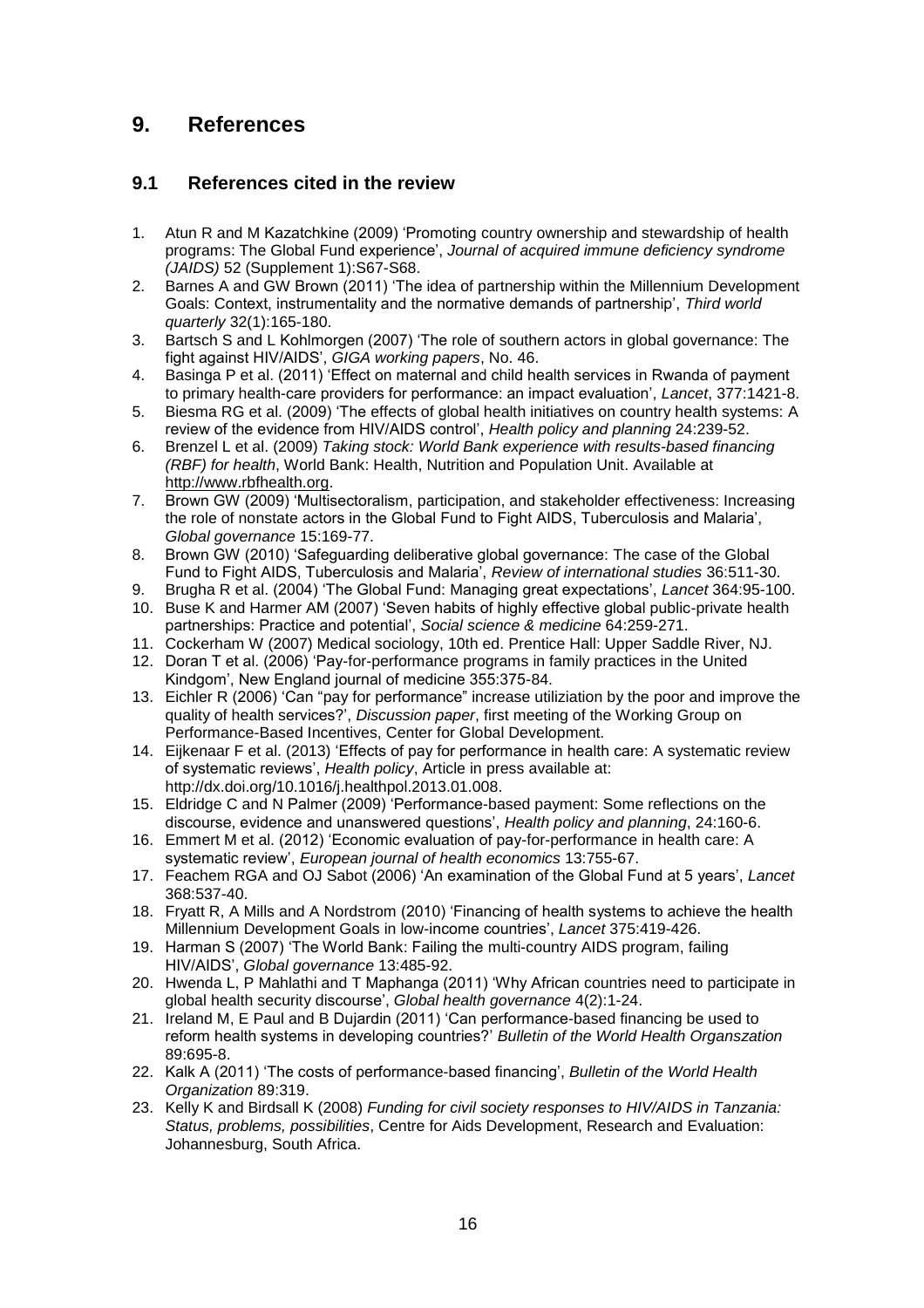- 24. Langenbrunner J C and X Liu (2005) 'How to pay? Understanding and using payment incentives' in Preker A S and Langebrunner J C (eds), *Spending wisely: Buying health services for the poor*. World Bank: Washington, DC.
- 25. Lawler EE (1989) 'Pay for performance: Making it work', *Compensation benefits review* 21:55-60.
- 26. Levine R and N Oomman (2009) 'Global HIV/AIDS funding and health systems: Searching for the win-win', *Journal of acquired immune deficiency syndrome (JAIDS)* 52:S3-S5.
- 27. Leykum LK et al. (2007) 'Organizational interventions employing principles of complexity science have improved outcomes for patients with Type II diabetes', Implementation science 2(28):2-28.
- 28. Low-Beer D et al. (2007) 'Making performance-based funding work for health', *PLoS Medicine*, 4(8):e219.doi:10.1371/journal.pmed.0040219.
- 29. MacLean SJ and DR MacLean (2009) 'A 'New Scramble for Africa': The struggle in Sub-Saharan Africa to set the terms of global health', *The round table: The Commonwealth journal of international affairs* 98(402):361-71.
- 30. Magrath P and M Nichter (2012) 'Paying for performance and the social relations of health care provision: An anthropological perspective', *Social science & medicine* 75:1778-85.
- 31. Mamdani M et al. (2012) 'The role of a 'pay for performance' (P4P) scheme in motivating health workers at different levels of the primary health care (PHC) system in Tanzania', Poster presented at the Second Global Symposium on Health Systems Research, Oct. 31<sup>st</sup>-Nov. 3<sup>rd</sup>, 2012, in Beijing, China. Produced by the Ifakara Health Institute and the London School of Hygiene and Tropical Medicine. Available at: [www.ihi.or.tz.](http://www.ihi.or.tz/)
- 32. Meessen B, A Soucat and C Sekabaraga (2011) 'Performance-based financing: Just a donor fad or a catalyst towards comprehensive health-care reform?' *Bulletin of the World Health Organization* 89:153-6.
- 33. Montagu D and Yamey GM (2011) 'Pay-for-performance and the Millennium Development Goals', *Lancet* 377:1383-5.
- 34. Mæstad O (2007) 'Rewarding Safe Motherhood: How can performance-based funding reduce maternal and newborn mortality in Tanzania', *CMI report*, R2007:17.
- 35. Melkers J and K Willoughby (1998) 'The state of the states: Performance-based budgeting requirements in 47 out of 50', *Public administration review* 58(1):66-73.
- 36. Onzivu W (2012) 'Regionalism and the reinvigoration of global health diplomacy: Lessons from Africa', *Asian journal of WTO and international health law and policy* 7(1):49-76.
- 37. Ooms G, et al. (2010) 'Financing the Millennium Development Goals for health and beyond: Sustaining the 'Big Push'', *Globalization and health* 6 (1):1-8.
- 38. Oxman A D and A Fretheim (2009) 'Can paying for results help to achieve the Millennium Development Goals? A critical review of selected evaluations of results-based financing', *Journal of evidence-based medicine* 2:184-95.
- 39. Plsek PE and T Wilson (2001) 'Complexity, leadership, and management in healthcare organisations', *British medical journal* 323:746-9.
- 40. Scheffler RM (2010) 'Pay for performance (P4P) programs in health services: What is the evidence?' *World health report*, Background Paper, No. 31.
- 41. Shortell SM and A Kaluzny A (2006) *Health care management: Organization design and behavior, 5th ed.* Thomson Delmar Learning: Clifton Park, NY.
- 42. Soeters R, C Habineza and PB Peerenboom (2006) 'Performance-based financing and changing the district health system: Experience from Rwanda', *Bulletin of the World Health Organization* 84:884-889.
- 43. Sridhar D and Batniji R (2008) 'Misfinancing global health: A case for transparency in disbursements and decision making', *Lancet* 372:1185-91.
- 44. Ssengooba F, B McPake and N Palmer (2012) 'Why performance-based contracting failed in Uganda – An "open-box" evaluation of a complex health system intervention', *Social science & medicine* 75:377-383.
- 45. Toonen J et al. (2009) *Learning lessons on implementing performance-based financing, from a multi-country evaluation*: *A synthesis report*. Royal Tropical Institute: Amsterdam.
- 46. Trisolini MG (2011) 'Theoretical perspectives on pay for performance' in Cromwell J, MG Trisolini, GC Pope, JB Mitchell and LM Greenwald (eds.), *Pay for performance in health care: Methods and approaches,* RTI Press publication No. BK-0002-1103. RTI Press: Research Triangle, NC.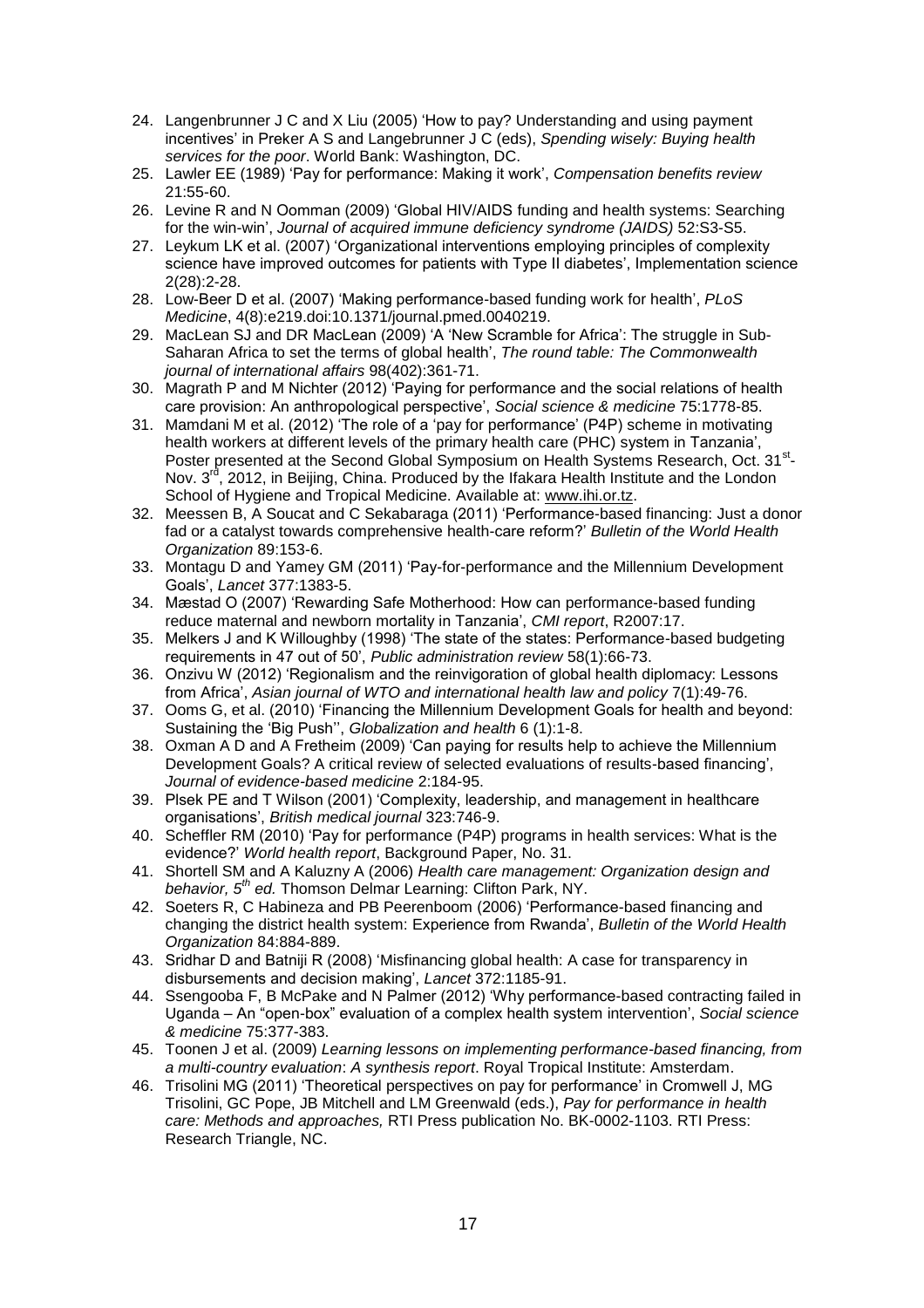- 47. UN (2010) 'Goal 8: Develop a global partnership for development (Fact Sheet)', *United Nations Summit, High-Level Plenary Meeting of the General Assembly*: New York, September. Available at: [http://www.un.org/millenniumgoals/pdf/MDG\\_FS\\_8\\_EN.pdf.](http://www.un.org/millenniumgoals/pdf/MDG_FS_8_EN.pdf)
- 48. Werner R et al. (2011) 'The effect of pay-for-performance in hospitals: Lessons for quality improvement', *Health affairs* 30:690–8.
- 49. Witter S et al. (2012) 'Paying for performance to improve the delivery of health interventions in low- and middle-income countries', *Cochrane Database of Systematic Reviews*, Issue 2, Art. No.:CD007899. DOI: 10.1002/14651858.CD007899.pub2.

### <span id="page-17-0"></span>**9.2 References included in the annotated bibliography**

*Note reference numbers refer to publication numbers in the annotated bibliography*

- 1. Atun R and M Kazatchkine (2009) 'Promoting country ownership and stewardship of health programs: The Global Fund experience', *Journal of acquired immune deficiency syndrome (JAIDS)* 52 (Supplement 1):S67-S68.
- 2. Barnes A and GW Brown (2011) 'The idea of partnership within the Millennium Development Goals: Context, instrumentality and the normative demands of partnership', *Third world quarterly* 32(1):165-180.
- 3. Bartsch S and L Kohlmorgen (2007) 'The role of southern actors in global governance: The fight against HIV/AIDS', *GIGA working papers*, No. 46.
- 4. Basinga P et al. (2011) 'Effect on maternal and child health services in Rwanda of payment to primary health-care providers for performance: an impact evaluation', *Lancet*, 377:1421-8.
- 5. Biesma RG et al. (2009) 'The effects of global health initiatives on country health systems: A review of the evidence from HIV/AIDS control', *Health policy and planning* 24:239-52.
- 6. Brenzel L et al. (2009) *Taking stock: World Bank experience with results-based financing (RBF) for health*, World Bank: Health, Nutrition and Population Unit. Available at [http://www.rbfhealth.org.](http://www.rbfhealth.org/)
- 7. Brown GW (2009) 'Multisectoralism, participation, and stakeholder effectiveness: Increasing the role of nonstate actors in the Global Fund to Fight AIDS, Tuberculosis and Malaria', *Global governance* 15:169-77.
- 8. Brown GW (2010) 'Safeguarding deliberative global governance: The case of the Global Fund to Fight AIDS, Tuberculosis and Malaria', *Review of international studies* 36:511-30.
- 9. Brugha R et al. (2004) 'The Global Fund: Managing great expectations', *Lancet* 364:95-100.
- 10. Buse K and Harmer AM (2007) 'Seven habits of highly effective global public-private health partnerships: Practice and potential', *Social science & medicine* 64:259-271.
- 11. Eichler R (2006) 'Can "pay for performance" increase utiliziation by the poor and improve the quality of health services?', *Discussion paper*, first meeting of the Working Group on Performance-Based Incentives, Center for Global Development.
- 12. Eijkenaar F et al. (2013) 'Effects of pay for performance in health care: A systematic review of systematic reviews', *Health policy*, Article in press available at: http://dx.doi.org/10.1016/j.healthpol.2013.01.008.
- 13. Eldridge C and N Palmer (2009) 'Performance-based payment: Some reflections on the discourse, evidence and unanswered questions', *Health policy and planning*, 24:160-6.
- 14. Emmert M et al. (2012) 'Economic evaluation of pay-for-performance in health care: A systematic review', *European journal of health economics* 13:755-67.
- 15. Esser DE and Bench KK (2011) 'Does Global Health Funding Respond to Recipients' Needs? Comparing Public and Private Donors' Allocations in 2005-2007', World Development 39 (8):1271-1280.
- 16. Feachem RGA and Sabot OJ (2006) 'An examination of the Global Fund at 5 years', *Lancet*, 368:537-540.
- 17. Fidler DP (2007) 'Reflections on the revolution in health and foreign policy', Bulletin of the World Health Organization 85 (3):243-244.
- 18. Fryatt R, A Mills and A Nordstrom (2010) 'Financing of health systems to achieve the health Millennium Development Goals in low-income countries', *Lancet* 375:419-426.
- 19. Garrett L (2007) 'The Challenge of Global Health', Foreign Affairs 86(1):14-38
- 20. Global Fund to Fight AIDS, TB and Malaria, The (2012) Report on Mapping of Partnerships in Tanzania Mainland. The Global Fund to Fight AIDS, TB and Malaria, January 2012.Kalk A (2011) 'The costs of performance-based financing', *Bulletin of the World Health Organization* 89:319.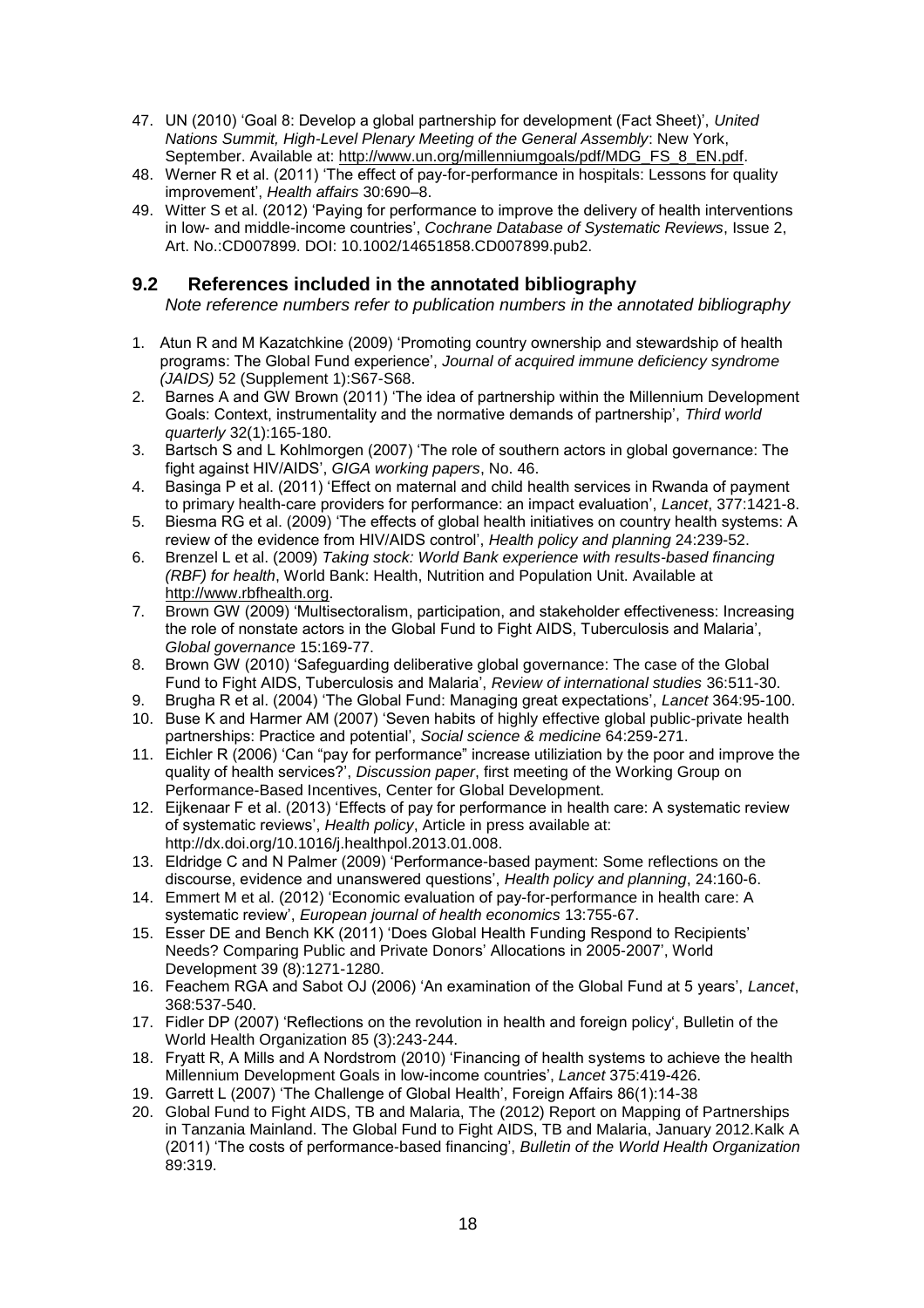- 21. Handler A, Issel M and Turnock B (2001) 'A Conceptual Framework to Measure Performance of the Public Health System', American Journal of Public Health 91 (8):1235- 1239.
- 22. Harman S (2007) 'The World Bank: Failing the Multi-Country AIDS Program, Failing HIV/AIDS', Global Governance 13:485-492.
- 23. Hwenda L, Mahlathi P and Maphanga T (2011) 'Why African Countries Need to Participate in Global Health Security Discourse', Global Health Governance 4(2):1-24.
- 24. Ireland M, E Paul and B Dujardin (2011) 'Can performance-based financing be used to reform health systems in developing countries?' *Bulletin of the World Health Organszation* 89:695-8.
- 25. Kalk A (2011) 'The costs of performance-based financing', Bulletin of the World Health Organization 89:319.
- 26. Kerkhoff L v and Szlezák N (2006) 'Linking local knowledge with global action: Examining the Global Fund to Fight AIDS, Tuberculosis and Malaria through a knowledge system lens', *Bulletin of the World Health Organization* 84:629-635.
- 27. Kelly K and Birdsall K (2008) Funding for Civil Society Responses to HIV/AIDS in Tanzania: Status, Problems, Possibilities. Centre for Aids Development, Research and Evaluation: Johannesburg, South Africa
- 28. Kirigia JM and Kirigia DG (2011) 'The essence of governance in health development', *International Archives of Medicine* 4:11.
- 29. Langenbrunner J C and X Liu (2005) 'How to pay? Understanding and using payment incentives' in Preker A S and Langebrunner J C (eds), *Spending wisely: Buying health services for the poor*. World Bank: Washington, DC.
- 30. Levine R and N Oomman (2009) 'Global HIV/AIDS funding and health systems: Searching for the win-win', *Journal of acquired immune deficiency syndrome (JAIDS)* 52:S3-S5.
- 31. Low-Beer D et al. (2007) 'Making performance-based funding work for health', *PLoS Medicine*, 4(8):e219.doi:10.1371/journal.pmed.0040219.
- 32. MacLean SJ and MacLean DR (2009) 'A 'New Scramble for Africa': The Struggle in Sub-Saharan Africa to Set the Terms of Global Health', The Round Table: The Commonwealth Journal of International Affairs 98(402):361-371.
- 33. Magrath P and M Nichter (2012) 'Paying for performance and the social relations of health care provision: An anthropological perspective', *Social science & medicine* 75:1778-85.
- 34. Mamdani M et al. (2012) 'The role of a 'pay for performance' (P4P) scheme in motivating health workers at different levels of the primary health care (PHC) system in Tanzania', Poster presented at the Second Global Symposium on Health Systems Research, Oct. 31<sup>st</sup>-Nov.  $3<sup>rd</sup>$ , 2012, in Beijing, China. Produced by the Ifakara Health Institute and the London School of Hygiene and Tropical Medicine. Available at: [www.ihi.or.tz.](http://www.ihi.or.tz/)
- 35. Meessen B, A Soucat and C Sekabaraga (2011) 'Performance-based financing: Just a donor fad or a catalyst towards comprehensive health-care reform?' *Bulletin of the World Health Organization* 89:153-6.
- 36. Montagu D and Yamey GM (2011) 'Pay-for-performance and the Millennium Development Goals', *Lancet* 377:1383-5.
- 37. Mæstad O (2007) 'Rewarding Safe Motherhood: How can performance-based funding reduce maternal and newborn mortality in Tanzania', *CMI report*, R2007:17.
- 38. Onzivu W (2012) 'Regionalism and the reinvigoration of global health diplomacy: Lessons from Africa', Asian Journal of WTO and International Health Law and Policy 7(1):49-76.
- 39. Ooms G, et al. (2010) 'Financing the Millennium Development Goals for health and beyond: sustaining the 'Big Push'', Globalization and Health 6(1):1-8.
- 40. Oxman A D and A Fretheim (2009) 'Can paying for results help to achieve the Millennium Development Goals? A critical review of selected evaluations of results-based financing', *Journal of evidence-based medicine* 2:184-95.
- 41. Scheffler RM (2010) 'Pay for performance (P4P) programs in health services: What is the evidence?' *World health report*, Background Paper, No. 31.
- 42. Soeters R, C Habineza and PB Peerenboom (2006) 'Performance-based financing and changing the district health system: Experience from Rwanda', *Bulletin of the World Health Organization* 84:884-889.
- 43. Songstad NG et al. (2012) 'Assessing performance enhancing tools: Experiences with the open performance review and appraisal system (OPRAS) and expectations towards payment for performance (P4P) in the public health sector in Tanzania', *Globalization and health* 8 (33):1-13.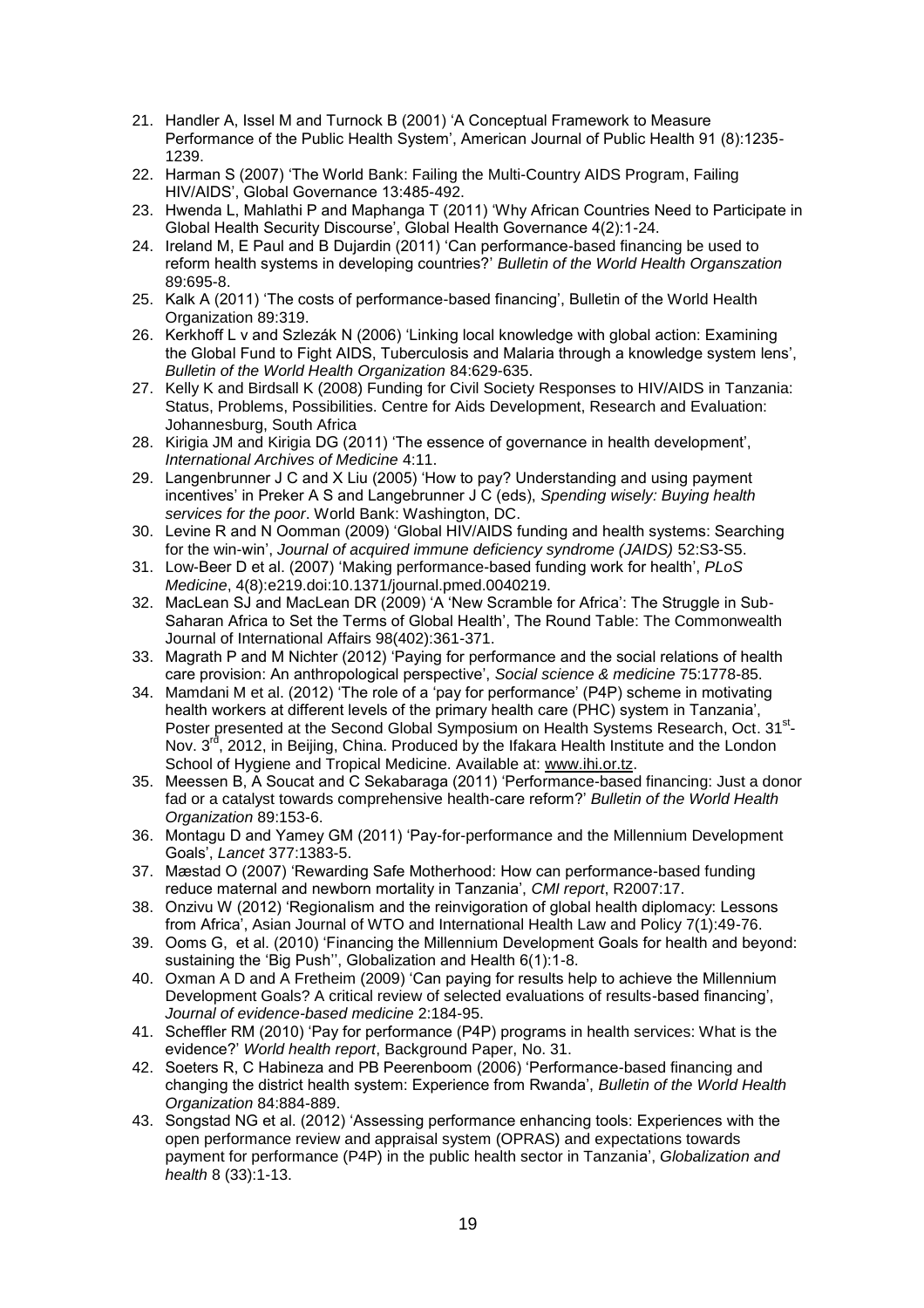- 44. Sridhar D and Batniji R (2008) 'Misfinancing global health: a case for transparency in disbursements and decision making', Lancet 372:1185-1191.
- 45. Sridhar D and Craig D (2011) 'Analysing global health assistance: The reach for ethnographic, institutional and political economic scope', Social Science & Medicine 72:1915-1920.
- 46. Ssengooba F, B McPake and N Palmer (2012) 'Why performance-based contracting failed in Uganda – An "open-box" evaluation of a complex health system intervention', *Social science & medicine* 75:377-383.
- 47. Starling M, R Brugha and G Walt (2005) *Tracking the Global Fund in Tanzania*. London School of Hygiene & Tropical Medicine: London.
- 48. Toonen J et al. (2009) *Learning lessons on implementing performance-based financing, from a multi-country evaluation*: *A synthesis report*. Royal Tropical Institute: Amsterdam.
- 49. Trisolini MG (2011) 'Theoretical perspectives on pay for performance' in Cromwell J, MG Trisolini, GC Pope, JB Mitchell and LM Greenwald (eds.), *Pay for performance in health care: Methods and approaches,* RTI Press publication No. BK-0002-1103. RTI Press: Research Triangle, NC.
- 50. Witter S et al. (2012) 'Paying for performance to improve the delivery of health interventions in low- and middle-income countries', *Cochrane Database of Systematic Reviews*, Issue 2, Art. No.:CD007899. DOI: 10.1002/14651858.CD007899.pub2.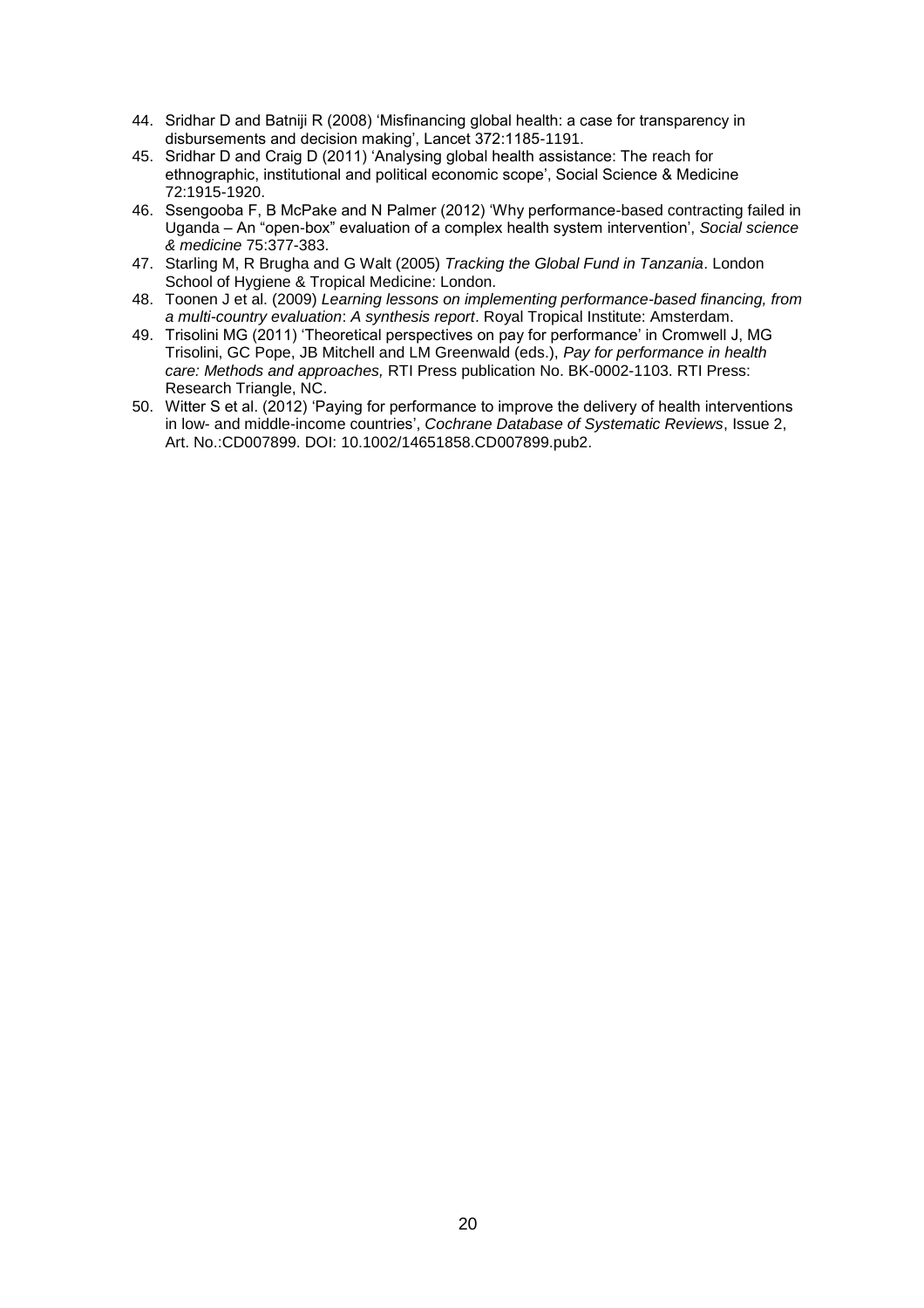# <span id="page-20-0"></span>**APPENDIX 1: Annotated bibliography**

| <b>Publication Number:</b><br>4 | Basinga P, et al. (2011) 'Effect on maternal and child health services in<br>Rwanda of payment to primary health-care providers for performance: an                                                                                                                                                                                                                                                            |                             |  |
|---------------------------------|----------------------------------------------------------------------------------------------------------------------------------------------------------------------------------------------------------------------------------------------------------------------------------------------------------------------------------------------------------------------------------------------------------------|-----------------------------|--|
|                                 | impact evaluation', Lancet 377:1421-1428.                                                                                                                                                                                                                                                                                                                                                                      |                             |  |
|                                 | In the paper                                                                                                                                                                                                                                                                                                                                                                                                   | Reference(s) cited in paper |  |
| Theory<br>Conceptual Framework  |                                                                                                                                                                                                                                                                                                                                                                                                                |                             |  |
| Aspect of PBF                   | Impact evaluation of PBF schemes (referred                                                                                                                                                                                                                                                                                                                                                                     |                             |  |
|                                 | to as P4P in article).                                                                                                                                                                                                                                                                                                                                                                                         |                             |  |
| Variables:                      |                                                                                                                                                                                                                                                                                                                                                                                                                |                             |  |
| i. Context                      |                                                                                                                                                                                                                                                                                                                                                                                                                |                             |  |
| ii. Process                     | Implementation of PBF schemes and<br>continuation of input-based funding in a                                                                                                                                                                                                                                                                                                                                  |                             |  |
|                                 | control group.                                                                                                                                                                                                                                                                                                                                                                                                 |                             |  |
| iii. Actors                     | Health facilities in Rwanda.                                                                                                                                                                                                                                                                                                                                                                                   |                             |  |
| iv. Content                     |                                                                                                                                                                                                                                                                                                                                                                                                                |                             |  |
| v. Outcomes                     | Results on intervention group:                                                                                                                                                                                                                                                                                                                                                                                 |                             |  |
|                                 | - 23% increase in institutional deliveries.                                                                                                                                                                                                                                                                                                                                                                    |                             |  |
|                                 | - 56% increase in preventive care visits by                                                                                                                                                                                                                                                                                                                                                                    |                             |  |
|                                 | children aged <23 months.                                                                                                                                                                                                                                                                                                                                                                                      |                             |  |
|                                 | - 132% increase in preventive care visits by                                                                                                                                                                                                                                                                                                                                                                   |                             |  |
|                                 | children aged >24 months, <59 months.                                                                                                                                                                                                                                                                                                                                                                          |                             |  |
|                                 | - No change in number of women<br>completing the prescribed 4 prenatal care                                                                                                                                                                                                                                                                                                                                    |                             |  |
|                                 | visits.                                                                                                                                                                                                                                                                                                                                                                                                        |                             |  |
|                                 | - No change in number of children                                                                                                                                                                                                                                                                                                                                                                              |                             |  |
|                                 | receiving full immunisation.                                                                                                                                                                                                                                                                                                                                                                                   |                             |  |
|                                 | - 0.157 standard deviation increase in                                                                                                                                                                                                                                                                                                                                                                         |                             |  |
|                                 | quality of prenatal care, based on                                                                                                                                                                                                                                                                                                                                                                             |                             |  |
|                                 | Rwandan guidelines for clinical practice.                                                                                                                                                                                                                                                                                                                                                                      |                             |  |
| vi. Other                       |                                                                                                                                                                                                                                                                                                                                                                                                                |                             |  |
| Research strategy               | Impact evaluation of PBF (P4P) schemes. Comparative study with control<br>group using direct observation and reviews of medical records.                                                                                                                                                                                                                                                                       |                             |  |
| Tools used                      | Study of 166 facilities. Intervention group (n=80) randomly assigned by<br>coin toss to begin PBF schemes between June and October 2006. Control<br>group (n=86) continued with input-based funding for 23 months after study<br>baseline.                                                                                                                                                                     |                             |  |
|                                 | Outcome measures: prenatal care visits, institutional deliveries, quality of<br>prenatal care, child preventive care visits and immunisation.                                                                                                                                                                                                                                                                  |                             |  |
|                                 | Incentive effect isolated from resource effect by increasing control group's<br>budgets by average PBF payments made to intervention group.                                                                                                                                                                                                                                                                    |                             |  |
|                                 | Multivariate regression used to analyse results.                                                                                                                                                                                                                                                                                                                                                               |                             |  |
| Key findings                    | PBF schemes 'led to increased use and quality of several crucial maternal                                                                                                                                                                                                                                                                                                                                      |                             |  |
|                                 | and child health care services'. Improved quality of prenatal care is most                                                                                                                                                                                                                                                                                                                                     |                             |  |
|                                 | significant outcome of PBF schemes. No effect on prenatal care visits and                                                                                                                                                                                                                                                                                                                                      |                             |  |
|                                 | completion of immunisation schedules. Study shows that PBF had the                                                                                                                                                                                                                                                                                                                                             |                             |  |
|                                 | greatest impact on the outcomes for which facilities receive larger financial                                                                                                                                                                                                                                                                                                                                  |                             |  |
|                                 | incentives, and also those services over which facilities have greater                                                                                                                                                                                                                                                                                                                                         |                             |  |
|                                 | control (e.g. quality of care as compared to the health-seeking behaviour<br>of patients, i.e. their timely visits to the facilities).                                                                                                                                                                                                                                                                         |                             |  |
|                                 |                                                                                                                                                                                                                                                                                                                                                                                                                |                             |  |
|                                 | Lack of impact of immunisation schemes partly explained by a national<br>vaccination campaign that raised the already-high baseline immunisation<br>rates from 65% to 78% at the same time as this study was carried out.                                                                                                                                                                                      |                             |  |
|                                 | Authors make some recommendations:<br>- Larger incentive payments for crucial health services and for services<br>where more provider effort (as opposed to patient effort) is needed.<br>- Potential for incentives to be given directly to patients to influence their<br>care-seeking behaviour.<br>- Provide incentives for health-care workers to identify and encourage<br>patients to visit facilities. |                             |  |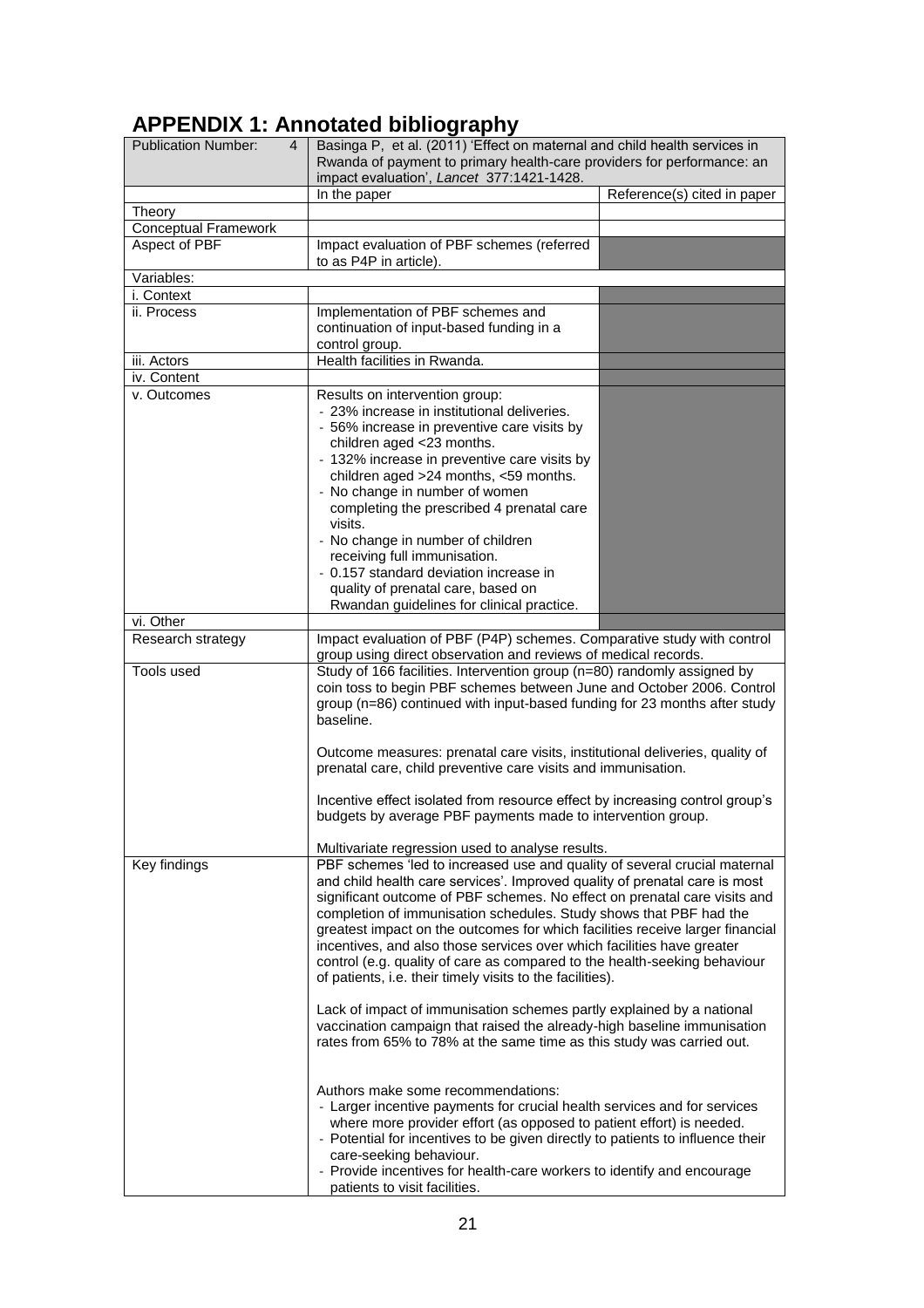| <b>Publication Number:</b><br>6 | Brenzel L, et al. (2009) Taking Stock: World Bank Experience with<br>Results-Based Financing (RBF) for Health. World Bank: Health, Nutrition<br>and Population Unit, available at http://www.rbfhealth.org.                                                                                                                                                                                                                                                                                      |                                                                  |  |
|---------------------------------|--------------------------------------------------------------------------------------------------------------------------------------------------------------------------------------------------------------------------------------------------------------------------------------------------------------------------------------------------------------------------------------------------------------------------------------------------------------------------------------------------|------------------------------------------------------------------|--|
|                                 | In the paper                                                                                                                                                                                                                                                                                                                                                                                                                                                                                     | Reference(s) cited in paper                                      |  |
| Theory                          |                                                                                                                                                                                                                                                                                                                                                                                                                                                                                                  |                                                                  |  |
| <b>Conceptual Framework</b>     |                                                                                                                                                                                                                                                                                                                                                                                                                                                                                                  |                                                                  |  |
| Aspect of PBF                   | <b>Effects of World Bank PBF</b>                                                                                                                                                                                                                                                                                                                                                                                                                                                                 |                                                                  |  |
|                                 | schemes.                                                                                                                                                                                                                                                                                                                                                                                                                                                                                         |                                                                  |  |
| Variables:                      |                                                                                                                                                                                                                                                                                                                                                                                                                                                                                                  |                                                                  |  |
| i. Context                      | World Bank implementation of PBF.                                                                                                                                                                                                                                                                                                                                                                                                                                                                |                                                                  |  |
| ii. Process                     |                                                                                                                                                                                                                                                                                                                                                                                                                                                                                                  |                                                                  |  |
| iii. Actors                     |                                                                                                                                                                                                                                                                                                                                                                                                                                                                                                  |                                                                  |  |
| iv. Content                     |                                                                                                                                                                                                                                                                                                                                                                                                                                                                                                  |                                                                  |  |
| v. Outcomes                     |                                                                                                                                                                                                                                                                                                                                                                                                                                                                                                  |                                                                  |  |
| vi. Other                       |                                                                                                                                                                                                                                                                                                                                                                                                                                                                                                  |                                                                  |  |
| Research strategy               | between 1995 and 2008.                                                                                                                                                                                                                                                                                                                                                                                                                                                                           | Review of PBF schemes for health care approved by the World Bank |  |
| Tools used                      | Total of 40 projects (28 active, 12 closed) using PBF for health care were<br>reviewed using Project Appraisal Documents, Staff Appraisal Reports,<br>Project Information Documents, Implementation Completion Reports, and<br>any other relevant information.                                                                                                                                                                                                                                   |                                                                  |  |
| <b>Key findings</b>             | World Bank projects had two categories of objectives:                                                                                                                                                                                                                                                                                                                                                                                                                                            |                                                                  |  |
|                                 | - Improved health system outputs - access, utilisation and quality of<br>health care<br>- Improved specific outcomes - e.g. reduced infant mortality rates.                                                                                                                                                                                                                                                                                                                                      |                                                                  |  |
|                                 | Review observed improvements in terms of:<br>- Access to and utilisation of priority health programs<br>- Quality of care<br>- Institutional and policy frameworks in the health sector<br>- Enrolment of insurance beneficiaries                                                                                                                                                                                                                                                                |                                                                  |  |
|                                 | Reviewers aware that cases do not control for other factors, hence<br>improvements cannot be attributed solely to PBF. Lessons learnt and<br>conclusions drawn include the following:<br>- World Bank level of support for PBF schemes expected to increase.<br>- National and sub-national ownership of PBF process, and political<br>commitment vital to design, implementation and sustainability of<br>schemes.<br>- All relevant stakeholders must be included in design process to improve |                                                                  |  |
|                                 | understanding and success of schemes.                                                                                                                                                                                                                                                                                                                                                                                                                                                            |                                                                  |  |
| Other comments                  |                                                                                                                                                                                                                                                                                                                                                                                                                                                                                                  | Article refers to PBF as results-based financing (RBF).          |  |
|                                 | World Bank projects combine PBF with other sorts of financing and<br>support, difficult to isolate specific effects of PBF.                                                                                                                                                                                                                                                                                                                                                                      |                                                                  |  |

| <b>Publication Number:</b><br>9 | Brugha R, et al. (2004) 'The Global Fund: managing great expectations',<br>Lancet.364:95-100. |                             |  |
|---------------------------------|-----------------------------------------------------------------------------------------------|-----------------------------|--|
|                                 | In the paper                                                                                  | Reference(s) cited in paper |  |
| Theory                          |                                                                                               |                             |  |
| <b>Conceptual Framework</b>     |                                                                                               |                             |  |
| Aspect of PBF                   | Effects of PBF and Global Fund                                                                |                             |  |
|                                 | CCM <sub>s</sub>                                                                              |                             |  |
| Variables:                      |                                                                                               |                             |  |
| i. Context                      | Implementation of PBF in:                                                                     |                             |  |
|                                 | - Mozambique                                                                                  |                             |  |
|                                 | - Tanzania                                                                                    |                             |  |
|                                 | Uganda                                                                                        |                             |  |
|                                 | - Zambia                                                                                      |                             |  |
| ii. Process                     |                                                                                               |                             |  |
| iii. Actors                     | Local stakeholders, CCMs, national                                                            |                             |  |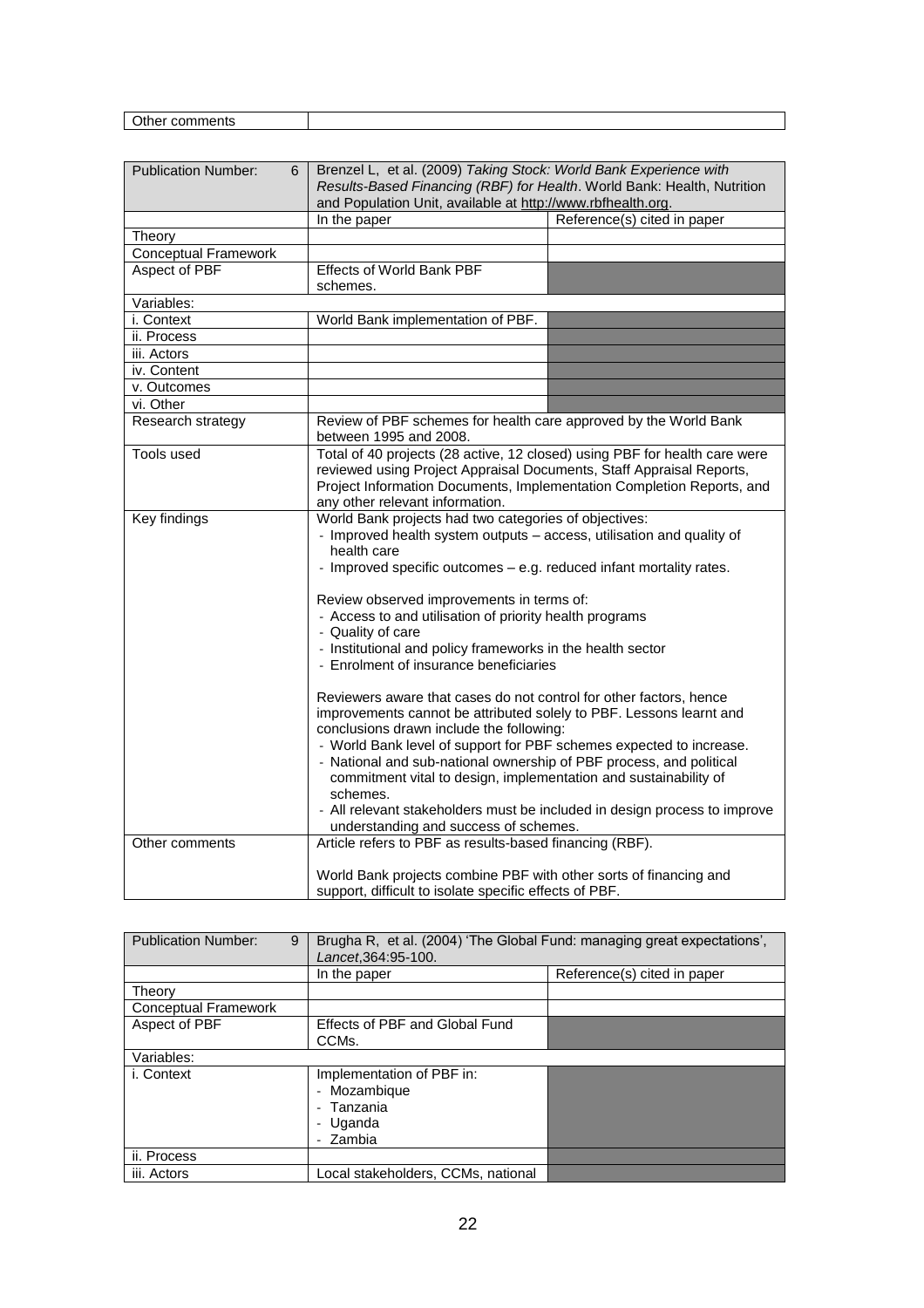|                                                                                                                                                                                                          | governments.                                                                                                                                                                                                                                                                                                                                                                                                                                                                                                                                                                                    |  |
|----------------------------------------------------------------------------------------------------------------------------------------------------------------------------------------------------------|-------------------------------------------------------------------------------------------------------------------------------------------------------------------------------------------------------------------------------------------------------------------------------------------------------------------------------------------------------------------------------------------------------------------------------------------------------------------------------------------------------------------------------------------------------------------------------------------------|--|
| iv. Content                                                                                                                                                                                              |                                                                                                                                                                                                                                                                                                                                                                                                                                                                                                                                                                                                 |  |
| v. Outcomes                                                                                                                                                                                              |                                                                                                                                                                                                                                                                                                                                                                                                                                                                                                                                                                                                 |  |
| vi. Other                                                                                                                                                                                                |                                                                                                                                                                                                                                                                                                                                                                                                                                                                                                                                                                                                 |  |
| Research strategy                                                                                                                                                                                        | Qualitative analysis.                                                                                                                                                                                                                                                                                                                                                                                                                                                                                                                                                                           |  |
| Semi-structured interviews with 137 respondents across the four countries<br>Tools used<br>included in the study. Respondents were members of CCMs or otherwise<br>majorly involved in Global processes. |                                                                                                                                                                                                                                                                                                                                                                                                                                                                                                                                                                                                 |  |
| Key findings                                                                                                                                                                                             | In all four countries issues of representation and participation in the CCMs<br>were reported. Issues included:<br>- Poor constituency consultation<br>- Dominance of government officials<br>- Poor attendance at CCM meetings<br>Disbursement of funds was delayed in all four countries included in the<br>study.<br>Some tensions reported with the national AIDS authorities in the study<br>countries, due to lacking coordination of organisational fit and function.<br>Coordination problems with other financing initiatives, including the World<br>Bank and the Clinton Foundation. |  |
| Other comments                                                                                                                                                                                           | Study conducted very early in the implementation process.                                                                                                                                                                                                                                                                                                                                                                                                                                                                                                                                       |  |

| <b>Publication Number:</b><br>11 | Eichler R (2006) 'Can "Pay for Performance" Increase Utiliziation by the<br>Poor and Improve the Quality of Health Services?', Discussion Paper, first<br>meeting of the Working Group on Performance-Based Incentives, Center |                                                                                                                                                    |  |
|----------------------------------|--------------------------------------------------------------------------------------------------------------------------------------------------------------------------------------------------------------------------------|----------------------------------------------------------------------------------------------------------------------------------------------------|--|
|                                  | for Global Development.                                                                                                                                                                                                        |                                                                                                                                                    |  |
|                                  | In the paper                                                                                                                                                                                                                   | Reference(s) cited in paper                                                                                                                        |  |
| Theory                           | <b>Principal Agent Theory</b>                                                                                                                                                                                                  | Grossman S and Hart O (1983) 'An<br>Analysis of the Principal Agent<br>Problem', Econometrica, 51: 7-45.                                           |  |
|                                  |                                                                                                                                                                                                                                | Kreps D M (1990) A Course in<br>Microeconomic Theory, (Princeton:<br>Princeton University Press).                                                  |  |
|                                  |                                                                                                                                                                                                                                | Rogerson W (1985) 'The First Order<br>Approach to Principal-Agent<br>Problems', Econometrica, 53:1357-<br>1358.                                    |  |
| <b>Conceptual Framework</b>      | Adaptation of a framework used for<br>the contracting of private providers<br>to deliver services to PBF design.                                                                                                               | Mintz P, La Forgia G M and<br>Savedoff W (2001) Contracting<br>Health Services: Getting from Here<br>to There, (Washington DC: The<br>World Bank). |  |
| Aspect of PBF                    | Effects of PBF on equity and<br>quality of care.                                                                                                                                                                               |                                                                                                                                                    |  |
| Variables:                       |                                                                                                                                                                                                                                |                                                                                                                                                    |  |
| i. Context                       |                                                                                                                                                                                                                                |                                                                                                                                                    |  |
| ii. Process                      |                                                                                                                                                                                                                                |                                                                                                                                                    |  |
| iii. Actors                      |                                                                                                                                                                                                                                |                                                                                                                                                    |  |
| iv. Content                      | Overview of what PBF is, including<br>problems it can address, the<br>economics of PBF, some<br>illustrative cases, and steps to<br>design and implement schemes.                                                              |                                                                                                                                                    |  |
| v. Outcomes                      |                                                                                                                                                                                                                                |                                                                                                                                                    |  |
| vi. Other                        |                                                                                                                                                                                                                                |                                                                                                                                                    |  |
| Research strategy                | Theoretical approach combined with summarised details of case studies.                                                                                                                                                         |                                                                                                                                                    |  |
| Tools used                       |                                                                                                                                                                                                                                |                                                                                                                                                    |  |
| Key findings                     | principal cannot continually and perfectly monitor the use of its funds by<br>agents, the principal must design a contract that makes it in the agents<br>own interest to perform they way the principal requires.             | Eichler uses principal agent theory to explain the use of PBF. Because the                                                                         |  |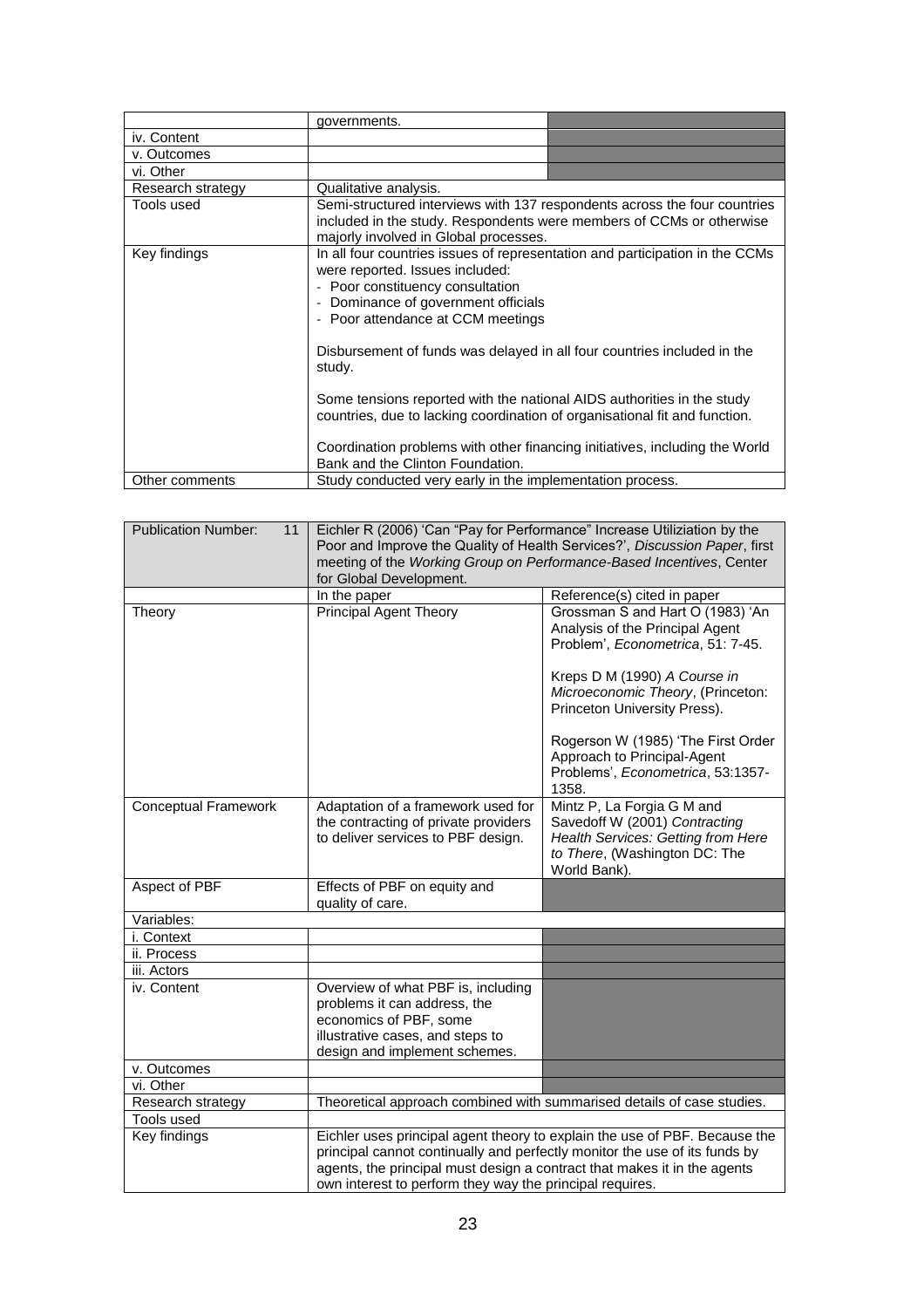|                | Creates a nine-step conceptual framework to design and implement PBF<br>schemes (24):<br>- 'Specify performance problems, underlying causes, and chosen P4P<br>interventions'<br>- 'Assess the feasibility of paying for performance'<br>- 'Gain political and institutional support'<br>- 'Define service specifications'<br>- 'Select performance measures'<br>- 'Define payment methods'<br>- 'Select providers and maximize competition'<br>- 'Ensure the capacity for contract management' |
|----------------|-------------------------------------------------------------------------------------------------------------------------------------------------------------------------------------------------------------------------------------------------------------------------------------------------------------------------------------------------------------------------------------------------------------------------------------------------------------------------------------------------|
| Other comments | - 'Evaluate, revise and refine the approach'                                                                                                                                                                                                                                                                                                                                                                                                                                                    |

| <b>Publication Number:</b><br>12      | Eijkenaar F, et al. (2013) 'Effects of pay for performance in health care: A                                                                                                                                                     |                             |  |
|---------------------------------------|----------------------------------------------------------------------------------------------------------------------------------------------------------------------------------------------------------------------------------|-----------------------------|--|
|                                       | systematic review of systematic reviews', Health Policy Article in Press:                                                                                                                                                        |                             |  |
|                                       | http://dx.doi.org/10.1016/j.healthpol.2013.01.008.                                                                                                                                                                               |                             |  |
|                                       | In the paper                                                                                                                                                                                                                     | Reference(s) cited in paper |  |
| Theory<br><b>Conceptual Framework</b> |                                                                                                                                                                                                                                  |                             |  |
| Aspect of PBF                         | Effects of PBF.                                                                                                                                                                                                                  |                             |  |
| Variables:                            |                                                                                                                                                                                                                                  |                             |  |
| i. Context                            | Lack of a comprehensive overview of                                                                                                                                                                                              |                             |  |
|                                       | the effects of PBF. Fragmented                                                                                                                                                                                                   |                             |  |
|                                       | evidence on PBF.                                                                                                                                                                                                                 |                             |  |
| ii. Process                           |                                                                                                                                                                                                                                  |                             |  |
| iii. Actors                           |                                                                                                                                                                                                                                  |                             |  |
| iv. Content                           | Comprehensive overview of PBF<br>(P4P) literature.                                                                                                                                                                               |                             |  |
| v. Outcomes                           | Compiles data from other reviews on:<br>- Effectiveness of PBF                                                                                                                                                                   |                             |  |
|                                       | - Cost-effectiveness of PBF                                                                                                                                                                                                      |                             |  |
|                                       | - Unintended consequences of PBF                                                                                                                                                                                                 |                             |  |
|                                       | - Inequalities narrowed or widened                                                                                                                                                                                               |                             |  |
|                                       | by PBF                                                                                                                                                                                                                           |                             |  |
|                                       | - Impact of non-financial incentives                                                                                                                                                                                             |                             |  |
|                                       | on schemes                                                                                                                                                                                                                       |                             |  |
|                                       | - Impact of program design - what                                                                                                                                                                                                |                             |  |
|                                       | elements are important?                                                                                                                                                                                                          |                             |  |
|                                       |                                                                                                                                                                                                                                  |                             |  |
| vi. Other                             |                                                                                                                                                                                                                                  |                             |  |
| Research strategy                     | Systematic review of twenty-two previously published reviews.                                                                                                                                                                    |                             |  |
| Tools used                            |                                                                                                                                                                                                                                  |                             |  |
| Key findings                          | Extensive data availability does not translate into strong conclusions due<br>to research designs not isolating effects as well as mixed results exhibited<br>by the different reviews.                                          |                             |  |
|                                       | Program design emerged as an important factor amongst the PBF<br>schemes that showed improvements. Important factors included:                                                                                                   |                             |  |
|                                       | - Involvement of providers in the design of the program<br>- Outcome measures are easy to track, and have large scope for                                                                                                        |                             |  |
|                                       | improvement                                                                                                                                                                                                                      |                             |  |
|                                       | - Larger payments are made                                                                                                                                                                                                       |                             |  |
|                                       | Overall, authors conclude that current evidence base does not sufficiently<br>support widespread implementation of PBF schemes.                                                                                                  |                             |  |
|                                       | Evaluations of long-term impact of PBF schemes on health outcomes are<br>lacking. There is also some evidence to suggest that PBF has several<br>unintended consequences, especially related to loss of intrinsic<br>motivation. |                             |  |
|                                       |                                                                                                                                                                                                                                  |                             |  |
| Other comments                        | Further study is required across all aspects of PBF.<br>The reviews included deal with studies from all over the world, difficult to                                                                                             |                             |  |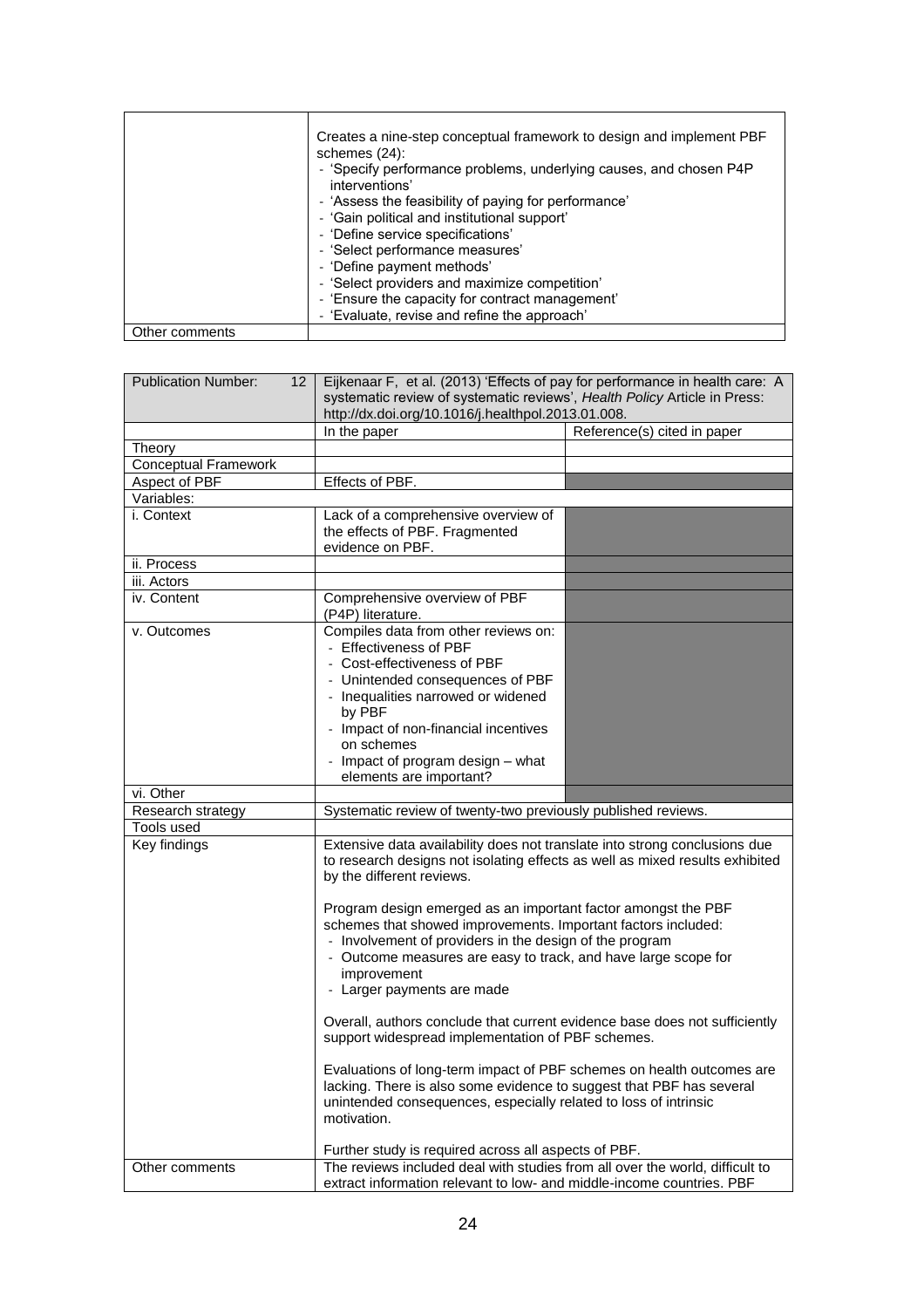| $  -$<br>context-specific.<br>simp<br>---<br>IS.<br>זרו<br>nniv<br>ranor<br>neni<br>″≏ان |
|------------------------------------------------------------------------------------------|
|                                                                                          |

| <b>Publication Number:</b><br>13 <sup>2</sup> | Eldridge C and Palmer N (2009) 'Performance-based payment: some<br>reflections on the discourse, evidence and unanswered questions', Health<br>Policy and Planning 24:160-166.                                                                                                                                                                                                                                                                                                                                                                                                        |                             |  |
|-----------------------------------------------|---------------------------------------------------------------------------------------------------------------------------------------------------------------------------------------------------------------------------------------------------------------------------------------------------------------------------------------------------------------------------------------------------------------------------------------------------------------------------------------------------------------------------------------------------------------------------------------|-----------------------------|--|
|                                               | In the paper                                                                                                                                                                                                                                                                                                                                                                                                                                                                                                                                                                          | Reference(s) cited in paper |  |
| Theory                                        | Touches upon organisational<br>theory                                                                                                                                                                                                                                                                                                                                                                                                                                                                                                                                                 |                             |  |
| <b>Conceptual Framework</b>                   | Reference to the principal-agent<br>framework of organisational theory.                                                                                                                                                                                                                                                                                                                                                                                                                                                                                                               |                             |  |
| Aspect of PBF                                 | Discourse and evidence<br>surrounding PBF                                                                                                                                                                                                                                                                                                                                                                                                                                                                                                                                             |                             |  |
| Variables:                                    |                                                                                                                                                                                                                                                                                                                                                                                                                                                                                                                                                                                       |                             |  |
| i. Context                                    | Increasing support for PBF as a<br>tool to improving health care<br>systems in low-income countries.                                                                                                                                                                                                                                                                                                                                                                                                                                                                                  |                             |  |
| ii. Process                                   |                                                                                                                                                                                                                                                                                                                                                                                                                                                                                                                                                                                       |                             |  |
| iii. Actors                                   |                                                                                                                                                                                                                                                                                                                                                                                                                                                                                                                                                                                       |                             |  |
| iv. Content                                   |                                                                                                                                                                                                                                                                                                                                                                                                                                                                                                                                                                                       |                             |  |
| v. Outcomes                                   |                                                                                                                                                                                                                                                                                                                                                                                                                                                                                                                                                                                       |                             |  |
| vi. Other                                     |                                                                                                                                                                                                                                                                                                                                                                                                                                                                                                                                                                                       |                             |  |
| Research strategy                             | Literature review.                                                                                                                                                                                                                                                                                                                                                                                                                                                                                                                                                                    |                             |  |
| Tools used                                    | Literature review of both published and grey literature from 1990 to 2008.                                                                                                                                                                                                                                                                                                                                                                                                                                                                                                            |                             |  |
| Key findings                                  | Authors point out that there is much enthusiasm surrounding PBF, but it is<br>unclear from where that enthusiasm originates. Raise several concerns:<br>- Consensus and consistency on the meaning and use of the term 'PBF'<br>is lacking<br>- Clear evidence on the effect of PBF in low-income countries is lacking.<br>Largely due to lack of controls in studies.<br>- Conflation of PBF with the impact of contracting out of service delivery.<br>Contracting is the tool used to implement PBF. Merits/detractors of<br>contracting are separate to merits/detractors of PBF. |                             |  |
| Other comments                                | Refers to PBF as performance-based payment.                                                                                                                                                                                                                                                                                                                                                                                                                                                                                                                                           |                             |  |

| <b>Publication Number:</b><br>14 | Emmert M, et al. (2012) 'Economic evaluation of pay-for-performance in<br>health care: a systematic review', European Journal of Health Economics<br>13:755-767.                                                                                                                                                                                  |                             |  |
|----------------------------------|---------------------------------------------------------------------------------------------------------------------------------------------------------------------------------------------------------------------------------------------------------------------------------------------------------------------------------------------------|-----------------------------|--|
|                                  | In the paper                                                                                                                                                                                                                                                                                                                                      | Reference(s) cited in paper |  |
| Theory                           |                                                                                                                                                                                                                                                                                                                                                   |                             |  |
| <b>Conceptual Framework</b>      |                                                                                                                                                                                                                                                                                                                                                   |                             |  |
| Aspect of PBF                    | Economic efficiency of PBF<br>schemes.                                                                                                                                                                                                                                                                                                            |                             |  |
| Variables:                       |                                                                                                                                                                                                                                                                                                                                                   |                             |  |
| i. Context                       | Increased use of PBF schemes in<br>health care systems in developed<br>countries.                                                                                                                                                                                                                                                                 |                             |  |
| ii. Process                      |                                                                                                                                                                                                                                                                                                                                                   |                             |  |
| iii. Actors                      |                                                                                                                                                                                                                                                                                                                                                   |                             |  |
| iv. Content                      |                                                                                                                                                                                                                                                                                                                                                   |                             |  |
| v. Outcomes                      |                                                                                                                                                                                                                                                                                                                                                   |                             |  |
| vi. Other                        |                                                                                                                                                                                                                                                                                                                                                   |                             |  |
| Research strategy                | Review of literature on economic evaluations of PBF.                                                                                                                                                                                                                                                                                              |                             |  |
| Tools used                       |                                                                                                                                                                                                                                                                                                                                                   |                             |  |
| Key findings                     | Efficiency of PBF schemes could not be demonstrated on the basis of<br>these studies due to inconclusive and flawed evidence, and scarcity of<br>research.                                                                                                                                                                                        |                             |  |
| Other comments                   | PBF referred to as pay-for-performance (P4P) in this article.<br>This review analysed research carried out in high-income countries such<br>as the United Kingdom and the United States of America. No reference to<br>the efficiency of PBF in low- and middle-income countries. Therefore its<br>applicability to the EQUINET study is limited. |                             |  |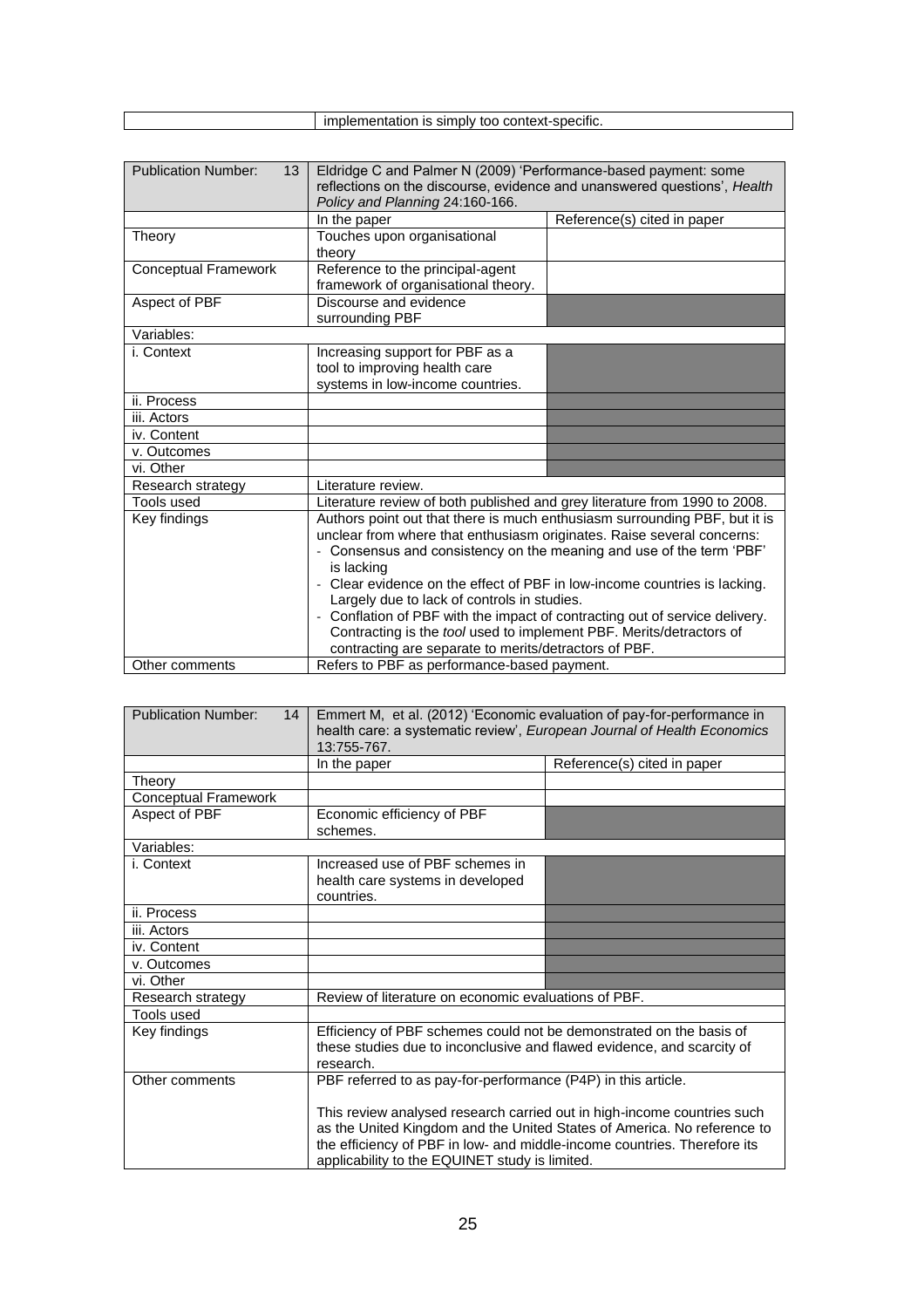| <b>Publication Number:</b><br>18 | Fryatt R, Mills A and Nordstrom A (2010) 'Financing of health systems to<br>achieve the health Millennium Development Goals in low-income<br>countries', Lancet 375:419-426. |                             |
|----------------------------------|------------------------------------------------------------------------------------------------------------------------------------------------------------------------------|-----------------------------|
|                                  | In the paper                                                                                                                                                                 | Reference(s) cited in paper |
| Theory                           |                                                                                                                                                                              |                             |
| <b>Conceptual Framework</b>      |                                                                                                                                                                              |                             |
| Aspect of PBF                    | Effects of Global Fund and World<br>Bank PBF schemes.                                                                                                                        |                             |
| Variables:                       |                                                                                                                                                                              |                             |
| i. Context                       | Underfunding of health systems<br>and the impact this has on the<br>achievement of the MDGs.                                                                                 |                             |
| ii. Process                      | Creation of a High Level Taskforce<br>on Innovative International<br>Financing for Health Systems in<br>2008.                                                                |                             |
| iii. Actors                      |                                                                                                                                                                              |                             |
| iv. Content                      |                                                                                                                                                                              |                             |
| v. Outcomes                      |                                                                                                                                                                              |                             |
| vi. Other                        |                                                                                                                                                                              |                             |
| Research strategy                |                                                                                                                                                                              |                             |
| Tools used                       |                                                                                                                                                                              |                             |
| Key findings                     | Authors believe that Global Fund's Debt2Health initiative and World<br>Bank's buy downs (both a form of PBF) are conducive to the<br>strengthening of health systems.        |                             |
|                                  | Community and sub-national implementation of PBF schemes have been<br>cost-effective. Find the effects of PBF at the national level to be less<br>substantiated by evidence. |                             |
|                                  | Taskforce recommended the expansion of WB results-based funding, but<br>under careful management as 'perverse incentives' might arise.                                       |                             |
| Other comments                   | PBF referred to as 'buy-downs' - 'turning a loan for specific health MDG<br>results into a grant when verified results have been achieved' (422).                            |                             |

| <b>Publication Number:</b><br>24 | Ireland M, Paul E and Dujardin B (2011) 'Can performance-based<br>financing be used to reform health systems in developing countries?'<br>Bulletin of the World Health Organization, 89:695-698. |                             |
|----------------------------------|--------------------------------------------------------------------------------------------------------------------------------------------------------------------------------------------------|-----------------------------|
|                                  | In the paper                                                                                                                                                                                     | Reference(s) cited in paper |
| Theory                           |                                                                                                                                                                                                  |                             |
| <b>Conceptual Framework</b>      |                                                                                                                                                                                                  |                             |
| Aspect of PBF                    | Problems with PBF: side-effects,<br>efficiency, and lack of evidence in<br>its favour.                                                                                                           |                             |
| Variables:                       |                                                                                                                                                                                                  |                             |
| i. Context                       | Increased belief that PBF is a<br>viable solution to poor performance<br>of health care systems and health<br>worker deficits in low-income<br>countries.                                        |                             |
| ii. Process                      |                                                                                                                                                                                                  |                             |
| iii. Actors                      |                                                                                                                                                                                                  |                             |
| iv. Content                      |                                                                                                                                                                                                  |                             |
| v. Outcomes                      |                                                                                                                                                                                                  |                             |
| vi. Other                        |                                                                                                                                                                                                  |                             |
| Research strategy                | Overview of literature on PBF.                                                                                                                                                                   |                             |
| Tools used                       |                                                                                                                                                                                                  |                             |
| Key findings                     | Perceived favourable bias for PBF in literature. Negative consequences<br>are overlooked.<br>Little evidence to support claims about the potential and achievements of                           |                             |
|                                  | PBF. Any changes to health systems where PBF has been implemented<br>sweepingly attributed to its effects with no consideration for other factors.                                               |                             |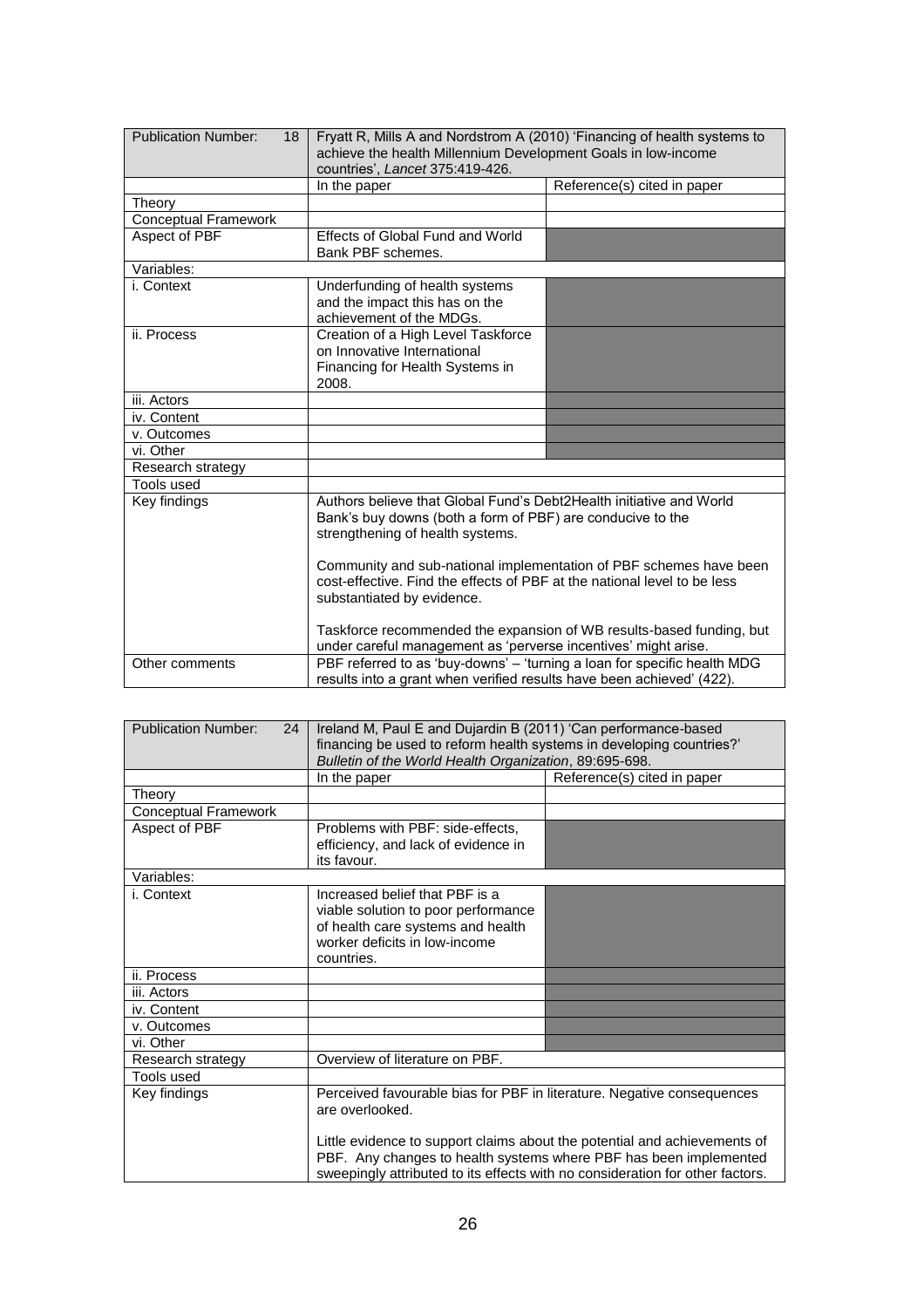|                | Improvements could simply be down to increased funding, not the method<br>of funding – 'Arguably, the focus should be on the reasons why and how<br>the intervention is working rather than whether or not it is working'                                                                                                 |
|----------------|---------------------------------------------------------------------------------------------------------------------------------------------------------------------------------------------------------------------------------------------------------------------------------------------------------------------------|
|                | Side-effects include: distortion of priorities due to targeting of services,<br>gaming, cherry-picking of patients to meet targets, focus on quantity over<br>quality of service, perpetuating inequity by funding facilities best placed to<br>meet targets, demotivation due to 'crowding-out' of intrinsic motivation. |
|                | Point to Rwanda as a key success story of PBF schemes, but highlight<br>that this is one specific context and does not necessarily mean success is<br>replicable elsewhere.                                                                                                                                               |
| Other comments | Interesting point that PBF has become popular in policy circles 'because it<br>fits neatly into the Millennium Development Goals aid paradigm for rapid<br>progress on a few key indicators'.                                                                                                                             |

| <b>Publication Number:</b><br>25 | Kalk A (2011) 'The costs of performance-based financing', Bulletin of the<br>World Health Organization 89:319.                                                                                                                                                                                                                                                                                                                                                                                                                                            |                                                                                                                                    |
|----------------------------------|-----------------------------------------------------------------------------------------------------------------------------------------------------------------------------------------------------------------------------------------------------------------------------------------------------------------------------------------------------------------------------------------------------------------------------------------------------------------------------------------------------------------------------------------------------------|------------------------------------------------------------------------------------------------------------------------------------|
|                                  | In the paper                                                                                                                                                                                                                                                                                                                                                                                                                                                                                                                                              | Reference(s) cited in paper                                                                                                        |
| Theory                           | 'Crowding out': incentives may<br>have a negative effect on<br>motivation.                                                                                                                                                                                                                                                                                                                                                                                                                                                                                | Deci E L and Ryan R M (1985)<br>Intrinsic motivation and self-<br>determination in human behaviour,<br>(New York: Platinum Press). |
| Conceptual Framework             |                                                                                                                                                                                                                                                                                                                                                                                                                                                                                                                                                           |                                                                                                                                    |
| Aspect of PBF                    | Negative impacts of PBF.                                                                                                                                                                                                                                                                                                                                                                                                                                                                                                                                  |                                                                                                                                    |
| Variables:                       |                                                                                                                                                                                                                                                                                                                                                                                                                                                                                                                                                           |                                                                                                                                    |
| i. Context                       |                                                                                                                                                                                                                                                                                                                                                                                                                                                                                                                                                           |                                                                                                                                    |
| ii. Process                      |                                                                                                                                                                                                                                                                                                                                                                                                                                                                                                                                                           |                                                                                                                                    |
| iii. Actors                      |                                                                                                                                                                                                                                                                                                                                                                                                                                                                                                                                                           |                                                                                                                                    |
| iv. Content                      |                                                                                                                                                                                                                                                                                                                                                                                                                                                                                                                                                           |                                                                                                                                    |
| v. Outcomes                      |                                                                                                                                                                                                                                                                                                                                                                                                                                                                                                                                                           |                                                                                                                                    |
| vi. Other                        |                                                                                                                                                                                                                                                                                                                                                                                                                                                                                                                                                           |                                                                                                                                    |
| Research strategy                |                                                                                                                                                                                                                                                                                                                                                                                                                                                                                                                                                           |                                                                                                                                    |
| Tools used                       |                                                                                                                                                                                                                                                                                                                                                                                                                                                                                                                                                           |                                                                                                                                    |
| Key findings                     | Three main arguments against PBF:<br>- Health sector involves high levels of idealism, introducing financial<br>incentives based on performance may have a demotivating effect, so-<br>called 'crowding out'.<br>- Focus on certain indicators to classify performance may lead to<br>'gaming' – focus on renumerated aspects of healthcare and neglect of<br>non-renumerated ones, as well as false reporting.<br>- Considerable hidden costs of PBF in terms of funds and working hours<br>invested to establish PBF systems and monitoring mechanisms. |                                                                                                                                    |
| Other comments                   | Brief treatment of problems of PBF: editorial rather than in-depth analysis.                                                                                                                                                                                                                                                                                                                                                                                                                                                                              |                                                                                                                                    |

| <b>Publication Number:</b><br>26 | Kerkhoff L v and Szlezák N (2006) 'Linking local knowledge with global<br>action: examining the Global Fund to Fight AIDS, Tuberculosis and<br>Malaria through a knowledge system lens', Bulletin of the World Health<br>Organization 84:629-635. |                             |
|----------------------------------|---------------------------------------------------------------------------------------------------------------------------------------------------------------------------------------------------------------------------------------------------|-----------------------------|
|                                  | In the paper                                                                                                                                                                                                                                      | Reference(s) cited in paper |
| Theorv                           |                                                                                                                                                                                                                                                   |                             |
| <b>Conceptual Framework</b>      | Knowledge system framework.                                                                                                                                                                                                                       |                             |
| Aspect of PBF                    | Incorporation of local knowledge<br>into PBF scheme design.                                                                                                                                                                                       |                             |
| Variables:                       |                                                                                                                                                                                                                                                   |                             |
| i. Context                       | Implementation of Global Fund<br>PBF schemes and the focus on<br>country ownership and local<br>knowledge.                                                                                                                                        |                             |
| ii. Process                      |                                                                                                                                                                                                                                                   |                             |
| iii. Actors                      | The Global Fund, local<br>stakeholders.                                                                                                                                                                                                           |                             |
| iv. Content                      |                                                                                                                                                                                                                                                   |                             |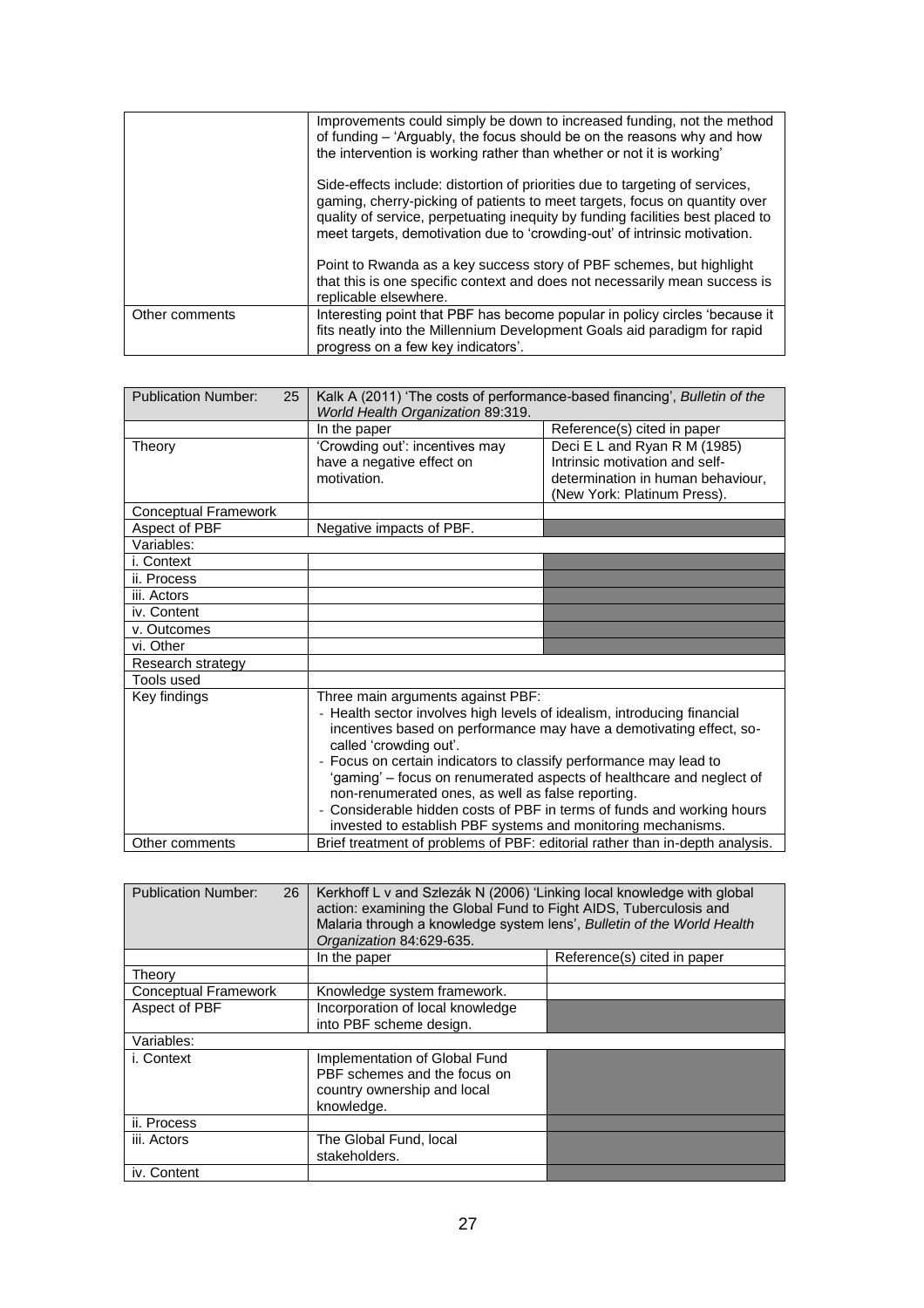| v. Outcomes       |                                                                                                                                                                                                                                                                                                                                                          |
|-------------------|----------------------------------------------------------------------------------------------------------------------------------------------------------------------------------------------------------------------------------------------------------------------------------------------------------------------------------------------------------|
| vi. Other         |                                                                                                                                                                                                                                                                                                                                                          |
| Research strategy | Qualitative approach, with examples taken from China, Haiti and malaria<br>research to support argument.                                                                                                                                                                                                                                                 |
| Tools used        |                                                                                                                                                                                                                                                                                                                                                          |
| Key findings      | Country control of the application process for Global Fund funding means<br>that local knowledge is incorporated in the plans for PBF implementation.<br>However, the overall process still characterises recipient countries as<br>'knowledge recipients' rather than 'knowledge generators' meaning the<br>process remains somewhat externally driven. |
| Other comments    | Early stages of Global Fund PBF implementation, other authors have<br>argued that the Global Fund has made improvements in these areas.                                                                                                                                                                                                                  |

| Publication<br>29                                                                                                                                                                                                            | Langenbrunner JC and Liu X (2005) 'How to Pay? Understanding and       |                                  |
|------------------------------------------------------------------------------------------------------------------------------------------------------------------------------------------------------------------------------|------------------------------------------------------------------------|----------------------------------|
| Number:                                                                                                                                                                                                                      | Using Payment Incentives', in Preker AS and Langebrunner JC (eds),     |                                  |
|                                                                                                                                                                                                                              | Spending Wisely: Buying Health Services for the Poor. The World Bank:  |                                  |
|                                                                                                                                                                                                                              | Washington, DC.                                                        |                                  |
|                                                                                                                                                                                                                              | In the paper                                                           | Reference(s) cited in paper      |
| Theory                                                                                                                                                                                                                       |                                                                        |                                  |
| Conceptual Framework                                                                                                                                                                                                         | Three categories of relationships                                      | Oxley H (1995) New Directions in |
|                                                                                                                                                                                                                              | between funders and providers of                                       | Health Care Policy, (Paris:      |
|                                                                                                                                                                                                                              | health services:                                                       | Organisation for Economic        |
|                                                                                                                                                                                                                              | - Reimbursement approach                                               | Cooperation and Development).    |
|                                                                                                                                                                                                                              | - Contract approach                                                    |                                  |
|                                                                                                                                                                                                                              | - Integrated approach                                                  |                                  |
| Aspect of PBF                                                                                                                                                                                                                | Theory behind payment incentives.                                      |                                  |
| Variables:                                                                                                                                                                                                                   |                                                                        |                                  |
| i. Context                                                                                                                                                                                                                   |                                                                        |                                  |
| ii. Process                                                                                                                                                                                                                  |                                                                        |                                  |
| iii. Actors                                                                                                                                                                                                                  | Funders and providers of health                                        |                                  |
|                                                                                                                                                                                                                              | care, and patients.                                                    |                                  |
| iv. Content                                                                                                                                                                                                                  |                                                                        |                                  |
| v. Outcomes                                                                                                                                                                                                                  |                                                                        |                                  |
| vi. Other                                                                                                                                                                                                                    |                                                                        |                                  |
| Research strategy                                                                                                                                                                                                            | Theoretical examination.                                               |                                  |
| Tools used                                                                                                                                                                                                                   |                                                                        |                                  |
| Key findings                                                                                                                                                                                                                 | Reimbursement approach: retrospective funding of providers is mostly   |                                  |
|                                                                                                                                                                                                                              | beneficial to (among other things) issues of access, quality of        |                                  |
|                                                                                                                                                                                                                              | enhancement, and patient selection.                                    |                                  |
|                                                                                                                                                                                                                              |                                                                        |                                  |
|                                                                                                                                                                                                                              | Contract approach: prospective payment agreements optimize service     |                                  |
|                                                                                                                                                                                                                              | levels, cost containment and efficiency.                               |                                  |
| Each form of payment incentive brings about different outcomes that<br>benefit patients, providers and purchasers differently. Context is key to<br>determining the most suitable form of incentives. EU health systems have |                                                                        |                                  |
|                                                                                                                                                                                                                              |                                                                        |                                  |
|                                                                                                                                                                                                                              |                                                                        |                                  |
|                                                                                                                                                                                                                              |                                                                        |                                  |
|                                                                                                                                                                                                                              | converged towards a mix of mechanisms, but author stresses that this   |                                  |
|                                                                                                                                                                                                                              | may not be pertinent in the developing world.                          |                                  |
|                                                                                                                                                                                                                              | PBF may be well suited to low- and middle-income countries where the   |                                  |
| institutional capacity make complicated payment incentives and systems<br>disproportionately cumbersome compared to their benefits.                                                                                          |                                                                        |                                  |
|                                                                                                                                                                                                                              |                                                                        |                                  |
|                                                                                                                                                                                                                              | Warns that intrinsic motivation and quality of care might be harmed by |                                  |
|                                                                                                                                                                                                                              | PBF schemes.                                                           |                                  |
| Other comments                                                                                                                                                                                                               | PBF referred to as performance-related pay (PRP) in this article.      |                                  |

| <b>Publication Number:</b><br>30 | Levine R and Oomman N (2009) 'Global HIV/AIDS Funding and Health<br>Systems: Searching for the Win-Win', Journal of Acquired Immune<br>Deficiency Syndrome (JAIDS) 52:S3-S5. |                             |
|----------------------------------|------------------------------------------------------------------------------------------------------------------------------------------------------------------------------|-----------------------------|
|                                  | In the paper                                                                                                                                                                 | Reference(s) cited in paper |
| Theory                           |                                                                                                                                                                              |                             |
| <b>Conceptual Framework</b>      |                                                                                                                                                                              |                             |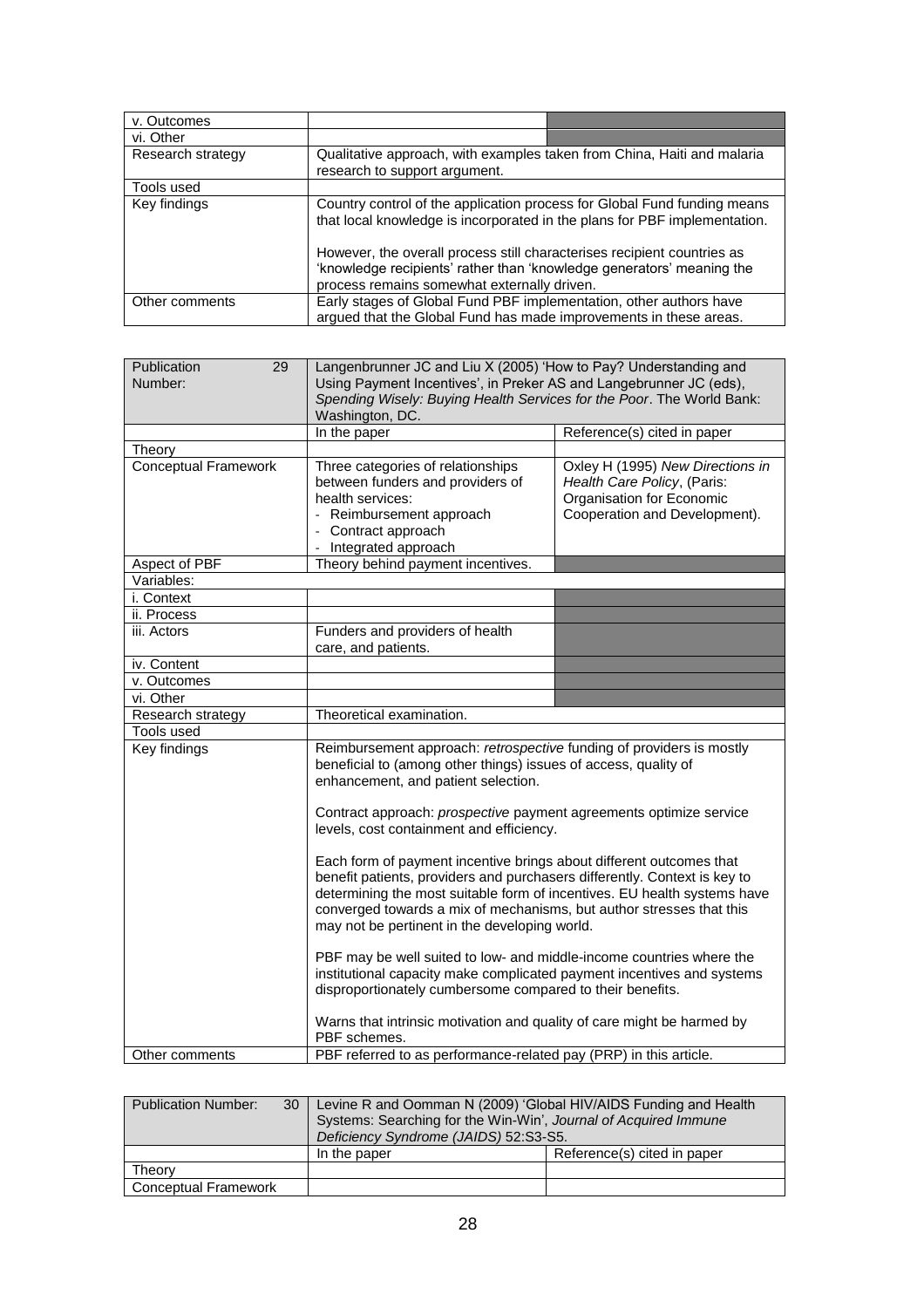| Aspect of PBF     | PBF as a tool to overcome skewed<br>funding priorities.                                                                                                                                                                                                                                                                                                                                                                                                                                                                                                                                                                                                                                                                                                                                                                                                                                                                                                                                                                                                   |  |
|-------------------|-----------------------------------------------------------------------------------------------------------------------------------------------------------------------------------------------------------------------------------------------------------------------------------------------------------------------------------------------------------------------------------------------------------------------------------------------------------------------------------------------------------------------------------------------------------------------------------------------------------------------------------------------------------------------------------------------------------------------------------------------------------------------------------------------------------------------------------------------------------------------------------------------------------------------------------------------------------------------------------------------------------------------------------------------------------|--|
| Variables:        |                                                                                                                                                                                                                                                                                                                                                                                                                                                                                                                                                                                                                                                                                                                                                                                                                                                                                                                                                                                                                                                           |  |
| i. Context        | Increased health funding, and<br>concentration of those funds in<br>projects targeting HIV/AIDS.                                                                                                                                                                                                                                                                                                                                                                                                                                                                                                                                                                                                                                                                                                                                                                                                                                                                                                                                                          |  |
| ii. Process       |                                                                                                                                                                                                                                                                                                                                                                                                                                                                                                                                                                                                                                                                                                                                                                                                                                                                                                                                                                                                                                                           |  |
| iii. Actors       |                                                                                                                                                                                                                                                                                                                                                                                                                                                                                                                                                                                                                                                                                                                                                                                                                                                                                                                                                                                                                                                           |  |
| iv. Content       |                                                                                                                                                                                                                                                                                                                                                                                                                                                                                                                                                                                                                                                                                                                                                                                                                                                                                                                                                                                                                                                           |  |
| v. Outcomes       |                                                                                                                                                                                                                                                                                                                                                                                                                                                                                                                                                                                                                                                                                                                                                                                                                                                                                                                                                                                                                                                           |  |
| vi. Other         |                                                                                                                                                                                                                                                                                                                                                                                                                                                                                                                                                                                                                                                                                                                                                                                                                                                                                                                                                                                                                                                           |  |
| Research strategy |                                                                                                                                                                                                                                                                                                                                                                                                                                                                                                                                                                                                                                                                                                                                                                                                                                                                                                                                                                                                                                                           |  |
| Tools used        |                                                                                                                                                                                                                                                                                                                                                                                                                                                                                                                                                                                                                                                                                                                                                                                                                                                                                                                                                                                                                                                           |  |
| Key findings      | Health funding has increased steadily in the last decade or so, but funding<br>is heavily skewed towards HIV/AIDS prevention and care, especially in<br>countries where PEPFAR and the Global Fund have concentrated their<br>efforts. Realisation that HIV/AIDS funds also need to strengthen health<br>systems in general, as health system weaknesses pose barriers to<br>sustainable and long-term response to the HIV/AIDS pandemic.<br>Author suggests that PBF could be a way to overcome this skewed<br>resource pooling by setting targets with broader health implications,<br>including the strengthening of health systems in general.<br>Main conclusion drawn in article is that whatever form funding takes, it<br>must be aligned with priorities of recipient governments and stakeholders.<br>As the authors state: 'health system development is a function of social<br>choices and political processes that are constructed at the national and<br>local levels, not driven primarily by technocratic and/or supranational<br>aims'. |  |
| Other comments    | Examination of PBF is very brief and superficial.                                                                                                                                                                                                                                                                                                                                                                                                                                                                                                                                                                                                                                                                                                                                                                                                                                                                                                                                                                                                         |  |

| Publication<br>31<br>Number: | Low-Beer D, et al. (2007) 'Making performance-based funding work for<br>health', PLoS Medicine 4(8):e219.doi:10.1371/journal.pmed.0040219.                                                                                                                                                                                                                                                                        |                             |
|------------------------------|-------------------------------------------------------------------------------------------------------------------------------------------------------------------------------------------------------------------------------------------------------------------------------------------------------------------------------------------------------------------------------------------------------------------|-----------------------------|
|                              | In the paper                                                                                                                                                                                                                                                                                                                                                                                                      | Reference(s) cited in paper |
| Theory                       |                                                                                                                                                                                                                                                                                                                                                                                                                   |                             |
| <b>Conceptual Framework</b>  |                                                                                                                                                                                                                                                                                                                                                                                                                   |                             |
| Aspect of PBF                | <b>Results of Global Fund PBF</b><br>schemes                                                                                                                                                                                                                                                                                                                                                                      |                             |
| Variables:                   |                                                                                                                                                                                                                                                                                                                                                                                                                   |                             |
| i. Context                   | PBF implementation in 130<br>countries.                                                                                                                                                                                                                                                                                                                                                                           |                             |
| ii. Process                  |                                                                                                                                                                                                                                                                                                                                                                                                                   |                             |
| iii. Actors                  |                                                                                                                                                                                                                                                                                                                                                                                                                   |                             |
| iv. Content                  |                                                                                                                                                                                                                                                                                                                                                                                                                   |                             |
| v. Outcomes                  | - 75% of programs reached<br>targets.<br>- 21% of programs showed<br>inadequate results but had<br>sufficient potential to achieve<br>targets in the future.<br>- 4% of programs showed<br>unacceptable results.                                                                                                                                                                                                  |                             |
| vi. Other                    |                                                                                                                                                                                                                                                                                                                                                                                                                   |                             |
| Research strategy            | Analysis of Global Fund PBF schemes.                                                                                                                                                                                                                                                                                                                                                                              |                             |
| Tools used                   | Quantitative analysis of the effects of PBF across 370 Global Fund grants<br>in 130 countries.                                                                                                                                                                                                                                                                                                                    |                             |
| Key findings                 | Several lessons were taken from program performance:<br>- Civil society is an efficient implement of PBF. 83% of programs<br>implemented by civil society performed strongly.<br>- Tuberculosis programs performed well. Authors put this down to<br>effective coordination with the Stop TB Partnership - lessons to be<br>learnt from HIV and malaria programs in terms of partner support and<br>coordination. |                             |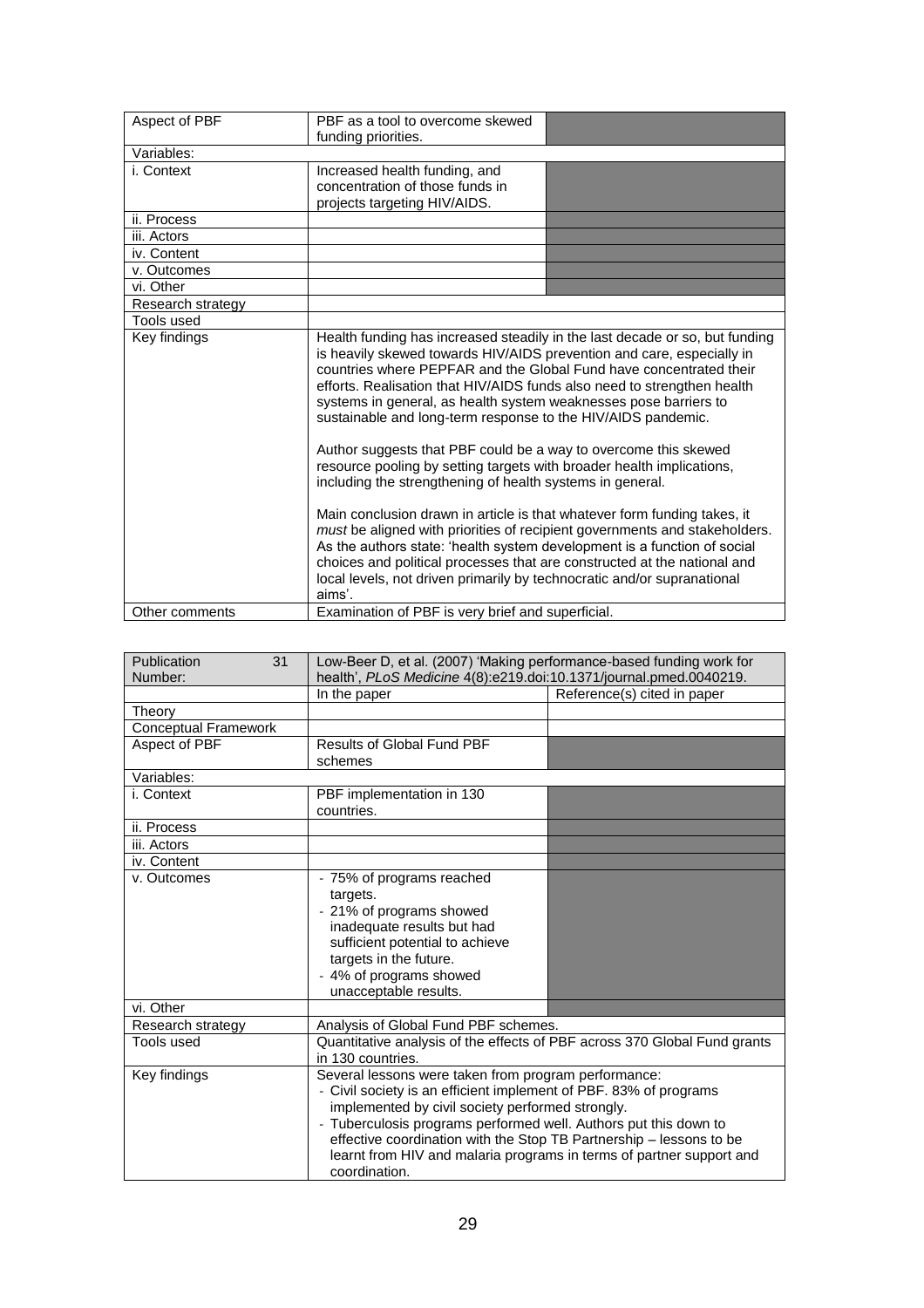|                | Global Fund provides 'diagonal financing' – not just 'vertical financing' of<br>specific diseases (HIV/AIDS, TB, malaria) or 'horizontal financing' of<br>broader health systems but both. Global Fund has "a sharp focus on<br>achieving disease goals while allowing finance to more broadly strengthen<br>the supporting health sector". |
|----------------|---------------------------------------------------------------------------------------------------------------------------------------------------------------------------------------------------------------------------------------------------------------------------------------------------------------------------------------------|
|                | Draw strong conclusions in favour of PBF. Targets must be set and owned<br>by countries, not international funders, otherwise poor countries and weak<br>health systems are penalised.                                                                                                                                                      |
| Other comments |                                                                                                                                                                                                                                                                                                                                             |

| <b>Publication Number:</b><br>33 | Magrath P and Nichter M (2012) 'Paying for performance and the social<br>relations of health care provision: An anthropological perspective', Social<br>Science & Medicine, 75:1778-1785.                                                                                                                                                                                                                                                                                                                                                                                                                                                                                                                                                                                                                                                                                                                                                                                                                                                                                                                                                                                 |                                                                                                                                                                                                         |
|----------------------------------|---------------------------------------------------------------------------------------------------------------------------------------------------------------------------------------------------------------------------------------------------------------------------------------------------------------------------------------------------------------------------------------------------------------------------------------------------------------------------------------------------------------------------------------------------------------------------------------------------------------------------------------------------------------------------------------------------------------------------------------------------------------------------------------------------------------------------------------------------------------------------------------------------------------------------------------------------------------------------------------------------------------------------------------------------------------------------------------------------------------------------------------------------------------------------|---------------------------------------------------------------------------------------------------------------------------------------------------------------------------------------------------------|
|                                  | In the paper                                                                                                                                                                                                                                                                                                                                                                                                                                                                                                                                                                                                                                                                                                                                                                                                                                                                                                                                                                                                                                                                                                                                                              | Reference(s) cited in paper                                                                                                                                                                             |
| Theory                           | Sociology and anthropology<br>applied to PBF and health care<br>workers.                                                                                                                                                                                                                                                                                                                                                                                                                                                                                                                                                                                                                                                                                                                                                                                                                                                                                                                                                                                                                                                                                                  | Bourdieu P (1977) Outline of a<br>theory of practice, (Cambridge:<br>Cambridge University Press).<br>Bourdieu P (1986b) The logic of<br>practice, (Stanford, California:<br>Stanford University Press). |
| <b>Conceptual Framework</b>      | 'Habitus' framework - dispositions<br>of actors are learned behaviours<br>formed through socialisation and<br>past experiences that frame<br>attitudes, actions and perceptions.<br>Motivation is a disposition that<br>leads actors to improve<br>performance.                                                                                                                                                                                                                                                                                                                                                                                                                                                                                                                                                                                                                                                                                                                                                                                                                                                                                                           | Bourdieu P (1977) Outline of a<br>theory of practice, (Cambridge:<br>Cambridge University Press).<br>Bourdieu P (1986b) The logic of<br>practice, (Stanford, California:<br>Stanford University Press). |
| Aspect of PBF                    |                                                                                                                                                                                                                                                                                                                                                                                                                                                                                                                                                                                                                                                                                                                                                                                                                                                                                                                                                                                                                                                                                                                                                                           |                                                                                                                                                                                                         |
| Variables:                       |                                                                                                                                                                                                                                                                                                                                                                                                                                                                                                                                                                                                                                                                                                                                                                                                                                                                                                                                                                                                                                                                                                                                                                           |                                                                                                                                                                                                         |
| i. Context                       |                                                                                                                                                                                                                                                                                                                                                                                                                                                                                                                                                                                                                                                                                                                                                                                                                                                                                                                                                                                                                                                                                                                                                                           |                                                                                                                                                                                                         |
| ii. Process                      |                                                                                                                                                                                                                                                                                                                                                                                                                                                                                                                                                                                                                                                                                                                                                                                                                                                                                                                                                                                                                                                                                                                                                                           |                                                                                                                                                                                                         |
| iii. Actors                      |                                                                                                                                                                                                                                                                                                                                                                                                                                                                                                                                                                                                                                                                                                                                                                                                                                                                                                                                                                                                                                                                                                                                                                           |                                                                                                                                                                                                         |
| iv. Content                      |                                                                                                                                                                                                                                                                                                                                                                                                                                                                                                                                                                                                                                                                                                                                                                                                                                                                                                                                                                                                                                                                                                                                                                           |                                                                                                                                                                                                         |
| v. Outcomes                      |                                                                                                                                                                                                                                                                                                                                                                                                                                                                                                                                                                                                                                                                                                                                                                                                                                                                                                                                                                                                                                                                                                                                                                           |                                                                                                                                                                                                         |
| vi. Other                        |                                                                                                                                                                                                                                                                                                                                                                                                                                                                                                                                                                                                                                                                                                                                                                                                                                                                                                                                                                                                                                                                                                                                                                           |                                                                                                                                                                                                         |
| Research strategy                | Application of anthropological research strategy to PBF schemes.                                                                                                                                                                                                                                                                                                                                                                                                                                                                                                                                                                                                                                                                                                                                                                                                                                                                                                                                                                                                                                                                                                          |                                                                                                                                                                                                         |
| Tools used                       |                                                                                                                                                                                                                                                                                                                                                                                                                                                                                                                                                                                                                                                                                                                                                                                                                                                                                                                                                                                                                                                                                                                                                                           |                                                                                                                                                                                                         |
| Key findings                     | Adaptation of PBF (P4P) schemes to local contexts is vital.                                                                                                                                                                                                                                                                                                                                                                                                                                                                                                                                                                                                                                                                                                                                                                                                                                                                                                                                                                                                                                                                                                               |                                                                                                                                                                                                         |
|                                  | Ethnographic research ought to be undertaken with collaboration from<br>local stakeholders to assess the applicability of PBF in each context, in<br>order to:<br>- Assess readiness for PBF implementation: how will schemes interact<br>with current policies and initiatives?<br>- Minimize or avoid side-effects of schemes.<br>- Plan for 'crowding out' and 'gaming' by aligning performance measures<br>with context-specific values and professional norms to maintain intrinsic<br>motivation and by setting appropriate targets.<br>- Create sustainable programs in conjunction with complementary<br>reforms.<br>Identify key variables for monitoring and evaluating performance.<br>- Assess how to stimulate and maintain motivation in the long term.<br>Evidence in support of theoretical merits of PBF (based on organisational<br>theory, rational choice theory etc.) has come from agencies undertaking<br>PBF themselves, and focused on targeted outcomes, not broader<br>implications for local populations and health services. Both pro- and con-<br>arguments have been based on starting positions without substantial<br>empirical support. |                                                                                                                                                                                                         |
|                                  | Bourdieu's 'habitus' framework and his distinction between economic,                                                                                                                                                                                                                                                                                                                                                                                                                                                                                                                                                                                                                                                                                                                                                                                                                                                                                                                                                                                                                                                                                                      |                                                                                                                                                                                                         |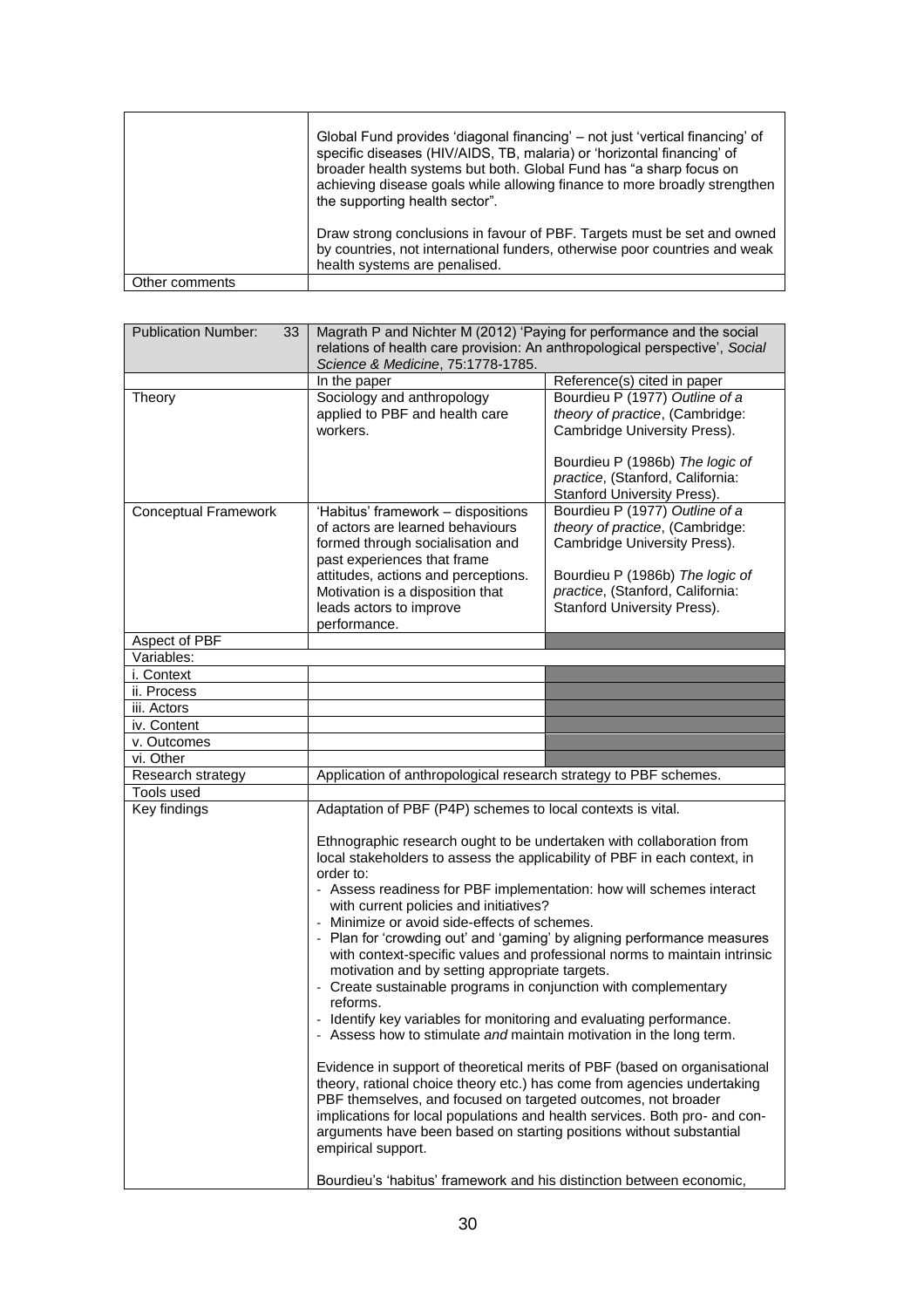|                | social, cultural and symbolic capital and how these forms of capital are<br>acquired and converted from one form to another can be useful for<br>understanding the impact of PBF on motivation depending on the<br>structure of society – especially in terms of power structures and reward<br>systems. Therefore useful in context-specific analysis of the suitability of<br>PBF. |
|----------------|--------------------------------------------------------------------------------------------------------------------------------------------------------------------------------------------------------------------------------------------------------------------------------------------------------------------------------------------------------------------------------------|
| Other comments | Interesting examination of PBF from an anthropological perspective.<br>Provides insights not offered elsewhere. Focus on social relations and<br>cultural differences that will impact attitudes towards PBF.<br>A framework that could be built on.                                                                                                                                 |

| <b>Publication Number:</b><br>34 | Mamdani M, et al. (2012) 'The Role of a 'Pay for Performance' (P4P)<br>Scheme in Motivating Health Workers at Different Levels of the Primary<br>Health Care (PHC) System in Tanzania', Poster presented at the Second<br>Global Symposium on Health Systems Research, Oct. 31 <sup>st</sup> -Nov. 3 <sup>rd</sup> , 2012,<br>in Beijing, China. Produced by the Ifakara Health Institute and the London<br>School of Hygiene and Tropical Medicine. Available at: www.ihi.or.tz.                                                                                                                                                                                                                                                                                                                                   |                             |
|----------------------------------|---------------------------------------------------------------------------------------------------------------------------------------------------------------------------------------------------------------------------------------------------------------------------------------------------------------------------------------------------------------------------------------------------------------------------------------------------------------------------------------------------------------------------------------------------------------------------------------------------------------------------------------------------------------------------------------------------------------------------------------------------------------------------------------------------------------------|-----------------------------|
|                                  | In the paper                                                                                                                                                                                                                                                                                                                                                                                                                                                                                                                                                                                                                                                                                                                                                                                                        | Reference(s) cited in paper |
| Theory                           |                                                                                                                                                                                                                                                                                                                                                                                                                                                                                                                                                                                                                                                                                                                                                                                                                     |                             |
| <b>Conceptual Framework</b>      |                                                                                                                                                                                                                                                                                                                                                                                                                                                                                                                                                                                                                                                                                                                                                                                                                     |                             |
| Aspect of PBF                    | Results of a PBF scheme in<br>Tanzania.                                                                                                                                                                                                                                                                                                                                                                                                                                                                                                                                                                                                                                                                                                                                                                             |                             |
| Variables:                       |                                                                                                                                                                                                                                                                                                                                                                                                                                                                                                                                                                                                                                                                                                                                                                                                                     |                             |
| i. Context                       | Implementation of a PBF scheme<br>aimed at improving maternal and<br>newborn health in the Pwani region<br>of Tanzania.                                                                                                                                                                                                                                                                                                                                                                                                                                                                                                                                                                                                                                                                                             |                             |
| ii. Process                      |                                                                                                                                                                                                                                                                                                                                                                                                                                                                                                                                                                                                                                                                                                                                                                                                                     |                             |
| iii. Actors                      | Health care workers and district<br>management workers.                                                                                                                                                                                                                                                                                                                                                                                                                                                                                                                                                                                                                                                                                                                                                             |                             |
| iv. Content                      |                                                                                                                                                                                                                                                                                                                                                                                                                                                                                                                                                                                                                                                                                                                                                                                                                     |                             |
| v. Outcomes                      |                                                                                                                                                                                                                                                                                                                                                                                                                                                                                                                                                                                                                                                                                                                                                                                                                     |                             |
| vi. Other                        |                                                                                                                                                                                                                                                                                                                                                                                                                                                                                                                                                                                                                                                                                                                                                                                                                     |                             |
| Research strategy                | Case study.                                                                                                                                                                                                                                                                                                                                                                                                                                                                                                                                                                                                                                                                                                                                                                                                         |                             |
| Tools used                       | Qualitative analysis of 43 in-depth interviews of health workers and district<br>management team members from 15 health facilities across five districts<br>in the Pwani region. Interviews conducted between December 2011 and<br>March 2012.                                                                                                                                                                                                                                                                                                                                                                                                                                                                                                                                                                      |                             |
| <b>Key findings</b>              | Attitudes of health workers and management team members indicated the<br>following about PBF:<br>- Incentives stimulated changes in facilities, and interviewees noted<br>improved quality of care.<br>- Rates of pay for health workers providing targeted and non-targeted<br>care must be similar to avoid decreased cooperation between workers.<br>- PBF most effective in facilities with adequate supplies, staff and<br>supervisors and where all staff is involved in scheme implementation<br>and receive performance payments.<br>- Existing constraints may not be overcome by PBF - 'better-off' facilities<br>are better equipped to address constraints, therefore equity concerns<br>are valid.<br>- Facilities will seek to overcome systemic constraints by implementing<br>cost-sharing schemes. |                             |
| Other comments                   | Interesting as it deals with attitudes of health workers rather than<br>outcomes as most other studies seem to do.<br>A more thorough treatment of the interviews and results is needed.<br>Evidence is somewhat anecdotal.<br>PBF referred to as pay for performance (P4P) on this poster.                                                                                                                                                                                                                                                                                                                                                                                                                                                                                                                         |                             |

| <b>Publication Number:</b> | 35 | Meessen B, Soucat A and Sekabaraga C (2011) 'Performance-based<br>financing: just a donor fad or a catalyst towards comprehensive health-<br>care reform?' Bulletin of the World Health Organization 89:153-156. |
|----------------------------|----|------------------------------------------------------------------------------------------------------------------------------------------------------------------------------------------------------------------|
|                            |    |                                                                                                                                                                                                                  |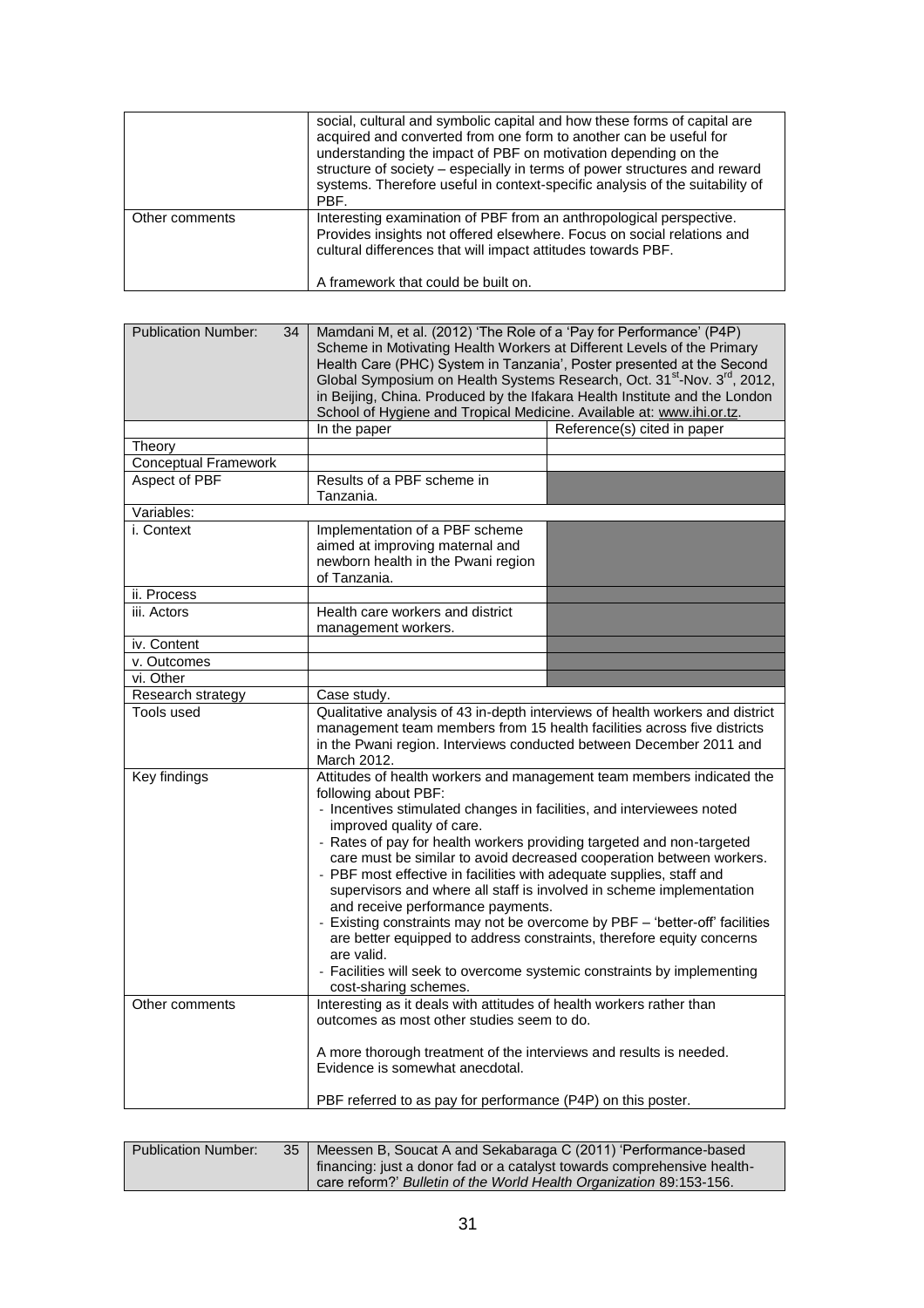|                             | In the paper                                                                                                                                                                                                                                                                                                                                                                                                                                                                                                                                                                                                                                                                                                                                                                                                                                                                                            | Reference(s) cited in paper                                                                                                                           |
|-----------------------------|---------------------------------------------------------------------------------------------------------------------------------------------------------------------------------------------------------------------------------------------------------------------------------------------------------------------------------------------------------------------------------------------------------------------------------------------------------------------------------------------------------------------------------------------------------------------------------------------------------------------------------------------------------------------------------------------------------------------------------------------------------------------------------------------------------------------------------------------------------------------------------------------------------|-------------------------------------------------------------------------------------------------------------------------------------------------------|
| Theory                      |                                                                                                                                                                                                                                                                                                                                                                                                                                                                                                                                                                                                                                                                                                                                                                                                                                                                                                         |                                                                                                                                                       |
| <b>Conceptual Framework</b> |                                                                                                                                                                                                                                                                                                                                                                                                                                                                                                                                                                                                                                                                                                                                                                                                                                                                                                         |                                                                                                                                                       |
| Aspect of PBF               | PBF as a driver for health-care<br>reform.                                                                                                                                                                                                                                                                                                                                                                                                                                                                                                                                                                                                                                                                                                                                                                                                                                                              |                                                                                                                                                       |
| Variables:                  |                                                                                                                                                                                                                                                                                                                                                                                                                                                                                                                                                                                                                                                                                                                                                                                                                                                                                                         |                                                                                                                                                       |
| i. Context                  | PBF implementation in low-income<br>countries.                                                                                                                                                                                                                                                                                                                                                                                                                                                                                                                                                                                                                                                                                                                                                                                                                                                          |                                                                                                                                                       |
| ii. Process                 |                                                                                                                                                                                                                                                                                                                                                                                                                                                                                                                                                                                                                                                                                                                                                                                                                                                                                                         |                                                                                                                                                       |
| iii. Actors                 |                                                                                                                                                                                                                                                                                                                                                                                                                                                                                                                                                                                                                                                                                                                                                                                                                                                                                                         |                                                                                                                                                       |
| iv. Content                 |                                                                                                                                                                                                                                                                                                                                                                                                                                                                                                                                                                                                                                                                                                                                                                                                                                                                                                         |                                                                                                                                                       |
| v. Outcomes                 |                                                                                                                                                                                                                                                                                                                                                                                                                                                                                                                                                                                                                                                                                                                                                                                                                                                                                                         |                                                                                                                                                       |
| vi. Other                   |                                                                                                                                                                                                                                                                                                                                                                                                                                                                                                                                                                                                                                                                                                                                                                                                                                                                                                         |                                                                                                                                                       |
| Research strategy           |                                                                                                                                                                                                                                                                                                                                                                                                                                                                                                                                                                                                                                                                                                                                                                                                                                                                                                         |                                                                                                                                                       |
| Tools used                  |                                                                                                                                                                                                                                                                                                                                                                                                                                                                                                                                                                                                                                                                                                                                                                                                                                                                                                         |                                                                                                                                                       |
| <b>Key findings</b>         | Authors believe PBF could overcome some of the structural problems<br>faced by global health governance.<br>Authors counter-critique critics of PBF who focus too much on PBF as a<br>mechanism of payment, rather than viewing it as a source of health<br>system reform.<br>Key strengths of PBF:<br>- Accountability - healthy facilities financed according to output, pressure<br>for results means facilities more likely to tailor treatment initiatives to<br>local population in order to satisfy users.<br>- Efficiency - Allocative efficiency improved as central health<br>administrations prioritize to reach MDGs and other important goals.<br>Technical efficiency improved due to incentives to increase quality and<br>quantity of services.<br>- Spill-over effect - impact in health sector may transfer into other sectors<br>and encourage more widespread public sector reform. |                                                                                                                                                       |
|                             | PBF gives more autonomy to organisational health units.                                                                                                                                                                                                                                                                                                                                                                                                                                                                                                                                                                                                                                                                                                                                                                                                                                                 |                                                                                                                                                       |
|                             |                                                                                                                                                                                                                                                                                                                                                                                                                                                                                                                                                                                                                                                                                                                                                                                                                                                                                                         | PBF forms contractual or regulatory relationships rather than hierarchical<br>ones - each organisational unit must therefore account for performance. |
| Other comments              | Authors big proponents of PBF, but point out some limits: some aspects of<br>performance hard to quantify and thus renumerate; design and<br>implementation is difficult; side-effects of processes, both long and short<br>term.                                                                                                                                                                                                                                                                                                                                                                                                                                                                                                                                                                                                                                                                       |                                                                                                                                                       |

| 36<br>Publication<br>Number: | Montagu D and Yamey GM (2011) 'Pay-for-performance and the<br>Millennium Development Goals', Lancet 377:1383-1385. |                                                                                                                                                                                                             |
|------------------------------|--------------------------------------------------------------------------------------------------------------------|-------------------------------------------------------------------------------------------------------------------------------------------------------------------------------------------------------------|
|                              | In the paper                                                                                                       | Reference(s) cited in paper                                                                                                                                                                                 |
| Theory                       |                                                                                                                    |                                                                                                                                                                                                             |
| <b>Conceptual Framework</b>  |                                                                                                                    |                                                                                                                                                                                                             |
| Aspect of PBF                | Effectiveness and replicability of<br>PBF schemes.                                                                 |                                                                                                                                                                                                             |
| Variables:                   |                                                                                                                    |                                                                                                                                                                                                             |
| i. Context                   | Response to the positive results of<br>the Basinga et al. study of PBF<br>schemes in Rwanda.                       | Basinga P, et al. (2011) 'Effect on<br>maternal and child health services<br>in Rwanda of payment to primary<br>health-care providers for<br>performance: an impact evaluation',<br>Lancet, 377: 1421-1428. |
| ii. Process                  |                                                                                                                    |                                                                                                                                                                                                             |
| iii. Actors                  |                                                                                                                    |                                                                                                                                                                                                             |
| iv. Content                  |                                                                                                                    |                                                                                                                                                                                                             |
| v. Outcomes                  |                                                                                                                    |                                                                                                                                                                                                             |
| vi. Other                    |                                                                                                                    |                                                                                                                                                                                                             |
| Research strategy            | Comment on the Basinga et al. study                                                                                |                                                                                                                                                                                                             |
| Tools used                   |                                                                                                                    |                                                                                                                                                                                                             |
| Key findings                 | Lauds the study of Basinga et al. for evaluating PBF in a low-income                                               |                                                                                                                                                                                                             |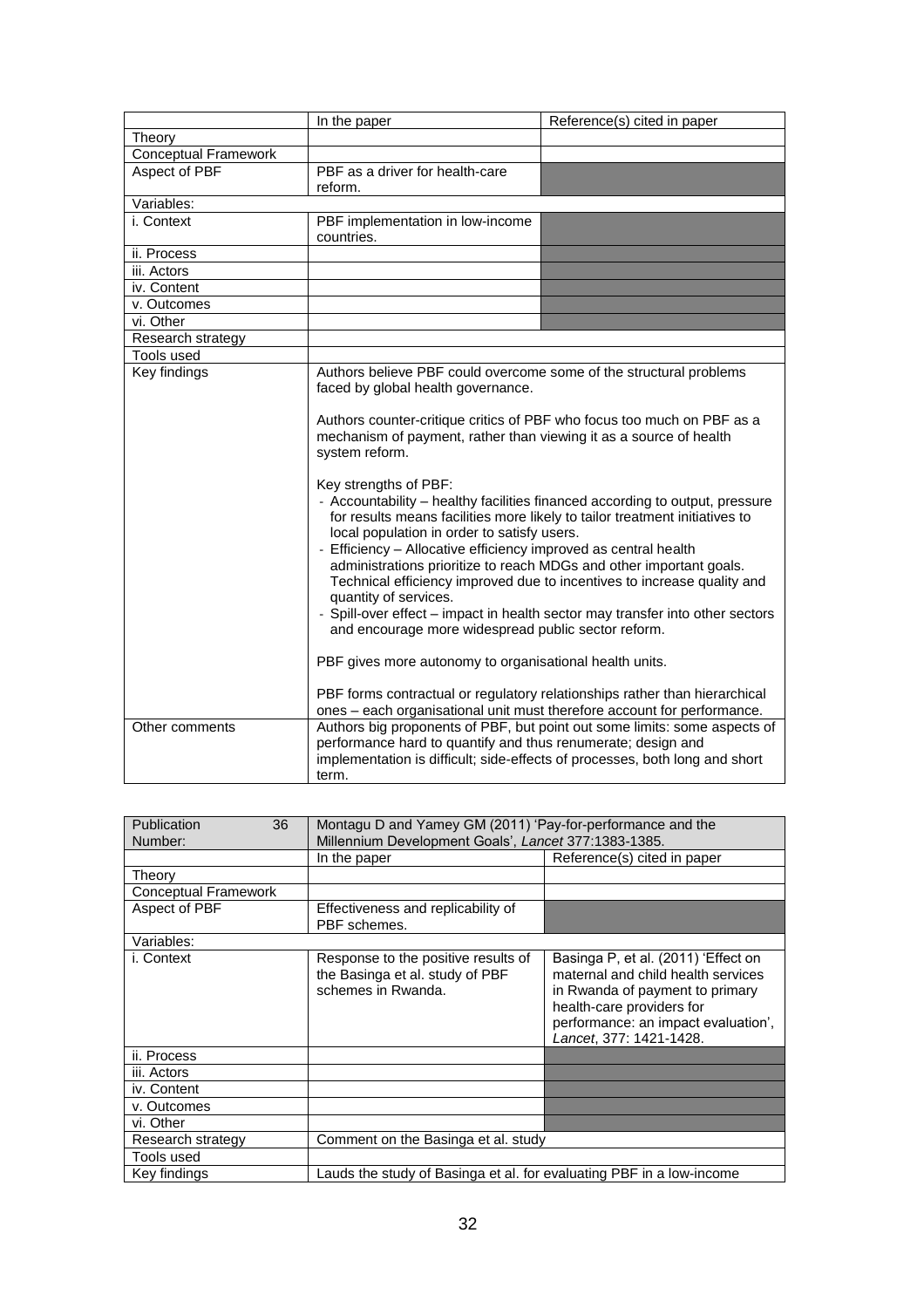|                | country, for incorporating a credible control group, and for isolating the<br>effect of pay incentives on service delivery. Basinga et al. study also<br>provides data on why incentives fail or succeed.                                                                                                                                                                                                                                                                                                                                                                                                                                                                                                                                                                                                                                                                                                                                                                                                                |
|----------------|--------------------------------------------------------------------------------------------------------------------------------------------------------------------------------------------------------------------------------------------------------------------------------------------------------------------------------------------------------------------------------------------------------------------------------------------------------------------------------------------------------------------------------------------------------------------------------------------------------------------------------------------------------------------------------------------------------------------------------------------------------------------------------------------------------------------------------------------------------------------------------------------------------------------------------------------------------------------------------------------------------------------------|
|                | However, Montagu and Yamey point out that Basinga et al. study still has<br>shortcomings:<br>- Process outcomes, rather than health outcomes are measured. An<br>increase in service provision due to incentives does not necessarily<br>mean a reduction in maternal or child mortality, for example.<br>- The 'pro-poor' effect of PBF remains unclear, as the study did not<br>suggest whether incentives led to an increase in facility-based births<br>among the poorest quintile of women.<br>- Other impact evaluations (see Werner et al.) have found that that the<br>effects and benefits of incentives diminish and dissipate over time.<br>- The specific socio-political context in Rwanda (a small country with a<br>strong centralized government with extensive control over the provision<br>of health services, and that receives substantial amounts of flexible<br>health financing from donors) means that the study does not indicate<br>whether PBF would be successful and replicable elsewhere. |
| Other comments |                                                                                                                                                                                                                                                                                                                                                                                                                                                                                                                                                                                                                                                                                                                                                                                                                                                                                                                                                                                                                          |

| <b>Publication Number:</b><br>37 | Mæstad O (2007) 'Rewarding Safe Motherhood: How can Performance-          |                                                                            |
|----------------------------------|---------------------------------------------------------------------------|----------------------------------------------------------------------------|
|                                  | Based Funding Reduce Maternal and Newborn Mortality in Tanzania',         |                                                                            |
|                                  | CMI Report R2007:17.                                                      |                                                                            |
|                                  | In the paper                                                              | Reference(s) cited in paper                                                |
| Theory                           |                                                                           |                                                                            |
| <b>Conceptual Framework</b>      |                                                                           |                                                                            |
| Aspect of PBF                    | PBF implementation to reduce                                              |                                                                            |
|                                  | maternal and newborn mortality.                                           |                                                                            |
| Variables:                       |                                                                           |                                                                            |
| i. Context                       | Implementation of PBF schemes in                                          |                                                                            |
|                                  | Tanzania.                                                                 |                                                                            |
| ii. Process                      |                                                                           |                                                                            |
| iii. Actors                      |                                                                           |                                                                            |
| iv. Content                      |                                                                           |                                                                            |
| v. Outcomes                      |                                                                           |                                                                            |
| vi. Other                        |                                                                           |                                                                            |
| Research strategy                | Qualitative and quantitative analysis of maternal and newborn mortality   |                                                                            |
|                                  | rates in Tanzania and of the potential for PBF schemes to address these   |                                                                            |
|                                  | rates.                                                                    |                                                                            |
| Tools used                       | Analysis of published data on maternal and newborn mortality rates in     |                                                                            |
|                                  | Tanzania.                                                                 |                                                                            |
| Key findings                     | PBF and conditional cash transfers can alter the health-seeking habits of |                                                                            |
|                                  | pregnant women by addressing demand-side issues (such as high costs),     |                                                                            |
|                                  | and improve quality of care by providing incentives for health workers.   |                                                                            |
|                                  |                                                                           |                                                                            |
|                                  | PBF was not useful in addressing structural problems like poor            |                                                                            |
|                                  | infrastructure, shortage of health workers, and delayed drug and          |                                                                            |
|                                  | equipment supplies.                                                       |                                                                            |
|                                  |                                                                           |                                                                            |
|                                  | Additional challenges to PBF include reliable reporting of performance    |                                                                            |
|                                  | measures, and ensuring that performance rewards are paid in a timely      |                                                                            |
|                                  | manner.                                                                   |                                                                            |
|                                  |                                                                           |                                                                            |
|                                  |                                                                           | Author recognises need for further research, both in terms of quantity and |
|                                  | quality.                                                                  |                                                                            |
| Other comments                   |                                                                           |                                                                            |

| Publication Number: | 40   Oxman AD and Fretheim A (2009) 'Can paying for results help to achieve<br>the Millennium Development Goals? A critical review of selected<br>evaluations of results-based financing', Journal of Evidence-Based<br>Medicine 2:184-195. |                             |
|---------------------|---------------------------------------------------------------------------------------------------------------------------------------------------------------------------------------------------------------------------------------------|-----------------------------|
|                     | In the paper                                                                                                                                                                                                                                | Reference(s) cited in paper |
| Theory              |                                                                                                                                                                                                                                             |                             |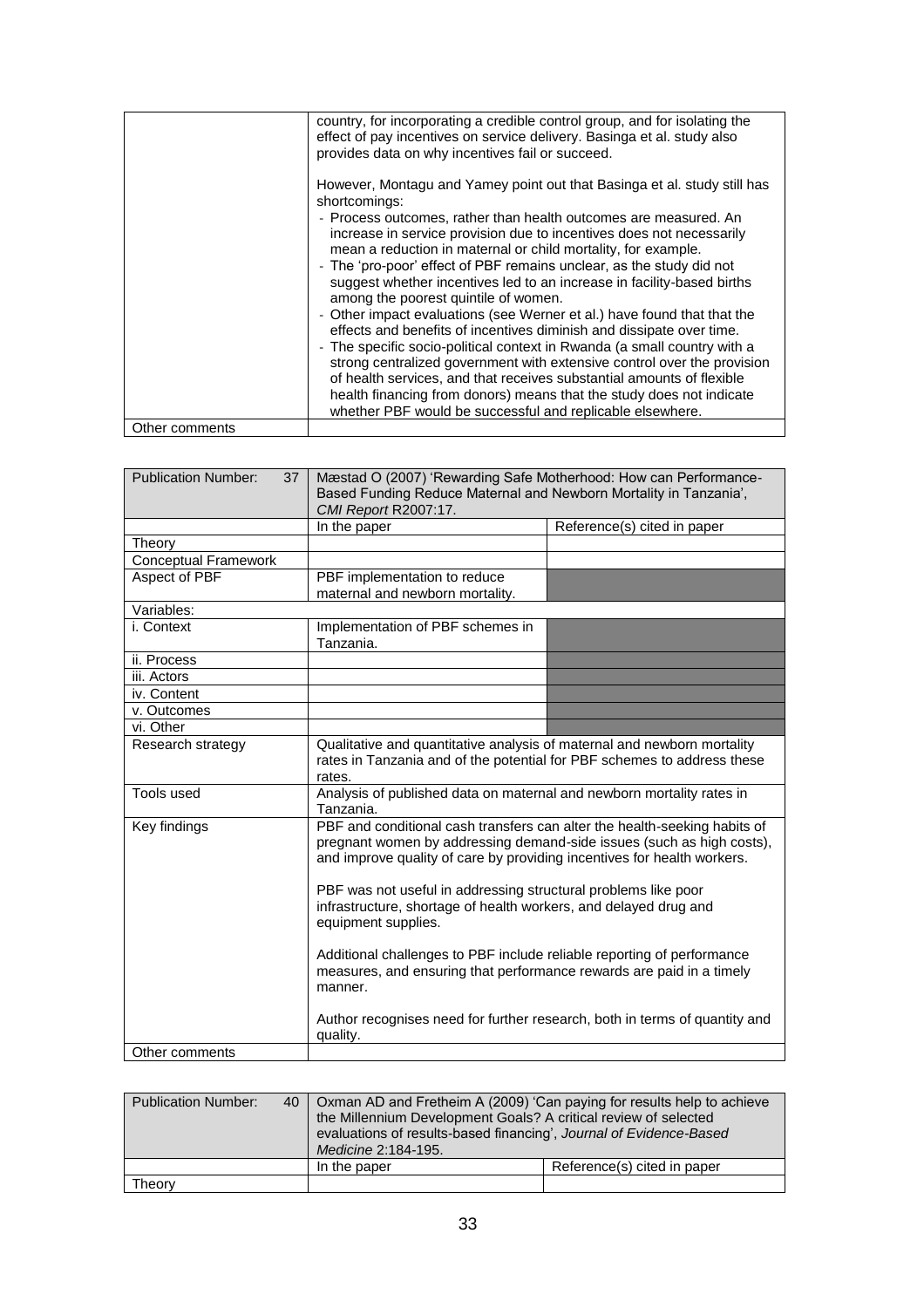| <b>Conceptual Framework</b> |                                                                                                                                                                                                                                                                                                                                                                                                                                                                                                                                                                                                                                                                                                                                                                                                                                       |  |
|-----------------------------|---------------------------------------------------------------------------------------------------------------------------------------------------------------------------------------------------------------------------------------------------------------------------------------------------------------------------------------------------------------------------------------------------------------------------------------------------------------------------------------------------------------------------------------------------------------------------------------------------------------------------------------------------------------------------------------------------------------------------------------------------------------------------------------------------------------------------------------|--|
| Aspect of PBF               | Effects of PBF schemes on health                                                                                                                                                                                                                                                                                                                                                                                                                                                                                                                                                                                                                                                                                                                                                                                                      |  |
|                             | sectors and the fulfilment of the<br>MDGs.                                                                                                                                                                                                                                                                                                                                                                                                                                                                                                                                                                                                                                                                                                                                                                                            |  |
| Variables:                  |                                                                                                                                                                                                                                                                                                                                                                                                                                                                                                                                                                                                                                                                                                                                                                                                                                       |  |
| i. Context                  |                                                                                                                                                                                                                                                                                                                                                                                                                                                                                                                                                                                                                                                                                                                                                                                                                                       |  |
| ii. Process                 |                                                                                                                                                                                                                                                                                                                                                                                                                                                                                                                                                                                                                                                                                                                                                                                                                                       |  |
| iii. Actors                 |                                                                                                                                                                                                                                                                                                                                                                                                                                                                                                                                                                                                                                                                                                                                                                                                                                       |  |
| iv. Content                 |                                                                                                                                                                                                                                                                                                                                                                                                                                                                                                                                                                                                                                                                                                                                                                                                                                       |  |
| v. Outcomes                 |                                                                                                                                                                                                                                                                                                                                                                                                                                                                                                                                                                                                                                                                                                                                                                                                                                       |  |
| vi. Other                   |                                                                                                                                                                                                                                                                                                                                                                                                                                                                                                                                                                                                                                                                                                                                                                                                                                       |  |
| Research strategy           | Critical evaluation of case studies of PBF implementation in health sectors<br>in low- and middle-income countries.                                                                                                                                                                                                                                                                                                                                                                                                                                                                                                                                                                                                                                                                                                                   |  |
| Tools used                  |                                                                                                                                                                                                                                                                                                                                                                                                                                                                                                                                                                                                                                                                                                                                                                                                                                       |  |
| Key findings                | PBF schemes have been implemented as part of reforms that have<br>included increased health-care funding, improved technical support and<br>training, new IT systems and changes in management. Effects of financial<br>incentives cannot be isolated from effects of these other reforms; hence<br>little evidence exists to support the effects of PBF schemes.<br>Nevertheless, authors make suggestions for PBF design, including:<br>- Identification of a health system's problems and their underlying causes.<br>- Specification of priorities and strategy to deal with root causes.<br>- Set targets, indicators, magnitude and recipients of incentives, and<br>identify other necessary funds.<br>- Assessment of the feasibility of design in each context.<br>- Ensure institutional and political support for schemes. |  |
|                             | There is data suggesting that PBF schemes may have unintended<br>consequences.                                                                                                                                                                                                                                                                                                                                                                                                                                                                                                                                                                                                                                                                                                                                                        |  |
| Other comments              | PBF is referred to as results-based financing (RBF) in this article.                                                                                                                                                                                                                                                                                                                                                                                                                                                                                                                                                                                                                                                                                                                                                                  |  |

| <b>Publication Number:</b><br>41                                                                 | Scheffler RM (2010) 'Pay For Performance (P4P) Programs in Health                |                                                                             |
|--------------------------------------------------------------------------------------------------|----------------------------------------------------------------------------------|-----------------------------------------------------------------------------|
|                                                                                                  | Services: What is the Evidence?' World Health Report, Background                 |                                                                             |
|                                                                                                  | Paper, No. 31.                                                                   |                                                                             |
|                                                                                                  | In the paper                                                                     | Reference(s) cited in paper                                                 |
| Theory                                                                                           |                                                                                  |                                                                             |
| <b>Conceptual Framework</b>                                                                      | Develops a framework for the                                                     |                                                                             |
|                                                                                                  | evaluation of PBF schemes.                                                       |                                                                             |
| Aspect of PBF                                                                                    |                                                                                  |                                                                             |
| Variables:                                                                                       |                                                                                  |                                                                             |
| i. Context                                                                                       |                                                                                  |                                                                             |
| ii. Process                                                                                      |                                                                                  |                                                                             |
| iii. Actors                                                                                      |                                                                                  |                                                                             |
| iv. Content                                                                                      |                                                                                  |                                                                             |
| v. Outcomes                                                                                      | Constructs a basic framework for                                                 |                                                                             |
|                                                                                                  | the evaluation of PBF schemes.                                                   |                                                                             |
| vi. Other                                                                                        |                                                                                  |                                                                             |
| Research strategy                                                                                |                                                                                  |                                                                             |
| Tools used                                                                                       |                                                                                  |                                                                             |
| Key findings                                                                                     | Finds evidence for effectiveness of PBF to be lacking and/or weak.               |                                                                             |
|                                                                                                  |                                                                                  | Literature on PBF is vast and rapidly growing, but research is preliminary. |
|                                                                                                  |                                                                                  |                                                                             |
|                                                                                                  | Begins to construct a framework for the evaluation of PBF schemes.               |                                                                             |
|                                                                                                  | Measures for evaluation of schemes split into quality and efficiency             |                                                                             |
|                                                                                                  | measures.                                                                        |                                                                             |
|                                                                                                  |                                                                                  |                                                                             |
|                                                                                                  | Three conceptions of efficiency which PBF seeks to address:                      |                                                                             |
|                                                                                                  | - Allocative efficiency: aims to maximize the output of funds spent on           |                                                                             |
|                                                                                                  | healthcare systems. Allocative efficiency seeks benefits to population<br>health |                                                                             |
|                                                                                                  | - Technical efficiency: 'minimizing costs and maximizing quality'                |                                                                             |
| - Dynamic efficiency: 'Is the rate of technological change in the<br>healthcare system optimal'? |                                                                                  |                                                                             |
|                                                                                                  |                                                                                  |                                                                             |
|                                                                                                  |                                                                                  |                                                                             |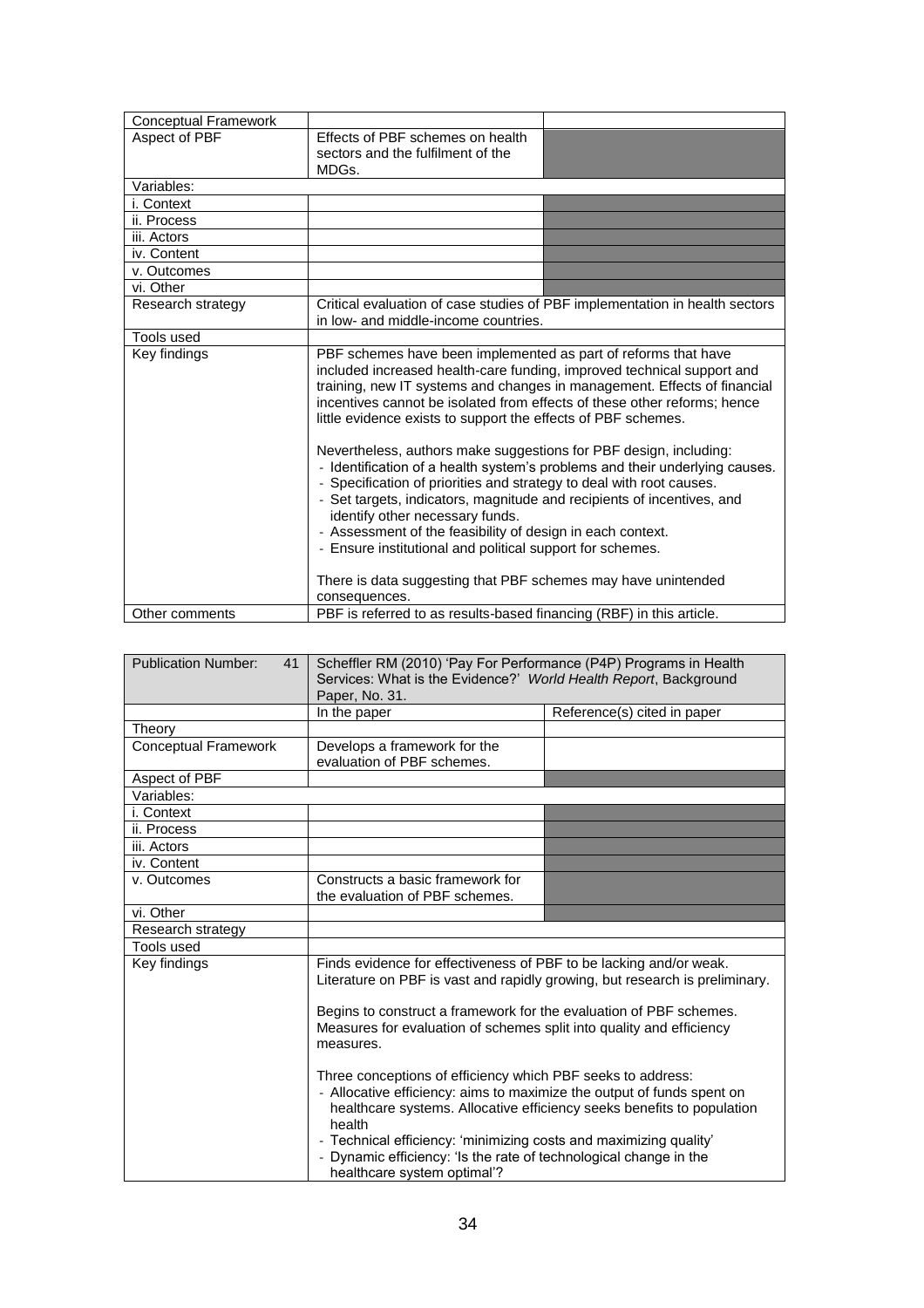|                | Quality evaluated in terms of structure, process and outcome:<br>- Structure: use of equipment and technology, and improvements in<br>health care facilities.<br>- Process: routine procedures such as vaccinations and disease<br>screening<br>- Outcome: most valued measure, e.g. the successful delivery of a baby.<br>Outcome can be difficult to measure so intermediate outcomes can be<br>used. Patient satisfaction is an outcome measure that can be used to<br>evaluate PBF. |
|----------------|-----------------------------------------------------------------------------------------------------------------------------------------------------------------------------------------------------------------------------------------------------------------------------------------------------------------------------------------------------------------------------------------------------------------------------------------------------------------------------------------|
|                | PBF also seeks to achieve equity goals. Possible unintended<br>consequence of PBF is that rewarded measures may favour treatment of<br>one type of patient over another. Equity may benefit or suffer due to PBF<br>schemes as a result.                                                                                                                                                                                                                                                |
| Other comments | PBF is referred to as pay for performance (P4P) in this report.                                                                                                                                                                                                                                                                                                                                                                                                                         |

| <b>Publication Number:</b><br>42 | Soeters R, Habineza C and Peerenboom PB (2006) 'Performance-based<br>financing and changing the district health system: experience from                                                                                                                                                                                                      |                             |
|----------------------------------|----------------------------------------------------------------------------------------------------------------------------------------------------------------------------------------------------------------------------------------------------------------------------------------------------------------------------------------------|-----------------------------|
|                                  | Rwanda', Bulletin of the World Health Organization 84:884-889.                                                                                                                                                                                                                                                                               |                             |
|                                  | In the paper                                                                                                                                                                                                                                                                                                                                 | Reference(s) cited in paper |
| Theory                           |                                                                                                                                                                                                                                                                                                                                              |                             |
| <b>Conceptual Framework</b>      |                                                                                                                                                                                                                                                                                                                                              |                             |
| Aspect of PBF                    |                                                                                                                                                                                                                                                                                                                                              |                             |
| Variables:                       |                                                                                                                                                                                                                                                                                                                                              |                             |
| i. Context                       | Performance-based funding in<br>Rwandan health system.                                                                                                                                                                                                                                                                                       |                             |
| ii. Process                      |                                                                                                                                                                                                                                                                                                                                              |                             |
| iii. Actors                      |                                                                                                                                                                                                                                                                                                                                              |                             |
| iv. Content                      |                                                                                                                                                                                                                                                                                                                                              |                             |
| v. Outcomes                      | Organisational changes in district<br>health system to facilitate PBF<br>process.                                                                                                                                                                                                                                                            |                             |
| vi. Other                        |                                                                                                                                                                                                                                                                                                                                              |                             |
| Research strategy                | Case study: Cyangugu province, Rwanda.                                                                                                                                                                                                                                                                                                       |                             |
| Tools used                       | Two household surveys in 2003 and 2005 (sample sizes of 240 and 320                                                                                                                                                                                                                                                                          |                             |
|                                  | households respectively) detailing household health expenditures,                                                                                                                                                                                                                                                                            |                             |
|                                  | attitudes towards health user fee payments, proportion of women                                                                                                                                                                                                                                                                              |                             |
|                                  | delivering in a health facility.                                                                                                                                                                                                                                                                                                             |                             |
| Key findings                     | Between 2003 and 2005, among other findings, household health<br>expenditures decreased by 62% to \$3.45, attitudes towards health user<br>fee payments improved (respondents calling fee payments 'catastrophic'<br>decreased from 2.5% to 0.7%), and the proportion of women delivering in<br>a health facility increased from 25% to 60%. |                             |
|                                  | Advocate an institutional set-up where district health authorities are in<br>control of the PBF system, and an independent and transparent<br>'fundholder' organisation implements the contract in accordance with<br>agreed targets.                                                                                                        |                             |
|                                  | Autonomy of service providers (health facility managers) is important -<br>encourages entrepreneurial spirit, leads to better human resource<br>management and collaboration with private sector. All enhance<br>performance.                                                                                                                |                             |
|                                  | Output indicators (goals that must be reached for funding) should not<br>exceed 25 to avoid disproportionate administration procedures.                                                                                                                                                                                                      |                             |
|                                  | Subsidies should not replace (nominal) user fee payments. Important<br>accountability measure for patients: provides incentive for providers and<br>empowerment for the user.                                                                                                                                                                |                             |
|                                  | Several issues raised as a result of research:<br>- Suitable organisations to act as fundholder: should it be an NGO, a<br>semi-public organisation, a for-profit organisation or an insurance                                                                                                                                               |                             |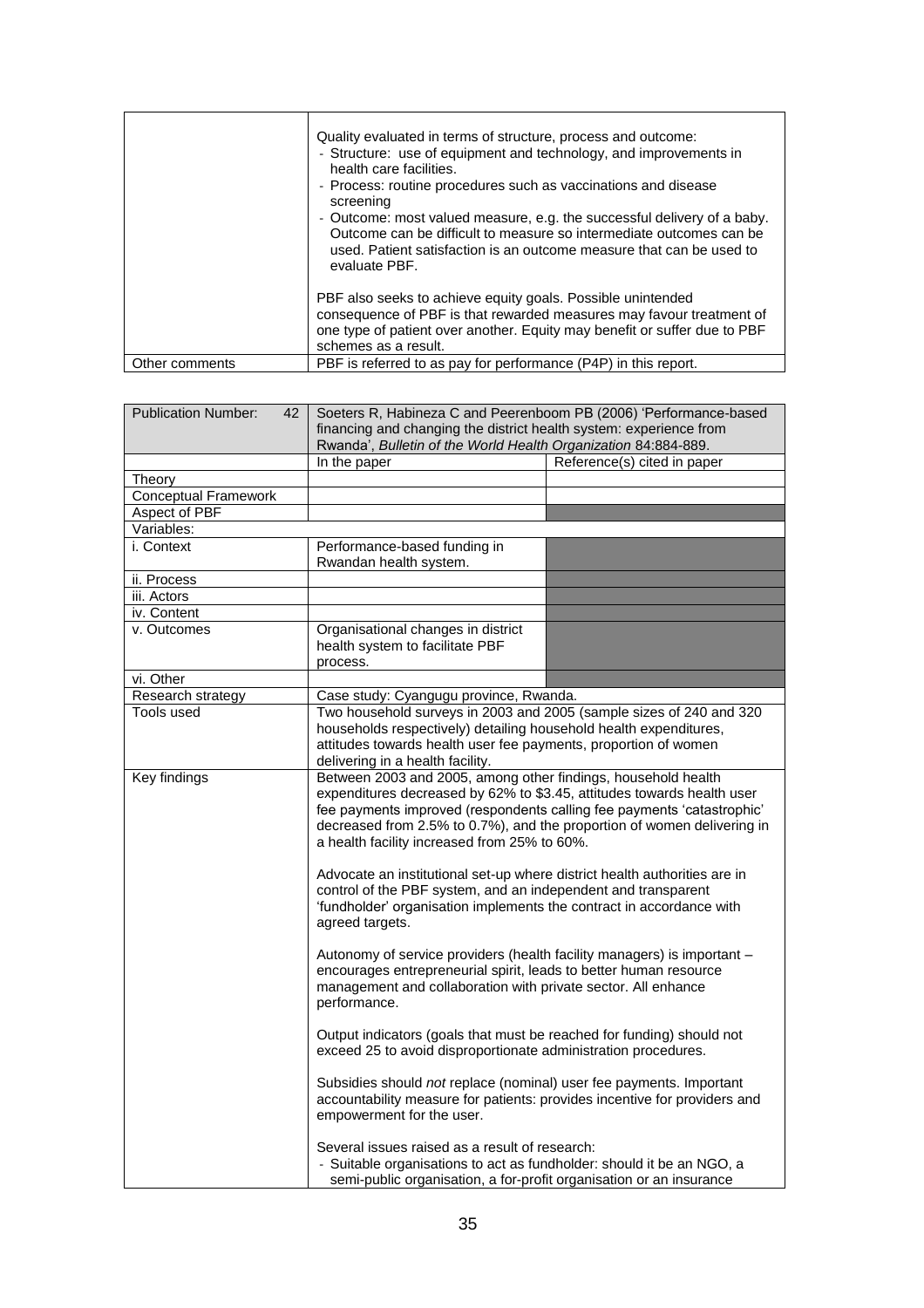|                | organisation? Authors suggest a private sector solution would be best<br>due to flexibility and potential for competitive pressure through contract<br>renewals.<br>- How to transfer PBF knowledge/practice into other sectors (e.g.<br>sanitation and water supply).<br>- How to integrate PBF into other health care schemes, for example<br>community-based health insurance schemes. |
|----------------|-------------------------------------------------------------------------------------------------------------------------------------------------------------------------------------------------------------------------------------------------------------------------------------------------------------------------------------------------------------------------------------------|
| Other comments |                                                                                                                                                                                                                                                                                                                                                                                           |

| <b>Publication Number:</b><br>43 | Songstad N G, et al. (2012) 'Assessing performance enhancing tools:<br>experiences with the open performance review and appraisal system<br>(OPRAS) and expectations towards payment for performance (P4P) in the<br>public health sector in Tanzania', Globalization and Health 8(33):1-13. |                             |
|----------------------------------|----------------------------------------------------------------------------------------------------------------------------------------------------------------------------------------------------------------------------------------------------------------------------------------------|-----------------------------|
|                                  | In the paper                                                                                                                                                                                                                                                                                 | Reference(s) cited in paper |
| Theory                           |                                                                                                                                                                                                                                                                                              |                             |
| Conceptual Framework             |                                                                                                                                                                                                                                                                                              |                             |
| Aspect of PBF                    | Impact on health worker motivation.                                                                                                                                                                                                                                                          |                             |
| Variables:                       |                                                                                                                                                                                                                                                                                              |                             |
| i. Context                       | Implementation of a review and<br>appraisal system and of PBF<br>schemes in the Tanzanian public<br>health sector.                                                                                                                                                                           |                             |
| ii. Process                      |                                                                                                                                                                                                                                                                                              |                             |
| iii. Actors                      | Health care workers in the<br>Tanzanian public health sector.                                                                                                                                                                                                                                |                             |
| iv. Content                      |                                                                                                                                                                                                                                                                                              |                             |
| v. Outcomes                      |                                                                                                                                                                                                                                                                                              |                             |
| vi. Other                        |                                                                                                                                                                                                                                                                                              |                             |
| Research strategy                | Qualitative study of health worker motivation.                                                                                                                                                                                                                                               |                             |
| Tools used                       | Focus group discussions and in-depth interviews with clinicians, nursing<br>staff, and administrators in the public health sector. Study conducted in<br>the Mbulu district in northern Tanzania. Study conducted in multiple<br>phases between April 2007 and May 2010.                     |                             |
| Key findings<br>Other comments   | Health workers expressed 'great expectations' towards P4P, mainly due to<br>the incentive of increased salaries. Two main factors considered important<br>for motivation by the interviewees:<br>- Level of salaries and allowances<br>- Recognition of good performance                     |                             |
|                                  |                                                                                                                                                                                                                                                                                              |                             |

| <b>Publication</b><br>Number: | 46 | Ssengooba F, McPake B and Palmer N (2012) 'Why performance-based<br>contracting failed in Uganda – An "open-box" evaluation of a complex<br>health system intervention", Social Science & Medicine 75:377-383. |                                                                                                                                                                                                                                               |
|-------------------------------|----|----------------------------------------------------------------------------------------------------------------------------------------------------------------------------------------------------------------|-----------------------------------------------------------------------------------------------------------------------------------------------------------------------------------------------------------------------------------------------|
|                               |    | In the paper                                                                                                                                                                                                   | Reference(s) cited in paper                                                                                                                                                                                                                   |
| Theory                        |    | Complex adaptive system theory                                                                                                                                                                                 | Leykum L K, Pugh J, Lawrence V,<br>et al. (2007) 'Organizational<br>interventions employing principles<br>of complexity science have<br>improved outcomes for patients<br>with Type II diabetes'<br>Implementation Science, 2 (28): 2-<br>28. |
|                               |    |                                                                                                                                                                                                                | Plsek P E and Wilson T (2001)<br>'Complexity, leadership, and<br>management in healthcare<br>organisations', British Medical<br>Journal, 323: 746-749.                                                                                        |
|                               |    | Expectancy theory                                                                                                                                                                                              | Lawler E E (1971) Pay and<br>organizational effectiveness: A<br>psychological view, (New York:<br>McGraw-Hill).                                                                                                                               |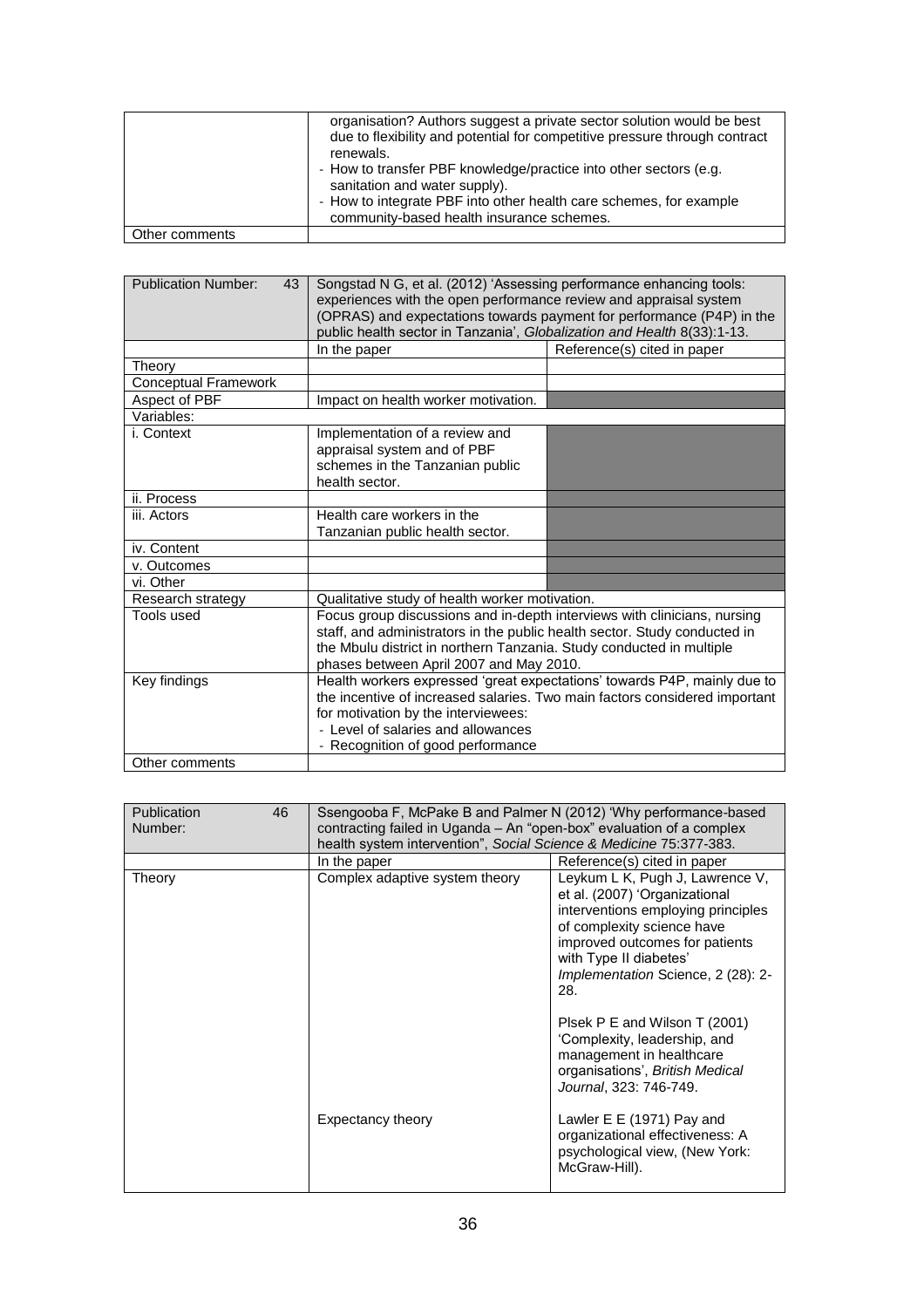|                             |                                                                                                                                                                                                                                                                                                                                                                                                                                                                                                                                                                                                                                                                                                                                                                                                                                                                                                                                                                                                                                                                                                                                                                     | Lawler E E (1989) 'Pay for<br>performance: making it work', |
|-----------------------------|---------------------------------------------------------------------------------------------------------------------------------------------------------------------------------------------------------------------------------------------------------------------------------------------------------------------------------------------------------------------------------------------------------------------------------------------------------------------------------------------------------------------------------------------------------------------------------------------------------------------------------------------------------------------------------------------------------------------------------------------------------------------------------------------------------------------------------------------------------------------------------------------------------------------------------------------------------------------------------------------------------------------------------------------------------------------------------------------------------------------------------------------------------------------|-------------------------------------------------------------|
|                             |                                                                                                                                                                                                                                                                                                                                                                                                                                                                                                                                                                                                                                                                                                                                                                                                                                                                                                                                                                                                                                                                                                                                                                     | <b>Compensation Benefits Review,</b><br>21:55-60.           |
| <b>Conceptual Framework</b> |                                                                                                                                                                                                                                                                                                                                                                                                                                                                                                                                                                                                                                                                                                                                                                                                                                                                                                                                                                                                                                                                                                                                                                     |                                                             |
| Aspect of PBF               | Failure in design and<br>implementation.                                                                                                                                                                                                                                                                                                                                                                                                                                                                                                                                                                                                                                                                                                                                                                                                                                                                                                                                                                                                                                                                                                                            |                                                             |
| Variables:                  |                                                                                                                                                                                                                                                                                                                                                                                                                                                                                                                                                                                                                                                                                                                                                                                                                                                                                                                                                                                                                                                                                                                                                                     |                                                             |
| i. Context                  | Failure of PBF schemes in Uganda                                                                                                                                                                                                                                                                                                                                                                                                                                                                                                                                                                                                                                                                                                                                                                                                                                                                                                                                                                                                                                                                                                                                    |                                                             |
| ii. Process                 |                                                                                                                                                                                                                                                                                                                                                                                                                                                                                                                                                                                                                                                                                                                                                                                                                                                                                                                                                                                                                                                                                                                                                                     |                                                             |
| iii. Actors                 |                                                                                                                                                                                                                                                                                                                                                                                                                                                                                                                                                                                                                                                                                                                                                                                                                                                                                                                                                                                                                                                                                                                                                                     |                                                             |
| iv. Content                 |                                                                                                                                                                                                                                                                                                                                                                                                                                                                                                                                                                                                                                                                                                                                                                                                                                                                                                                                                                                                                                                                                                                                                                     |                                                             |
| v. Outcomes                 | Two-fold:                                                                                                                                                                                                                                                                                                                                                                                                                                                                                                                                                                                                                                                                                                                                                                                                                                                                                                                                                                                                                                                                                                                                                           |                                                             |
|                             | - An outline for an evaluative<br>approach that supports PBF<br>design and implementation.<br>- Illustration of the empirical<br>dynamics in implementation of<br>PBF                                                                                                                                                                                                                                                                                                                                                                                                                                                                                                                                                                                                                                                                                                                                                                                                                                                                                                                                                                                               |                                                             |
| vi. Other                   |                                                                                                                                                                                                                                                                                                                                                                                                                                                                                                                                                                                                                                                                                                                                                                                                                                                                                                                                                                                                                                                                                                                                                                     |                                                             |
| Research strategy           | Case study research. Theory-based evaluation (explicitly stated in the<br>article).                                                                                                                                                                                                                                                                                                                                                                                                                                                                                                                                                                                                                                                                                                                                                                                                                                                                                                                                                                                                                                                                                 |                                                             |
| <b>Tools used</b>           | "Open-box" approach that focuses on how and why effects of an<br>intervention come about.                                                                                                                                                                                                                                                                                                                                                                                                                                                                                                                                                                                                                                                                                                                                                                                                                                                                                                                                                                                                                                                                           |                                                             |
| Key findings                | Authors highlight that existing literature shows that PBF can and has been<br>effective, but not why. What design features and context led to effective<br>(or ineffective) outcomes? Critique use of "black-box" approaches to<br>evaluating PBF, which focus on the magnitude of effects on health<br>interventions, rather than causes of effects. Point out three main flaws in<br>data on the effectiveness of PBF:<br>- Lack of consideration for impacts on the broader health system<br>- Unrealistic nature of assumption that PBF implementation coincides<br>with linear program logic.<br>- Unrealistic nature of assumptions that the intervention and its effects<br>are linked by simple causal chains.<br>Authors highlight two theories that ought to be used to explain the main<br>components and outcomes of PBF:<br>- Complex adaptive system theory (complexity theory): predicts non-<br>linear routes to program outcomes and illustrates how context shapes<br>the evolution and adaptation of an intervention.<br>- Expectancy theory: explains the underlying mechanisms and<br>perceptions that link incentives to pre-specified tasks. |                                                             |
| Other comments              | This article refers to PBF as performance-based contracting (PBC).                                                                                                                                                                                                                                                                                                                                                                                                                                                                                                                                                                                                                                                                                                                                                                                                                                                                                                                                                                                                                                                                                                  |                                                             |
|                             | While not a case study in one of the three countries in this EQUINET<br>project, this article still flags up the potential shortcomings of PBF<br>schemes. Also relevant due to its theory-based evaluation of PBF.                                                                                                                                                                                                                                                                                                                                                                                                                                                                                                                                                                                                                                                                                                                                                                                                                                                                                                                                                 |                                                             |

| <b>Publication Number:</b><br>48 | Toonen J, et al. (2009) Learning lessons on implementing performance<br>based financing, from a multi-country evaluation, A Synthesis Report.<br>Royal Tropical Institute: Amsterdam. |                             |
|----------------------------------|---------------------------------------------------------------------------------------------------------------------------------------------------------------------------------------|-----------------------------|
|                                  | In the paper                                                                                                                                                                          | Reference(s) cited in paper |
| Theory                           |                                                                                                                                                                                       |                             |
| <b>Conceptual Framework</b>      |                                                                                                                                                                                       |                             |
| Aspect of PBF                    | Outcomes of PBF schemes in<br>multiple countries.                                                                                                                                     |                             |
| Variables:                       |                                                                                                                                                                                       |                             |
| i. Context                       | PBF implementation in:<br>- Democratic Republic of Congo<br>- Tanzania<br>- Zambia<br>- Burundi<br>- Rwanda                                                                           |                             |
| ii. Process                      |                                                                                                                                                                                       |                             |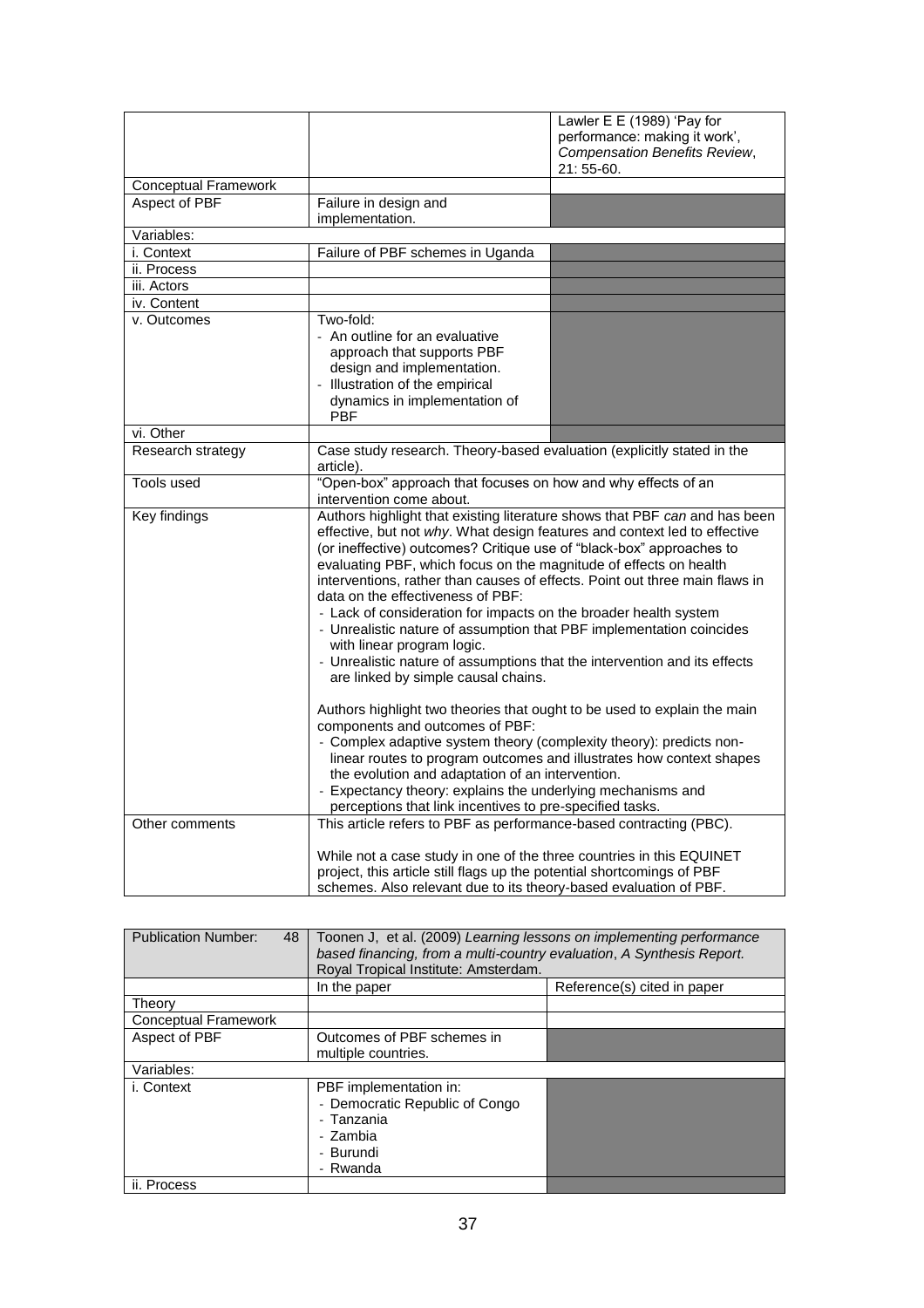| iii. Actors       |                                                                                                                                                                                                                                                                                                                                                                                                                                                                                                                                                                                                                                                                                                                                                                                                                                                                                                                                                                                                                                     |
|-------------------|-------------------------------------------------------------------------------------------------------------------------------------------------------------------------------------------------------------------------------------------------------------------------------------------------------------------------------------------------------------------------------------------------------------------------------------------------------------------------------------------------------------------------------------------------------------------------------------------------------------------------------------------------------------------------------------------------------------------------------------------------------------------------------------------------------------------------------------------------------------------------------------------------------------------------------------------------------------------------------------------------------------------------------------|
| iv. Content       |                                                                                                                                                                                                                                                                                                                                                                                                                                                                                                                                                                                                                                                                                                                                                                                                                                                                                                                                                                                                                                     |
| v. Outcomes       |                                                                                                                                                                                                                                                                                                                                                                                                                                                                                                                                                                                                                                                                                                                                                                                                                                                                                                                                                                                                                                     |
| vi. Other         |                                                                                                                                                                                                                                                                                                                                                                                                                                                                                                                                                                                                                                                                                                                                                                                                                                                                                                                                                                                                                                     |
| Research strategy | Focus on lessons learnt from PBF schemes. Sampling not representative<br>but focused on cases with extensive information on lessons learnt.                                                                                                                                                                                                                                                                                                                                                                                                                                                                                                                                                                                                                                                                                                                                                                                                                                                                                         |
| Tools used        | Data collection and analysis from areas where PBF schemes have been<br>implemented. Interviews with stakeholders: health-care workers,<br>community representatives, government officials and civil society figures.<br>Individual country reports developed from which a meta-analysis of results<br>and lessons learnt was conducted.                                                                                                                                                                                                                                                                                                                                                                                                                                                                                                                                                                                                                                                                                             |
| Key findings      | Authors note that performance measures did increase in several<br>programs. This included 'remarkable' results in terms of utilisation of<br>health services for institutional deliveries, antenatal services and family<br>planning. Some programs showed little or no effect.<br>Stress that confounding factors (influence of other variables) should not<br>be discounted.<br>Key determinants for the successful implementation of PBF:<br>- Autonomy for health providers and other local stakeholders in terms of<br>preparing business plans etc. (i.e. local participation and control).<br>- National ownership of PBF schemes. Embeds the schemes within over-<br>arching strategy rather than isolating them in a vertical approach.<br>- Contractual agreements involving partners and actors at all levels of<br>operationalisation.<br>- Presence of local fund holders.<br>- Shared responsibility of service providers, fund holders and regulators.<br>- Effective monitoring of outputs and quality of services. |
| Other comments    | Authors point out that potential for community involvement and<br>participation is great within PBF, but needs a clear strategy and concept to<br>guide it.<br>Set out a comprehensive research agenda for further study. Issues that<br>need addressing include:<br>- Contributing factors – what changes can actually be attributed to PBF?<br>- What potential perverse effects and unintended consequences are<br>associated with PBF?<br>- What size schemes are optimal? Local, regional, national?<br>- How can PBF schemes become sustainable? What are the viable exit-<br>strategies for NGOs if the long-term goal is complete local ownership?                                                                                                                                                                                                                                                                                                                                                                          |

| <b>Publication Number:</b><br>49 | Trisolini MG (2011) 'Theoretical Perspectives on Pay for Performance' in<br>Cromwell J, Trisolini MG, Pope GC, Mitchell JB and Greenwald LM (eds),<br>Pay for Performance in Health Care: Methods and Approaches, RTI Press<br>publication No. BK-0002-1103. RTI Press: Research Triangle Park, NC. |                                                                                                                                                                                                                        |
|----------------------------------|-----------------------------------------------------------------------------------------------------------------------------------------------------------------------------------------------------------------------------------------------------------------------------------------------------|------------------------------------------------------------------------------------------------------------------------------------------------------------------------------------------------------------------------|
|                                  | In the paper                                                                                                                                                                                                                                                                                        | Reference(s) cited in paper                                                                                                                                                                                            |
| Theory                           | Economics (principal-agent theory)                                                                                                                                                                                                                                                                  | Golden B and Sloan F (2008)<br>'Physician pay for performance:<br>Alternative perspectives' in Sloan F<br>and Kasper H (Eds.), Incentives<br>and choice in health care,<br>(Cambridge, MA: MIT Press):<br>$289 - 318.$ |
|                                  | Sociology (deprofessionalisation<br>theory)                                                                                                                                                                                                                                                         | Cockerham W (2007) Medical<br>sociology, 10 <sup>th</sup> Ed., (Upper Saddle<br>River, NJ: Prentice Hall).                                                                                                             |
|                                  | Psychology (Herzberg's two-factor<br>theory)                                                                                                                                                                                                                                                        | Herzberg F (1966) Work and the<br>nature of man (Cleveland: World<br>Publishing).                                                                                                                                      |
|                                  | Organisational Theory                                                                                                                                                                                                                                                                               | Town R, Wholey D R, Kralewski J                                                                                                                                                                                        |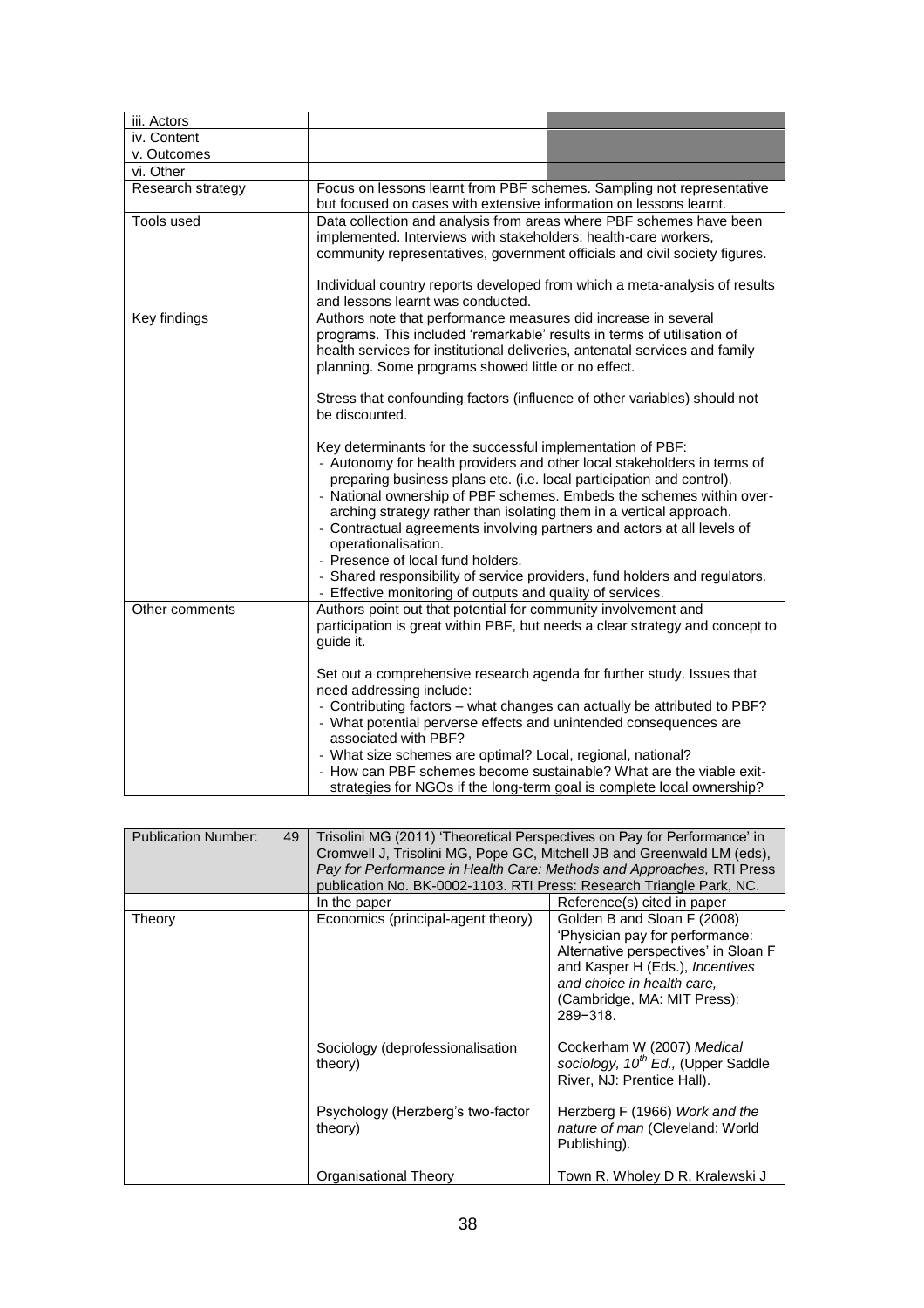|                             | <b>Contingency Theory</b>                                                                                                                                                                                                                                                                                                                                                                                                                                                                                                                                                                                                                                                                                                                                                                                                                                                                                                                                                                                                                                                                                                         | and Dowd B (2004) 'Assessing the<br>influence of incentives on<br>physicians and medical groups',<br>Medical Care Research and<br>Review, 61 (3 Suppl): 80S-118S.<br>Shortell S M and Kaluzny A (2006)<br>Health care management:<br>Organization design and behavior,<br>5 <sup>th</sup> Ed., (Clifton Park, NY: Thomson<br>Delmar Learning). |
|-----------------------------|-----------------------------------------------------------------------------------------------------------------------------------------------------------------------------------------------------------------------------------------------------------------------------------------------------------------------------------------------------------------------------------------------------------------------------------------------------------------------------------------------------------------------------------------------------------------------------------------------------------------------------------------------------------------------------------------------------------------------------------------------------------------------------------------------------------------------------------------------------------------------------------------------------------------------------------------------------------------------------------------------------------------------------------------------------------------------------------------------------------------------------------|------------------------------------------------------------------------------------------------------------------------------------------------------------------------------------------------------------------------------------------------------------------------------------------------------------------------------------------------|
| <b>Conceptual Framework</b> |                                                                                                                                                                                                                                                                                                                                                                                                                                                                                                                                                                                                                                                                                                                                                                                                                                                                                                                                                                                                                                                                                                                                   |                                                                                                                                                                                                                                                                                                                                                |
| Aspect of PBF               | Theoretical explanations for the<br>effects of PBF                                                                                                                                                                                                                                                                                                                                                                                                                                                                                                                                                                                                                                                                                                                                                                                                                                                                                                                                                                                                                                                                                |                                                                                                                                                                                                                                                                                                                                                |
| Variables:                  |                                                                                                                                                                                                                                                                                                                                                                                                                                                                                                                                                                                                                                                                                                                                                                                                                                                                                                                                                                                                                                                                                                                                   |                                                                                                                                                                                                                                                                                                                                                |
| i. Context                  |                                                                                                                                                                                                                                                                                                                                                                                                                                                                                                                                                                                                                                                                                                                                                                                                                                                                                                                                                                                                                                                                                                                                   |                                                                                                                                                                                                                                                                                                                                                |
| ii. Process                 |                                                                                                                                                                                                                                                                                                                                                                                                                                                                                                                                                                                                                                                                                                                                                                                                                                                                                                                                                                                                                                                                                                                                   |                                                                                                                                                                                                                                                                                                                                                |
| iii. Actors                 |                                                                                                                                                                                                                                                                                                                                                                                                                                                                                                                                                                                                                                                                                                                                                                                                                                                                                                                                                                                                                                                                                                                                   |                                                                                                                                                                                                                                                                                                                                                |
| iv. Content                 |                                                                                                                                                                                                                                                                                                                                                                                                                                                                                                                                                                                                                                                                                                                                                                                                                                                                                                                                                                                                                                                                                                                                   |                                                                                                                                                                                                                                                                                                                                                |
| v. Outcomes                 |                                                                                                                                                                                                                                                                                                                                                                                                                                                                                                                                                                                                                                                                                                                                                                                                                                                                                                                                                                                                                                                                                                                                   |                                                                                                                                                                                                                                                                                                                                                |
| vi. Other                   |                                                                                                                                                                                                                                                                                                                                                                                                                                                                                                                                                                                                                                                                                                                                                                                                                                                                                                                                                                                                                                                                                                                                   |                                                                                                                                                                                                                                                                                                                                                |
| Research strategy           | Evaluation of multi-disciplinary theories that can help determine the<br>applicability or analyse the outcomes of PBF schemes.                                                                                                                                                                                                                                                                                                                                                                                                                                                                                                                                                                                                                                                                                                                                                                                                                                                                                                                                                                                                    |                                                                                                                                                                                                                                                                                                                                                |
| Tools used                  |                                                                                                                                                                                                                                                                                                                                                                                                                                                                                                                                                                                                                                                                                                                                                                                                                                                                                                                                                                                                                                                                                                                                   |                                                                                                                                                                                                                                                                                                                                                |
| <b>Key findings</b>         | PBF (P4P) schemes are influenced by a variety of factors hence author<br>advocates a multidisciplinary theoretical approach touching upon<br>economics, sociology, psychology and organisational theory to explain the<br>benefits and disadvantages of PBF.<br>- Economics: principal-agent problem of health-care professionals using<br>the asymmetrical information levels of their patients for their own<br>advantage.<br>- Sociology: involvement of multiple non-medical actors in PBF schemes<br>may lead to fears of deprofessionalisation amongst medical<br>professionals, with negative impacts on care practices.<br>- Psychology: Herzberg's two-factor theory of a) motivating factors that<br>encourage productive work and b) dissatisfiers. Can also be classified<br>as intrinsic and extrinsic (de)motivators. Potential for financial incentives<br>to undermine intrinsic motivation.<br>- Organisational Theory: factors such as a) ownership, b) quality<br>improvement and change management, c) cultures and d) institutional<br>layers can help explain impacts and potential impacts of PBF schemes. |                                                                                                                                                                                                                                                                                                                                                |
| Other comments              | Author suggests 'contingency theory' as an appropriate theoretical<br>framework to approach multidisciplinary analysis of PBF. Essentially,<br>contingency theory argues that organisations must adapt their structures,<br>cultures, systems and staff according to the environment and institutional<br>relationships in which they are situated. Facilities thus react to their<br>specific contexts, while applying any lessons that are universally<br>applicable.                                                                                                                                                                                                                                                                                                                                                                                                                                                                                                                                                                                                                                                           |                                                                                                                                                                                                                                                                                                                                                |
|                             |                                                                                                                                                                                                                                                                                                                                                                                                                                                                                                                                                                                                                                                                                                                                                                                                                                                                                                                                                                                                                                                                                                                                   |                                                                                                                                                                                                                                                                                                                                                |

| <b>Publication Number:</b><br>50 | Witter S, et al. (2012) 'Paying for performance to improve the delivery of<br>health interventions in low- and middle-income countries', Cochrane<br>Database of Systematic Reviews, Issue 2, Art. No.: CD007899. DOI:<br>10.1002/14651858.CD007899.pub2. |                             |
|----------------------------------|-----------------------------------------------------------------------------------------------------------------------------------------------------------------------------------------------------------------------------------------------------------|-----------------------------|
|                                  | In the paper                                                                                                                                                                                                                                              | Reference(s) cited in paper |
| Theory                           |                                                                                                                                                                                                                                                           |                             |
| <b>Conceptual Framework</b>      |                                                                                                                                                                                                                                                           |                             |
| Aspect of PBF                    | Review of evidence of the effects of<br>performance-based financing on<br>health care in low- and middle-<br>income states.                                                                                                                               |                             |
| Variables:                       |                                                                                                                                                                                                                                                           |                             |
| i. Context                       | Implementation of PBF in:                                                                                                                                                                                                                                 |                             |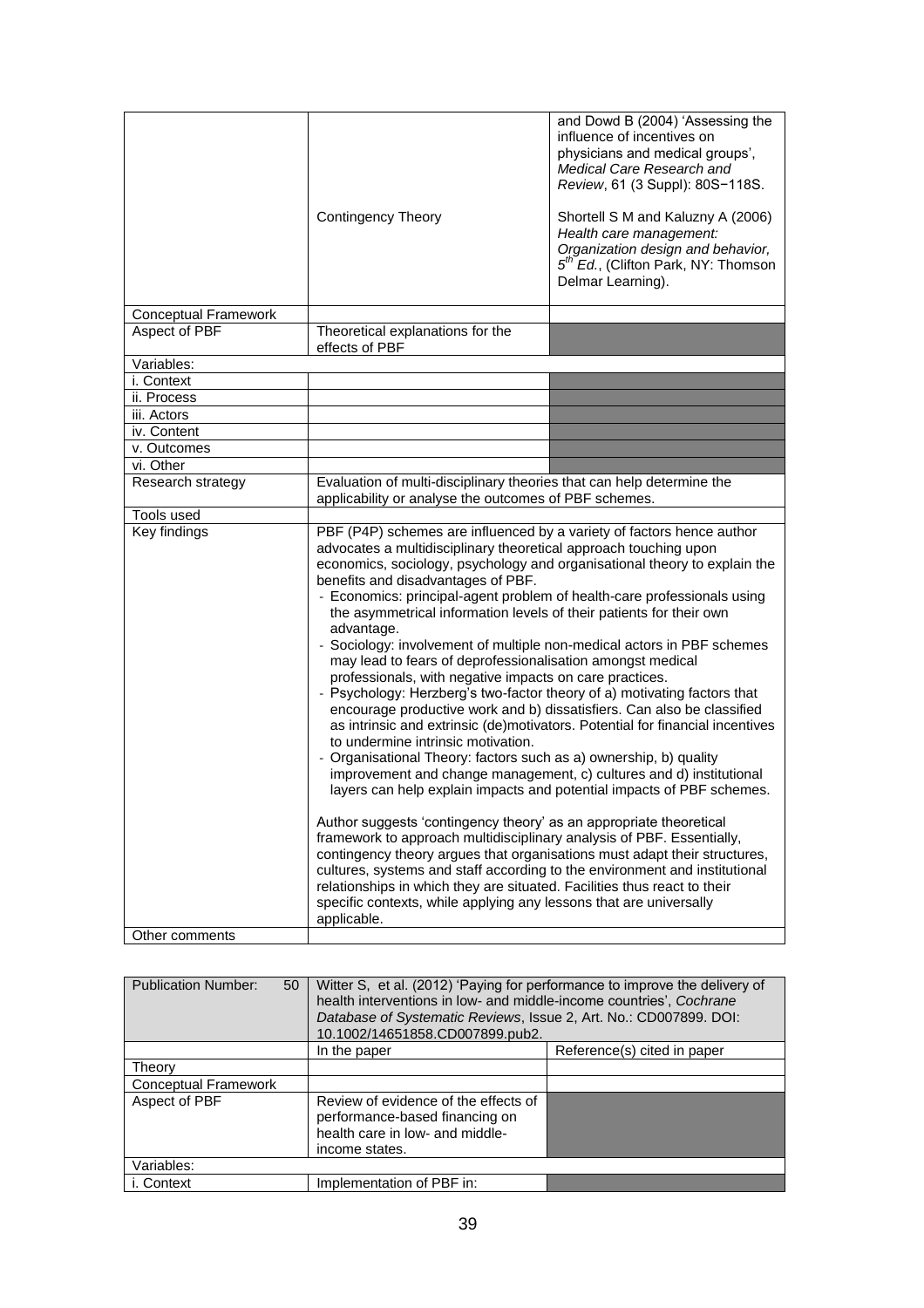|                   | - Vietnam<br>- China<br>- Uganda<br>- Rwanda<br>- Tanzania<br>- Democratic Republic of Congo<br>- Burundi                                                                                                                                                                                                                                                                                                                                                                  |  |
|-------------------|----------------------------------------------------------------------------------------------------------------------------------------------------------------------------------------------------------------------------------------------------------------------------------------------------------------------------------------------------------------------------------------------------------------------------------------------------------------------------|--|
|                   | - The Philippines                                                                                                                                                                                                                                                                                                                                                                                                                                                          |  |
| ii. Process       |                                                                                                                                                                                                                                                                                                                                                                                                                                                                            |  |
| iii. Actors       |                                                                                                                                                                                                                                                                                                                                                                                                                                                                            |  |
| iv. Content       |                                                                                                                                                                                                                                                                                                                                                                                                                                                                            |  |
| v. Outcomes       |                                                                                                                                                                                                                                                                                                                                                                                                                                                                            |  |
| vi. Other         |                                                                                                                                                                                                                                                                                                                                                                                                                                                                            |  |
| Research strategy | Review of studies addressing PBF in relation to any of: performance of<br>health-care providers; outcomes for patients; unintended effects of PBF;<br>changes in the use of resources as a result of PBF.<br>Studies must have been conducted in low/middle-income countries as<br>defined by World Bank and used one of following research designs:<br>- Randomised trial<br>- Non-randomised trial<br>- Controlled before-after study<br>- Interrupted time series study |  |
| Tools used        |                                                                                                                                                                                                                                                                                                                                                                                                                                                                            |  |
| Key findings      | Authors found that evidence on PBF was low to very low in quality. The<br>case studies used too varied methods of PBF and were undertaken in too<br>disparate settings for any general conclusions to be drawn. Authors<br>identify a large gap in knowledge that needs more quantity and quality of<br>research.<br>Highly uncertain impacts on quality of care, antenatal care, institutional                                                                            |  |
|                   | deliveries.<br>Mixed results reported on preventive care for children; immunisation rates<br>increased in some studies, decreased in others.                                                                                                                                                                                                                                                                                                                               |  |
| Other comments    |                                                                                                                                                                                                                                                                                                                                                                                                                                                                            |  |

### **Participation in global health governance**

| <b>Publication Number:</b><br>$\mathbf{1}$ | Atun R and Kazatchkine M (2009) 'Promoting Country Ownership and<br>Stewardship of Health Programs: The Global Fund Experience',<br>Journal of Acquired Immune Deficiency Syndrome (JAIDS) 52<br>(Supplement 1):S67-S68.                                                                                                                 |                             |
|--------------------------------------------|------------------------------------------------------------------------------------------------------------------------------------------------------------------------------------------------------------------------------------------------------------------------------------------------------------------------------------------|-----------------------------|
|                                            | In the paper                                                                                                                                                                                                                                                                                                                             | Reference(s) cited in paper |
| Theory                                     |                                                                                                                                                                                                                                                                                                                                          |                             |
| <b>Conceptual Framework</b>                |                                                                                                                                                                                                                                                                                                                                          |                             |
| <b>Aspect of Participation</b>             | Country ownership of Global Fund<br>PBF schemes.                                                                                                                                                                                                                                                                                         |                             |
| Variables:                                 |                                                                                                                                                                                                                                                                                                                                          |                             |
| i. Context                                 |                                                                                                                                                                                                                                                                                                                                          |                             |
| ii. Process                                |                                                                                                                                                                                                                                                                                                                                          |                             |
| iii. Actors                                | Global Fund to Fight AIDS,<br>Tuberculosis and Malaria.<br>Governments and civil society<br>organisations in recipient states.                                                                                                                                                                                                           |                             |
| iv. Content                                |                                                                                                                                                                                                                                                                                                                                          |                             |
| v. Outcomes                                |                                                                                                                                                                                                                                                                                                                                          |                             |
| vi. Other                                  |                                                                                                                                                                                                                                                                                                                                          |                             |
| Research strategy                          |                                                                                                                                                                                                                                                                                                                                          |                             |
| Tools used                                 |                                                                                                                                                                                                                                                                                                                                          |                             |
| Key findings                               | Authors talk of 'positive benefits' and 'catalytic effects' of Global Fund<br>schemes on local governance of HIV programs and health leadership.<br>Point out five ways this has been achieved:<br>- Country Coordinating Mechanisms (CCMs) have ensured that the<br>health priorities of a wide set of stakeholders are incorporated in |                             |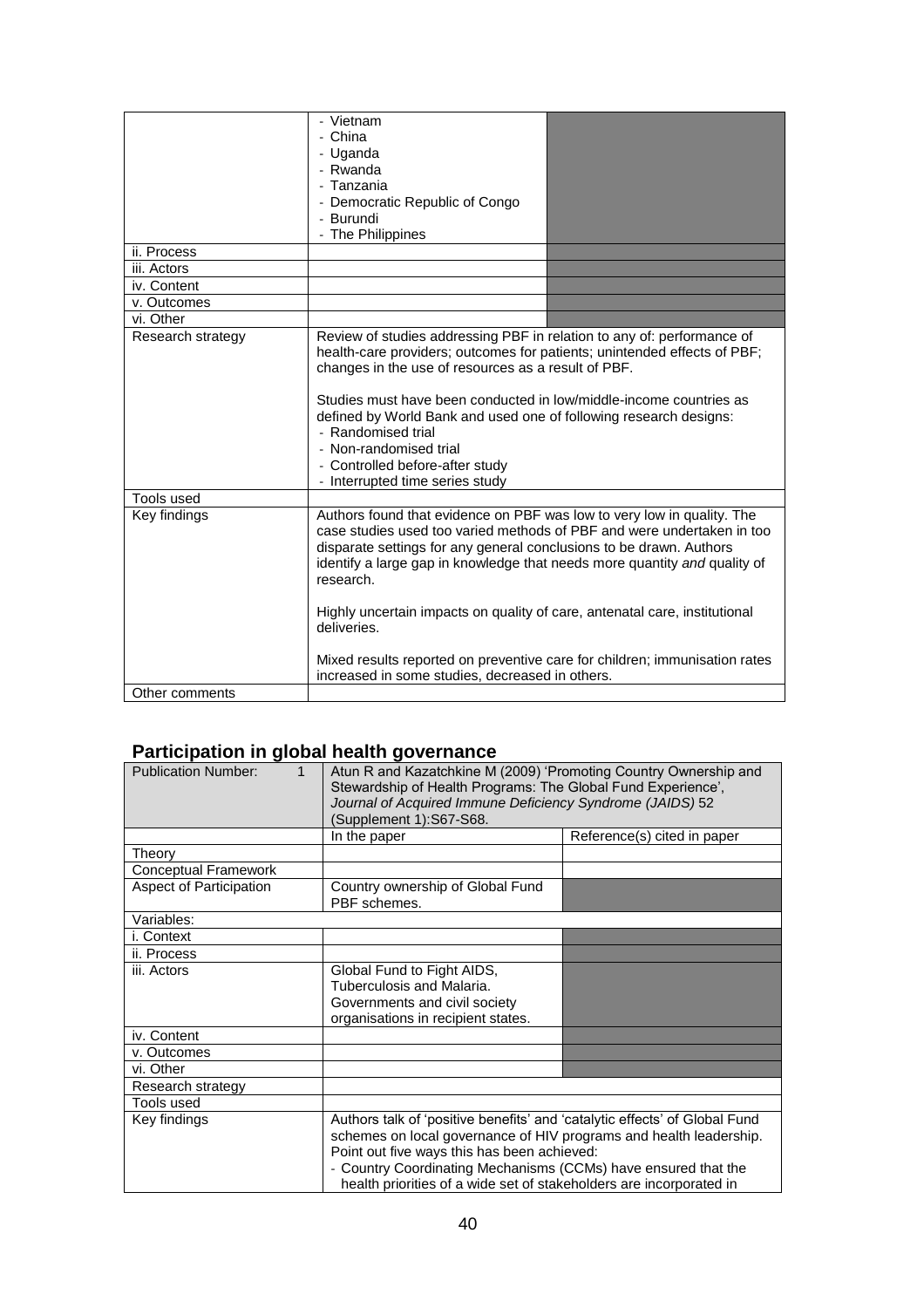|                | schemes, thus developing local capacity in health care.<br>- Global Fund model of funding encourages involvement of a diverse<br>set of actors (government, civil society organisations, faith-based<br>entities, community organisations) in health care leadership.<br>- Investing in community systems encourages involvement of<br>community leaders in mobilizing demand for services and scaling up<br>schemes to reach less-accessible groups.<br>- Increased community involvement also improves health governance,<br>as service providers are more accountable to the communities they<br>serve.<br>- Diversity and inclusiveness of CCMs improve country coordination<br>capacities amongst a range of actors.<br>These benefits are based on 'early evidence'. |
|----------------|----------------------------------------------------------------------------------------------------------------------------------------------------------------------------------------------------------------------------------------------------------------------------------------------------------------------------------------------------------------------------------------------------------------------------------------------------------------------------------------------------------------------------------------------------------------------------------------------------------------------------------------------------------------------------------------------------------------------------------------------------------------------------|
|                |                                                                                                                                                                                                                                                                                                                                                                                                                                                                                                                                                                                                                                                                                                                                                                            |
| Other comments |                                                                                                                                                                                                                                                                                                                                                                                                                                                                                                                                                                                                                                                                                                                                                                            |

| <b>Publication Number:</b><br>2 | Barnes A and Brown GW (2011) 'The Idea of Partnership within the<br>Millennium Development Goals: context, instrumentality and the<br>normative demands of partnership', Third World Quarterly 32(1):165-<br>180.                                                                                                                                                                                                                                                                                                                                                                            |                             |
|---------------------------------|----------------------------------------------------------------------------------------------------------------------------------------------------------------------------------------------------------------------------------------------------------------------------------------------------------------------------------------------------------------------------------------------------------------------------------------------------------------------------------------------------------------------------------------------------------------------------------------------|-----------------------------|
|                                 | In the paper                                                                                                                                                                                                                                                                                                                                                                                                                                                                                                                                                                                 | Reference(s) cited in paper |
| Theory                          |                                                                                                                                                                                                                                                                                                                                                                                                                                                                                                                                                                                              |                             |
| <b>Conceptual Framework</b>     |                                                                                                                                                                                                                                                                                                                                                                                                                                                                                                                                                                                              |                             |
| <b>Aspect of Participation</b>  | Addressing the under-theorizing of<br>the idea of 'partnership'.                                                                                                                                                                                                                                                                                                                                                                                                                                                                                                                             |                             |
| Variables:                      |                                                                                                                                                                                                                                                                                                                                                                                                                                                                                                                                                                                              |                             |
| i. Context                      | Emergence of 'partnership' as a<br>key normative driver for<br>development assistance in the<br>aftermath of the Cold War and the<br>poor performance of Structural<br>Adjustment Programs (SAPs). In<br>this context aid agencies were<br>losing both political support in<br>donor countries and their funding<br>and legitimacy.                                                                                                                                                                                                                                                          |                             |
| ii. Process                     |                                                                                                                                                                                                                                                                                                                                                                                                                                                                                                                                                                                              |                             |
| iii. Actors                     |                                                                                                                                                                                                                                                                                                                                                                                                                                                                                                                                                                                              |                             |
| iv. Content                     |                                                                                                                                                                                                                                                                                                                                                                                                                                                                                                                                                                                              |                             |
| v. Outcomes                     |                                                                                                                                                                                                                                                                                                                                                                                                                                                                                                                                                                                              |                             |
| vi. Other                       |                                                                                                                                                                                                                                                                                                                                                                                                                                                                                                                                                                                              |                             |
| Research strategy               |                                                                                                                                                                                                                                                                                                                                                                                                                                                                                                                                                                                              |                             |
| Tools used                      |                                                                                                                                                                                                                                                                                                                                                                                                                                                                                                                                                                                              |                             |
| Key findings                    | Partnership is 'the key normative concept' underpinning the<br>organisation and governance of the Millennium Development Goals.<br>However, there is no clear conceptual framework delineating what<br>'partnership' actually means.<br>'Partnership' is not quantified – when is a sufficient level of partnership<br>reached?<br>Partnership must be, at the root, acceptable to all partners. This in turn<br>has practical implications as it provides the basis of procedural<br>guidelines for partnership in development.<br>Partnership idea useful for addressing two key concerns: |                             |
| Other comments                  | - Response to criticisms of paternalism and unjust coercion.<br>Addressing power relationships.<br>- 'Partnership' broad enough to encompass both donor behaviuor and<br>recipient behaviour.                                                                                                                                                                                                                                                                                                                                                                                                |                             |
|                                 |                                                                                                                                                                                                                                                                                                                                                                                                                                                                                                                                                                                              |                             |

| <b>Publication Number:</b> | Bartsch S and Kohlmorgen L (2007) 'The Role of Southern Actors in    |  |
|----------------------------|----------------------------------------------------------------------|--|
|                            | Global Governance: The Fight against HIV/AIDS', GIGA Working Papers, |  |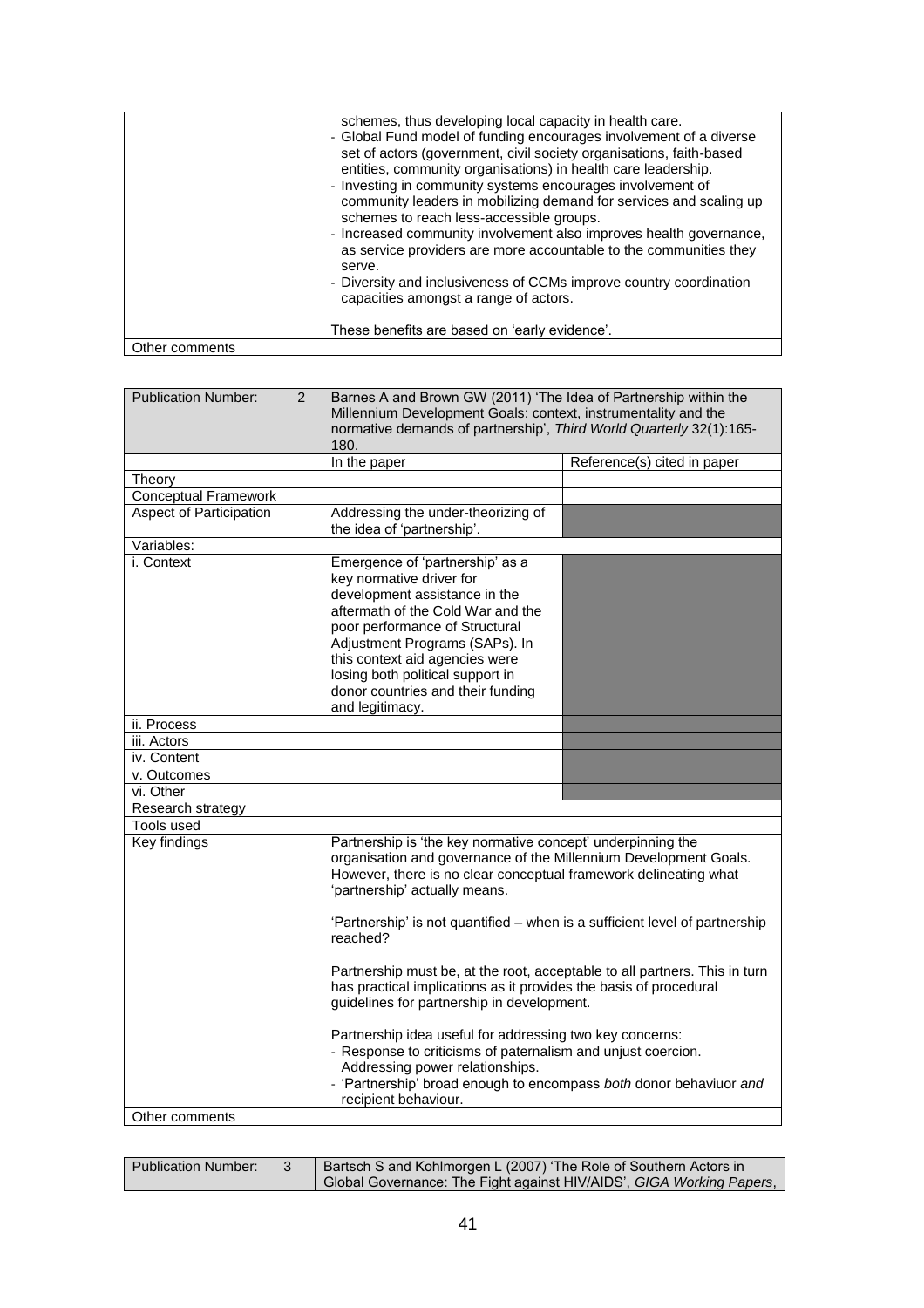|                             | No. 46.                                                                                                                                                                                                                                                                                                                                                                                                                                                                                                                                                                                                                                                                                                                                                                                                                                                                                                                                                                                                                                                                                                                                                                                                                                                                                                                                                                                                                                                                                                                                                                                                                                                                                                                                                                                          |                                                                                       |
|-----------------------------|--------------------------------------------------------------------------------------------------------------------------------------------------------------------------------------------------------------------------------------------------------------------------------------------------------------------------------------------------------------------------------------------------------------------------------------------------------------------------------------------------------------------------------------------------------------------------------------------------------------------------------------------------------------------------------------------------------------------------------------------------------------------------------------------------------------------------------------------------------------------------------------------------------------------------------------------------------------------------------------------------------------------------------------------------------------------------------------------------------------------------------------------------------------------------------------------------------------------------------------------------------------------------------------------------------------------------------------------------------------------------------------------------------------------------------------------------------------------------------------------------------------------------------------------------------------------------------------------------------------------------------------------------------------------------------------------------------------------------------------------------------------------------------------------------|---------------------------------------------------------------------------------------|
|                             | In the paper                                                                                                                                                                                                                                                                                                                                                                                                                                                                                                                                                                                                                                                                                                                                                                                                                                                                                                                                                                                                                                                                                                                                                                                                                                                                                                                                                                                                                                                                                                                                                                                                                                                                                                                                                                                     | Reference(s) cited in paper                                                           |
| Theory                      |                                                                                                                                                                                                                                                                                                                                                                                                                                                                                                                                                                                                                                                                                                                                                                                                                                                                                                                                                                                                                                                                                                                                                                                                                                                                                                                                                                                                                                                                                                                                                                                                                                                                                                                                                                                                  |                                                                                       |
| <b>Conceptual Framework</b> | Apply a conceptual framework of<br>global governance to health<br>policy. In authors' view, global<br>governance consists of "non-<br>hierarchical forms of regulation<br>and cooperation, but also power<br>structures and hierarchical top-<br>down processes" (8). Refer to and<br>further develop Norman Long's<br>concept of social interfaces.                                                                                                                                                                                                                                                                                                                                                                                                                                                                                                                                                                                                                                                                                                                                                                                                                                                                                                                                                                                                                                                                                                                                                                                                                                                                                                                                                                                                                                             | Long N (2001) Development<br>Sociology: Actor Perspectives,<br>(New York: Routledge). |
| Aspect of Participation     | Influence of Southern actors on<br>global health governance.                                                                                                                                                                                                                                                                                                                                                                                                                                                                                                                                                                                                                                                                                                                                                                                                                                                                                                                                                                                                                                                                                                                                                                                                                                                                                                                                                                                                                                                                                                                                                                                                                                                                                                                                     |                                                                                       |
| Variables:                  |                                                                                                                                                                                                                                                                                                                                                                                                                                                                                                                                                                                                                                                                                                                                                                                                                                                                                                                                                                                                                                                                                                                                                                                                                                                                                                                                                                                                                                                                                                                                                                                                                                                                                                                                                                                                  |                                                                                       |
| i. Context                  |                                                                                                                                                                                                                                                                                                                                                                                                                                                                                                                                                                                                                                                                                                                                                                                                                                                                                                                                                                                                                                                                                                                                                                                                                                                                                                                                                                                                                                                                                                                                                                                                                                                                                                                                                                                                  |                                                                                       |
| ii. Process                 |                                                                                                                                                                                                                                                                                                                                                                                                                                                                                                                                                                                                                                                                                                                                                                                                                                                                                                                                                                                                                                                                                                                                                                                                                                                                                                                                                                                                                                                                                                                                                                                                                                                                                                                                                                                                  |                                                                                       |
| iii. Actors                 | International organisations and<br>public/private partnerships (WHO,<br>World Bank, Global Fund), civil<br>society organisations, Southern<br>actors, Northern actors.                                                                                                                                                                                                                                                                                                                                                                                                                                                                                                                                                                                                                                                                                                                                                                                                                                                                                                                                                                                                                                                                                                                                                                                                                                                                                                                                                                                                                                                                                                                                                                                                                           |                                                                                       |
| iv. Content                 | Examination of possibilities for<br>Southern actors to access<br>decision-making processes in<br>various different interfaces.                                                                                                                                                                                                                                                                                                                                                                                                                                                                                                                                                                                                                                                                                                                                                                                                                                                                                                                                                                                                                                                                                                                                                                                                                                                                                                                                                                                                                                                                                                                                                                                                                                                                   |                                                                                       |
| v. Outcomes                 |                                                                                                                                                                                                                                                                                                                                                                                                                                                                                                                                                                                                                                                                                                                                                                                                                                                                                                                                                                                                                                                                                                                                                                                                                                                                                                                                                                                                                                                                                                                                                                                                                                                                                                                                                                                                  |                                                                                       |
| vi. Other                   |                                                                                                                                                                                                                                                                                                                                                                                                                                                                                                                                                                                                                                                                                                                                                                                                                                                                                                                                                                                                                                                                                                                                                                                                                                                                                                                                                                                                                                                                                                                                                                                                                                                                                                                                                                                                  |                                                                                       |
| Research strategy           | Qualitative analysis.                                                                                                                                                                                                                                                                                                                                                                                                                                                                                                                                                                                                                                                                                                                                                                                                                                                                                                                                                                                                                                                                                                                                                                                                                                                                                                                                                                                                                                                                                                                                                                                                                                                                                                                                                                            |                                                                                       |
| Tools used                  |                                                                                                                                                                                                                                                                                                                                                                                                                                                                                                                                                                                                                                                                                                                                                                                                                                                                                                                                                                                                                                                                                                                                                                                                                                                                                                                                                                                                                                                                                                                                                                                                                                                                                                                                                                                                  |                                                                                       |
| Key findings                | Differentiate between four different types of interfaces where interactions<br>occur between actors:<br>Discoursive interfaces<br>Organisational interfaces<br>- Legal interfaces<br>Resource-transfer interfaces<br>Analyse interactions along these interfaces to illustrate the points of<br>access for Southern actors to influence global governance. Make several<br>observations about access for Southern actors:<br>At the organizational interface of the WHO, Southern actors have a lot<br>of access due to the 'one country, one vote' governance structure, but<br>as activity in developing countries is often financed by extra-budgetary<br>funds, donor countries can exercise their resource-based power and<br>effectively control WHO policy.<br>The World Bank's organizational interface also provides points of<br>access to nation states, but voting rights are proportional to fund<br>contributions, hence resource-based power again favours donor<br>countries. World Bank also exercises extensive discoursive power and<br>can influence agenda-setting in global health governance.<br>The composition of the Global Fund Board (five constituencies divided<br>into two voting groups and one non-voting group: 1) Donor group:<br>eight reps from industralised countries and two reps from the private<br>sector; 2) Recipient group: seven reps from developing countries and<br>three reps from civil society; 3) Non-voting group: WHO, World Bank,<br>UNAIDS and a Swiss member) gives state and non-state actors from<br>the South decision-making power.<br>In terms of resource-transfer interfaces, Southern actors are<br>marginalised as objects, not subjects, of policy-making processes due<br>to the structure of funding for health programs. |                                                                                       |
| Other comments              |                                                                                                                                                                                                                                                                                                                                                                                                                                                                                                                                                                                                                                                                                                                                                                                                                                                                                                                                                                                                                                                                                                                                                                                                                                                                                                                                                                                                                                                                                                                                                                                                                                                                                                                                                                                                  |                                                                                       |

| <b>Publication Number:</b> | Biesma RG, et al. (2009) 'The effects of global health initiatives on |
|----------------------------|-----------------------------------------------------------------------|
|                            | country health systems: a review of the evidence from HIV/AIDS        |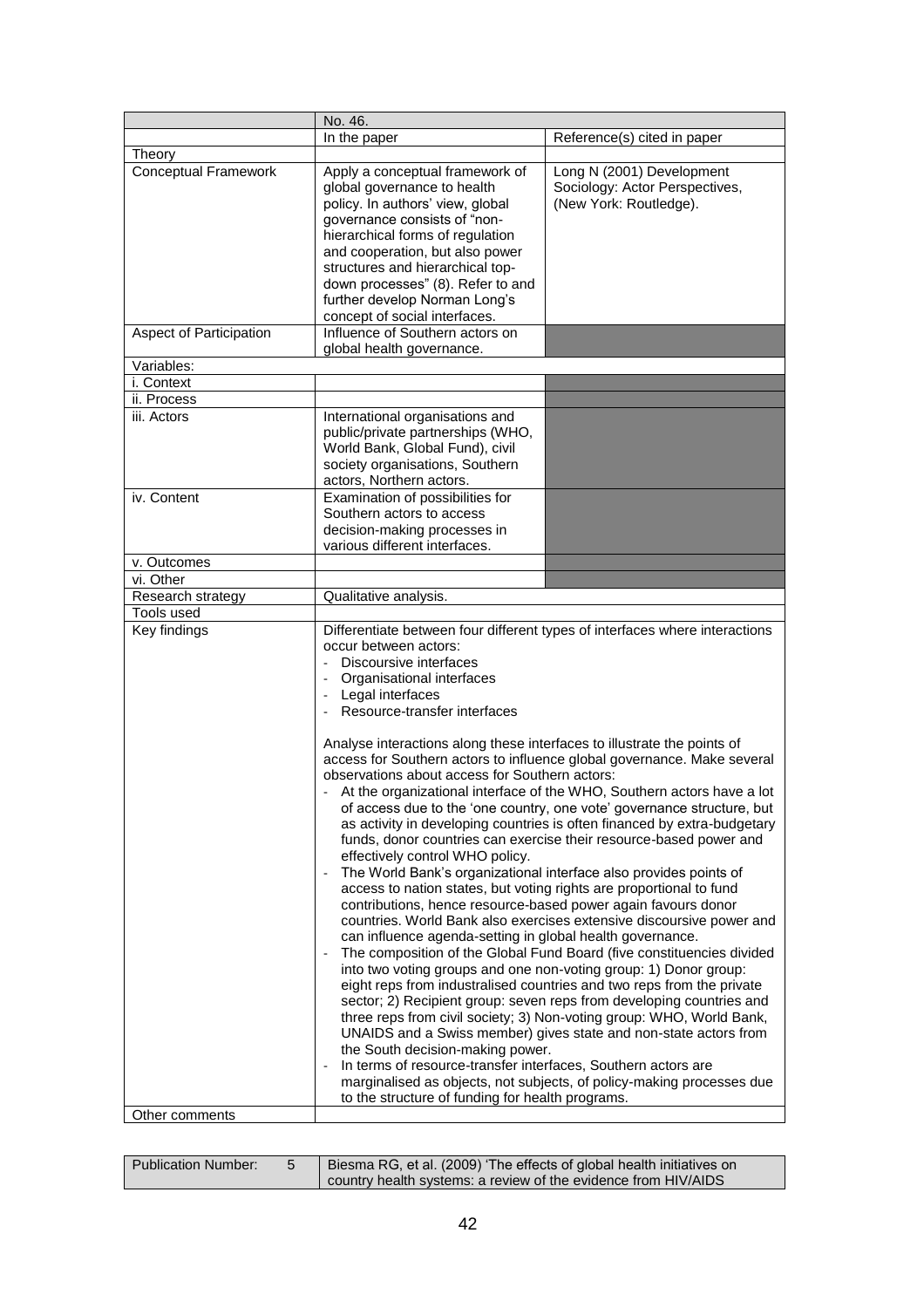|                             | control', Health Policy and Planning 24:239-252.                                                                                                                                                                                                                                                                                                                                                                                                                                                                                                                                                                                                                                                                                                                                                                                                                                                                                                                                                                                                                                                                           |                                                                                                                                                                                                                             |
|-----------------------------|----------------------------------------------------------------------------------------------------------------------------------------------------------------------------------------------------------------------------------------------------------------------------------------------------------------------------------------------------------------------------------------------------------------------------------------------------------------------------------------------------------------------------------------------------------------------------------------------------------------------------------------------------------------------------------------------------------------------------------------------------------------------------------------------------------------------------------------------------------------------------------------------------------------------------------------------------------------------------------------------------------------------------------------------------------------------------------------------------------------------------|-----------------------------------------------------------------------------------------------------------------------------------------------------------------------------------------------------------------------------|
|                             | In the paper                                                                                                                                                                                                                                                                                                                                                                                                                                                                                                                                                                                                                                                                                                                                                                                                                                                                                                                                                                                                                                                                                                               | Reference(s) cited in paper                                                                                                                                                                                                 |
| Theory                      |                                                                                                                                                                                                                                                                                                                                                                                                                                                                                                                                                                                                                                                                                                                                                                                                                                                                                                                                                                                                                                                                                                                            |                                                                                                                                                                                                                             |
| <b>Conceptual Framework</b> | Build on framework for analysing<br>system-wide effects of the Global<br>Fund, developed by Bennett and<br>Fairbank to produce a draft health<br>systems framework.                                                                                                                                                                                                                                                                                                                                                                                                                                                                                                                                                                                                                                                                                                                                                                                                                                                                                                                                                        | Bennett S and Fairbank A (2003)<br>The System-Wide Effects of the<br>Global Fund to Fight AIDS,<br>Tuberculosis and Malaria: A<br>Conceptual Framework,<br>(Bethesda, MD: Partners for<br>Health Reform Plus).              |
| Aspect of Participation     | Impact of global health initiatives<br>on health systems in low- and<br>middle-income recipient countries.                                                                                                                                                                                                                                                                                                                                                                                                                                                                                                                                                                                                                                                                                                                                                                                                                                                                                                                                                                                                                 |                                                                                                                                                                                                                             |
| Variables:                  |                                                                                                                                                                                                                                                                                                                                                                                                                                                                                                                                                                                                                                                                                                                                                                                                                                                                                                                                                                                                                                                                                                                            |                                                                                                                                                                                                                             |
| i. Context                  |                                                                                                                                                                                                                                                                                                                                                                                                                                                                                                                                                                                                                                                                                                                                                                                                                                                                                                                                                                                                                                                                                                                            |                                                                                                                                                                                                                             |
| ii. Process                 |                                                                                                                                                                                                                                                                                                                                                                                                                                                                                                                                                                                                                                                                                                                                                                                                                                                                                                                                                                                                                                                                                                                            |                                                                                                                                                                                                                             |
| iii. Actors                 | The Global Fund to Fight AIDS, TB<br>and Malaria, US President's<br>Emergency Plan for AIDS Relief<br>(PEPFAR), and the World Bank<br>Multi-country AIDS Program<br>(MAP).                                                                                                                                                                                                                                                                                                                                                                                                                                                                                                                                                                                                                                                                                                                                                                                                                                                                                                                                                 |                                                                                                                                                                                                                             |
| iv. Content                 |                                                                                                                                                                                                                                                                                                                                                                                                                                                                                                                                                                                                                                                                                                                                                                                                                                                                                                                                                                                                                                                                                                                            |                                                                                                                                                                                                                             |
| v. Outcomes                 | Positive outcomes:<br>- Rapid increase in HIV/AIDS<br>service delivery<br>- Increased stakeholder<br>participation<br>- Channelling of funds to NGOs<br>and other non-governmental<br>stakeholders.<br>Main negative outcome was the<br>distortion of recipient countries'<br>national priorities and policies.                                                                                                                                                                                                                                                                                                                                                                                                                                                                                                                                                                                                                                                                                                                                                                                                            |                                                                                                                                                                                                                             |
| vi. Other                   |                                                                                                                                                                                                                                                                                                                                                                                                                                                                                                                                                                                                                                                                                                                                                                                                                                                                                                                                                                                                                                                                                                                            |                                                                                                                                                                                                                             |
| Research strategy           | Review of key documents.                                                                                                                                                                                                                                                                                                                                                                                                                                                                                                                                                                                                                                                                                                                                                                                                                                                                                                                                                                                                                                                                                                   |                                                                                                                                                                                                                             |
| Tools used                  | Search databases and research archives of global health research<br>institutes. 'Snowballing' to find additional papers.<br>Draft health systems framework developed to analyse impact.<br>Composed of three key functions:<br>- Policy development<br>Policy implementation<br>- Service delivery (not included in analysis due to a lack of published<br>evidence).                                                                                                                                                                                                                                                                                                                                                                                                                                                                                                                                                                                                                                                                                                                                                      |                                                                                                                                                                                                                             |
| Key findings                | Impact of GHIs on policy development:<br>- Progress made by GHIs in aligning their activities with national<br>priorities and strategies of recipient countries.<br>- Global Fund increasingly supports programmes reflecting country<br>ownership and local priorities. PEPFAR has rigid budget allocations,<br>which limits its ability to align with recipient country health priorities.<br>Impact of GHIs on policy implementation:<br>- Early negative system effects as GHIs establish parallel coordinating<br>bodies with poor coordination, harmonisation and alignment with<br>Mechanisms (CCMs) have conflicted and contested National AIDS<br>Councils and other pre-existing bodies.<br>In the long-run stakeholder participation is widened, and GHIs have<br>$\omega$<br>Global Fund activities.<br>Human resource shortage experienced in sub-Saharan Africa as<br>$\overline{\phantom{a}}$<br>multiple funding sources compete for a limited number of health<br>professionals, draining human resources from the public sector.<br>Increased recognition of this problem on the part of GHIs has led to | recipient country counterparts. E.g. Global Fund Country-Coordinating<br>improved in their coordination with, and utilisation of country systems.<br>CCM's provide a point of access for local stakeholder participation in |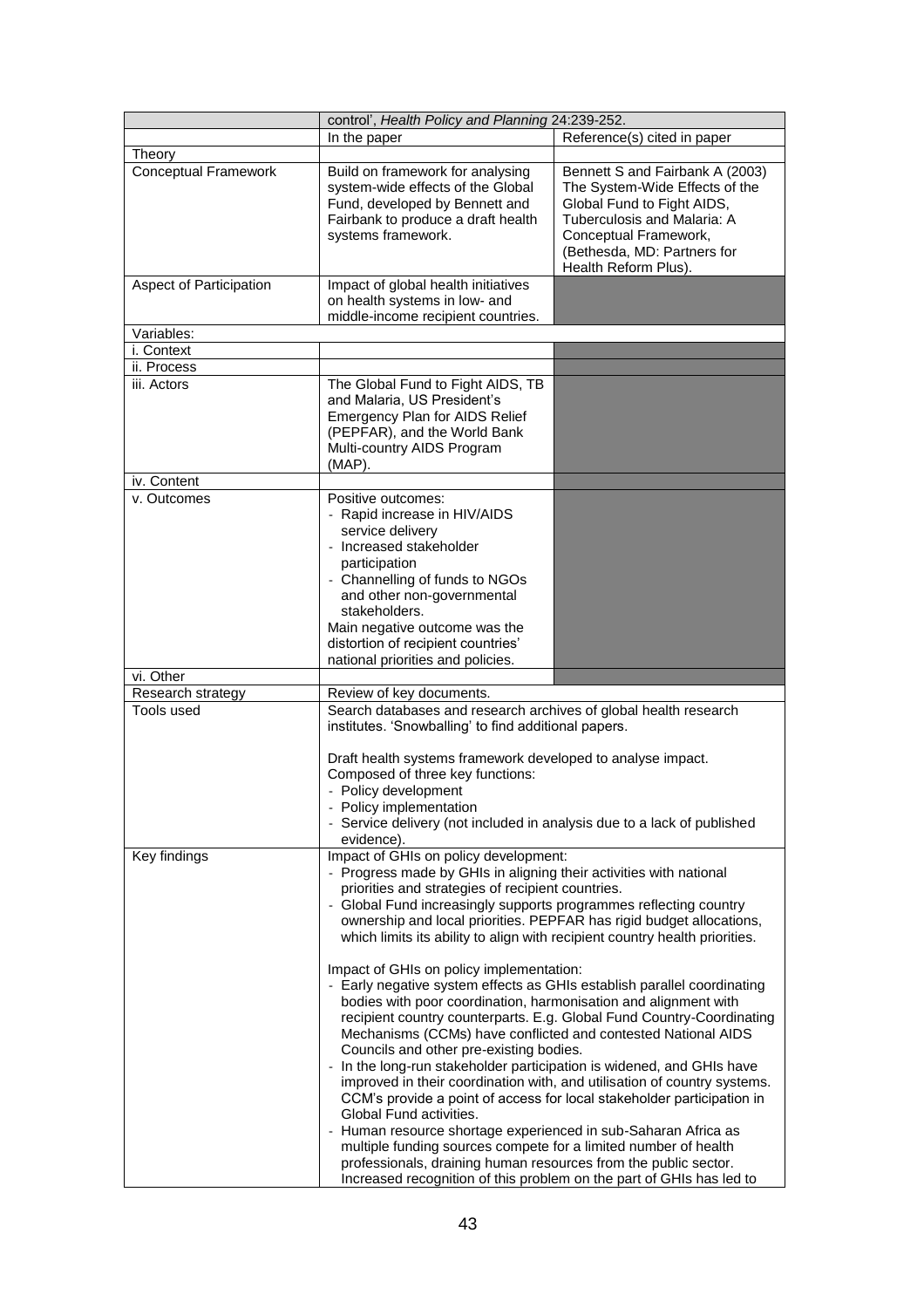|                | higher levels of attention and funding given to training of health<br>workers.                                                                                                                                                               |
|----------------|----------------------------------------------------------------------------------------------------------------------------------------------------------------------------------------------------------------------------------------------|
|                | Authors propose greater alignment with the Paris Principles for Aid<br>Effectiveness. Especially in relation to country ownership, local capacity<br>building, coordination of donor investment, and addressing human<br>resource shortages. |
| Other comments |                                                                                                                                                                                                                                              |

| <b>Publication Number:</b><br>$\overline{7}$ | Brown GW (2009) 'Multisectoralism, Participation, and Stakeholder<br>Effectiveness: Increasing the Role of Nonstate Actors in the Global Fund<br>to Fight AIDS, Tuberculosis and Malaria', Global Governance 15:169-<br>177.                                                                                                                                                                                                                                                                                                                                                                                                                                             |                             |
|----------------------------------------------|--------------------------------------------------------------------------------------------------------------------------------------------------------------------------------------------------------------------------------------------------------------------------------------------------------------------------------------------------------------------------------------------------------------------------------------------------------------------------------------------------------------------------------------------------------------------------------------------------------------------------------------------------------------------------|-----------------------------|
|                                              | In the paper                                                                                                                                                                                                                                                                                                                                                                                                                                                                                                                                                                                                                                                             | Reference(s) cited in paper |
| Theory                                       |                                                                                                                                                                                                                                                                                                                                                                                                                                                                                                                                                                                                                                                                          |                             |
| <b>Conceptual Framework</b>                  |                                                                                                                                                                                                                                                                                                                                                                                                                                                                                                                                                                                                                                                                          |                             |
| Aspect of Participation                      | Gap between stated aims of the<br>Global Fund to Fight AIDS,<br>Tuberculosis and Malaria and its<br>actual practice with regards to<br>incorporating non-state actors in<br>governance process.                                                                                                                                                                                                                                                                                                                                                                                                                                                                          |                             |
| Variables:                                   |                                                                                                                                                                                                                                                                                                                                                                                                                                                                                                                                                                                                                                                                          |                             |
| i. Context                                   |                                                                                                                                                                                                                                                                                                                                                                                                                                                                                                                                                                                                                                                                          |                             |
| ii. Process                                  |                                                                                                                                                                                                                                                                                                                                                                                                                                                                                                                                                                                                                                                                          |                             |
| iii. Actors                                  | Global Fund, non-state actors.                                                                                                                                                                                                                                                                                                                                                                                                                                                                                                                                                                                                                                           |                             |
| iv. Content                                  | Discussion of the role of non-state<br>actors within the Global Fund.                                                                                                                                                                                                                                                                                                                                                                                                                                                                                                                                                                                                    |                             |
| v. Outcomes                                  | Recommendation for CCMs to<br>meet minimum threshold of 40%<br>multisectoral participation and<br>NGO membership. Also, strict<br>monitoring of compliance with<br>Global Fund's eligibility<br>requirements a necessity.                                                                                                                                                                                                                                                                                                                                                                                                                                                |                             |
| vi. Other                                    |                                                                                                                                                                                                                                                                                                                                                                                                                                                                                                                                                                                                                                                                          |                             |
| Research strategy                            | Qualitative analysis.                                                                                                                                                                                                                                                                                                                                                                                                                                                                                                                                                                                                                                                    |                             |
| Tools used                                   |                                                                                                                                                                                                                                                                                                                                                                                                                                                                                                                                                                                                                                                                          |                             |
| Key findings                                 | Global Fund commitment to partnership not always fulfilled in practice:<br>CCMs and Global Fund board dominated by economically and<br>politically strong members. Others marginalized.<br>Global Fund accountable to donor states, not recipient states,<br>$\sim$<br>implementing NGOs or local health experts.<br>NGO participation on CCMs is recommended rather than required -<br>no minimum threshold.<br>Multisectoralism on CCMs not always fulfilled, at times dominated by<br>governmental elites.<br>Funding on an ad hoc basis means that economic power dictates Global<br>Fund activities.<br>Global Fund has deliberative procedures in place to enhance |                             |
|                                              | participation but accountability to constituents is lacking.                                                                                                                                                                                                                                                                                                                                                                                                                                                                                                                                                                                                             |                             |
| Other comments                               |                                                                                                                                                                                                                                                                                                                                                                                                                                                                                                                                                                                                                                                                          |                             |

| <b>Publication Number:</b><br>8 | Brown GW (2010) 'Safeguarding deliberative global governance: the<br>case of The Global Fund to Fight AIDS, Tuberculosis and Malaria',<br>Review of International Studies 36:511-530. |                             |
|---------------------------------|---------------------------------------------------------------------------------------------------------------------------------------------------------------------------------------|-----------------------------|
|                                 | In the paper                                                                                                                                                                          | Reference(s) cited in paper |
| Theory                          | Theories of deliberative                                                                                                                                                              |                             |
|                                 | democracy.                                                                                                                                                                            |                             |
| <b>Conceptual Framework</b>     |                                                                                                                                                                                       |                             |
| Aspect of Participation         | Multisectoralism and deliberative<br>governance within the Global                                                                                                                     |                             |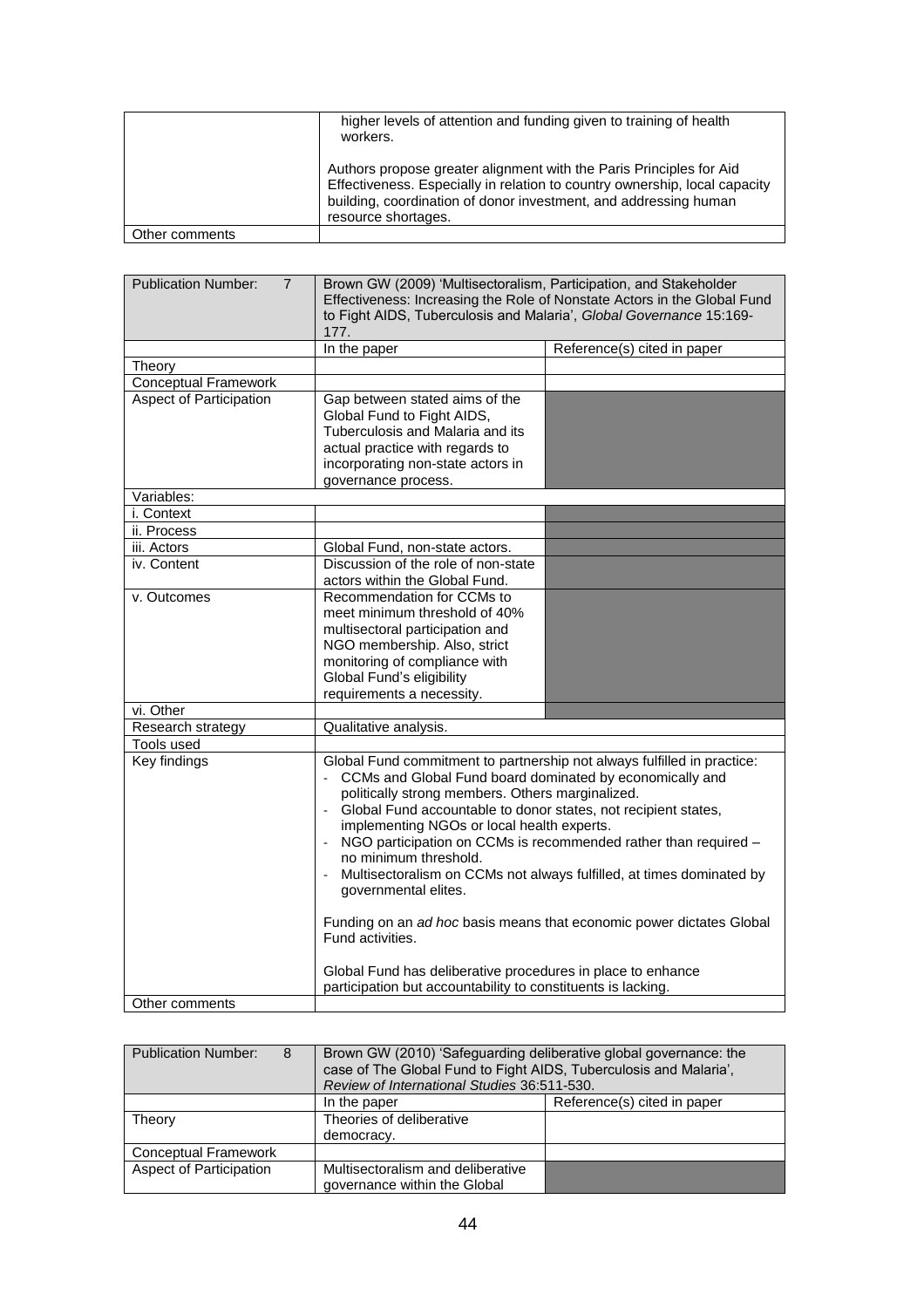|                   | Fund.                                                                                                                                            |                                                                              |
|-------------------|--------------------------------------------------------------------------------------------------------------------------------------------------|------------------------------------------------------------------------------|
| Variables:        |                                                                                                                                                  |                                                                              |
| i. Context        |                                                                                                                                                  |                                                                              |
| ii. Process       |                                                                                                                                                  |                                                                              |
| iii. Actors       | Global fund, governments, non-                                                                                                                   |                                                                              |
|                   | state actors.                                                                                                                                    |                                                                              |
| iv. Content       | Outline of deliberative theory and                                                                                                               |                                                                              |
|                   | linking of theory to Global Fund                                                                                                                 |                                                                              |
|                   | governance structures to argue                                                                                                                   |                                                                              |
|                   | that there is a deliberative deficit                                                                                                             |                                                                              |
|                   | in the Fund's governance.                                                                                                                        |                                                                              |
| v. Outcomes       |                                                                                                                                                  |                                                                              |
| vi. Other         |                                                                                                                                                  |                                                                              |
| Research strategy | Qualitative analysis.                                                                                                                            |                                                                              |
| Tools used        |                                                                                                                                                  |                                                                              |
| Key findings      | Despite its aims, the Global Fund has not managed to maintain a                                                                                  |                                                                              |
|                   |                                                                                                                                                  | deliberative and participatory governance structure. Deficits in equality in |
|                   | terms of:                                                                                                                                        |                                                                              |
|                   | - Stakeholder participation                                                                                                                      |                                                                              |
|                   | Deliberation between stakeholders                                                                                                                |                                                                              |
|                   | - Power relationships                                                                                                                            |                                                                              |
|                   |                                                                                                                                                  |                                                                              |
|                   |                                                                                                                                                  | Power structures and traditional multilateral governance has undermined      |
|                   | the deliberation process of the Global Fund.                                                                                                     |                                                                              |
|                   |                                                                                                                                                  |                                                                              |
|                   | A 'colonisation of unequal advantage' (522) undermines deliberation at<br>the Board level of the Fund. E.g. representatives of donor states meet |                                                                              |
|                   |                                                                                                                                                  |                                                                              |
|                   | before Board meetings and set political strategy and organise voting                                                                             |                                                                              |
|                   | caucuses.                                                                                                                                        |                                                                              |
|                   | Donor states wield effective veto power over Board decisions due to their                                                                        |                                                                              |
|                   | economic advantage. Donors can threaten to withhold funding, thus                                                                                |                                                                              |
|                   | overriding Board decisions.                                                                                                                      |                                                                              |
|                   |                                                                                                                                                  |                                                                              |
|                   | Stakeholders not on the Fund's Board have little or no access to the                                                                             |                                                                              |
|                   | deliberative and decision-making process. Not only is there a deliberative                                                                       |                                                                              |
|                   | deficit at Board level, there are disconnects between Board                                                                                      |                                                                              |
|                   | representatives and their constituencies.                                                                                                        |                                                                              |
| Other comments    |                                                                                                                                                  |                                                                              |
|                   |                                                                                                                                                  |                                                                              |

| <b>Publication Number:</b><br>10 <sup>1</sup> | Buse K and Harmer AM (2007) 'Seven habits of highly effective global<br>public-private health partnerships: Practice and potential', Social Science<br>& Medicine 64:259-271.      |                             |
|-----------------------------------------------|------------------------------------------------------------------------------------------------------------------------------------------------------------------------------------|-----------------------------|
|                                               | In the paper                                                                                                                                                                       | Reference(s) cited in paper |
| Theory                                        |                                                                                                                                                                                    |                             |
| <b>Conceptual Framework</b>                   |                                                                                                                                                                                    |                             |
| <b>Aspect of Participation</b>                | Public-private health partnerships<br>and global health governance.                                                                                                                |                             |
| Variables:                                    |                                                                                                                                                                                    |                             |
| i. Context                                    | Emergence of public-private<br>partnerships to combat global<br>health problems.                                                                                                   |                             |
| ii. Process                                   |                                                                                                                                                                                    |                             |
| iii. Actors                                   | Public-private global health<br>partnerships (e.g. Global Fund                                                                                                                     |                             |
| iv. Content                                   |                                                                                                                                                                                    |                             |
| v. Outcomes                                   |                                                                                                                                                                                    |                             |
| vi. Other                                     |                                                                                                                                                                                    |                             |
| Research strategy                             | Systematic review of the governance structures of 100+ global health<br>partnership initiatives that involve both public and private sector<br>representatives in decision-making. |                             |
| Tools used                                    |                                                                                                                                                                                    |                             |
| Key findings                                  | Main positive contributions of GHPs<br>Agenda-setting: increasing saliency of health issues.                                                                                       |                             |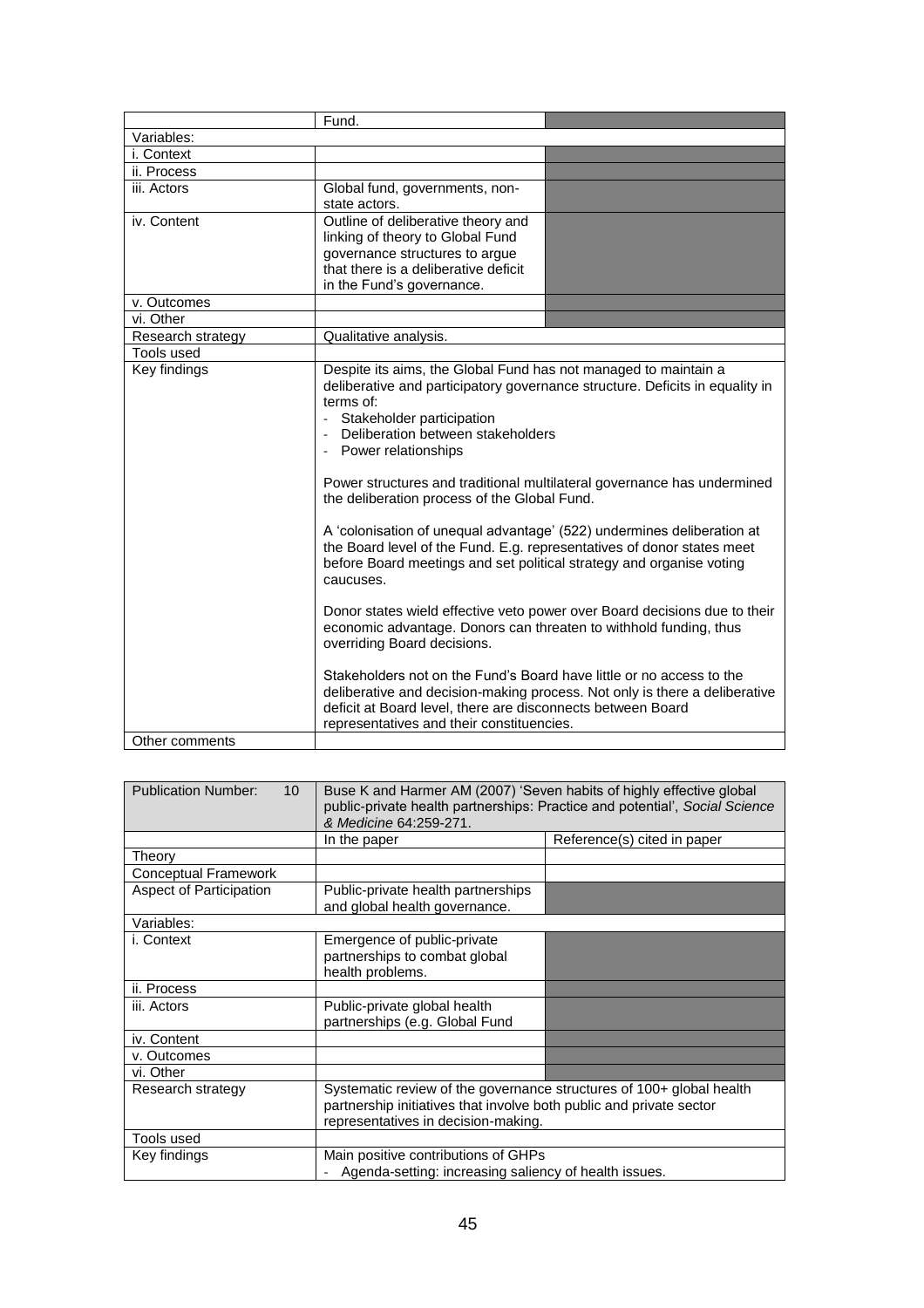|                | Mobilisation of funds.                                                                                                                                                                                                                                           |
|----------------|------------------------------------------------------------------------------------------------------------------------------------------------------------------------------------------------------------------------------------------------------------------|
|                | Encouraging research and development.                                                                                                                                                                                                                            |
|                | Improving health-care access.                                                                                                                                                                                                                                    |
|                | Augmenting national health policies.                                                                                                                                                                                                                             |
|                | Improving health service delivery capacity.                                                                                                                                                                                                                      |
|                | Setting international standards and norms in health care.                                                                                                                                                                                                        |
|                | 'Unhealthy habits' of GHPs:                                                                                                                                                                                                                                      |
|                | By imposing priorities of donor partners GHPs may skew national<br>health priorities.                                                                                                                                                                            |
|                | Stakeholders (especially from low- and middle-income countries) are<br>underrepresented in decision-making processes (Global Fund, among<br>others, has addressed this habit).                                                                                   |
|                | Poor governance: lack of transparency, effective performance<br>monitoring and clear delineation of partner roles and responsibilities.<br>Especially pertinent where conflicts of interest exist (Global Fund,<br>again, has done well to overcome this issue). |
|                | Disregard for comparative advantages of the public sector versus<br>those of the private sector. Public sector side-lined even when it could<br>be more effective at achieving goals.                                                                            |
|                | Over-commitment and under-funding. GHPs make commitments that<br>exceed their funding.                                                                                                                                                                           |
|                | Ineffective harmonisation with national health systems and other<br>partnerships and donors, leading to resource wastage.                                                                                                                                        |
|                | Human resource mismanagement. Staff must be given a degree of<br>freedom by their host organisation to work on external projects (within<br>the partnership).                                                                                                    |
|                | These seven 'unhealthy habits' must be addressed to create effective<br>partnerships.                                                                                                                                                                            |
| Other comments |                                                                                                                                                                                                                                                                  |

| <b>Publication Number:</b><br>15 | Esser DE and Bench KK (2011) 'Does Global Health Funding Respond<br>to Recipients' Needs? Comparing Public and Private Donors' Allocations<br>in 2005-2007', World Development 39 (8):1271-1280. |                                                                                                                                                                                                          |
|----------------------------------|--------------------------------------------------------------------------------------------------------------------------------------------------------------------------------------------------|----------------------------------------------------------------------------------------------------------------------------------------------------------------------------------------------------------|
|                                  | In the paper                                                                                                                                                                                     | Reference(s) cited in paper                                                                                                                                                                              |
| Theory                           | Not stated, but references to<br>studies that argue that global<br>health funding is determined by<br>political considerations as much<br>as, if not more, than health<br>priorities.            | Ravishankar N, Gubbins P, Cooley<br>R, Leach-Kemon K, Michaud M,<br>Jamison D, et al. (2009) 'Financing<br>global health: Tracking<br>development assistance for health',<br>The Lancet, 373: 2113-2124. |
|                                  |                                                                                                                                                                                                  | Shiffman J (2008) 'Has donor<br>prioritisation of HIV/AIDS displaced<br>aid for other health issues?' Health<br>Policy and Planning, 23: 95-100.                                                         |
|                                  |                                                                                                                                                                                                  | Périn I and Attaran A (2003)<br>'Trading ideology for dialogue: An<br>opportunity to fix international aid<br>for health?' The Lancet, 361: 1216-<br>1219.                                               |
|                                  |                                                                                                                                                                                                  | Perlman D and Roy A (Eds.) (2009)<br>The practice of international health,<br>(Oxford: Oxford University Press).                                                                                         |
| <b>Conceptual Framework</b>      |                                                                                                                                                                                                  |                                                                                                                                                                                                          |
| Aspect of Participation          | Difference between public and<br>private participation in global<br>health funding.                                                                                                              |                                                                                                                                                                                                          |
| Variables:                       |                                                                                                                                                                                                  |                                                                                                                                                                                                          |
| i. Context                       | Increased global health budgets<br>and funder diversity.                                                                                                                                         |                                                                                                                                                                                                          |
| ii. Process                      |                                                                                                                                                                                                  |                                                                                                                                                                                                          |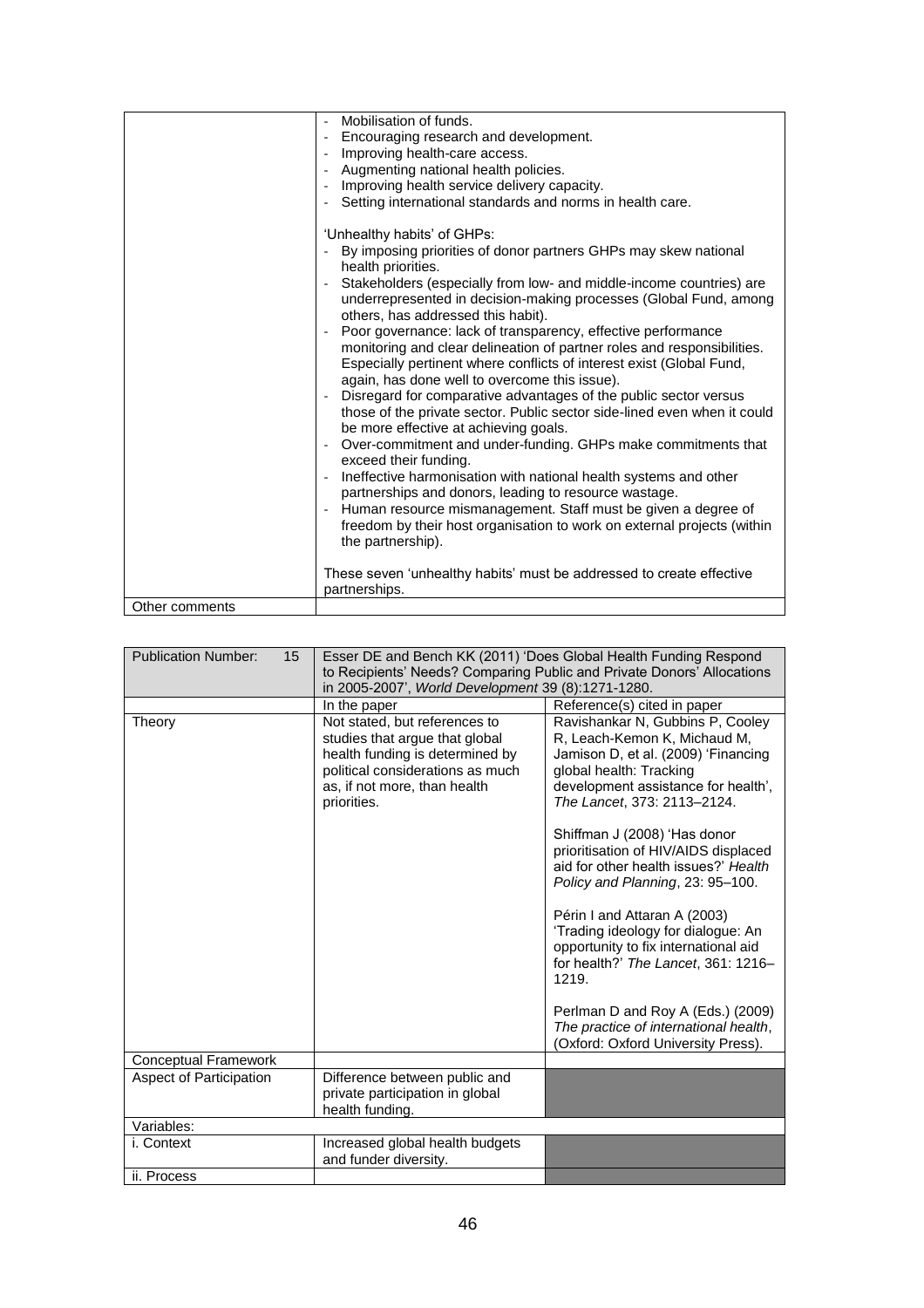| iii. Actors       | State donors, private donors and<br>recipient states.                                                                                                                                                                                                                                                                                                                                                        |                                                                        |
|-------------------|--------------------------------------------------------------------------------------------------------------------------------------------------------------------------------------------------------------------------------------------------------------------------------------------------------------------------------------------------------------------------------------------------------------|------------------------------------------------------------------------|
| iv. Content       |                                                                                                                                                                                                                                                                                                                                                                                                              |                                                                        |
| v. Outcomes       |                                                                                                                                                                                                                                                                                                                                                                                                              |                                                                        |
| vi. Other         |                                                                                                                                                                                                                                                                                                                                                                                                              |                                                                        |
| Research strategy | health funding to recipient needs.                                                                                                                                                                                                                                                                                                                                                                           | Comparative analysis of the responsiveness of public and private donor |
| Tools used        | Statistical analysis using datasets on official development assistance<br>(ODA), 2,800 private donor grants, disease burdens and perceived<br>health priorities in 27 low- and middle-income countries.                                                                                                                                                                                                      |                                                                        |
| Key findings      | Disease burdens in recipient countries to do not explain public or private<br>funding flows between 2005 and 2007, as there is only weak correlation<br>between funding and health priorities. Support the authors' hypothesis<br>that political considerations and ideologies are the main drivers behind<br>global health funding.<br>ODA is more attuned to health priorities of recipient countries than |                                                                        |
| Other comments    | private funding is.                                                                                                                                                                                                                                                                                                                                                                                          |                                                                        |

| <b>Publication Number:</b><br>16 | Feachem RGA and Sabot OJ (2006) 'An examination of the Global Fund<br>at 5 years', Lancet, 368:537-540.                                                                                                                                                                                                                                                                                                                                                                                                                                                                                                                                                          |  |
|----------------------------------|------------------------------------------------------------------------------------------------------------------------------------------------------------------------------------------------------------------------------------------------------------------------------------------------------------------------------------------------------------------------------------------------------------------------------------------------------------------------------------------------------------------------------------------------------------------------------------------------------------------------------------------------------------------|--|
|                                  | Reference(s) cited in paper<br>In the paper                                                                                                                                                                                                                                                                                                                                                                                                                                                                                                                                                                                                                      |  |
| Theory                           |                                                                                                                                                                                                                                                                                                                                                                                                                                                                                                                                                                                                                                                                  |  |
| <b>Conceptual Framework</b>      |                                                                                                                                                                                                                                                                                                                                                                                                                                                                                                                                                                                                                                                                  |  |
| <b>Aspect of Participation</b>   |                                                                                                                                                                                                                                                                                                                                                                                                                                                                                                                                                                                                                                                                  |  |
| Variables:                       |                                                                                                                                                                                                                                                                                                                                                                                                                                                                                                                                                                                                                                                                  |  |
| i. Context                       | Fifth year since the inception of<br>the Global Fund to Fight AIDS,<br>Tuberculosis, and Malaria.                                                                                                                                                                                                                                                                                                                                                                                                                                                                                                                                                                |  |
| ii. Process                      |                                                                                                                                                                                                                                                                                                                                                                                                                                                                                                                                                                                                                                                                  |  |
| iii. Actors                      | The Global Fund to Fight AIDS,<br>Tuberculosis and Malaria.<br>Governments and civil society in<br>recipient countries.                                                                                                                                                                                                                                                                                                                                                                                                                                                                                                                                          |  |
| iv. Content                      |                                                                                                                                                                                                                                                                                                                                                                                                                                                                                                                                                                                                                                                                  |  |
| v. Outcomes                      |                                                                                                                                                                                                                                                                                                                                                                                                                                                                                                                                                                                                                                                                  |  |
| vi. Other                        |                                                                                                                                                                                                                                                                                                                                                                                                                                                                                                                                                                                                                                                                  |  |
| Research strategy                | Quantitative and qualitative evaluation of the Global Fund's performance<br>in its first five years of operation.                                                                                                                                                                                                                                                                                                                                                                                                                                                                                                                                                |  |
| Tools used                       |                                                                                                                                                                                                                                                                                                                                                                                                                                                                                                                                                                                                                                                                  |  |
| Key findings                     | Initial indications that fragile states, despite concerns, are capable of<br>efficient management of increased funding from the Global Fund.<br>Authors find that Global Fund performance-based funding has been<br>effective in rewarding good performance and vice-versa. Grants to<br>Nigeria and South Africa were stopped due to poor performance, and<br>grants to Ukraine and Uganda were suspended, and then restructured,<br>due to misuse.<br>Approximately 40% of Country Coordinating Mechanism members were<br>from civil society in 2006. Authors argue that Global Fund model has<br>empowered civil society in many countries, including Zambia. |  |
| Other comments                   |                                                                                                                                                                                                                                                                                                                                                                                                                                                                                                                                                                                                                                                                  |  |

| Publication<br>17<br>Number: | Fidler DP (2007) 'Reflections on the revolution in health and foreign<br>policy', Bulletin of the World Health Organization 85 (3):243-244. |                             |
|------------------------------|---------------------------------------------------------------------------------------------------------------------------------------------|-----------------------------|
|                              | In the paper                                                                                                                                | Reference(s) cited in paper |
| Theory                       | Passing reference to rational-<br>choice theory.                                                                                            |                             |
| <b>Conceptual Framework</b>  |                                                                                                                                             |                             |
| Aspect of Participation      |                                                                                                                                             |                             |
| Variables:                   |                                                                                                                                             |                             |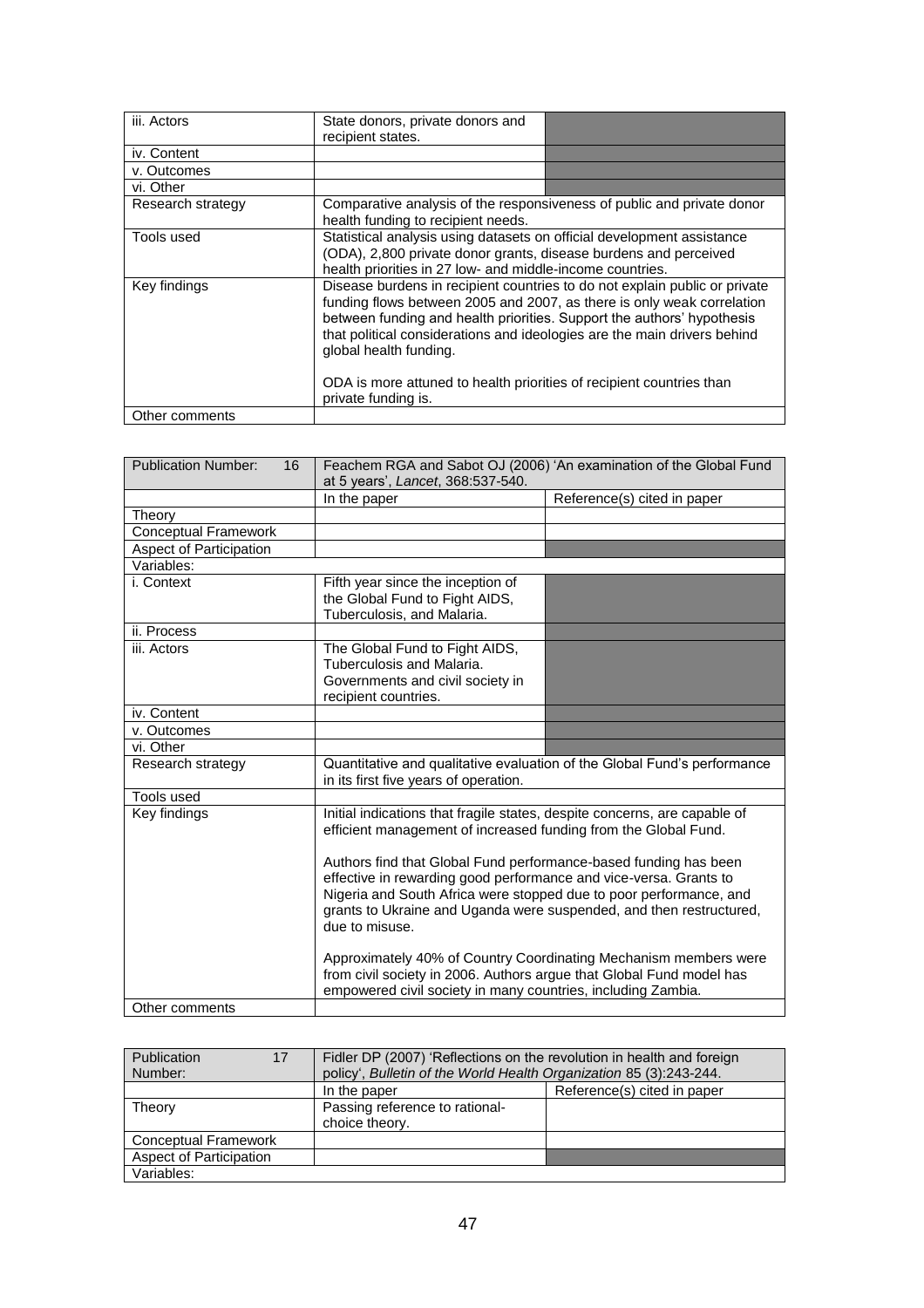| i. Context        | Relationship between health and<br>foreign policy.                                                                                                                                                                                                                                    |  |
|-------------------|---------------------------------------------------------------------------------------------------------------------------------------------------------------------------------------------------------------------------------------------------------------------------------------|--|
| ii. Process       | Transformation of health from a<br>national to a global concern.                                                                                                                                                                                                                      |  |
| iii. Actors       | Foreign policy-makers and global<br>health policy-makers.                                                                                                                                                                                                                             |  |
| iv. Content       |                                                                                                                                                                                                                                                                                       |  |
| v. Outcomes       | Increased saliency of health in<br>global politics.                                                                                                                                                                                                                                   |  |
| vi. Other         |                                                                                                                                                                                                                                                                                       |  |
| Research strategy |                                                                                                                                                                                                                                                                                       |  |
| Tools used        |                                                                                                                                                                                                                                                                                       |  |
| Key findings      | Argue that a global social contract for health is required to counter<br>governance problems. Future relationship between foreign policy and<br>global health will depend on how health community are able to<br>contextualise global health as a national interest to policy-makers. |  |
| Other comments    | Very short and superficial treatment of topic - a summary of the state of<br>global health rather than a guideline for action.                                                                                                                                                        |  |

| <b>Publication Number:</b><br>19 | Garrett L (2007) 'The Challenge of Global Health', Foreign Affairs<br>86(1):14-38.                                                                                                                                                                                                                                                                                                                                                                                                                                                         |                             |
|----------------------------------|--------------------------------------------------------------------------------------------------------------------------------------------------------------------------------------------------------------------------------------------------------------------------------------------------------------------------------------------------------------------------------------------------------------------------------------------------------------------------------------------------------------------------------------------|-----------------------------|
|                                  | In the paper                                                                                                                                                                                                                                                                                                                                                                                                                                                                                                                               | Reference(s) cited in paper |
| Theory                           |                                                                                                                                                                                                                                                                                                                                                                                                                                                                                                                                            |                             |
| Conceptual Framework             |                                                                                                                                                                                                                                                                                                                                                                                                                                                                                                                                            |                             |
| <b>Aspect of Participation</b>   | General article about global health<br>concerns. Does highlight problem<br>of 'stovepiping' and its effect on<br>participation.                                                                                                                                                                                                                                                                                                                                                                                                            |                             |
| Variables:                       |                                                                                                                                                                                                                                                                                                                                                                                                                                                                                                                                            |                             |
| i. Context                       | Difficulty in responding to global<br>health challenges.                                                                                                                                                                                                                                                                                                                                                                                                                                                                                   |                             |
| ii. Process                      |                                                                                                                                                                                                                                                                                                                                                                                                                                                                                                                                            |                             |
| iii. Actors                      | Donors (governments, inter-<br>governmental organisations and<br>non-governmental organisations)<br>and recipients of aid.                                                                                                                                                                                                                                                                                                                                                                                                                 |                             |
| iv. Content                      |                                                                                                                                                                                                                                                                                                                                                                                                                                                                                                                                            |                             |
| v. Outcomes                      |                                                                                                                                                                                                                                                                                                                                                                                                                                                                                                                                            |                             |
| vi. Other                        |                                                                                                                                                                                                                                                                                                                                                                                                                                                                                                                                            |                             |
| Research strategy                |                                                                                                                                                                                                                                                                                                                                                                                                                                                                                                                                            |                             |
| Tools used                       |                                                                                                                                                                                                                                                                                                                                                                                                                                                                                                                                            |                             |
| Key findings                     | Highlights the problem of 'stovepiping' in global health financing: aid is<br>dispersed down narrow channels focusing on a specific disease or<br>program. Large amounts of funds are made available for certain<br>initiatives, but funding is not flexible and therefore does not benefit the<br>wider health system.<br>Stovepiping reflects the interests and policies of the donors, not of the<br>recipients. Less 'visible' or salient health concerns receive little attention,<br>even if they are a greater overall health risk. |                             |
| Other comments                   |                                                                                                                                                                                                                                                                                                                                                                                                                                                                                                                                            |                             |

| <b>Publication Number:</b><br>20 | Global Fund to Fight AIDS, TB and Malaria, The (2012) Report on<br>Mapping of Partnerships in Tanzania Mainland. The Global Fund to Fight<br>AIDS, TB and Malaria, January 2012. |                             |
|----------------------------------|----------------------------------------------------------------------------------------------------------------------------------------------------------------------------------|-----------------------------|
|                                  | In the paper                                                                                                                                                                     | Reference(s) cited in paper |
| Theory                           |                                                                                                                                                                                  |                             |
| <b>Conceptual Framework</b>      |                                                                                                                                                                                  |                             |
| Aspect of Participation          | Partnership in Global Fund                                                                                                                                                       |                             |
|                                  | schemes in Tanzania.                                                                                                                                                             |                             |
| Variables:                       |                                                                                                                                                                                  |                             |
| i. Context                       | Global Fund grants in Tanzania.                                                                                                                                                  |                             |
| ii. Process                      |                                                                                                                                                                                  |                             |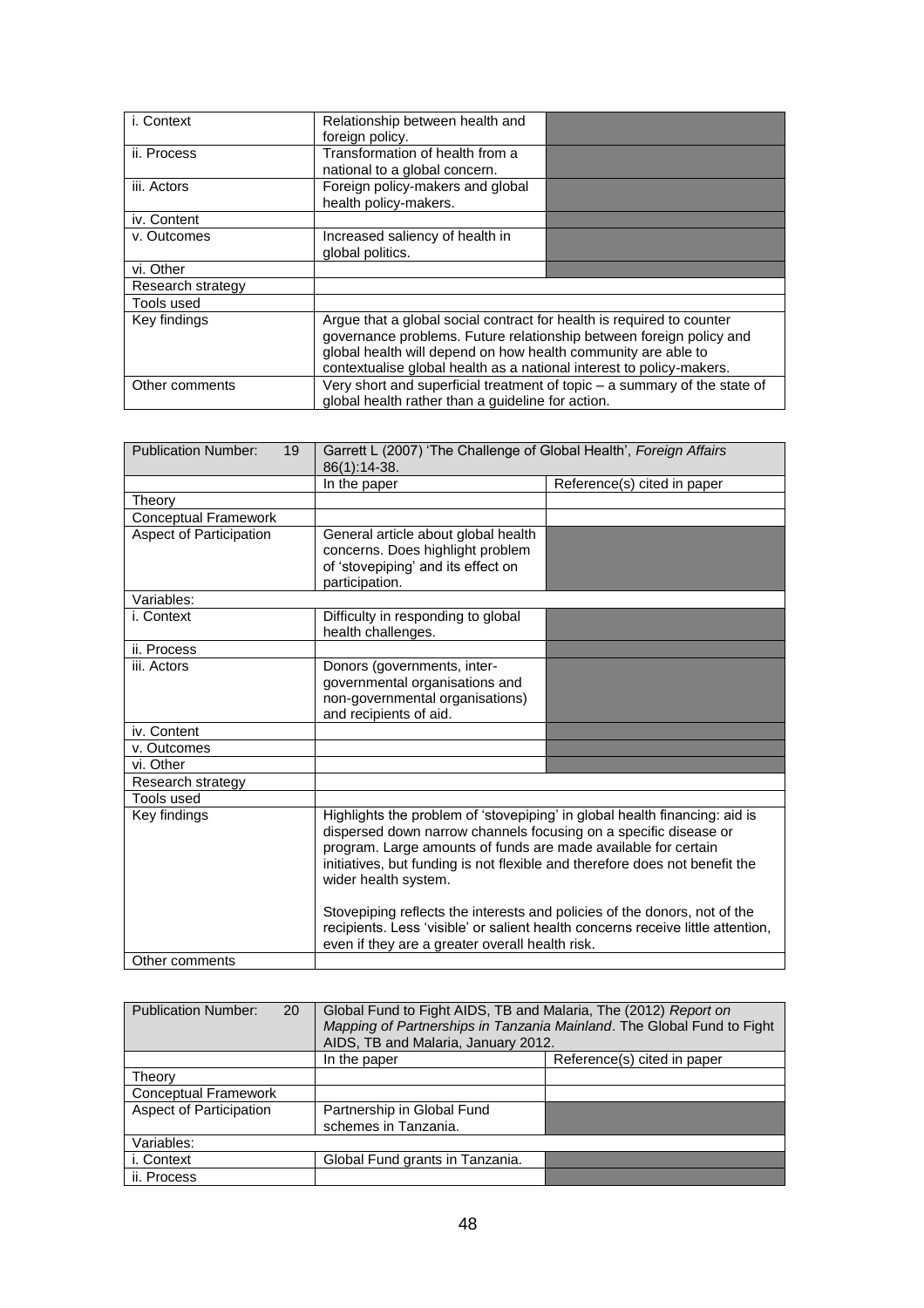| iii. Actors       | Global Fund; local stakeholders.                                                                                                                                                                                                                                                                                                                                                                                                                                                  |                                                                                                                                         |
|-------------------|-----------------------------------------------------------------------------------------------------------------------------------------------------------------------------------------------------------------------------------------------------------------------------------------------------------------------------------------------------------------------------------------------------------------------------------------------------------------------------------|-----------------------------------------------------------------------------------------------------------------------------------------|
| iv. Content       |                                                                                                                                                                                                                                                                                                                                                                                                                                                                                   |                                                                                                                                         |
| v. Outcomes       |                                                                                                                                                                                                                                                                                                                                                                                                                                                                                   |                                                                                                                                         |
| vi. Other         |                                                                                                                                                                                                                                                                                                                                                                                                                                                                                   |                                                                                                                                         |
| Research strategy | Mapping of partnerships involved in the implementation of Global Fund<br>grants in Tanzania.                                                                                                                                                                                                                                                                                                                                                                                      |                                                                                                                                         |
| Tools used        | Desk review of Global Fund literature and reports, semi-structured<br>interviews and stakeholder discussions.                                                                                                                                                                                                                                                                                                                                                                     |                                                                                                                                         |
| Key findings      | Identify main partnership-related challenges:<br>Inadequate coordinating mechanisms between the Tanzanian<br>Tanzania) and other stakeholders.<br>Lack of long-term technical assistance and capacity building<br>strategies.<br>Problems with effective communication and information sharing<br>amongst stakeholders<br>Lack of system-wide accountability mechanisms.<br>CSOs not involved beyond PBF implementation. Marginalised in<br>design and decision-making processes. | National Coordinating Mechanism (TNCM – the restructured CCM for<br>CSOs lack capacity to sufficiently take part in PBF implementation. |
| Other comments    |                                                                                                                                                                                                                                                                                                                                                                                                                                                                                   |                                                                                                                                         |

| <b>Publication Number:</b><br>21 | Handler A, Issel M and Turnock B (2001) 'A Conceptual Framework to<br>Measure Performance of the Public Health System', American Journal of<br>Public Health 91 (8):1235-1239.                                                                                                                                                                                                                                                                                                                         |                                                                                                                                                                                                                                                                                                                                                                    |
|----------------------------------|--------------------------------------------------------------------------------------------------------------------------------------------------------------------------------------------------------------------------------------------------------------------------------------------------------------------------------------------------------------------------------------------------------------------------------------------------------------------------------------------------------|--------------------------------------------------------------------------------------------------------------------------------------------------------------------------------------------------------------------------------------------------------------------------------------------------------------------------------------------------------------------|
|                                  | In the paper                                                                                                                                                                                                                                                                                                                                                                                                                                                                                           | Reference(s) cited in paper                                                                                                                                                                                                                                                                                                                                        |
| Theory                           |                                                                                                                                                                                                                                                                                                                                                                                                                                                                                                        |                                                                                                                                                                                                                                                                                                                                                                    |
| Conceptual Framework             | Based on the work of<br>Donabedian: "links structure,<br>processes, outputs, and<br>outcomes in a model for quality<br>assessment and systems<br>monitoring".                                                                                                                                                                                                                                                                                                                                          | Donabedian A (1980) Explorations<br>in Quality Assessment and<br>Monitoring: The Definition of Quality<br>and Approaches to Its Assessment,<br>Vol. 1. (Ann Arbor, Michigan: Health<br>Administration Press).<br>Turnock B J and Handler A S<br>(1997) 'From measuring to<br>improving public health practice',<br>Annual Review of Public Health, 18:<br>261-282. |
| Aspect of Participation          | Health system performance.                                                                                                                                                                                                                                                                                                                                                                                                                                                                             |                                                                                                                                                                                                                                                                                                                                                                    |
| Variables:                       |                                                                                                                                                                                                                                                                                                                                                                                                                                                                                                        |                                                                                                                                                                                                                                                                                                                                                                    |
| i. Context                       | Lack of a conceptual framework<br>that links health system outcomes<br>to organisation capacity and<br>processes.                                                                                                                                                                                                                                                                                                                                                                                      |                                                                                                                                                                                                                                                                                                                                                                    |
| ii. Process                      |                                                                                                                                                                                                                                                                                                                                                                                                                                                                                                        |                                                                                                                                                                                                                                                                                                                                                                    |
| iii. Actors                      |                                                                                                                                                                                                                                                                                                                                                                                                                                                                                                        |                                                                                                                                                                                                                                                                                                                                                                    |
| iv. Content                      |                                                                                                                                                                                                                                                                                                                                                                                                                                                                                                        |                                                                                                                                                                                                                                                                                                                                                                    |
| v. Outcomes                      |                                                                                                                                                                                                                                                                                                                                                                                                                                                                                                        |                                                                                                                                                                                                                                                                                                                                                                    |
| vi. Other                        |                                                                                                                                                                                                                                                                                                                                                                                                                                                                                                        |                                                                                                                                                                                                                                                                                                                                                                    |
| Research strategy                |                                                                                                                                                                                                                                                                                                                                                                                                                                                                                                        |                                                                                                                                                                                                                                                                                                                                                                    |
| Tools used                       |                                                                                                                                                                                                                                                                                                                                                                                                                                                                                                        |                                                                                                                                                                                                                                                                                                                                                                    |
| Key findings                     | Conceptual framework is made up of four system components:<br>Mission<br>Structural capacity<br>Processes<br>Outcomes<br>These are affected by the macro context, the fifth component. In more<br>detail:<br>Mission: philosophy and goals and operationalisation of those goals.<br><b>Structural capacity:</b> aggregate of resources and relationships needed to<br>fulfil goals and processes of public health. Includes information /<br>organisational / physical / human and fiscal resources). |                                                                                                                                                                                                                                                                                                                                                                    |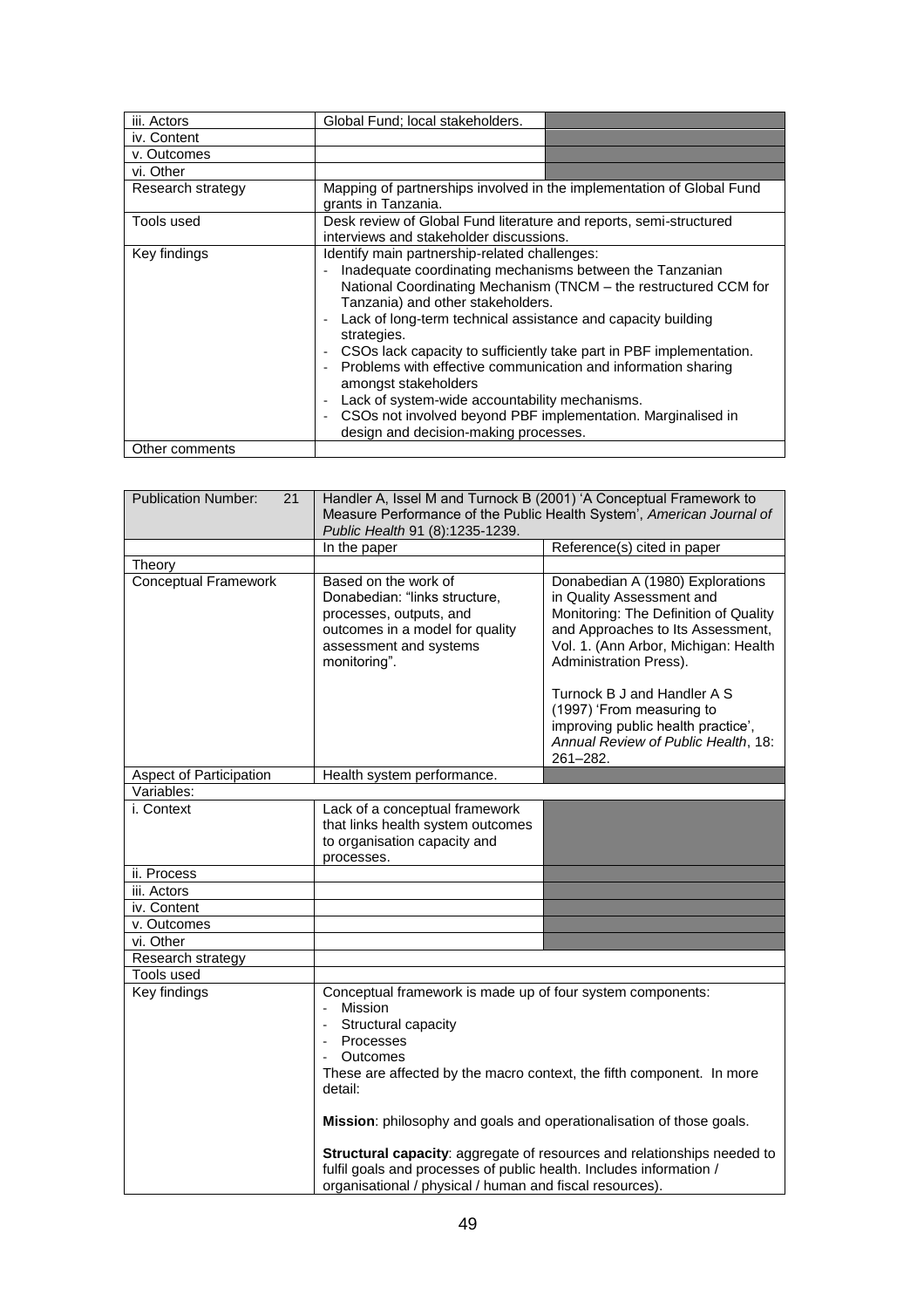|                | <b>Processes:</b> these are the "essential public health services", whereby<br>practitioners seek to identify and address population health problems and<br>prioritize the health systems structural capacity in order to do so.<br>Includes monitoring and identifying community health problems,<br>enforcing laws to ensure health and safety, accessibility and quality<br>control of health services, and informing, educating and empowering the<br>population about health problems. |
|----------------|---------------------------------------------------------------------------------------------------------------------------------------------------------------------------------------------------------------------------------------------------------------------------------------------------------------------------------------------------------------------------------------------------------------------------------------------------------------------------------------------|
|                | <b>Outcomes:</b> the output of the processes, structural capacities and<br>mission of the health system. Essentially improvements in overall<br>population health. "Outcomes can be used to provide information about<br>the system's overall performance, including its efficiency, effectiveness,<br>and ability to achieve equity between populations".                                                                                                                                  |
|                | <b>Macro context:</b> includes social, political and economic forces; need and<br>demand for health services; population's social values; external forces<br>such as federal-state-local relationships and technological advances.<br>These external factors may affect any stage of the health system<br>framework.                                                                                                                                                                        |
| Other comments |                                                                                                                                                                                                                                                                                                                                                                                                                                                                                             |

| <b>Publication Number:</b><br>22 | Harman S (2007) 'The World Bank: Failing the Multi-Country AIDS<br>Program, Failing HIV/AIDS', Global Governance 13:485-492.                                                                                                                                                                                                                                                                 |                             |
|----------------------------------|----------------------------------------------------------------------------------------------------------------------------------------------------------------------------------------------------------------------------------------------------------------------------------------------------------------------------------------------------------------------------------------------|-----------------------------|
|                                  | In the paper                                                                                                                                                                                                                                                                                                                                                                                 | Reference(s) cited in paper |
| Theory                           |                                                                                                                                                                                                                                                                                                                                                                                              |                             |
| <b>Conceptual Framework</b>      |                                                                                                                                                                                                                                                                                                                                                                                              |                             |
| Aspect of Participation          | Partnership and local ownership                                                                                                                                                                                                                                                                                                                                                              |                             |
|                                  | commitments of the World Bank.                                                                                                                                                                                                                                                                                                                                                               |                             |
| Variables:                       |                                                                                                                                                                                                                                                                                                                                                                                              |                             |
| i. Context                       | Failure of the World Bank's Multi-                                                                                                                                                                                                                                                                                                                                                           |                             |
|                                  | Country AIDS Program (MAP)                                                                                                                                                                                                                                                                                                                                                                   |                             |
|                                  | and its consequences for                                                                                                                                                                                                                                                                                                                                                                     |                             |
|                                  | coordination of efforts to fight                                                                                                                                                                                                                                                                                                                                                             |                             |
|                                  | AIDS and for multi-sectoral                                                                                                                                                                                                                                                                                                                                                                  |                             |
|                                  | participation in this fight.                                                                                                                                                                                                                                                                                                                                                                 |                             |
| ii. Process                      |                                                                                                                                                                                                                                                                                                                                                                                              |                             |
| iii. Actors                      | The World Bank, national                                                                                                                                                                                                                                                                                                                                                                     |                             |
|                                  | governments, civil society.                                                                                                                                                                                                                                                                                                                                                                  |                             |
| iv. Content                      |                                                                                                                                                                                                                                                                                                                                                                                              |                             |
| v. Outcomes                      |                                                                                                                                                                                                                                                                                                                                                                                              |                             |
| vi. Other                        |                                                                                                                                                                                                                                                                                                                                                                                              |                             |
| Research strategy                | Qualitative analysis.                                                                                                                                                                                                                                                                                                                                                                        |                             |
| Tools used                       |                                                                                                                                                                                                                                                                                                                                                                                              |                             |
| Key findings                     | Initially, the MAP was successful in bringing HIV/AIDS to the top of the<br>political agenda in sub-Saharan Africa, and in engendering a<br>multisectoral approach that increased local participation and ownership<br>of the fight against HIV/AIDS.<br>Subsequently the MAP began to fail in several aspects:<br>National AIDS authorities began to lack institutional support and clarity |                             |
| Other comments                   | as to what their role within broader government structures were.<br>Commitments to multisectorality waned: funding for civil society<br>organisations was insufficient and delayed, dialogue between civil<br>society and the World Bank was very limited leading to the<br>marginalization of the organisations in terms of decision-making and<br>strategy formulation.                    |                             |
|                                  |                                                                                                                                                                                                                                                                                                                                                                                              |                             |

| Publication Number: | 23 | Hwenda L, Mahlathi P and Maphanga T (2011) 'Why African Countries<br>Need to Participate in Global Health Security Discourse', Global Health<br>Governance 4(2):1-24. |                             |
|---------------------|----|-----------------------------------------------------------------------------------------------------------------------------------------------------------------------|-----------------------------|
|                     |    | In the paper                                                                                                                                                          | Reference(s) cited in paper |
| Theorv              |    |                                                                                                                                                                       |                             |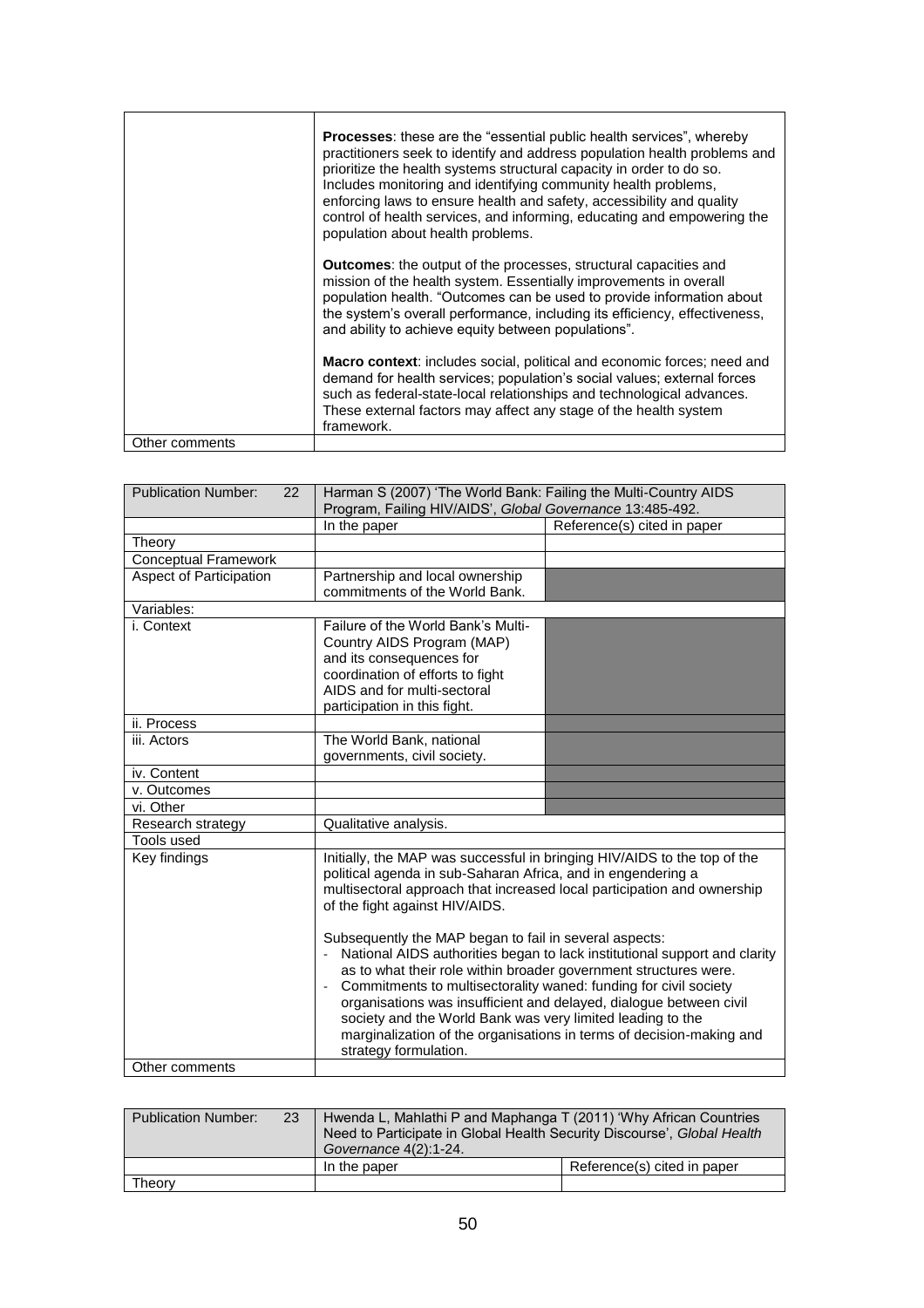| <b>Conceptual Framework</b> |                                                                                                                                                                                                                                                                                                                                                                                                                                                                                                                                                                                                                                                                                                                                                                                      |  |
|-----------------------------|--------------------------------------------------------------------------------------------------------------------------------------------------------------------------------------------------------------------------------------------------------------------------------------------------------------------------------------------------------------------------------------------------------------------------------------------------------------------------------------------------------------------------------------------------------------------------------------------------------------------------------------------------------------------------------------------------------------------------------------------------------------------------------------|--|
| Aspect of Participation     | Agenda-setting for global health<br>policy.                                                                                                                                                                                                                                                                                                                                                                                                                                                                                                                                                                                                                                                                                                                                          |  |
| Variables:                  |                                                                                                                                                                                                                                                                                                                                                                                                                                                                                                                                                                                                                                                                                                                                                                                      |  |
| i. Context                  | Securitisation of global health policy.<br>Failure of African countries to<br>participate in formulation of health<br>priorities.                                                                                                                                                                                                                                                                                                                                                                                                                                                                                                                                                                                                                                                    |  |
| ii. Process                 |                                                                                                                                                                                                                                                                                                                                                                                                                                                                                                                                                                                                                                                                                                                                                                                      |  |
| iii. Actors                 | High-income countries, low- and<br>middle-income countries.<br>international organisations, regional<br>organisations.                                                                                                                                                                                                                                                                                                                                                                                                                                                                                                                                                                                                                                                               |  |
| iv. Content                 |                                                                                                                                                                                                                                                                                                                                                                                                                                                                                                                                                                                                                                                                                                                                                                                      |  |
| v. Outcomes                 |                                                                                                                                                                                                                                                                                                                                                                                                                                                                                                                                                                                                                                                                                                                                                                                      |  |
| vi. Other                   |                                                                                                                                                                                                                                                                                                                                                                                                                                                                                                                                                                                                                                                                                                                                                                                      |  |
| Research strategy           | Qualitative analysis.                                                                                                                                                                                                                                                                                                                                                                                                                                                                                                                                                                                                                                                                                                                                                                |  |
| Tools used                  |                                                                                                                                                                                                                                                                                                                                                                                                                                                                                                                                                                                                                                                                                                                                                                                      |  |
| Key findings                | Argue that low- and middle-income countries (LMICs) need to participate<br>in global health security agenda-setting as their interests will otherwise<br>be marginalised by the vested interests of developed states -<br>exemplified by the focus of global health security agendas on<br>bioterrorism and a limited number of infectious diseases.<br>LMICs have been reluctant to frame health policy as a matter of human<br>security due to fears that doing so would provide a justification to bypass<br>national sovereignty in the interest of ensuring health security.<br>Regional organisations such as the SADC could provide an avenue for<br>African countries to participate and affect global health policy more<br>effectively than individual states are able to. |  |
| Other comments              |                                                                                                                                                                                                                                                                                                                                                                                                                                                                                                                                                                                                                                                                                                                                                                                      |  |

| <b>Publication Number:</b><br>27 | Kelly K and Birdsall K (2008) Funding for Civil Society Responses to<br>HIV/AIDS in Tanzania: Status, Problems, Possibilities. Centre for Aids                                                                                                       |                                                                                                                                                                                                                                         |
|----------------------------------|------------------------------------------------------------------------------------------------------------------------------------------------------------------------------------------------------------------------------------------------------|-----------------------------------------------------------------------------------------------------------------------------------------------------------------------------------------------------------------------------------------|
|                                  | Development, Research and Evaluation: Johannesburg, South Africa.                                                                                                                                                                                    |                                                                                                                                                                                                                                         |
|                                  | In the paper                                                                                                                                                                                                                                         | Reference(s) cited in paper                                                                                                                                                                                                             |
| Theory                           |                                                                                                                                                                                                                                                      |                                                                                                                                                                                                                                         |
| <b>Conceptual Framework</b>      |                                                                                                                                                                                                                                                      |                                                                                                                                                                                                                                         |
| Aspect of Participation          | Impact of PBF and external                                                                                                                                                                                                                           |                                                                                                                                                                                                                                         |
|                                  | funders on Tanzanian civil                                                                                                                                                                                                                           |                                                                                                                                                                                                                                         |
|                                  | society.                                                                                                                                                                                                                                             |                                                                                                                                                                                                                                         |
| Variables:                       |                                                                                                                                                                                                                                                      |                                                                                                                                                                                                                                         |
| i. Context                       |                                                                                                                                                                                                                                                      |                                                                                                                                                                                                                                         |
| ii. Process                      |                                                                                                                                                                                                                                                      |                                                                                                                                                                                                                                         |
| iii. Actors                      | Tanzanian civil society.                                                                                                                                                                                                                             |                                                                                                                                                                                                                                         |
|                                  | International donors (including the                                                                                                                                                                                                                  |                                                                                                                                                                                                                                         |
|                                  | Global Fund and the World Bank).                                                                                                                                                                                                                     |                                                                                                                                                                                                                                         |
| iv. Content                      |                                                                                                                                                                                                                                                      |                                                                                                                                                                                                                                         |
| v. Outcomes                      |                                                                                                                                                                                                                                                      |                                                                                                                                                                                                                                         |
| vi. Other                        |                                                                                                                                                                                                                                                      |                                                                                                                                                                                                                                         |
| Research strategy                | Three fieldwork visits between September and November of 2007.                                                                                                                                                                                       | Review of literature on funding and support for civil society in Tanzania.                                                                                                                                                              |
| Tools used                       |                                                                                                                                                                                                                                                      |                                                                                                                                                                                                                                         |
| Key findings                     | Tanzanian National Coordinating Mechanism formed by restructuring the<br>Global Fund's CCM to incorporate PEPFAR and World Bank resources.<br>Tanzania ahead of other countries in terms of addressing aid<br>effectiveness and donor harmonisation. |                                                                                                                                                                                                                                         |
|                                  | in turn undermining its strengths in responding to community needs.<br>Because assistance is tied to short-term targets (i.e. PBF), little or no                                                                                                     | Civil society organisations (CSOs) feel their roles to be prescribed due to<br>funding modalities. 'Vibrant and independent civil society' is undermined,<br>funding is afforded for the development of civil society. Thus, leadership |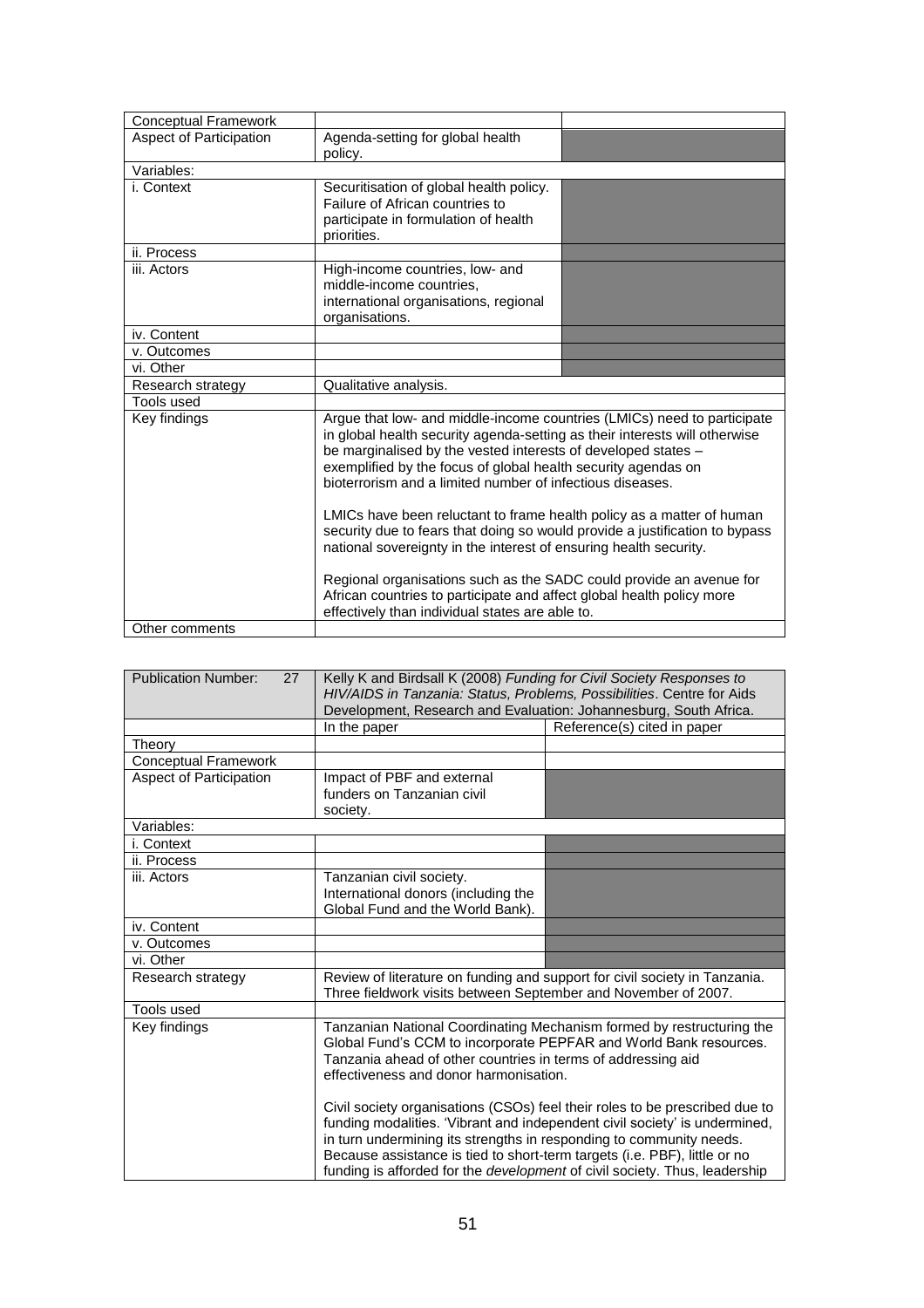|                | capabilities of civil society remain underdeveloped, excluding them from<br>participation above the level of mere service provision.<br>CSOs are afforded a big role in direct involvement in service provision,<br>but excluded from involvement in strategy and policy.                                                                                                                                                                                     |
|----------------|---------------------------------------------------------------------------------------------------------------------------------------------------------------------------------------------------------------------------------------------------------------------------------------------------------------------------------------------------------------------------------------------------------------------------------------------------------------|
| Other comments | Principal recipient of Global Fund funding (to date of publication) was the<br>Ministry of Finance (total of USD 85.1 million). Civil society organisations<br>Pact Tanzania (USD 7.9 million), Population Services International (USD<br>2.4 million) and the African Medical and Research Foundation (USD 13.2<br>million) also received funds. What does balance of funding indicate about<br>participation and points of access to scheme implementation? |
|                | Authors highlight the impact of the 2005 Paris Declaration on Aid<br>Effectiveness on bilateral donors and the way they fund projects. Also<br>highlight that the Paris Declaration does not indicate how civil society will<br>be funded, instead there is an assumption that funding will reach civil<br>society through government relations with civil society.                                                                                           |

| <b>Publication Number:</b><br>28 | Kirigia JM and Kirigia DG (2011) 'The essence of governance in health                                                                                                                                                                                                                                                                                                          |                                                                                                                                                                                                                                                                                                      |
|----------------------------------|--------------------------------------------------------------------------------------------------------------------------------------------------------------------------------------------------------------------------------------------------------------------------------------------------------------------------------------------------------------------------------|------------------------------------------------------------------------------------------------------------------------------------------------------------------------------------------------------------------------------------------------------------------------------------------------------|
|                                  | development', International Archives of Medicine 4:11.                                                                                                                                                                                                                                                                                                                         |                                                                                                                                                                                                                                                                                                      |
|                                  | In the paper                                                                                                                                                                                                                                                                                                                                                                   | Reference(s) cited in paper                                                                                                                                                                                                                                                                          |
| Theory                           |                                                                                                                                                                                                                                                                                                                                                                                |                                                                                                                                                                                                                                                                                                      |
| Conceptual Framework             | A broader framework than that<br>proposed by Siddiqi et al. In<br>addition to factors such as<br>strategic vision, participation,<br>transparency, health legislation<br>(all part of the framework<br>proposed by Siddiqi et al.) the<br>authors would include factors such<br>as political and macroeconomic<br>(in)stability in assessing health<br>development governance. | Siddiqi S, Masud T I, Nishtar S,<br>Peters D H, Sabri B, Bile K M and<br>Jama M A (2008) Framework for<br>assessing governance of the<br>health system in developing<br>countries: gateway to good<br>governance (Cairo: World Health<br>Organization Regional Office for<br>Eastern Mediterranean). |
| Aspect of Participation          | Governance in health<br>development.                                                                                                                                                                                                                                                                                                                                           |                                                                                                                                                                                                                                                                                                      |
| Variables:                       |                                                                                                                                                                                                                                                                                                                                                                                |                                                                                                                                                                                                                                                                                                      |
| i. Context                       | Governance deficiencies in health<br>development.                                                                                                                                                                                                                                                                                                                              |                                                                                                                                                                                                                                                                                                      |
| ii. Process                      |                                                                                                                                                                                                                                                                                                                                                                                |                                                                                                                                                                                                                                                                                                      |
| iii. Actors                      |                                                                                                                                                                                                                                                                                                                                                                                |                                                                                                                                                                                                                                                                                                      |
| iv. Content                      |                                                                                                                                                                                                                                                                                                                                                                                |                                                                                                                                                                                                                                                                                                      |
| v. Outcomes                      | A Health Development<br>Governance Index (HDGI) to help<br>identify inadequate governance<br>and improve it. Would include<br>indicators such as:<br>- Leadership responsibilities<br>- Intersectoral action<br>- Existence of health-related<br>legislation and more.                                                                                                         |                                                                                                                                                                                                                                                                                                      |
| vi. Other                        |                                                                                                                                                                                                                                                                                                                                                                                |                                                                                                                                                                                                                                                                                                      |
| Research strategy                | Review of existing governance frameworks.                                                                                                                                                                                                                                                                                                                                      |                                                                                                                                                                                                                                                                                                      |
| <b>Tools used</b>                |                                                                                                                                                                                                                                                                                                                                                                                |                                                                                                                                                                                                                                                                                                      |
| Key findings                     | Argue for a broader health development governance framework than<br>those of the UNDP, the WB, WHO, and that proposed by Siddiqi et al.<br>Authors' framework includes political and macroeconomic factors.<br>Found that many health leaders and managers were not adequately                                                                                                 |                                                                                                                                                                                                                                                                                                      |
|                                  | trained in governance and leadership.                                                                                                                                                                                                                                                                                                                                          |                                                                                                                                                                                                                                                                                                      |
| Other comments                   |                                                                                                                                                                                                                                                                                                                                                                                |                                                                                                                                                                                                                                                                                                      |

| <b>Publication Number:</b> | 32 | MacLean SJ and MacLean DR (2009) 'A 'New Scramble for Africa': The                                                                       |
|----------------------------|----|------------------------------------------------------------------------------------------------------------------------------------------|
|                            |    | Struggle in Sub-Saharan Africa to Set the Terms of Global Health', The<br>Round Table: The Commonwealth Journal of International Affairs |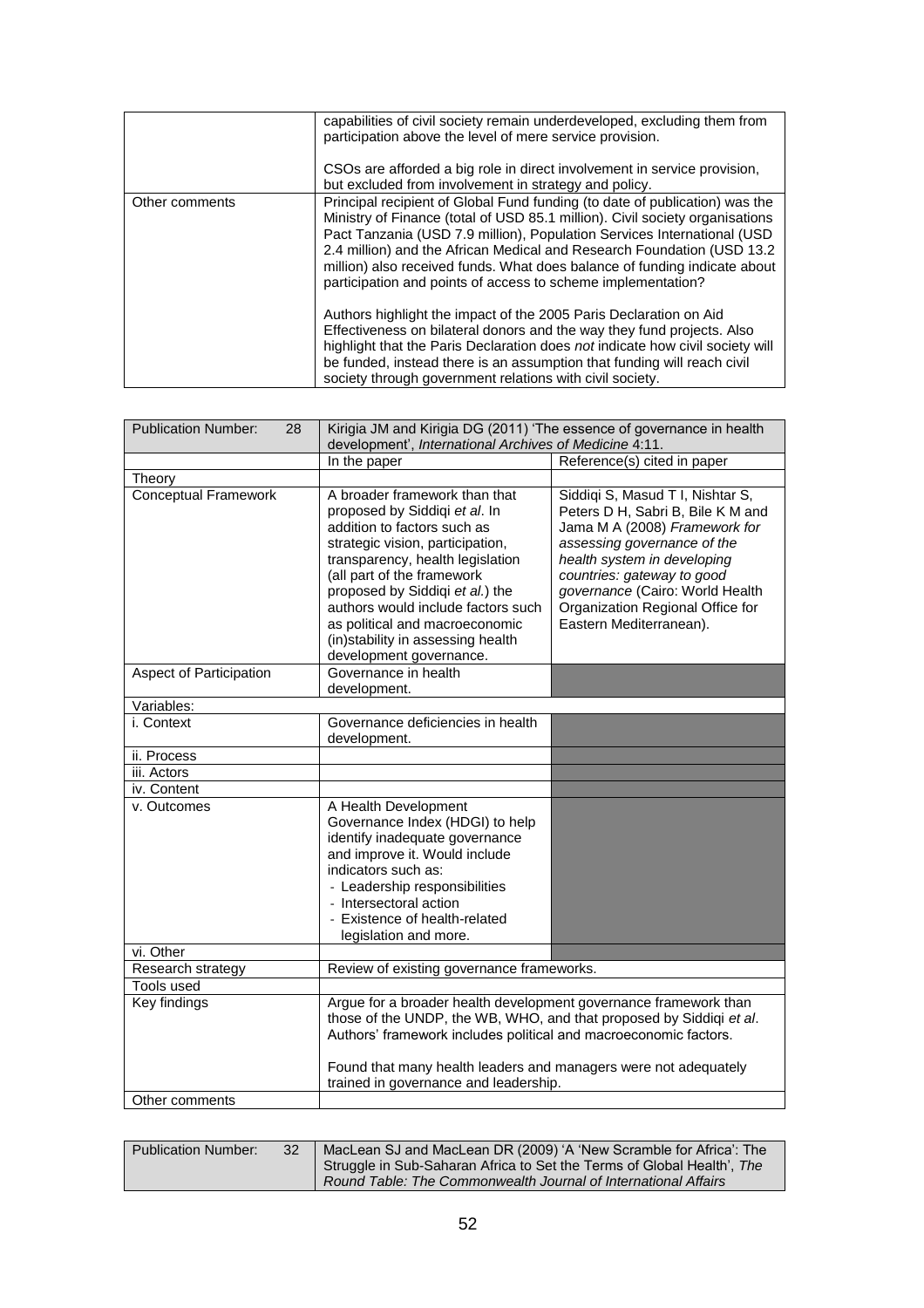|                                | 98(402):361-371.                                                                                                                                                                                                                                                                                                                                                                                  |                             |
|--------------------------------|---------------------------------------------------------------------------------------------------------------------------------------------------------------------------------------------------------------------------------------------------------------------------------------------------------------------------------------------------------------------------------------------------|-----------------------------|
|                                | In the paper                                                                                                                                                                                                                                                                                                                                                                                      | Reference(s) cited in paper |
| Theory                         |                                                                                                                                                                                                                                                                                                                                                                                                   |                             |
| <b>Conceptual Framework</b>    |                                                                                                                                                                                                                                                                                                                                                                                                   |                             |
| <b>Aspect of Participation</b> | Difficulty faced by African actors<br>in setting the agenda for health<br>interventions and policy in sub-<br>Saharan Africa.                                                                                                                                                                                                                                                                     |                             |
| Variables:                     |                                                                                                                                                                                                                                                                                                                                                                                                   |                             |
| i. Context                     | Increasing involvement of external<br>actors in setting the agenda for<br>health policy in sub-Saharan<br>Africa. Emergence of<br>public/private partnerships, large<br>philanthropic funders that engage<br>with global health policy.                                                                                                                                                           |                             |
| ii. Process                    |                                                                                                                                                                                                                                                                                                                                                                                                   |                             |
| iii. Actors                    | Public/private partnerships (e.g.<br>the Global Fund), international<br>organisations (e.g. WHO),<br>philanthropic enterprises (e.g. Bill<br>and Melinda Gates Foundation),<br>local stakeholders.                                                                                                                                                                                                |                             |
| iv. Content                    |                                                                                                                                                                                                                                                                                                                                                                                                   |                             |
| v. Outcomes                    |                                                                                                                                                                                                                                                                                                                                                                                                   |                             |
| vi. Other                      |                                                                                                                                                                                                                                                                                                                                                                                                   |                             |
| Research strategy              | Qualitative analysis.                                                                                                                                                                                                                                                                                                                                                                             |                             |
| Tools used                     |                                                                                                                                                                                                                                                                                                                                                                                                   |                             |
| Key findings<br>Other comments | Emphasis of donors and other external actors operating in the health<br>sector in sub-Saharan Africa continues to be on<br>biomedical/pharmaceutical solutions to health problems rather than a<br>simultaneous emphasis on addressing the social conditions that threaten<br>population health. Monetary power marginalizes African actors and<br>captures global health discourse and practice. |                             |
|                                |                                                                                                                                                                                                                                                                                                                                                                                                   |                             |

| <b>Publication Number:</b><br>38 | Onzivu W (2012) 'Regionalism and the reinvigoration of global health<br>diplomacy: Lessons from Africa', Asian Journal of WTO and International<br>Health Law and Policy 7(1):49-76.                                      |                             |
|----------------------------------|---------------------------------------------------------------------------------------------------------------------------------------------------------------------------------------------------------------------------|-----------------------------|
|                                  | In the paper                                                                                                                                                                                                              | Reference(s) cited in paper |
| Theory                           |                                                                                                                                                                                                                           |                             |
| Conceptual Framework             |                                                                                                                                                                                                                           |                             |
| Aspect of Participation          | Relationship between regional<br>and global health diplomacy, with<br>focus on African regional<br>organizations.                                                                                                         |                             |
| Variables:                       |                                                                                                                                                                                                                           |                             |
| i. Context                       | Increased engagement shown by<br>African regional organizations<br>towards health diplomacy at the<br>global level.                                                                                                       |                             |
| ii. Process                      |                                                                                                                                                                                                                           |                             |
| iii. Actors                      | Various global and regional<br>actors:<br>World Health Organisation<br>The African Union<br>The East African Community<br>Economic Community of West<br>African States<br>Common Market of Eastern<br>and Southern Africa |                             |
| iv. Content                      | Analysis of various actors' health<br>agendas and diplomacy efforts.                                                                                                                                                      |                             |
| v. Outcomes                      |                                                                                                                                                                                                                           |                             |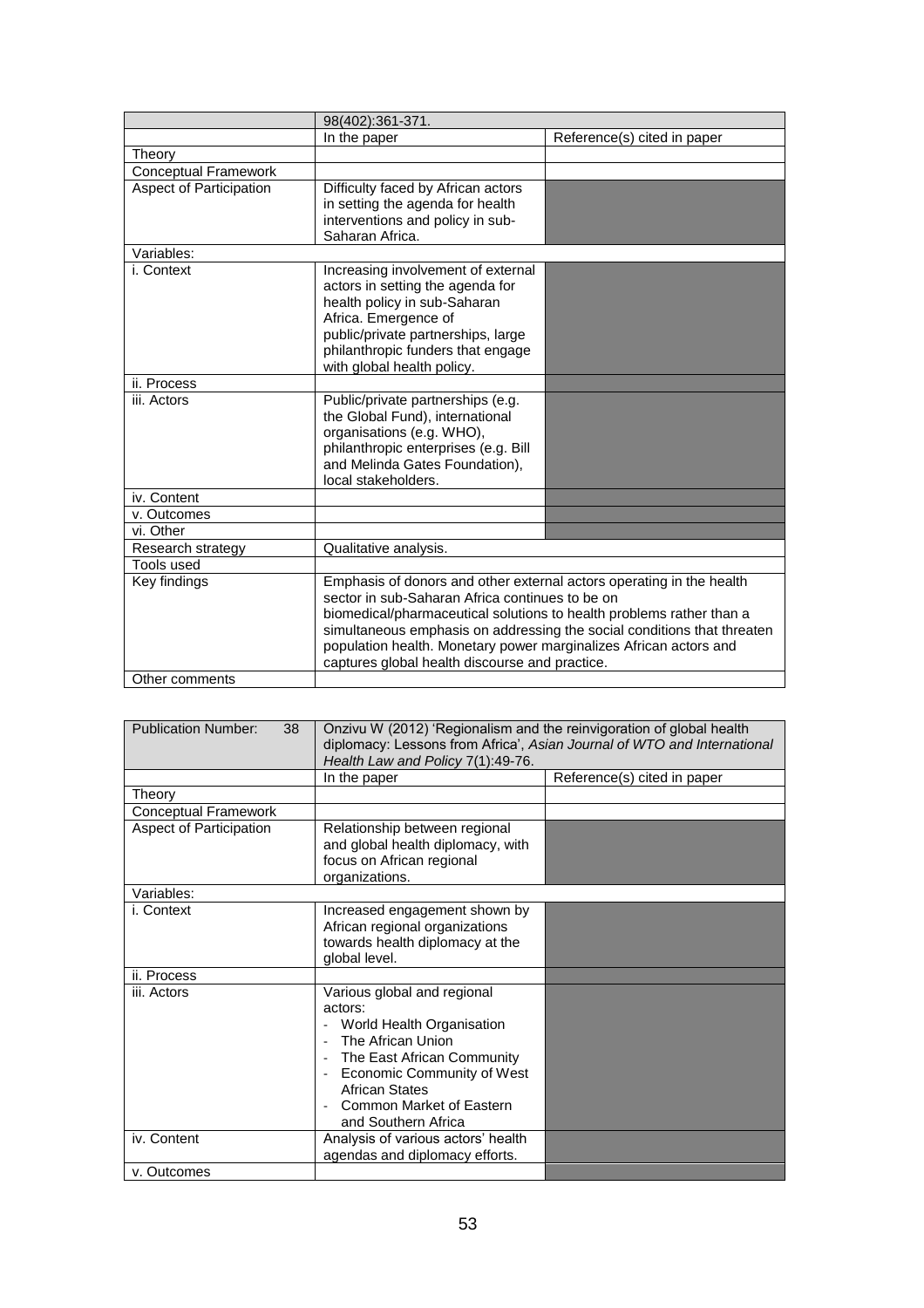| vi. Other         |                                                                                                                                                                                                                                                                                                                                                                                                                                                                                                                                                                                                                                                                                                                                                                                                                                                               |
|-------------------|---------------------------------------------------------------------------------------------------------------------------------------------------------------------------------------------------------------------------------------------------------------------------------------------------------------------------------------------------------------------------------------------------------------------------------------------------------------------------------------------------------------------------------------------------------------------------------------------------------------------------------------------------------------------------------------------------------------------------------------------------------------------------------------------------------------------------------------------------------------|
| Research strategy | Qualitative analysis.                                                                                                                                                                                                                                                                                                                                                                                                                                                                                                                                                                                                                                                                                                                                                                                                                                         |
| Tools used        |                                                                                                                                                                                                                                                                                                                                                                                                                                                                                                                                                                                                                                                                                                                                                                                                                                                               |
| Key findings      | Author finds that African regional organizations are increasingly using<br>diplomacy to promote African interests in global health governance. Uses<br>the example of the negotiations that led to the World Health<br>Organisation's Framework Convention on Tobacco Control, in which<br>African interests were represented by the African Union. African<br>delegates successfully pushed for the adoption of a strong convention.<br>Points to the example of the East African Community (EAC) which has<br>worked to harmonise the foreign policy pursuits of its member states,<br>including health policy as an indication of the increasing regional weight<br>placed on health diplomacy.<br>Finds that regional organisations have marginalized civil society groups,<br>except for trade groups. Still some resistance towards fully incorporating |
|                   | non-state actors in priority-setting and decision-making processes.                                                                                                                                                                                                                                                                                                                                                                                                                                                                                                                                                                                                                                                                                                                                                                                           |
| Other comments    | Rather than explore how effective these regional organisations are at<br>agenda-setting on a global level, the article limits itself to a discussion of<br>whether or not the organisations deal with health-specific issues.                                                                                                                                                                                                                                                                                                                                                                                                                                                                                                                                                                                                                                 |

| <b>Publication Number:</b><br>39 | Ooms G, et al. (2010) 'Financing the Millennium Development Goals for<br>health and beyond: sustaining the 'Big Push", Globalization and Health<br>$6(1):1-8.$                                                                                                                                                                                                                                                                                                                                                                                                                                                           |                             |
|----------------------------------|--------------------------------------------------------------------------------------------------------------------------------------------------------------------------------------------------------------------------------------------------------------------------------------------------------------------------------------------------------------------------------------------------------------------------------------------------------------------------------------------------------------------------------------------------------------------------------------------------------------------------|-----------------------------|
|                                  | In the paper                                                                                                                                                                                                                                                                                                                                                                                                                                                                                                                                                                                                             | Reference(s) cited in paper |
| Theory                           |                                                                                                                                                                                                                                                                                                                                                                                                                                                                                                                                                                                                                          |                             |
| <b>Conceptual Framework</b>      |                                                                                                                                                                                                                                                                                                                                                                                                                                                                                                                                                                                                                          |                             |
| Aspect of Participation          | Critique of current aid practice.                                                                                                                                                                                                                                                                                                                                                                                                                                                                                                                                                                                        |                             |
| Variables:                       |                                                                                                                                                                                                                                                                                                                                                                                                                                                                                                                                                                                                                          |                             |
| i. Context                       | Failures at achieving many of the<br>Millennium Development Goals<br>with the 2015 target date fast<br>approaching.                                                                                                                                                                                                                                                                                                                                                                                                                                                                                                      |                             |
| ii. Process                      |                                                                                                                                                                                                                                                                                                                                                                                                                                                                                                                                                                                                                          |                             |
| iii. Actors                      |                                                                                                                                                                                                                                                                                                                                                                                                                                                                                                                                                                                                                          |                             |
| iv. Content                      |                                                                                                                                                                                                                                                                                                                                                                                                                                                                                                                                                                                                                          |                             |
| v. Outcomes                      |                                                                                                                                                                                                                                                                                                                                                                                                                                                                                                                                                                                                                          |                             |
| vi. Other                        |                                                                                                                                                                                                                                                                                                                                                                                                                                                                                                                                                                                                                          |                             |
| Research strategy                |                                                                                                                                                                                                                                                                                                                                                                                                                                                                                                                                                                                                                          |                             |
| Tools used                       |                                                                                                                                                                                                                                                                                                                                                                                                                                                                                                                                                                                                                          |                             |
| Key findings                     | Critique of current aid practice:<br>Aid is often short-term – disease specific initiatives and easily<br>demonstrated outcomes.<br>Aid goals do not align with needs of recipient populations, long-term<br>goals not targeted or threatened by aid volatility<br>Praise for the Global Fund for affecting a paradigm shift in development:<br>dual commitment to domestic sustainability and sustainability of<br>international support. Global Fund created a wealth redistribution<br>mechanism with great success. Authors suggest this needs to be<br>expanded to broader health issues and social justice issues. |                             |
| Other comments                   |                                                                                                                                                                                                                                                                                                                                                                                                                                                                                                                                                                                                                          |                             |

| <b>Publication Number:</b><br>44 | Sridhar D and Batniji R (2008) 'Misfinancing global health: a case for<br>transparency in disbursements and decision making', Lancet 372:1185-<br>1191. |                             |
|----------------------------------|---------------------------------------------------------------------------------------------------------------------------------------------------------|-----------------------------|
|                                  | In the paper                                                                                                                                            | Reference(s) cited in paper |
| Theory                           |                                                                                                                                                         |                             |
| <b>Conceptual Framework</b>      |                                                                                                                                                         |                             |
| Aspect of Participation          | Donor rather than recipient driven<br>health priorities due to funding<br>modalities.                                                                   |                             |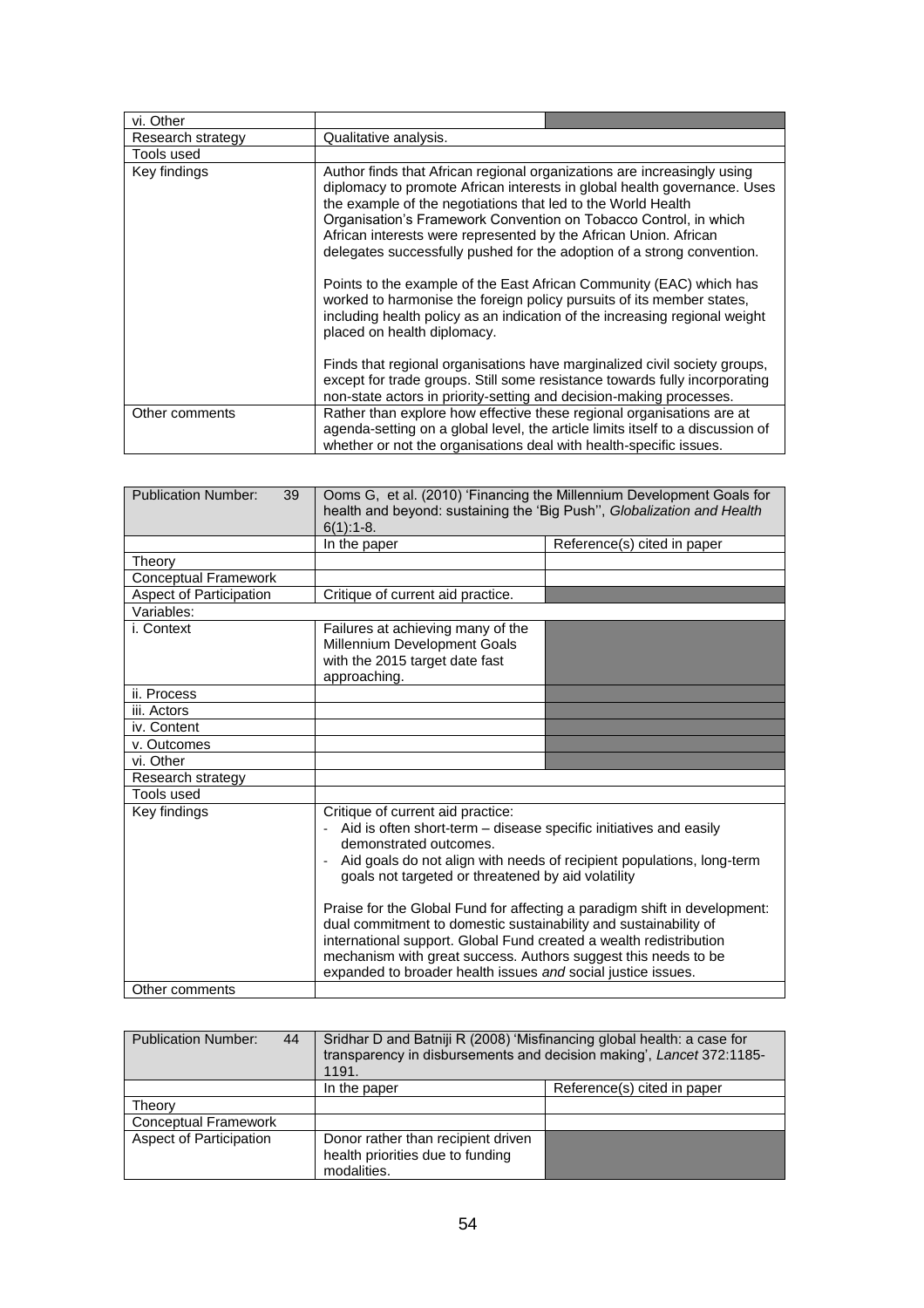| Variables:        |                                                                                                                                                                                                                                                                                                                                                                                                                                                                |                                                                                                                                                                                                                                     |
|-------------------|----------------------------------------------------------------------------------------------------------------------------------------------------------------------------------------------------------------------------------------------------------------------------------------------------------------------------------------------------------------------------------------------------------------------------------------------------------------|-------------------------------------------------------------------------------------------------------------------------------------------------------------------------------------------------------------------------------------|
| i. Context        | Increased global health funding<br>and lack of transparency of funds,<br>priorities and decision-making.                                                                                                                                                                                                                                                                                                                                                       |                                                                                                                                                                                                                                     |
| ii. Process       |                                                                                                                                                                                                                                                                                                                                                                                                                                                                |                                                                                                                                                                                                                                     |
| iii. Actors       | Four largest donors in health care<br>(World Bank, Bill & Melinda Gates<br>Foundation, the US Government<br>and the Global Fund to Fight<br>HIV/AIDS, Tuberculosis and<br>Malaria).                                                                                                                                                                                                                                                                            |                                                                                                                                                                                                                                     |
| iv. Content       |                                                                                                                                                                                                                                                                                                                                                                                                                                                                |                                                                                                                                                                                                                                     |
| v. Outcomes       |                                                                                                                                                                                                                                                                                                                                                                                                                                                                |                                                                                                                                                                                                                                     |
| vi. Other         |                                                                                                                                                                                                                                                                                                                                                                                                                                                                |                                                                                                                                                                                                                                     |
| Research strategy | Creation of a disbursement database to track donor funds in 2005.<br>Disbursements were classified according to donor, type of recipient,<br>disease, region, and type of investment. Total of 1006 grants were<br>considered.                                                                                                                                                                                                                                 |                                                                                                                                                                                                                                     |
| Tools used        | Analysis of annual reports and budgets of four largest donors in global<br>health care.                                                                                                                                                                                                                                                                                                                                                                        |                                                                                                                                                                                                                                     |
| Key findings      | Found that data on global disease burdens are incomplete and<br>imperfect. Information gap should be addressed by reporting funding in a<br>complete and standardised manner.<br>Lack of good estimates for rates of non-disease-specific deaths, e.g.<br>deaths caused directly or indirectly by the lack of access to adequate<br>health care. Makes it difficult to formulate priorities when compared to<br>specific data on HIV/AIDS deaths, for example. |                                                                                                                                                                                                                                     |
|                   | policies.                                                                                                                                                                                                                                                                                                                                                                                                                                                      | Donors, rather than recipients, largely defined health priorities. Authors<br>urge health sector aid to comply with Paris Declaration of 2005, as other<br>aid sectors have done, by focusing more on recipient ownership of health |
| Other comments    | included in report) would have aided understanding of the decision-<br>making process of the donor institutions. Authors believe such an<br>analysis would reinforce their perceived need for "the development of<br>country ownership, particularly planning and priority setting" (1189).                                                                                                                                                                    | By authors' own admission, a political economic analysis (which was not                                                                                                                                                             |

| <b>Publication Number:</b><br>45 | Sridhar D and Craig D (2011) 'Analysing global health assistance: The<br>reach for ethnographic, institutional and political economic scope', Social<br>Science & Medicine 72:1915-1920.                 |                             |
|----------------------------------|----------------------------------------------------------------------------------------------------------------------------------------------------------------------------------------------------------|-----------------------------|
|                                  | In the paper                                                                                                                                                                                             | Reference(s) cited in paper |
| Theory                           |                                                                                                                                                                                                          |                             |
| <b>Conceptual Framework</b>      |                                                                                                                                                                                                          |                             |
| Aspect of Participation          | Changing nature of global health<br>assistance and impact on<br>participation.                                                                                                                           |                             |
| Variables:                       |                                                                                                                                                                                                          |                             |
| i. Context                       |                                                                                                                                                                                                          |                             |
| ii. Process                      |                                                                                                                                                                                                          |                             |
| iii. Actors                      | New actors involved in global<br>health assistance:<br><b>Multilateral institutions</b><br>Civil society organisations<br><b>Transnational Corporations</b><br>Regional organisations<br>Philanthropists |                             |
| iv. Content                      |                                                                                                                                                                                                          |                             |
| v. Outcomes                      |                                                                                                                                                                                                          |                             |
| vi. Other                        |                                                                                                                                                                                                          |                             |
| Research strategy                |                                                                                                                                                                                                          |                             |
| Tools used                       |                                                                                                                                                                                                          |                             |
| Key findings                     | See four major trends in global health system: "new actors; new sectors;<br>new money; new institutional modalities" (p. 1916).                                                                          |                             |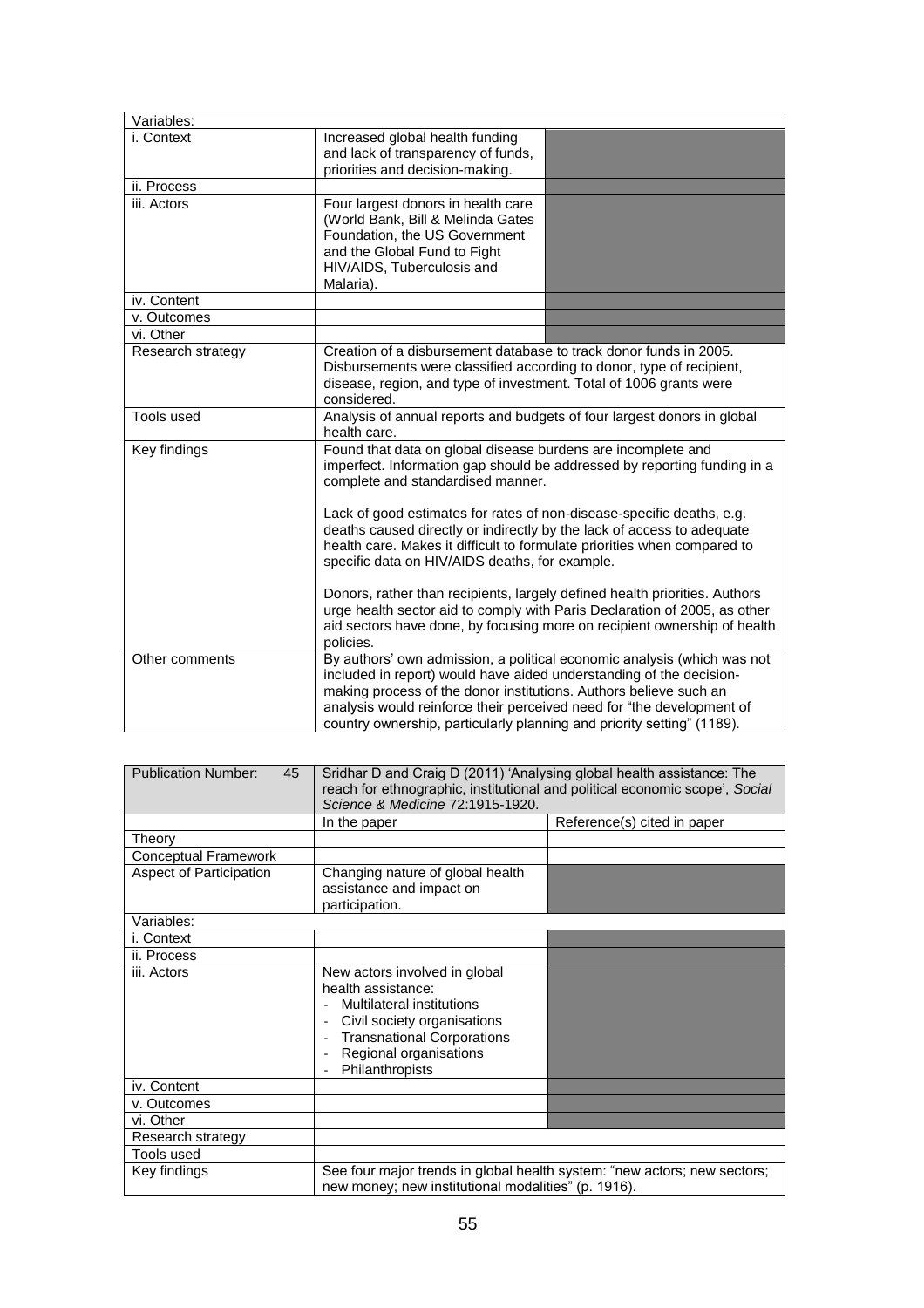| Other comments | - New actors: include civil society organisations, transnational<br>corporations and philanthropists. New actors are not neutral – have<br>their own orthodoxies and internal institutional contexts which impact<br>their approach to health care: positive in that it can bring out best<br>practice, negative in that locally embedded actors might be sidelined<br>and alternate views might be ignored.<br>- New sectors: increasingly inter-sectorial (impact of health care on other<br>sectors and vice-versa).<br>- New funding: huge surge in funding for global health. Downside is lack<br>of human resources to administer funding surge - health talent drawn to<br>specific programmes (e.g. PEPFAR) to the detriment of other areas of<br>health. Some diseases and health concerns combated more effectively,<br>other measures in decline, including primary care and diarrhoeal<br>disease response.<br>- New institutional modalities: globalisation of health care means that<br>health systems pick up institutional modalities of international society in<br>general - e.g. neoliberal ideas and so on. Accountability is weakened<br>as funding is often provided from external sources, technocratically<br>allocated instead of in response to voter demands. Many unintended<br>side-effects that are not fully understood yet. |
|----------------|-------------------------------------------------------------------------------------------------------------------------------------------------------------------------------------------------------------------------------------------------------------------------------------------------------------------------------------------------------------------------------------------------------------------------------------------------------------------------------------------------------------------------------------------------------------------------------------------------------------------------------------------------------------------------------------------------------------------------------------------------------------------------------------------------------------------------------------------------------------------------------------------------------------------------------------------------------------------------------------------------------------------------------------------------------------------------------------------------------------------------------------------------------------------------------------------------------------------------------------------------------------------------------------------------------------------------------------------------------------|
|                |                                                                                                                                                                                                                                                                                                                                                                                                                                                                                                                                                                                                                                                                                                                                                                                                                                                                                                                                                                                                                                                                                                                                                                                                                                                                                                                                                             |

| <b>Publication Number:</b><br>47                                                      | Starling M, Brugha R and Walt G (2005) Tracking the Global Fund in                               |                             |
|---------------------------------------------------------------------------------------|--------------------------------------------------------------------------------------------------|-----------------------------|
|                                                                                       | Tanzania, London School of Hygiene & Tropical Medicine: London.                                  |                             |
|                                                                                       | In the paper                                                                                     | Reference(s) cited in paper |
| Theory                                                                                |                                                                                                  |                             |
| <b>Conceptual Framework</b>                                                           |                                                                                                  |                             |
| Aspect of Participation                                                               | Participation in Global Fund                                                                     |                             |
|                                                                                       | programs in Tanzania.                                                                            |                             |
| Variables:                                                                            |                                                                                                  |                             |
| i. Context                                                                            | Setting up of the Global Fund to                                                                 |                             |
|                                                                                       | Fight AIDS, TB and Malaria in:                                                                   |                             |
|                                                                                       | Mozambique                                                                                       |                             |
|                                                                                       | Tanzania                                                                                         |                             |
|                                                                                       | Uganda                                                                                           |                             |
|                                                                                       | Zambia                                                                                           |                             |
| ii. Process                                                                           |                                                                                                  |                             |
| iii. Actors                                                                           | The Global Fund, the Global Fund                                                                 |                             |
|                                                                                       | <b>Country Coordinating Mechanism</b><br>(CCM), local stakeholders                               |                             |
|                                                                                       | (government, CSOs, faith-based                                                                   |                             |
|                                                                                       | organisations, NGOs).                                                                            |                             |
| iv. Content                                                                           |                                                                                                  |                             |
| v. Outcomes                                                                           |                                                                                                  |                             |
| vi. Other                                                                             |                                                                                                  |                             |
| Research strategy                                                                     | Descriptive, qualitative study. Tracking study of the activities of the                          |                             |
|                                                                                       | Global Fund in Tanzania.                                                                         |                             |
| Tools used                                                                            | 53 interviews with local stakeholders including government officials and                         |                             |
|                                                                                       | representatives of civil society and multi-lateral and bilateral                                 |                             |
|                                                                                       | organisations. Non-participant observation at several funding proposal                           |                             |
|                                                                                       | meetings and at a Country Coordinating Mechanism retreat. Study                                  |                             |
|                                                                                       | conducted between 2003 and 2004.                                                                 |                             |
| Key findings<br>Despite Tanzania's successful application for various funding rounds, |                                                                                                  |                             |
|                                                                                       | CCM was perceived by stakeholders to have been ineffective or<br>inadequate for various reasons: |                             |
|                                                                                       |                                                                                                  |                             |
|                                                                                       | Lack of engagement of several ministries of the Government of                                    |                             |
|                                                                                       | Tanzania                                                                                         |                             |
|                                                                                       | Inadequate participation of CSOs in meetings and inability of CSOs to                            |                             |
|                                                                                       | adequately represent the interests of their constituencies.                                      |                             |
|                                                                                       | Poor dissemination of information and communication within the CCM.                              |                             |
|                                                                                       | The CCM was perceived to be an external imposition, hence there was a                            |                             |
|                                                                                       | lack of support towards it.                                                                      |                             |
| Other comments                                                                        |                                                                                                  |                             |